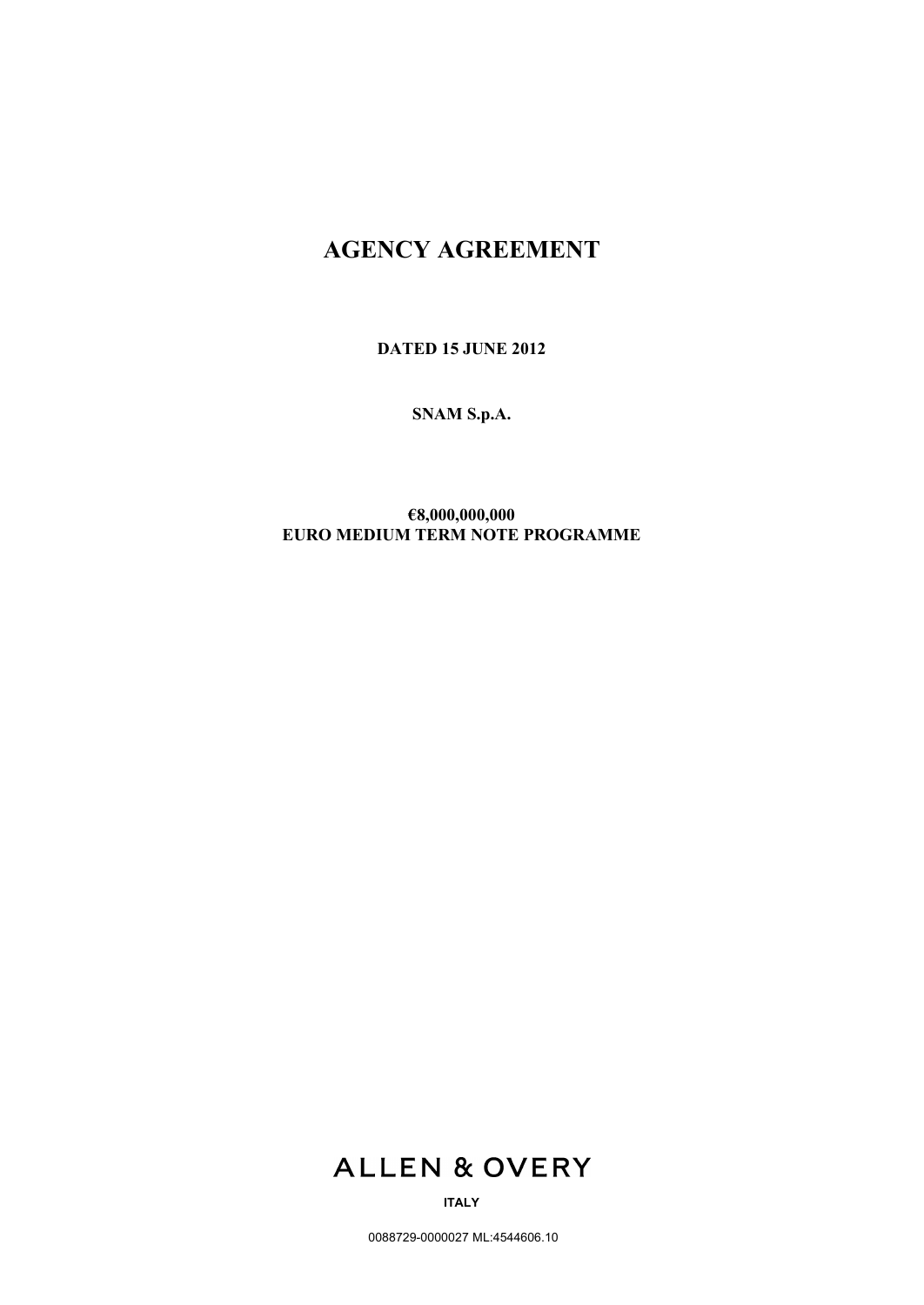## **CONTENTS**

|                  | <b>Clause</b>                                                                      |  |  |
|------------------|------------------------------------------------------------------------------------|--|--|
| 1.               |                                                                                    |  |  |
| 2.               |                                                                                    |  |  |
| $\overline{3}$ . |                                                                                    |  |  |
| $\overline{4}$ . |                                                                                    |  |  |
| 5.               |                                                                                    |  |  |
| 6.               |                                                                                    |  |  |
| 7.               |                                                                                    |  |  |
| 8.               | Determinations and Notifications in respect of Notes and Interest Determination 14 |  |  |
| 9.               |                                                                                    |  |  |
| 10.              |                                                                                    |  |  |
| 11.              |                                                                                    |  |  |
| 12.              |                                                                                    |  |  |
| 13.              |                                                                                    |  |  |
| 14.              |                                                                                    |  |  |
| 15.              |                                                                                    |  |  |
| 16.              |                                                                                    |  |  |
| 17.              |                                                                                    |  |  |
| 18.              |                                                                                    |  |  |
| 19.              |                                                                                    |  |  |
| 20.              |                                                                                    |  |  |
| 21.              |                                                                                    |  |  |
| 22.              |                                                                                    |  |  |
| 23.              |                                                                                    |  |  |
| 24.              |                                                                                    |  |  |
| 25.              |                                                                                    |  |  |
| 26.              |                                                                                    |  |  |
| 27.              |                                                                                    |  |  |
| 28.              |                                                                                    |  |  |
| 29.              |                                                                                    |  |  |
| 30.              |                                                                                    |  |  |
| 31.              |                                                                                    |  |  |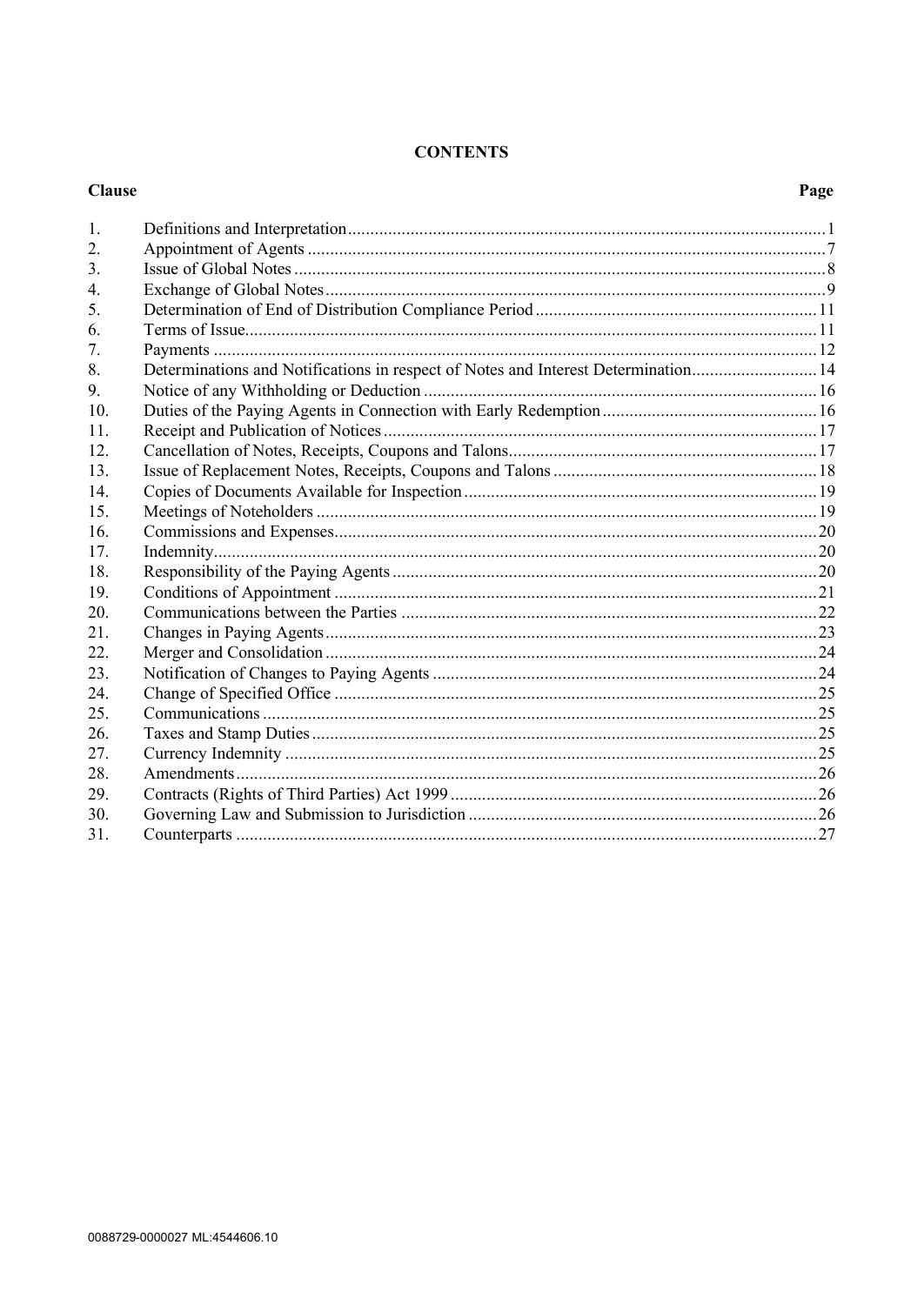## **Schedule**

| 1.             |  |
|----------------|--|
| 2.             |  |
| 3 <sub>1</sub> |  |
| 4.             |  |
| 5.             |  |
| 6.             |  |
| 7.             |  |
|                |  |
|                |  |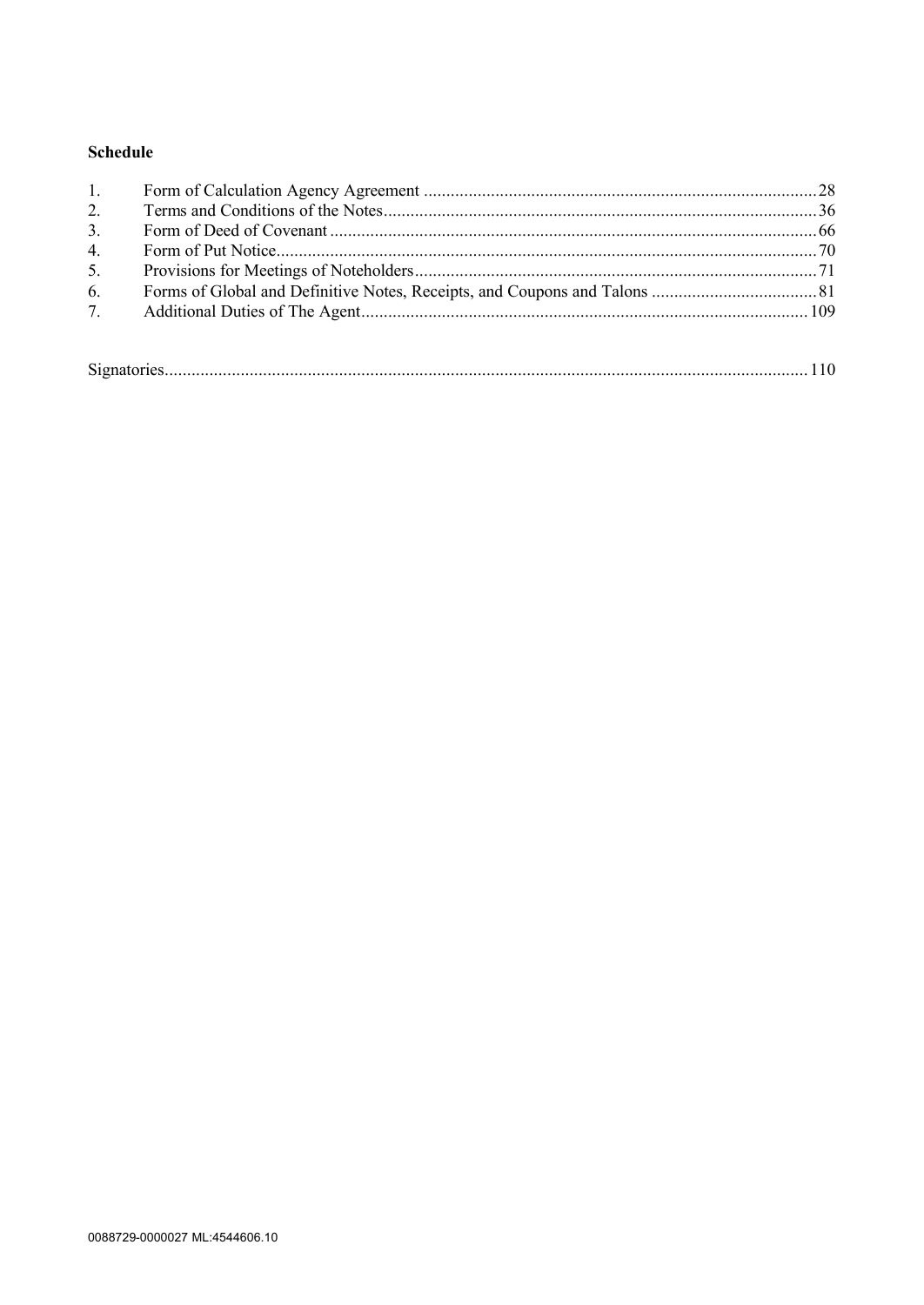## **THIS AGREEMENT** is dated 15 June 2012

## **BETWEEN**:

- (1) **SNAM S.p.A.** (the **Issuer**); and
- (2) **BNP PARIBAS SECURITIES SERVICES, LUXEMBOURG BRANCH** (the **Agent** and the initial **Paying Agent**, which expression shall include any successor agent appointed under clause 21).

## **IT IS AGREED**:

#### **1. DEFINITIONS AND INTERPRETATION**

1.1 In this Agreement:

**Auditors** means the auditors for the time being of the Issuer or, in the event of their being unable or unwilling promptly to carry out any action requested of them pursuant to the provisions of this Agreement and/or the Conditions, such other independent firm of accountants as may be selected by the Issuer;

**Authorised Signatory** means any person who (i) is a Director or the Secretary of the Issuer or (ii) has been notified by the Issuer in writing to the Agent as being duly authorised to sign documents and to do other acts and things on behalf of the Issuer for the purposes of this Agreement;

**Calculation Agency Agreement** in relation to any Series of Notes means an agreement in or substantially in the form of Schedule 1;

**Calculation Agent** means, in relation to the Notes of any Series, the person appointed as calculation agent in relation to the Notes by the Issuer pursuant to the provisions of a Calculation Agency Agreement (or any other agreement) and shall include any successor calculation agent appointed in respect of the Notes;

**CGN** means a Temporary Global Note or a Permanent Global Note, in either case where the applicable Final Terms specify that the Notes are not in New Global Note form;

**Clearstream, Luxembourg** means Clearstream Banking, société anonyme;

**Conditions** means, in relation to the Notes of any Series, the terms and conditions endorsed on or incorporated by reference into the Note or Notes constituting the Series, the terms and conditions being in or substantially in the form set out in Schedule 2 or in such other form, having regard to the terms of the Notes of the relevant Series, as may be agreed between the Issuer, the Agent and the relevant Dealer as modified and supplemented by the applicable Final Terms;

**Coupon** means an interest coupon appertaining to a Definitive Note (other than a Zero Coupon Note), the coupon being:

- (a) if appertaining to a Fixed Rate Note, in the form or substantially in the form set out in Part 4 of Schedule 6 or in such other form, having regard to the terms of issue of the Notes of the relevant Series, as may be agreed between the Issuer, the Agent and the relevant Dealer; or
- (b) if appertaining to a Floating Rate Note, an Index Linked Interest Note or a Dual Currency Interest Note, in the form or substantially in the form set out in Part 4 of Schedule 6 or in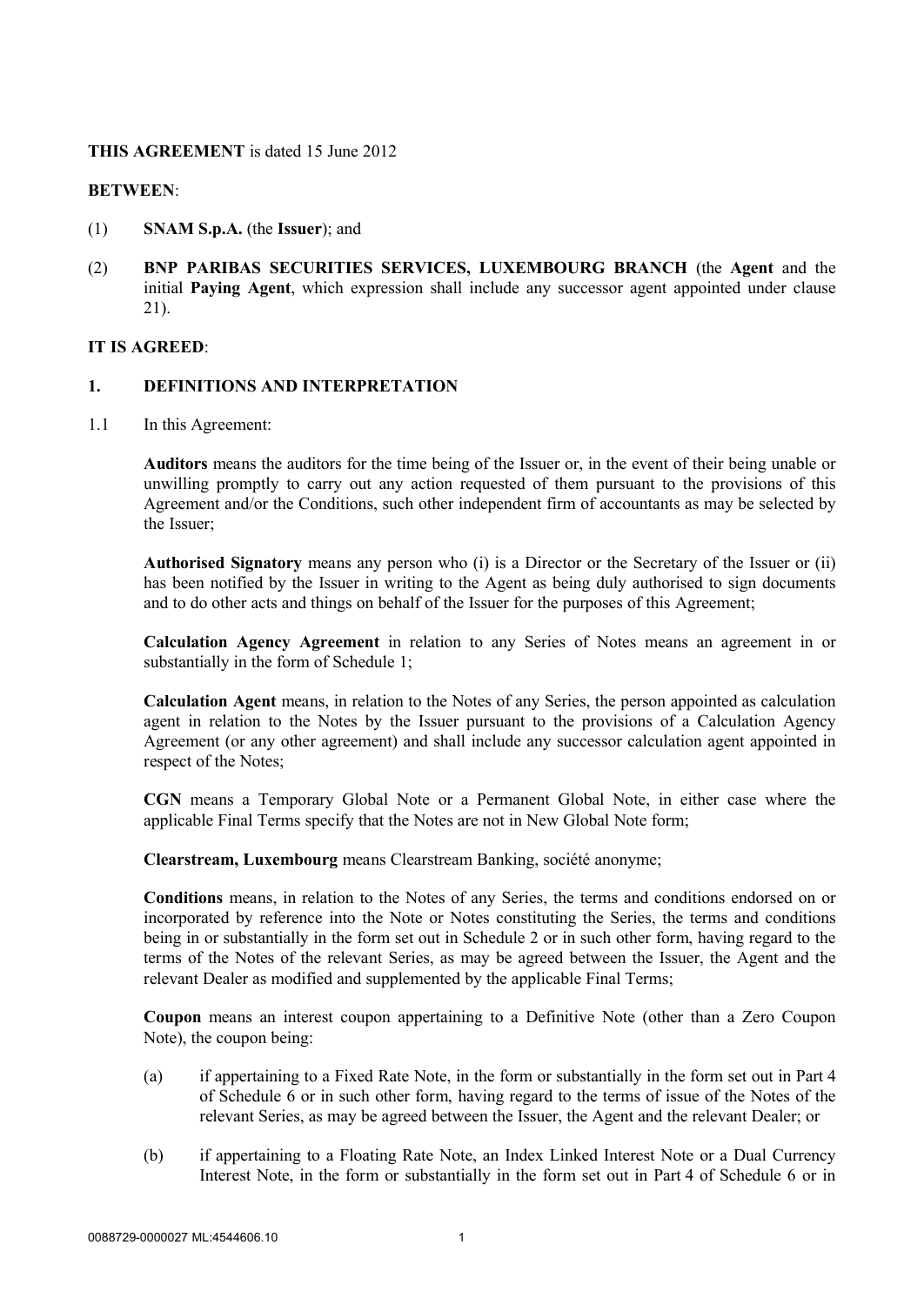such other form, having regard to the terms of issue of the Notes of the relevant Series, as may be agreed between the Issuer, the Agent and the relevant Dealer; or

(c) if appertaining to a Definitive Note which is neither a Fixed Rate Note, a Floating Rate Note, an Index Linked Interest Note nor a Dual Currency Interest Note, in such form as may be agreed between the Issuer, the Agent and the relevant Dealer,

and includes, where applicable, the Talon(s) appertaining to the relevant Note and any replacements for Coupons and Talons issued pursuant to Condition 11 (*Replacement of Notes, Receipts, Coupons and Talons*);

**Couponholders** means the several persons who are for the time being holders of the Coupons and shall, unless the context otherwise requires, include the holders of Talons;

**Definitive Note** means a Note in definitive form issued or, as the case may require, to be issued by the Issuer in accordance with the provisions of the Programme Agreement or any other agreement between the Issuer and the relevant Dealer in exchange for all or part of a Global Note, the Definitive Note being in or substantially in the form set out in Part 3 of Schedule 6 with such modifications (if any) as may be agreed between the Issuer, the Agent and the relevant Dealer and having the Conditions endorsed on it or, if permitted by the relevant authority or authorities and agreed by the Issuer and the relevant Dealer, incorporated in it by reference and having the applicable Final Terms (or the relevant provisions of the applicable Final Terms) either incorporated in it or endorsed on it and (except in the case of a Zero Coupon Note) having Coupons and, where appropriate, Receipts and/or Talons attached to it on issue;

**Distribution Compliance Period** has the meaning given to that term in Regulation S under the Securities Act;

**Dual Currency Interest Note** means a Note in respect of which payments of interest are made or to be made in such different currencies, and at rates of exchange calculated upon such basis or bases, as the Issuer and the relevant Dealer may agree, as indicated in the applicable Final Terms;

**Dual Currency Note** means a Dual Currency Interest Note and/or a Dual Currency Redemption Note, as applicable;

**Dual Currency Redemption Note** means a Note in respect of which payments of principal are made or to be made in such different currencies, and at rates of exchange calculated upon such basis or bases, as the Issuer and the relevant Dealer may agree, as indicated in the applicable Final Terms;

**Euroclear** means Euroclear Bank S.A./N.V.;

**Eurosystem-eligible NGN** means an NGN which is intended to be held in a manner which would allow Eurosystem eligibility, as stated in the applicable Final Terms;

**Fixed Rate Note** means a Note on which interest is calculated at a fixed rate payable in arrear on one or more Interest Payment Dates in each year as may be agreed between the Issuer and the relevant Dealer, as indicated in the applicable Final Terms;

**Floating Rate Note** means a Note on which interest is calculated at a floating rate, payable in arrear on one or more Interest Payment Dates in each year as may be agreed between the Issuer and the relevant Dealer, as indicated in the applicable Final Terms;

**Global Note** means a Temporary Global Note and/or a Permanent Global Note, as the context may require;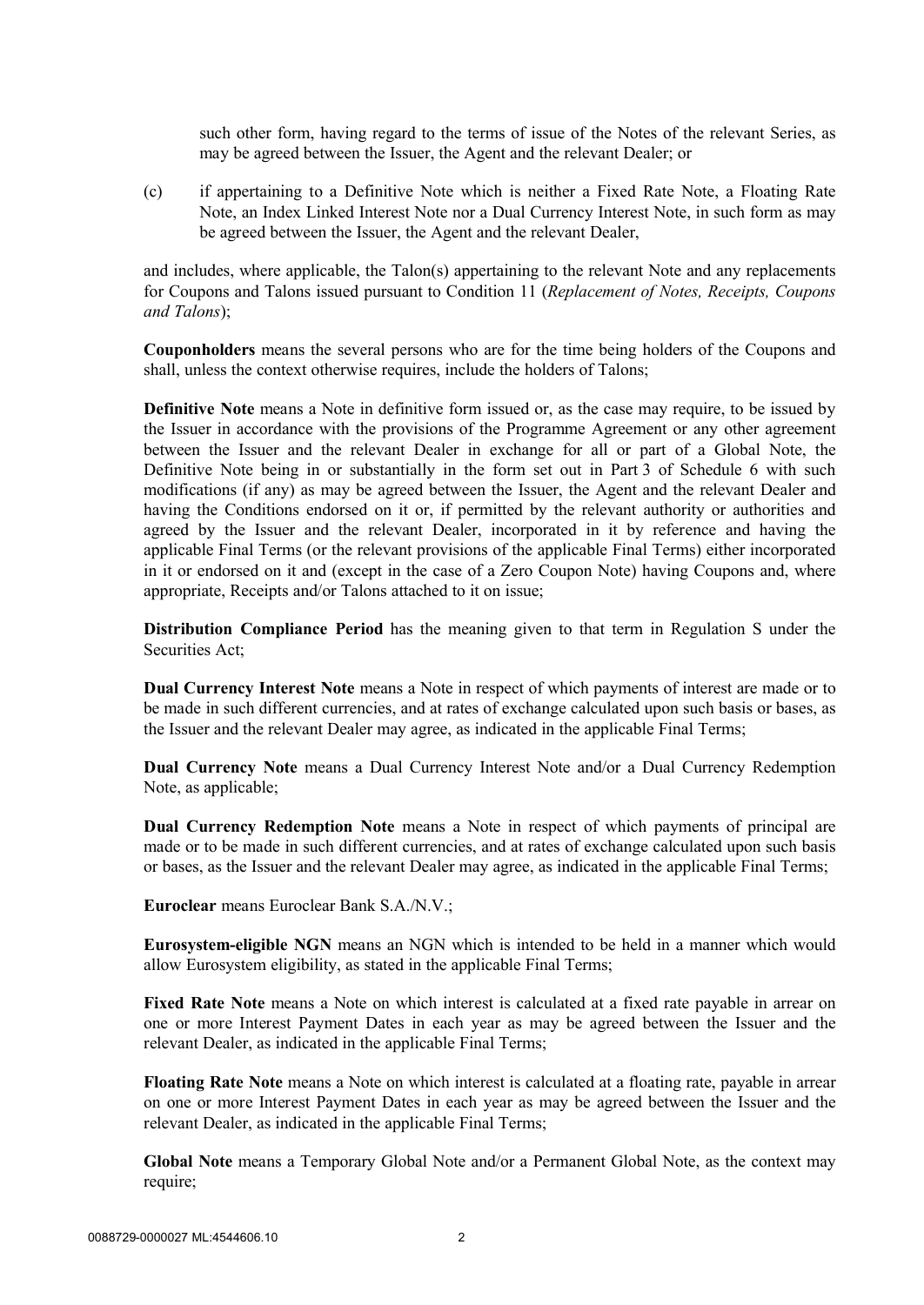**Index Linked Interest Note** means a Note in respect of which the amount in respect of interest payable is calculated by reference to an index and/or a formula as the Issuer and the relevant Dealer may agree, as indicated in the applicable Final Terms;

**Index Linked Note** means an Index Linked Interest Note and/or an Index Linked Redemption Note, as applicable;

**Index Linked Redemption Note** means a Note in respect of which the amount in respect of principal payable is calculated by reference to an index and/or a formula as the Issuer and the relevant Dealer may agree, as indicated in the applicable Final Terms;

**Interest Commencement Date** means, in the case of interest bearing Notes, the date specified in the applicable Final Terms from and including which the Notes bear interest, which may or may not be the Issue Date;

**Issue Date** means, in respect of any Note, the date of issue and purchase of the Note under clause 2 of the Programme Agreement or any other agreement between the Issuer and the relevant Dealer being, in the case of any Definitive Note represented initially by a Global Note, the same date as the date of issue of the Global Note which initially represented the Note;

**Issue Price** means the price, generally expressed as a percentage of the nominal amount of the Notes, at which the Notes will be issued;

**NGN** means a Temporary Global Note or a Permanent Global Note, in either case where the applicable Final Terms specify that the Notes are in New Global Note form;

**Noteholders** means the several persons who are for the time being the bearers of Notes save that, in respect of the Notes of any Series, for so long as the Notes or any part of them are represented by a Global Note held on behalf of Euroclear and Clearstream, Luxembourg each person (other than Euroclear or Clearstream, Luxembourg) who is for the time being shown in the records of Euroclear or of Clearstream, Luxembourg as the holder of a particular nominal amount of the Notes of the Series (in which regard any certificate or other document issued by Euroclear or Clearstream, Luxembourg as to the nominal amount of the Notes standing to the account of any person shall be conclusive and binding for all purposes save in the case of manifest error) shall be deemed to be the holder of that nominal amount of Notes (and the bearer of the relevant Global Note shall be deemed not to be the holder) for all purposes other than with respect to the payment of principal or interest on the Notes, for which purpose the bearer of the relevant Global Note shall be treated by the Issuer and any Paying Agent as the holder of the Notes in accordance with and subject to the terms of the relevant Global Note and the expressions **Noteholder**, **holder of Notes** and related expressions shall be construed accordingly;

**outstanding** means, in relation to the Notes of any Series, all the Notes issued other than:

- (a) those Notes which have been redeemed and cancelled pursuant to the Conditions;
- (b) those Notes in respect of which the date for redemption in accordance with the Conditions has occurred and the redemption moneys (including all interest (if any) accrued to the date for redemption and any interest (if any) payable under the Conditions after that date) have been duly paid to or to the order of the Agent in the manner provided in this Agreement (and where appropriate notice to that effect has been given to the Noteholders in accordance with the Conditions) and remain available for payment of the relevant Notes and/or Receipts and/or Coupons;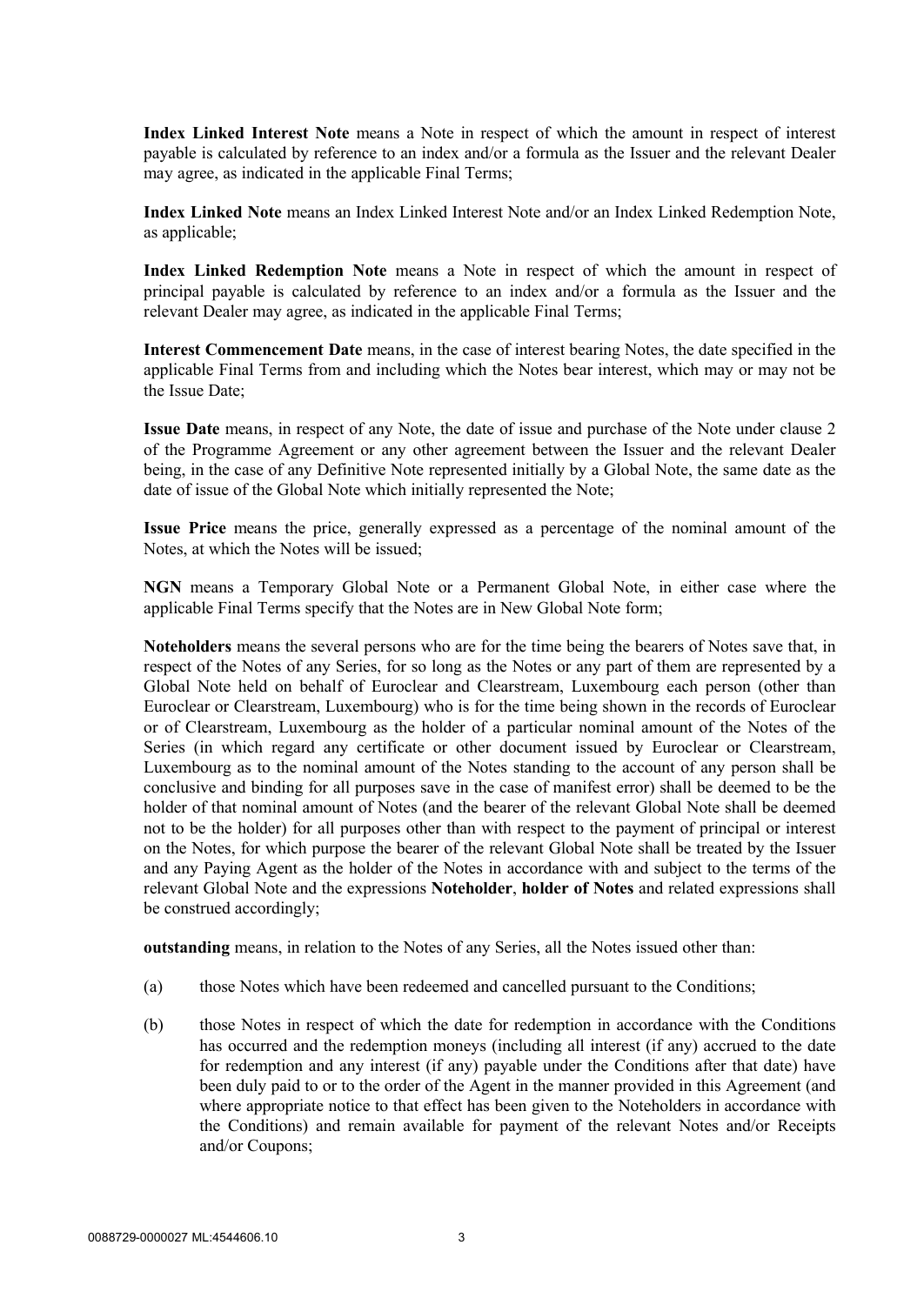- (c) those Notes which have been purchased by the Issuer or any Subsidiary of the Issuer and cancelled in accordance with the Conditions;
- (d) those Notes in respect of which claims have become prescribed under the Conditions;
- (e) those mutilated or defaced Notes which have been surrendered and cancelled and in respect of which replacements have been issued under the Conditions;
- (f) (for the purpose only of ascertaining the nominal amount of the Notes outstanding and without prejudice to the status for any other purpose of the relevant Notes) those Notes which are alleged to have been lost, stolen or destroyed and in respect of which replacements have been issued under the Conditions; and
- (g) any Temporary Global Note to the extent that it has been exchanged for Definitive Notes or a Permanent Global Note and any Permanent Global Note to the extent that it has been exchanged for Definitive Notes in each case under its provisions,

provided that for the purpose of:

- (i) attending and voting at any meeting of the Noteholders of the Series; and
- (ii) determining how many and which Notes of the Series are for the time being outstanding for the purposes of Condition 15 (*Meetings of Noteholders, Modification, Waiver and Substitution*) and clauses 4, 5, 8 and 15 of Schedule 5,

those Notes (if any) which are for the time being held by or for the benefit of the Issuer or any Subsidiary of the Issuer shall (unless and until ceasing to be so held) be deemed not to remain outstanding;

**Permanent Global Note** means a global note in the form or substantially in the form set out in Part 2 of Schedule 6 together with the copy of the applicable Final Terms attached to it with such modifications (if any) as may be agreed between the Issuer, the Agent and the relevant Dealer, comprising some or all of the Notes of the same Series issued by the Issuer under the Programme Agreement or any other agreement between the Issuer and the relevant Dealer;

**Programme Agreement** means the programme agreement dated 15 June 2012 between the Issuer and the Dealers named in it;

**Put Notice** means a notice in the form set out in Schedule 4;

**Receipt** means a receipt attached on issue to a Definitive Note redeemable in instalments for the payment of an instalment of principal, the receipt being in or substantially in the form set out in Part 5 of Schedule 6 or in such other form as may be agreed between the Issuer, the Agent and the relevant Dealer and includes any replacements for Receipts issued pursuant to Condition 11 (*Replacement of Notes, Receipts, Coupons and Talons*);

**Receiptholders** means the persons who are for the time being holders of the Receipts;

**Reference Banks** means, in the case of a determination of LIBOR, the principal London office of four major banks in the London inter-bank market and, in the case of a determination of EURIBOR, the principal Euro-zone office of four major banks in the Euro-zone inter-bank market, in each case selected by the Agent or as specified in the applicable Final Terms;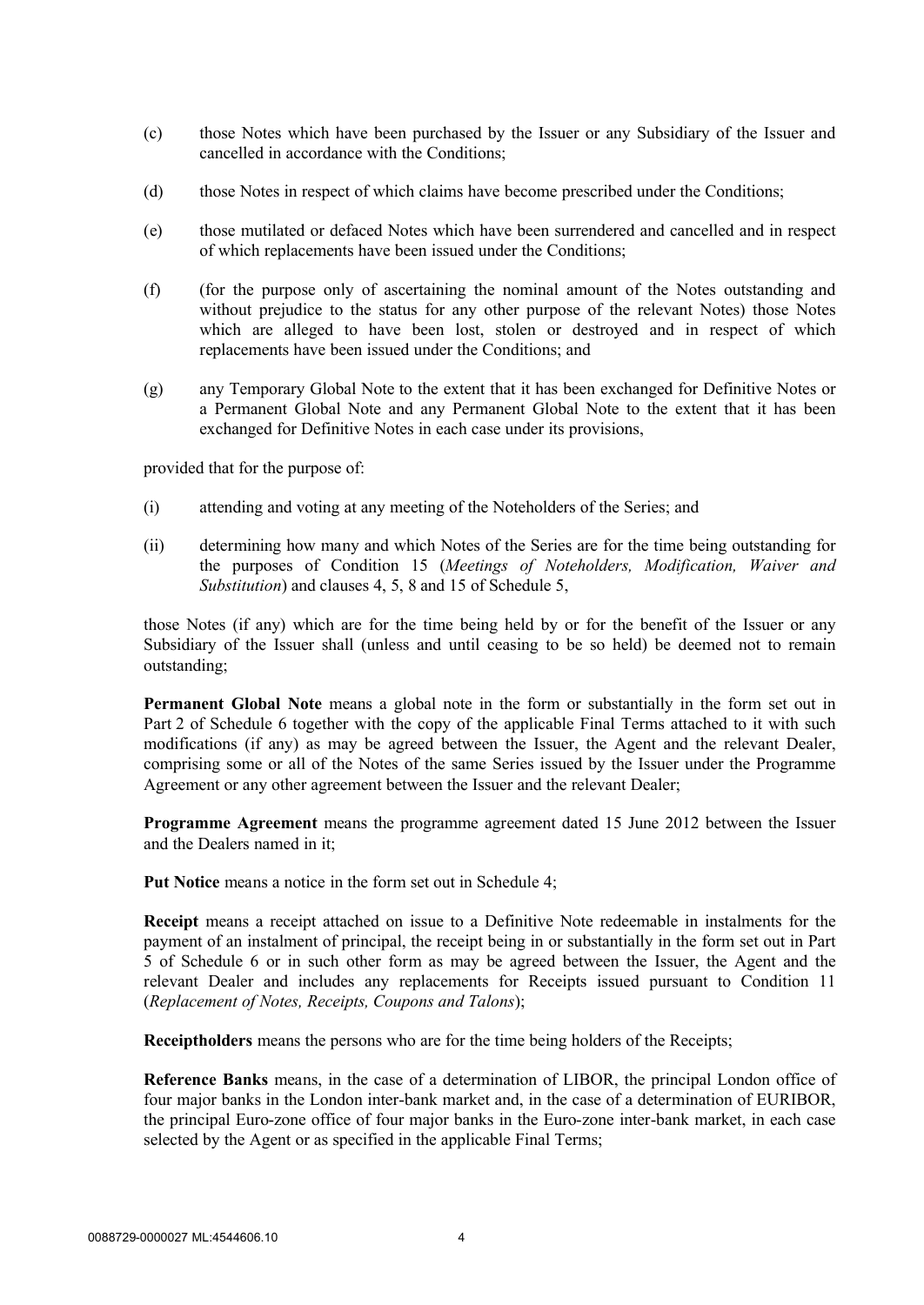**Series** means a Tranche of Notes together with any further Tranche or Tranches of Notes which are (a) expressed to be consolidated and form a single series and (b) identical in all respects (including as to listing) except for their respective Issue Dates, Interest Commencement Dates and/or Issue Prices and the expressions **Notes of the relevant Series** and **holders of Notes of the relevant Series** and related expressions shall be construed accordingly;

**Specified Time** means 11.00 a.m. (London time, in the case of a determination of LIBOR, or Brussels time, in the case of a determination of EURIBOR);

**Subsidiary** means, in respect of any Person (the **first person**) at any particular time, any other person (the **second person**):

- (a) whose majority of votes in ordinary shareholders' meetings of the second Person is held by the first Person; or
- (b) in which the first Person holds a sufficient number of votes giving the first Person a dominant influence in ordinary shareholders' meetings of the second Person; or
- (c) whose accounts are required to be consolidated with those of the first Person pursuant to article 26 of Law 127 of 1991;

in the case of (a) and (b), pursuant to the provisions of Article 2359, first paragraph, no. 1 and no. 2, of the Italian Civil Code;

**Talon** means a talon attached on issue to a Definitive Note (other than a Zero Coupon Note) which is exchangeable in accordance with its provisions for further Coupons appertaining to the Note, the talon being in or substantially in the form set out in Part 6 of Schedule 6 or in such other form as may be agreed between the Issuer, the Agent and the relevant Dealer and includes any replacements for Talons issued pursuant to Condition 11 (*Replacement of Notes, Coupons, Receipts and Talons*);

**Temporary Global Note** means a global note in the form or substantially in the form set out in Part 1 of Schedule 6 together with the copy of the applicable Final Terms attached to it with such modifications (if any) as may be agreed between the Issuer, the Agent and the relevant Dealer, comprising some or all of the Notes of the same Series issued by the Issuer under the Programme Agreement or any other agreement between the Issuer and the relevant Dealer;

**Tranche** means Notes which are identical in all respects (including as to listing); and

**Zero Coupon Note** means a Note on which no interest is payable.

- 1.2 (a) In this Agreement, unless the contrary intention appears, a reference to:
	- (i) an **amendment** includes a supplement, restatement or novation and **amended** is to be construed accordingly;
	- (ii) a **person** includes any individual, company, unincorporated association, government, state agency, international organisation or other entity;
	- (iii) the **records** of Euroclear and Clearstream, Luxembourg shall be to the records that each of Euroclear and Clearstream, Luxembourg holds for its customers which reflect the amount of such customer's interest in the Notes;
	- (iv) a provision of a law is a reference to that provision as extended, amended or reenacted;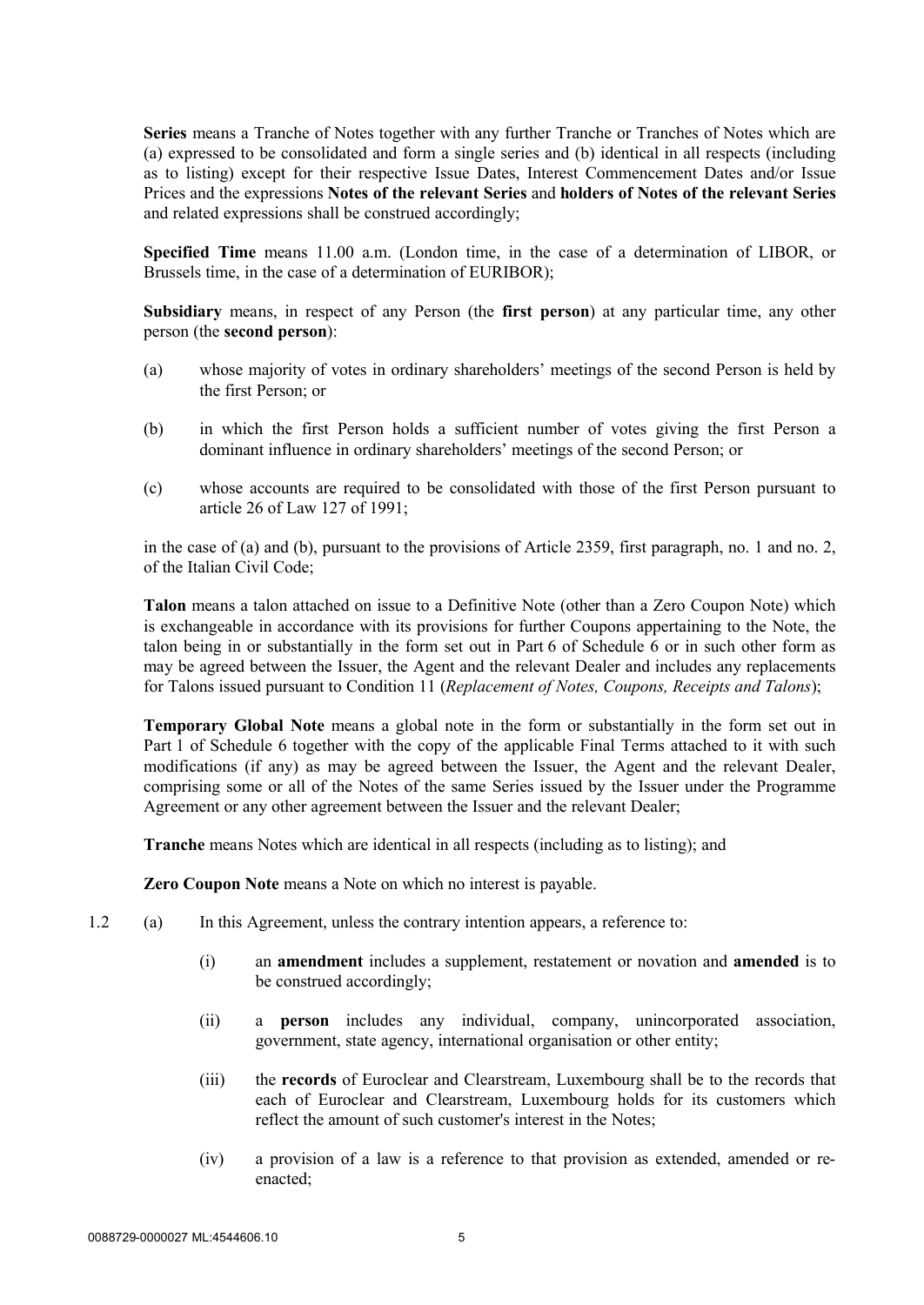- (v) a clause or Schedule is a reference to a clause of, or a schedule to, this Agreement;
- (vi) a person includes its successors and assigns;
- (vii) a document is a reference to that document as amended from time to time; and
- (viii) a time of day is a reference to London time.
- (b) The headings in this Agreement do not affect its interpretation.
- (c) Terms and expressions defined in the Programme Agreement or the Notes or used in the applicable Final Terms shall have the same meanings in this Agreement, except where the context otherwise requires or unless otherwise stated.
- (d) All references in this Agreement to costs or charges or expenses shall include any value added tax or similar tax charged or chargeable in respect thereof.
- (e) All references in this Agreement to Notes shall, unless the context otherwise requires, include any Global Note representing the Notes.
- (f) All references in this Agreement to principal and/or interest or both in respect of the Notes or to any moneys payable by the Issuer under this Agreement shall be construed in accordance with Condition 6 (*Payments*).
- (g) All references in this Agreement to the **relevant currency** shall be construed as references to the currency in which payments in respect of the relevant Notes and/or Coupons are to be made.
- (h) All references in this Agreement to Euroclear and/or Clearstream, Luxembourg shall, whenever the context so permits, be deemed to include a reference to any additional or alternative clearing system approved by the Issuer and the Agent or as otherwise specified in the applicable Final Terms.
- (i) All references in this Agreement to a Directive include any relevant implementing measure of each Member State of the European Economic Area which has implemented such Directive.
- 1.3 For the purposes of this Agreement, the Notes of each Series shall form a separate series of Notes and the provisions of this Agreement shall apply *mutatis mutandis* separately and independently to the Notes of each Series and in this Agreement the expressions **Notes**, **Noteholders**, **Receipts**, **Receiptholders**, **Coupons**, **Couponholders**, **Talons** and related expressions shall be construed accordingly.
- 1.4 As used herein, in relation to any Notes which are to have a "listing" or be "listed" (i) on the Luxembourg Stock Exchange, **listing** and **listed** shall be construed to mean that such Notes have been admitted to trading on the Official List of the Luxembourg Stock Exchange's regulated market and have been listed on the Luxembourg Stock Exchange and (ii) on any other Stock Exchange within the European Economic Area, **listing** and **listed** shall be construed to mean that Notes have been admitted to trading on a market within that jurisdiction which is a regulated market for the purposes of the Markets in Financial Instruments Directive (Directive 2004/39/EC).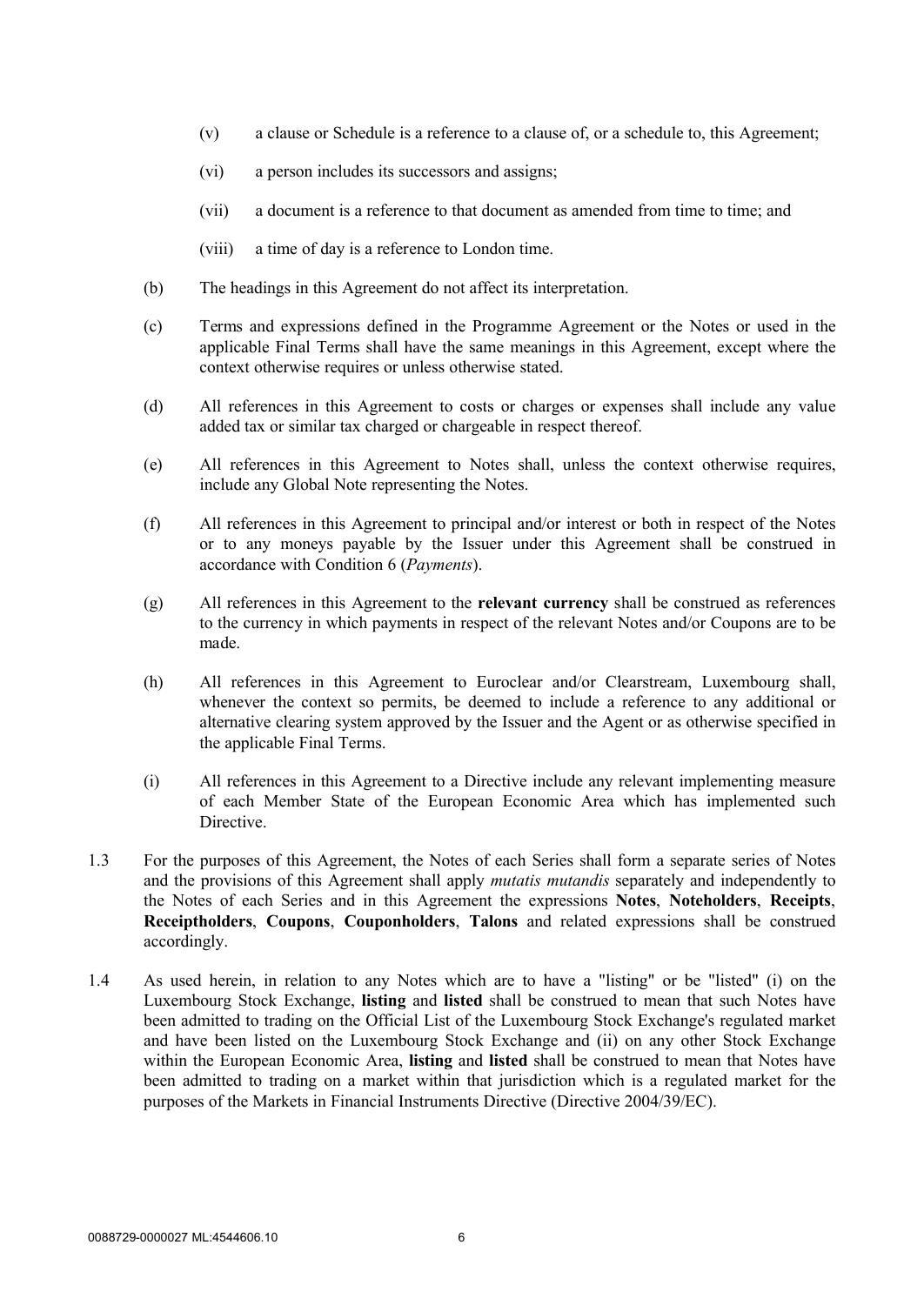## **2. APPOINTMENT OF AGENTS**

- 2.1 The Agent is appointed, and the Agent agrees to act, as agent of the Issuer, upon the terms and subject to the conditions set out below, for the following purposes:
	- (a) completing, authenticating and delivering Temporary Global Notes and Permanent Global Notes and (if required) authenticating and delivering Definitive Notes;
	- (b) giving effectuation instructions in respect of each Global Note which is a Eurosystemeligible NGN;
	- (c) exchanging Temporary Global Notes for Permanent Global Notes or Definitive Notes, as the case may be, in accordance with the terms of Temporary Global Notes and, in respect of any such exchange, (i) making all notations on Global Notes which are CGNs as required by their terms and (ii) instructing Euroclear and Clearstream, Luxembourg to make appropriate entries in their records in respect of all Global Notes which are NGNs;
	- (d) exchanging Permanent Global Notes for Definitive Notes in accordance with the terms of Permanent Global Notes and, in respect of any such exchange, (i) making all notations on Permanent Global Notes which are CGNs as required by their terms and (ii) instructing Euroclear and Clearstream, Luxembourg to make appropriate entries in their records in respect of all Permanent Global Notes which are NGNs;
	- (e) paying sums due on Global Notes, Definitive Notes, Receipts and Coupons and instructing Euroclear and Clearstream, Luxembourg to make appropriate entries in their records in respect of all Global Notes which are NGNs;
	- (f) exchanging Talons for Coupons in accordance with the Conditions;
	- (g) determining the end of the Distribution Compliance Period applicable to each Tranche in accordance with clause 5;
	- (h) unless otherwise specified in the applicable Final Terms, determining the interest and/or other amounts payable in respect of the Notes in accordance with the Conditions;
	- (i) arranging on behalf of and at the expense of the Issuer for notices to be communicated to the Noteholders in accordance with the Conditions;
	- (j) ensuring that, as directed by the Issuer, all necessary action is taken to comply with any reporting requirements of any competent authority in respect of any relevant currency as may be in force from time to time with respect to the Notes to be issued under the Programme;
	- (k) subject to the Procedures Memorandum, submitting to the relevant authority or authorities such number of copies of each Final Terms which relates to Notes which are to be listed as the relevant authority or authorities may require;
	- (l) acting as Calculation Agent in respect of Notes where named as such in the applicable Final Terms, subject to the Agent having received a communication naming it as Calculation Agent no later than five Business Days before the relevant Issue Date or, if earlier, the first date on which it is required to make any calculation or determination and shall not have notified the Issuer that it does not wish to be so appointed within three Business Days of receipt of such communication; and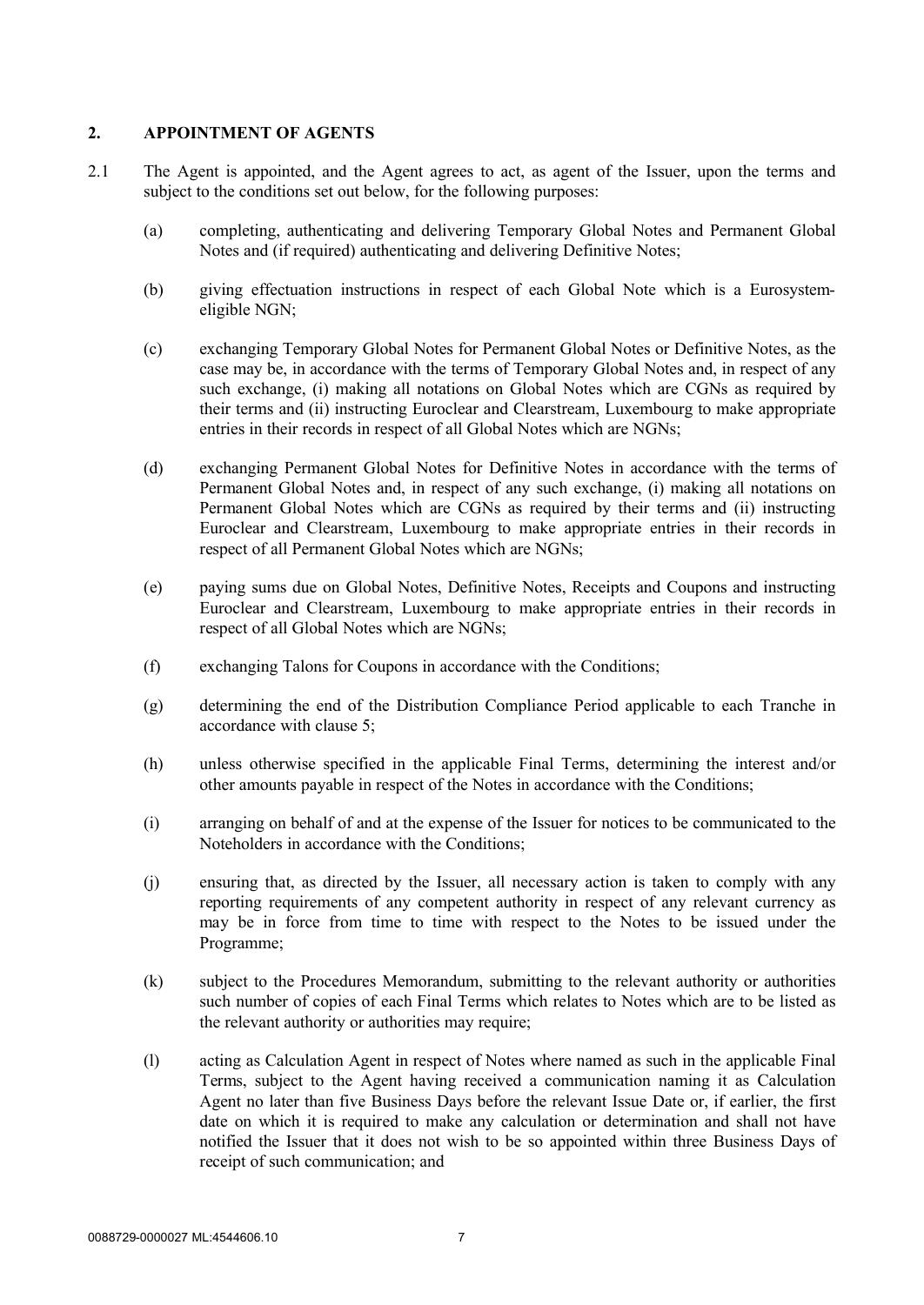- (m) performing all other obligations and duties imposed upon it by the Conditions, this Agreement and the Procedures Memorandum.
- 2.2 Each Paying Agent is appointed, and each Paying Agent agrees to act, as paying agent of the Issuer, upon the terms and subject to the conditions set out below, for the purposes of paying sums due on any Notes, Receipts and Coupons and performing all other obligations and duties imposed upon it by the Conditions and this Agreement.
- 2.3 In relation to each issue of Eurosystem-eligible NGNs, the Issuer hereby authorises and instructs the Agent to elect Euroclear or Clearstream, Luxembourg as common safekeeper. From time to time, the Issuer and the Agent may agree to vary this election. The Issuer acknowledges that any such election is subject to the right of Euroclear and Clearstream, Luxembourg to jointly determine that the other shall act as common safekeeper in relation to any such issue and agrees that no liability shall attach to the Agent in respect of any such election made by it.
- 2.4 The obligations of the Paying Agents under this Agreement are several and not joint.

#### **3. ISSUE OF GLOBAL NOTES**

- 3.1 Subject to subclause 3.4, following receipt of a faxed copy of the applicable Final Terms signed by the Issuer, the Issuer authorises the Agent and the Agent agrees, to take the steps required of the Agent in the Procedures Memorandum.
- 3.2 For the purpose of subclause 3.1, the Agent will on behalf of the Issuer if specified in the applicable Final Terms that a Temporary Global Note will initially represent the Tranche of Notes:
	- (a) prepare a Temporary Global Note by attaching a copy of the applicable Final Terms to a copy of the signed master Temporary Global Note;
	- (b) authenticate the Temporary Global Note;
	- (c) deliver the Temporary Global Note to the specified common depositary (if the Temporary Global Note is a CGN) or specified common safekeeper (if the Temporary Global Note is a NGN) for Euroclear and Clearstream, Luxembourg and, in the case of a Temporary Global Note which is a Eurosystem-eligible NGN, to instruct the common safekeeper to effectuate the same;
	- (d) ensure that the Notes of each Tranche are assigned, as applicable, security numbers (including, but not limited to, common codes and ISINs) which are different from the security numbers assigned to Notes of any other Tranche of the same Series until at least expiry of the Distribution Compliance Period in respect of the Tranche; and
	- (e) if the Temporary Global Note is a NGN, instruct Euroclear and Clearstream, Luxembourg to make the appropriate entries in their records to reflect the initial outstanding aggregate principal amount of the relevant Tranche of Notes;
- 3.3 For the purpose of subclause 3.1, the Agent will on behalf of the Issuer if specified in the applicable Final Terms that a Permanent Global Note will represent the Notes on issue:
	- (a) in the case of the first Tranche of any Series of Notes, prepare a Permanent Global Note by attaching a copy of the applicable Final Terms to a copy of the master Permanent Global Note;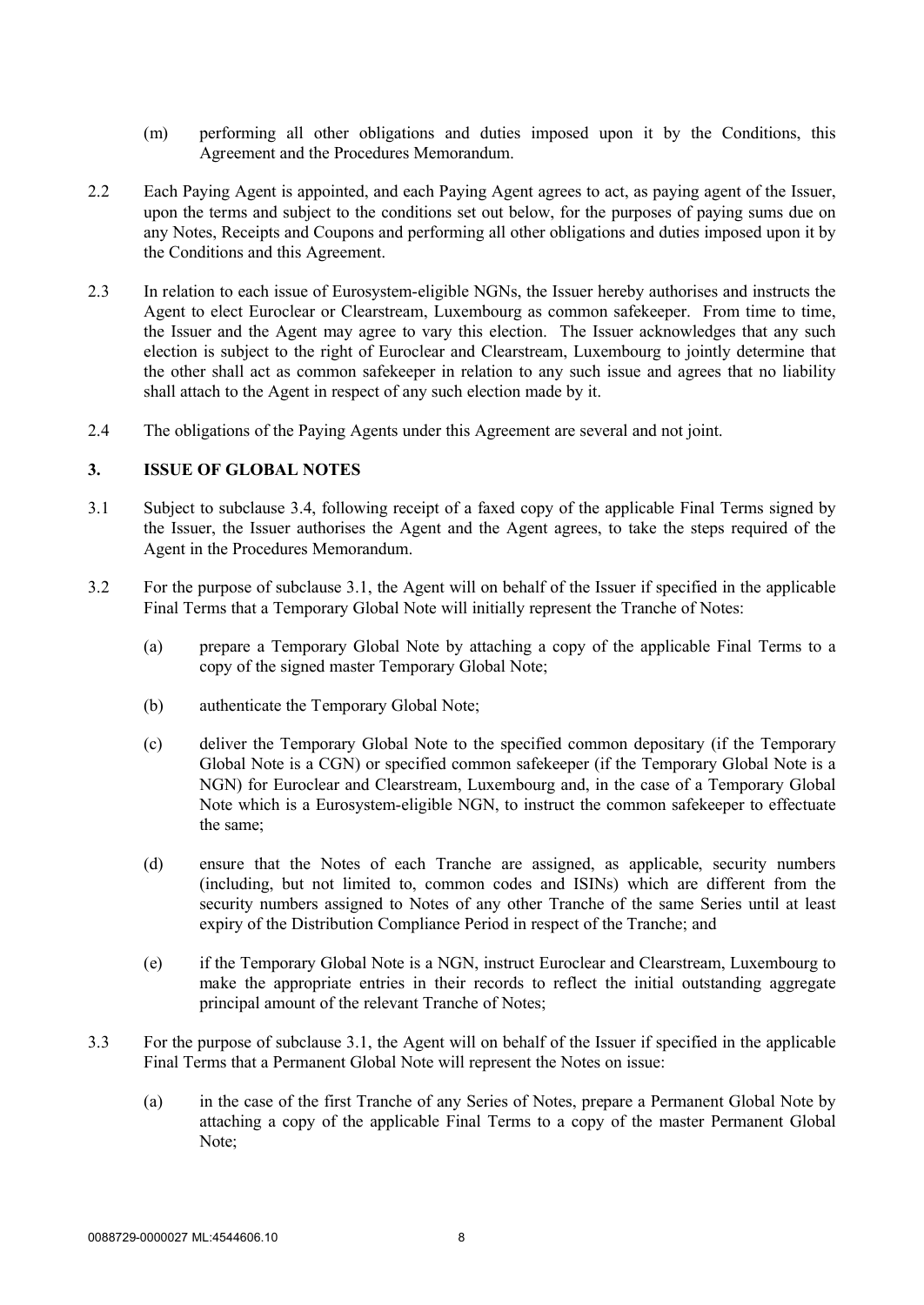- (b) in the case of the first Tranche of any Series of Notes, authenticate the Permanent Global Note<sup>-</sup>
- (c) in the case of the first Tranche of any Series of Notes, deliver the Permanent Global Note to the specified common depositary (if the Permanent Global Note is a CGN) or specified common safekeeper (if the Permanent Global Note is a NGN) for Euroclear and/or Clearstream, Luxembourg and, in the case of a Permanent Global Note which is a Eurosystem-eligible NGN, to instruct the common safekeeper to effectuate the same;
- (d) if the Permanent Global Note is a NGN, instruct Euroclear and Clearstream, Luxembourg to make the appropriate entries in their records to reflect the initial outstanding aggregate principal amount of the relevant Tranche of Notes;
- (e) in the case of a subsequent Tranche of any Series of Notes deliver the applicable Final Terms to the specified common depositary or common safekeeper, as the case may be, for attachment to the Permanent Global Note and, in the case where the Permanent Global Note is a CGN, make all appropriate entries on the relevant Schedule to the Permanent Global Note to reflect the increase in its nominal amount or, in the case where the Permanent Global Note is a NGN, instruct Euroclear and Clearstream, Luxembourg to make the appropriate entries in their records to reflect the increased outstanding aggregate principal amount of the relevant Series; and
- (f) ensure that the Notes of each Tranche are assigned, as applicable, security numbers (including, but not limited to, common codes and ISINs) which are different from the security numbers assigned to the Notes of any other Tranche of the same Series until at least the expiry of the Distribution Compliance Period in respect of the Tranche.
- 3.4 The Agent shall only be required to perform its obligations under this clause 3 if it holds:
	- (a) a master Temporary Global Note duly executed by a person or persons duly authorised to execute the same on behalf of the Issuer, which may be used by the Agent for the purpose of preparing Temporary Global Notes in accordance with subclause 3.2;
	- (b) a master Permanent Global Note duly executed by a person or persons duly authorised to execute the same on behalf of the Issuer, which may be used by the Agent for the purpose of preparing Permanent Global Notes in accordance with subclause 3.3 and clause 4; and
	- (c) signed copies of the applicable Final Terms.
- 3.5 The Issuer undertakes to ensure that the Agent receives copies of each document specified in subclause 3.4 in a timely manner.
- 3.6 Where the Agent delivers any authenticated Global Note to a common safekeeper for effectuation using electronic means, it is authorised and instructed to destroy the Global Note retained by it following its receipt of confirmation from the common safekeeper that the relevant Global Note has been effectuated.

## **4. EXCHANGE OF GLOBAL NOTES**

4.1 The Agent shall determine the Exchange Date for each Temporary Global Note in accordance with its terms. Immediately after determining any Exchange Date, the Agent shall notify its determination to the Issuer, the other Paying Agents, the relevant Dealer, Euroclear and Clearstream, Luxembourg.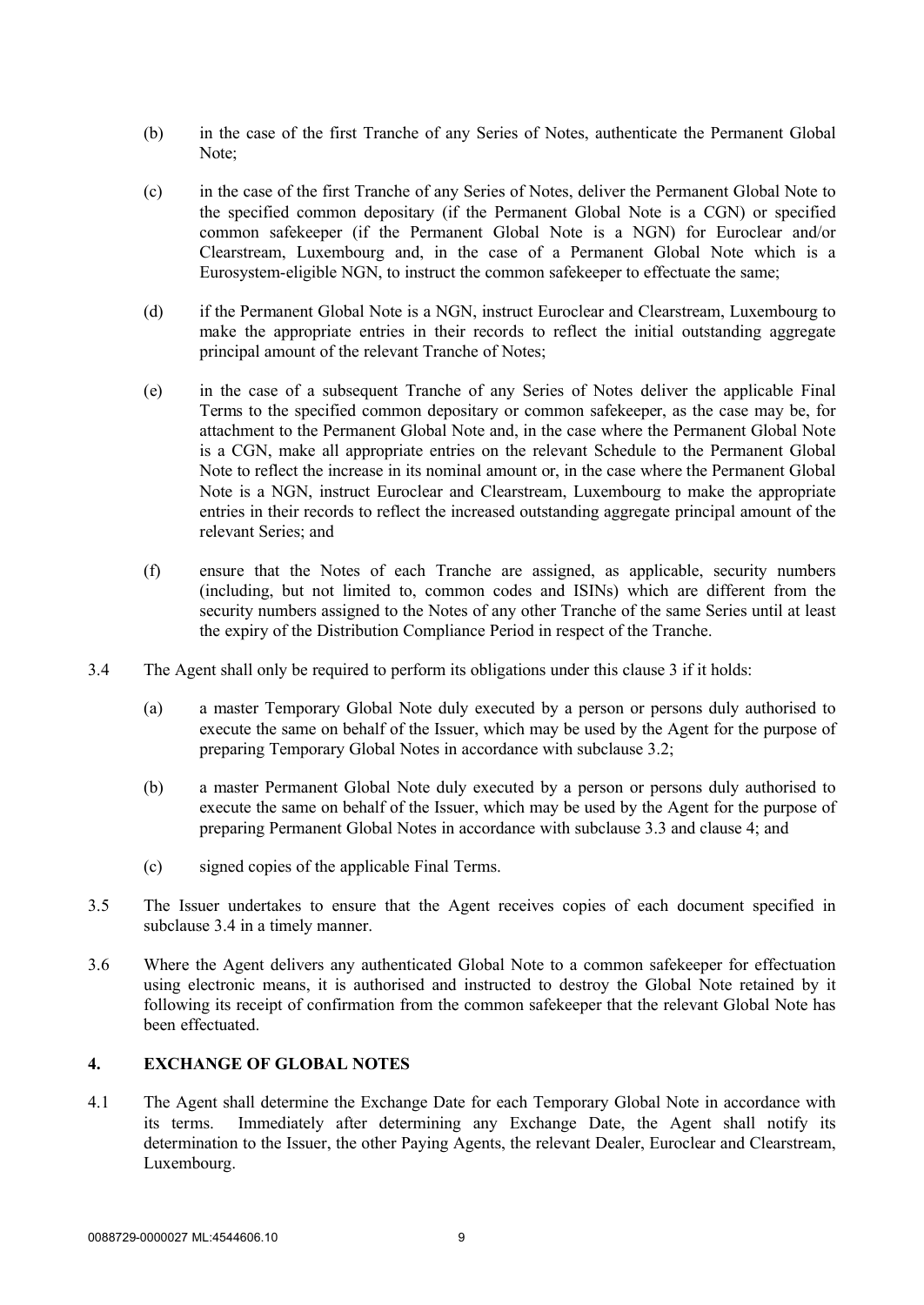- 4.2 Where a Temporary Global Note is to be exchanged for a Permanent Global Note, the Agent is authorised by the Issuer and instructed:
	- (a) in the case of the first Tranche of any Series of Notes, to prepare and complete a Permanent Global Note in accordance with the terms of the Temporary Global Note applicable to the Tranche by attaching a copy of the applicable Final Terms to a copy of the master Permanent Global Note;
	- (b) in the case of the first Tranche of any Series of Notes, to authenticate the Permanent Global Note;
	- (c) in the case of the first Tranche of any Series of Notes if the Permanent Global Note is a CGN, to deliver the Permanent Global Note to the common depositary which is holding the Temporary Global Note representing the Tranche for the time being on behalf of Euroclear and/or Clearstream, Luxembourg to hold on behalf of the Issuer pending its exchange for the Temporary Global Note;
	- (d) in the case of the first Tranche of any Series of Notes if the Permanent Global Note is a NGN, to deliver the Permanent Global Note to the common safekeeper which is holding the Temporary Global Note representing the Tranche for the time being on behalf of Euroclear and/or Clearstream, Luxembourg to effectuate (in the case of a Permanent Global Note which is a Eurosystem-eligible NGN) and to hold on behalf of the Issuer pending its exchange for the Temporary Global Note;
	- (e) in the case of a subsequent Tranche of any Series of Notes if the Permanent Global Note is a CGN, to attach a copy of the applicable Final Terms to the Permanent Global Note applicable to the relevant Series and to enter details of any exchange in whole or part; and
	- (f) in the case of a subsequent Tranche of any Series of Notes if the Permanent Global Note is a NGN, to deliver the applicable Final Terms to the specified common safekeeper for attachment to the Permanent Global Note applicable to the relevant Series.
- 4.3 Where a Global Note is to be exchanged for Definitive Notes in accordance with its terms, the Agent is authorised by the Issuer and instructed:
	- (a) to authenticate the Definitive Notes in accordance with the provisions of this Agreement; and
	- (b) to deliver the Definitive Notes to or to the order of Euroclear and/or Clearstream, Luxembourg.

If Definitive Notes are issued and the Agent informs the Issuer that it is unable to perform all or some of its obligations under this Agreement, the Issuer shall forthwith appoint an additional agent in accordance with Clause 2.1 which is able to perform the relevant obligations.

4.4 Upon any exchange of all or a part of an interest in a Temporary Global Note for an interest in a Permanent Global Note or upon any exchange of all or a part of an interest in a Global Note for Definitive Notes, the Agent shall (i) procure that the relevant Global Note shall, if it is a CGN, be endorsed by or on behalf of the Agent to reflect the reduction of its nominal amount by the aggregate nominal amount so exchanged and, where applicable, the Permanent Global Note shall be endorsed by or on behalf of the Agent to reflect the increase in its nominal amount as a result of any exchange for an interest in the Temporary Global Note or (ii) in the case of any Global Note which is a NGN, instruct Euroclear and Clearstream, Luxembourg to make appropriate entries in their records to reflect such exchange. Until exchanged in full, the holder of an interest in any Global Note shall in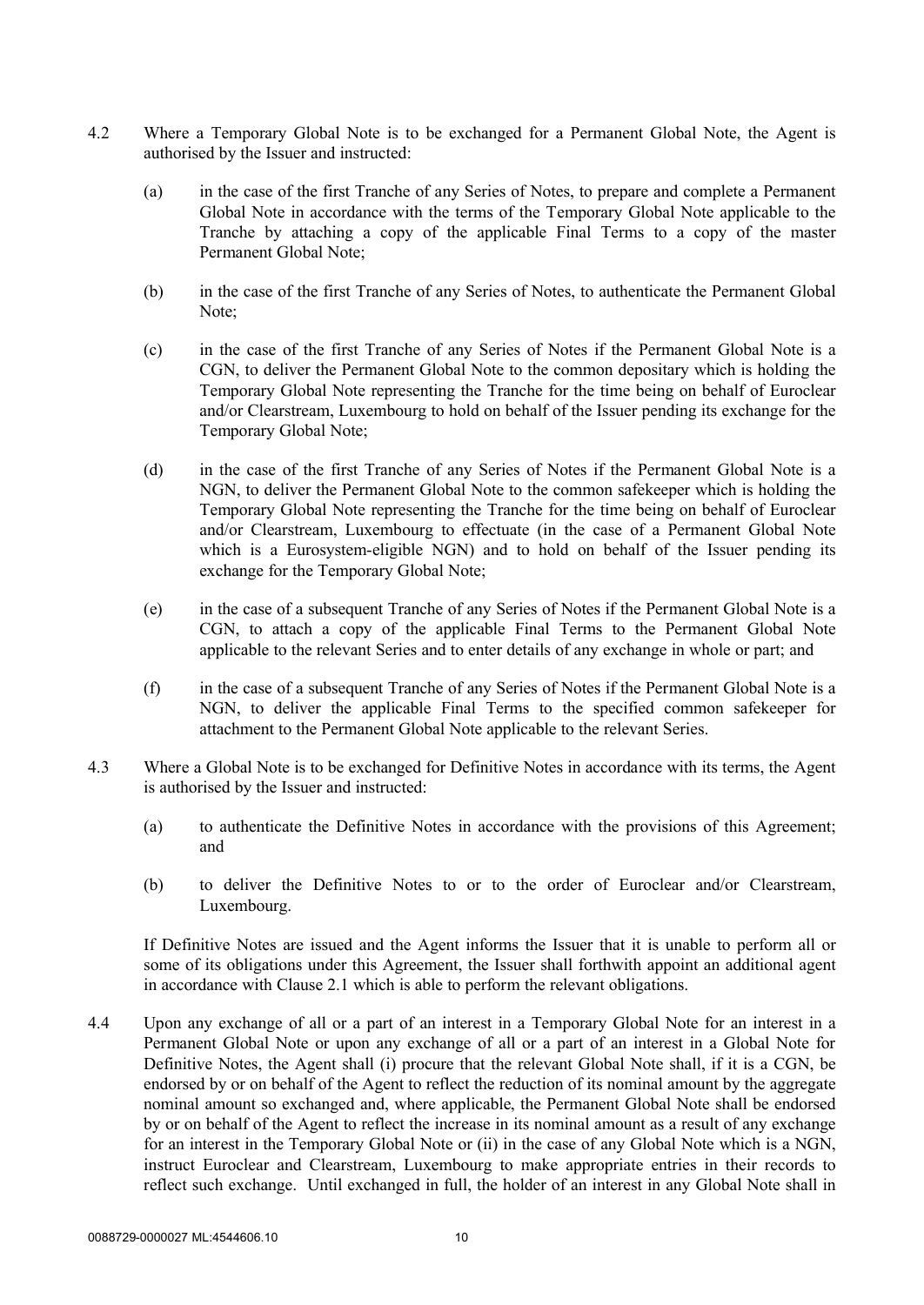all respects be entitled to the same benefits under this Agreement as the holder of Definitive Notes, Receipts and Coupons authenticated and delivered under this Agreement, subject as set out in the Conditions. The Agent is authorised on behalf of the Issuer and instructed (a) in the case of any Global Note which is a CGN, to endorse or to arrange for the endorsement of the relevant Global Note to reflect the reduction in the nominal amount represented by it by the amount so exchanged and, if appropriate, to endorse the Permanent Global Note to reflect any increase in the nominal amount represented by it and, in either case, to sign in the relevant space on the relevant Global Note recording the exchange and reduction or increase, (b) in the case of any Global Note which is a NGN, to instruct Euroclear and Clearstream, Luxembourg to make appropriate entries in their records to reflect such exchange and (c) in the case of a total exchange, to cancel or arrange for the cancellation of the relevant Global Note.

- 4.5 The Agent shall notify the Issuer immediately after it receives a request for the issue of Definitive Notes in accordance with the provisions of a Global Note and the aggregate nominal amount of the Global Note to be exchanged.
- 4.6 The Issuer undertakes to deliver to the Agent sufficient numbers of executed Definitive Notes with, if applicable, Receipts, Coupons and Talons attached, to enable the Agent to comply with its obligations under this Agreement.

## **5. DETERMINATION OF END OF DISTRIBUTION COMPLIANCE PERIOD**

- 5.1 In the case of a Tranche in respect of which there is only one Dealer, the Agent will determine the end of the Distribution Compliance Period in respect of the Tranche as being the fortieth day following the date determined and certified by the relevant Dealer to the Agent as being the date on which distribution of the Notes of that Tranche was completed.
- 5.2 In the case of a Tranche in respect of which there is more than one Dealer but which is not issued on a syndicated basis, the Agent will determine the end of the Distribution Compliance Period in respect of the Tranche as being the fortieth day following the last of the dates determined and certified by all the relevant Dealers to the Agent as being the respective dates on which distribution of the Notes of that Tranche purchased by each Dealer was completed.
- 5.3 In the case of a Tranche issued on a syndicated basis, the Agent will determine the end of the Distribution Compliance Period in respect of the Tranche as being the fortieth day following the date determined and certified by the Lead Manager to the Agent as being the date on which distribution of the Notes of that Tranche was completed.
- 5.4 Immediately after it determines the end of the Distribution Compliance Period in respect of any Tranche, the Agent shall notify the determination to the Issuer, Euroclear, Clearstream, Luxembourg and the relevant Dealer or Lead Manager, as the case may be.

#### **6. TERMS OF ISSUE**

- 6.1 The Agent shall cause all Notes delivered to and held by it under this Agreement to be maintained in safe custody and shall ensure that Notes are issued only in accordance with the provisions of this Agreement, the Conditions and, where applicable, the relevant Global Notes.
- 6.2 Subject to the procedures set out in the Procedures Memorandum, for the purposes of clause 3, the Agent is entitled to treat a telephone or facsimile communication from a person purporting to be (and whom the Agent believes in good faith to be) the authorised representative of the Issuer named in the list referred to in, or notified pursuant to, subclause 19.7, or any other list duly provided for the purpose by the Issuer to the Agent, as sufficient instructions and authority of the Issuer for the Agent to act in accordance with clause 3.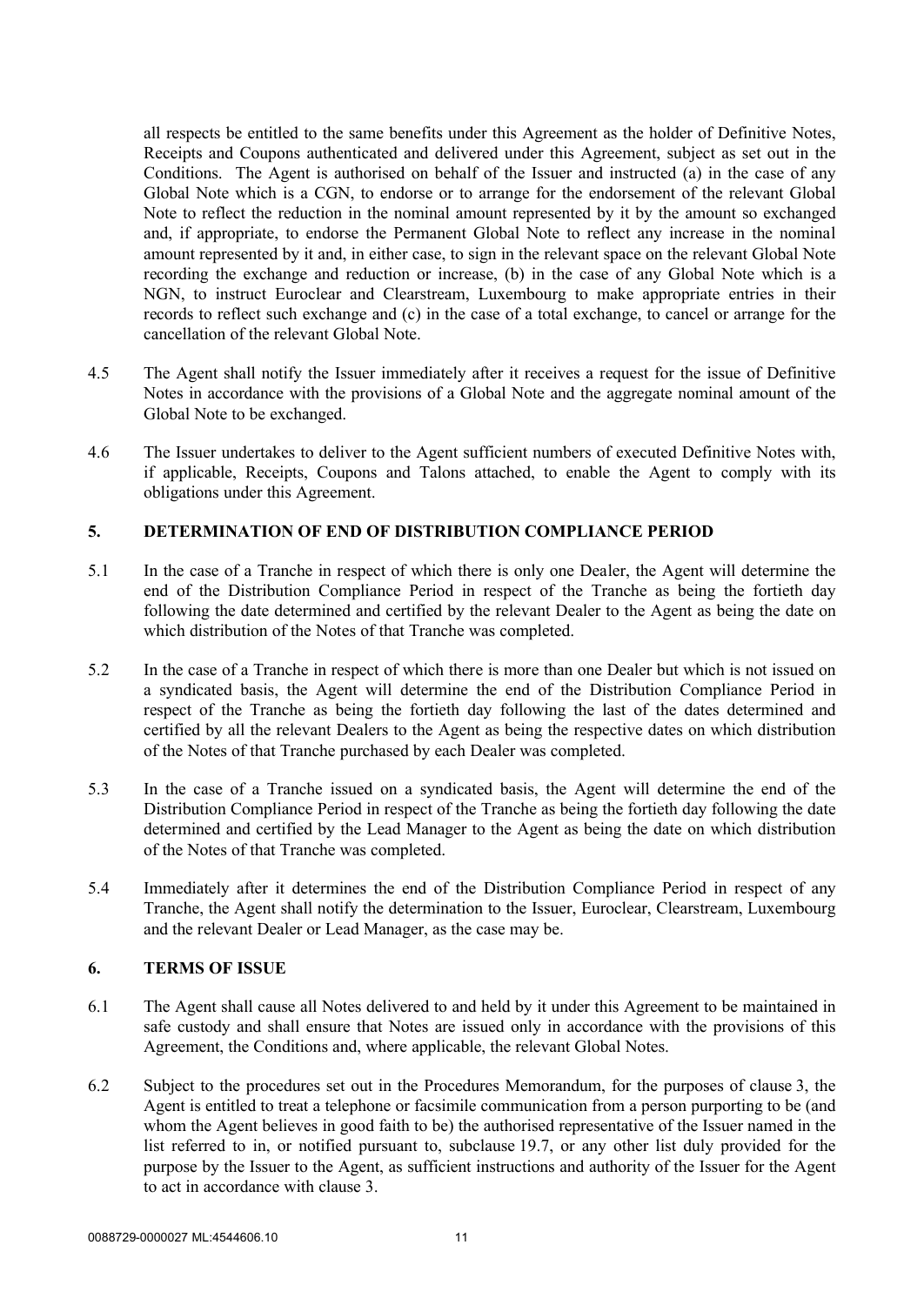- 6.3 In the event that a person who has signed a master Global Note held by the Agent on behalf of the Issuer ceases to be authorised as described in subclause 19.7, the Agent shall (unless the Issuer gives notice to the Agent that Notes signed by that person do not constitute valid and binding obligations of the Issuer or otherwise until replacements have been provided to the Agent) continue to have authority to issue Notes signed by that person, and the Issuer warrants to the Agent that those Notes shall be valid and binding obligations of the Issuer. Promptly upon any person ceasing to be authorised, the Issuer shall provide the Agent with replacement master Global Notes and the Agent shall, upon receipt of such replacements, cancel and destroy the master Global Notes held by it which are signed by that person and shall provide the Issuer with a certificate of destruction, specifying the master Global Notes so cancelled and destroyed.
- 6.4 If the Agent pays an amount (the **Advance**) to the Issuer on the basis that a payment (the **Payment**) has been or will be received from a Dealer and if the Payment is not received by the Agent on the date the Agent pays the Issuer, the Issuer shall promptly repay to the Agent the Advance and shall pay interest on the Advance (or the unreimbursed portion thereof) from (and including) the date the Advance is made to (but excluding) the earlier of repayment of the Advance or receipt by the Agent of the Payment at a rate quoted at that time by the Agent as its cost of funding the Advance provided that evidence of the basis of such rate is given to the Issuer. For the avoidance of doubt, the Agent shall not be obliged to pay any amount to the Issuer if it has not received satisfactory confirmation that it is to receive the amount from a Dealer.
- 6.5 Except in the case of issues where the Agent does not act as receiving bank for the Issuer in respect of the purchase price of the Notes being issued, if on the Issue Date a Dealer does not pay the full purchase price due from it in respect of any Note (the **Defaulted Note**) and, as a result, the Defaulted Note remains in the Agent's distribution account with Euroclear and/or Clearstream, Luxembourg after the Issue Date, the Agent will continue to hold the Defaulted Note to the order of the Issuer. The Agent shall notify the Issuer immediately of the failure of the Dealer to pay the full purchase price due from it in respect of any Defaulted Note and, subsequently, shall (a) notify the Issuer immediately on receipt from the Dealer of the full purchase price in respect of any Defaulted Note and (b) pay to the Issuer the amount so received.

## **7. PAYMENTS**

- 7.1 The Issuer will:
	- (a) before 10.00 a.m. (Central European time), on each date on which any payment in euro in respect of any Note becomes due under the Conditions, transfer to an account specified by the Agent an amount in euro sufficient for the purposes of the payment in funds settled through TARGET2;
	- (b) before 10.00 a.m. (local time in the relevant principal financial centre of the country of the relevant currency), on each date on which any payment in GBP or USD in respect of any Note becomes due under the Conditions, transfer to an account specified by the Agent an amount in such currency sufficient for the purposes of such payment in funds settled through such payment system as the Agent and the Issuer may agree;
	- (c) prior to the issuance of the relevant Notes, consult and agree with the Agent, in relation to the settlement and timing for payment procedures in respect of any Notes for which the relevant currency is a currency other than euro, GBP or USD.

In this sub-clause 7.1, the date on which a payment in respect of the Notes becomes due means the first date on which the holder of a Note, Receipt or Coupon is entitled to receive such payment under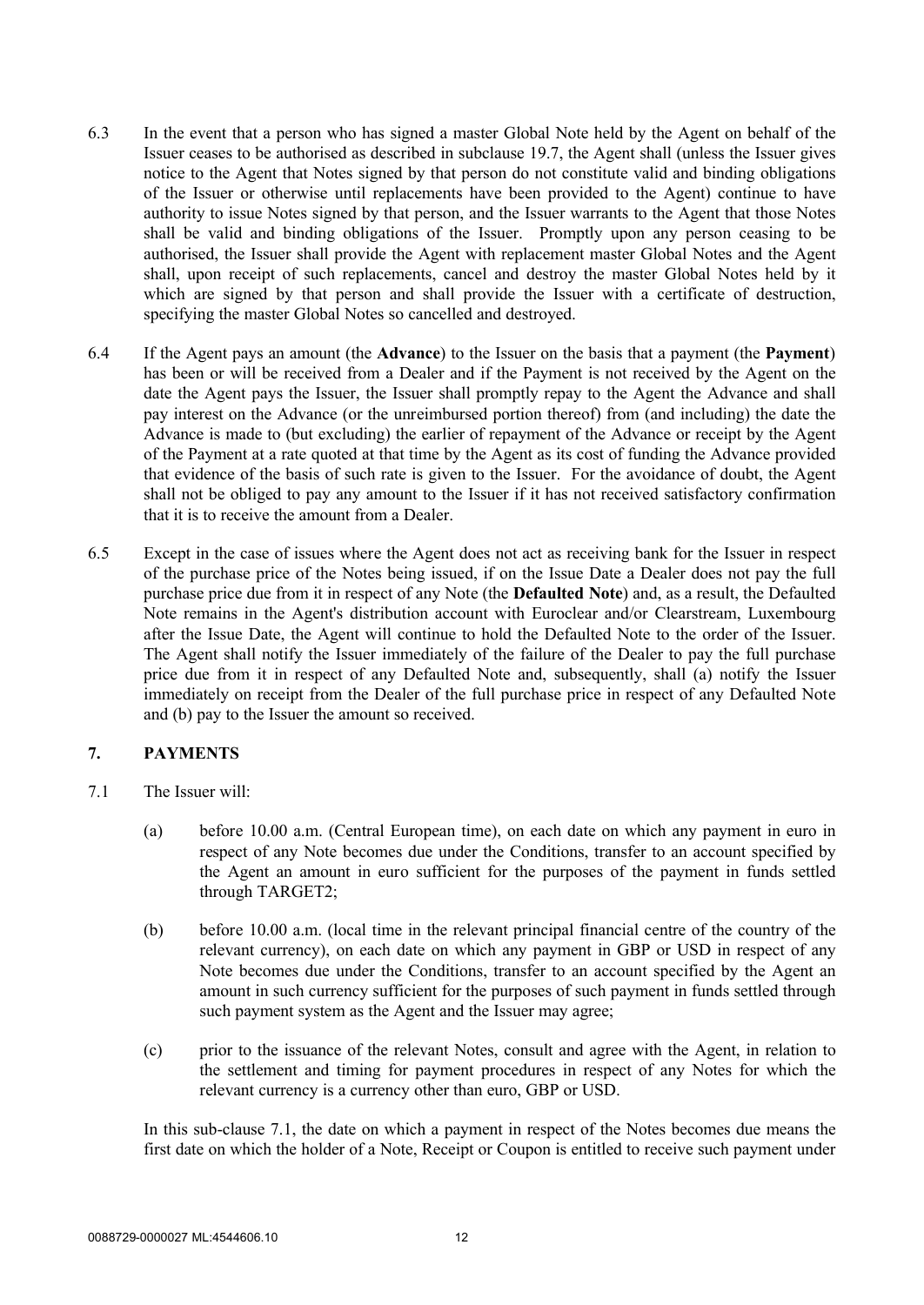the Conditions, but disregarding the necessity for it to be a business day in any particular place of presentation.

- 7.2 Any funds paid by or by arrangement with the Issuer to the Agent under subclause 7.1 shall be held in the relevant account referred to in subclause 7.1 for payment to the Noteholders, Receiptholders or Couponholders, as the case may be, until any Notes or matured Receipts and Coupons become void under Condition 9 (*Prescription*). In that event the Agent shall repay to the Issuer sums equivalent to the amounts which would otherwise have been repayable on the relevant Notes, Receipts or Coupons.
- 7.3 The Issuer will ensure that no later than 10.00 a.m. (Central European time) on the second Business Day (as defined below) immediately preceding the date on which any payment is to be made to the Agent under subclause 7.1, the Agent shall receive a payment confirmation by fax or authenticated SWIFT message from the paying bank of the Issuer. For the purposes of this subclause, **Business Day** means a day on which commercial banks and foreign exchange markets settle payments and are open for general business in the Republic of Italy and Luxembourg.
- 7.4 The Agent shall notify each of the other Paying Agents immediately:
	- (a) if it has not by the relevant date set out in subclause 7.1 received unconditionally the full amount in the Specified Currency required for the payment; and
	- (b) if it receives unconditionally the full amount of any sum payable in respect of the Notes, Receipts or Coupons after that date.

The Agent shall, at the expense of the Issuer, immediately on receiving any amount as described in subclause 7.4(b), cause notice of that receipt to be published under Condition 14 (*Notices*).

- 7.5 The Agent shall ensure that payments of both principal and interest in respect of a Temporary Global Note will only be made if certification of non-U.S. beneficial ownership as required by U.S. Treasury regulations has been received from Euroclear and/or Clearstream, Luxembourg in accordance with the terms of the Temporary Global Note.
- 7.6 Unless it has received notice under subclause 7.4(a), each Paying Agent shall pay or cause to be paid all amounts due in respect of the Notes on behalf of the Issuer in the manner provided in the Conditions. If any payment provided for in subclause 7.1 is made later than as specified in such subclause but otherwise in accordance with the provisions of this Agreement, the relevant Paying Agent shall nevertheless make payments in respect of the Notes as stated above promptly following receipt by it of such payment.
- 7.7 If for any reason the Agent considers in its sole discretion (acting reasonably) that the amounts to be received by it under subclause 7.1 will be, or the amounts actually received by it are, insufficient to satisfy all claims in respect of all payments then falling due in respect of the Notes, no Paying Agent shall be obliged to pay any such claims until the Agent has received the full amount of all such payments.
- 7.8 Without prejudice to subclauses 7.6 and 7.7, if the Agent pays any amounts to the holders of Notes, Receipts or Coupons or to any other Paying Agent at a time when it has not received payment in full in respect of the relevant Notes in accordance with subclause 7.1 (the excess of the amounts so paid over the amounts so received being the **Shortfall**), the Issuer will, in addition to paying amounts due under subclause 7.1, pay to the Agent on demand interest (at a rate which represents the Agent's cost of funding the Shortfall) on the Shortfall (or the unreimbursed portion thereof) until the receipt in full by the Agent of the Shortfall.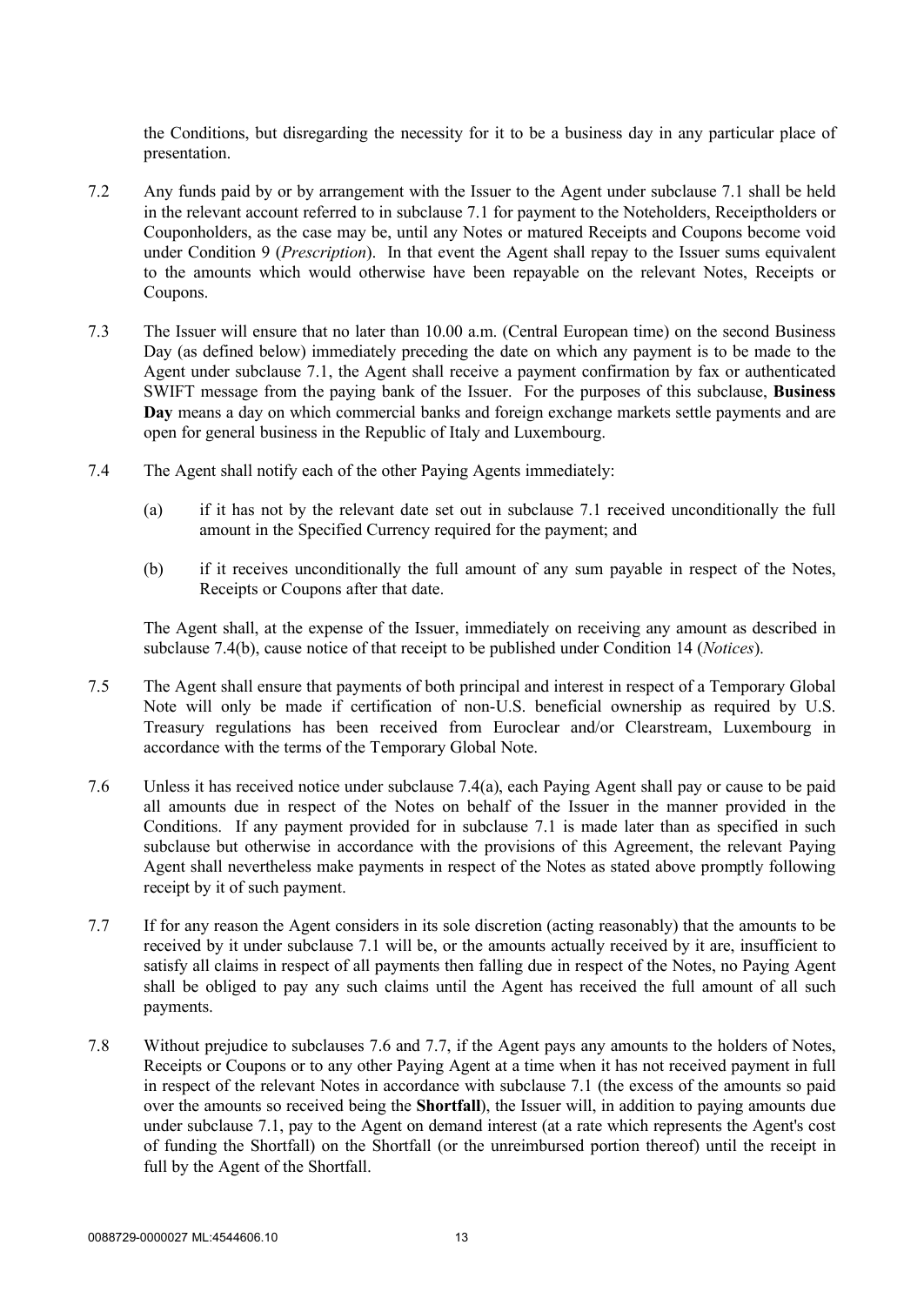- 7.9 The Agent shall on demand promptly reimburse each other Paying Agent for payments in respect of Notes properly made by each Paying Agent in accordance with this Agreement and the Conditions unless the Agent has notified the relevant Paying Agent, prior to its opening of business on the due date of a payment in respect of the Notes, that the Agent does not expect to receive sufficient funds to make payment of all amounts falling due in respect of the Notes.
- 7.10 Whilst any Notes are represented by Global Notes, all payments due in respect of the Notes shall be made to, or to the order of, the holder of the Global Notes, subject to and in accordance with the provisions of the Global Notes. On the occasion of each payment, (i) in the case of a CGN, the Paying Agent to which such Global Note was presented for the purpose of making the payment shall cause the appropriate Schedule to the relevant Global Note to be annotated so as to evidence the amounts and dates of the payments of principal and/or interest as applicable or (ii) in the case of any Global Note which is a NGN, the Agent shall instruct Euroclear and Clearstream, Luxembourg to make appropriate entries in their records to reflect such payment.
- 7.11 If the amount of principal and/or interest then due for payment is not paid in full (otherwise than by reason of a deduction required by law to be made or a certification required by the terms of a Note not being received), (i) the Paying Agent to which a Note, Receipt or Coupon (as the case may be) is presented for the purpose of making the payment shall, unless the Note is a NGN, make a record of the shortfall on the relevant Note, Receipt or Coupon and the record shall, in the absence of manifest error, be *prima facie* evidence that the payment in question has not to that extent been made or (ii) in the case of any Global Note which is a NGN, the Agent shall instruct Euroclear and Clearstream, Luxembourg to make appropriate entries in their records to reflect such shortfall in payment.

## **8. DETERMINATIONS AND NOTIFICATIONS IN RESPECT OF NOTES AND INTEREST DETERMINATION**

#### **8.1 Determinations and notifications**

- (a) The Agent shall, unless otherwise specified in the applicable Final Terms, make all the determinations and calculations which it is required to make under the Conditions, all subject to and in accordance with the Conditions.
- (b) The Agent shall not be responsible to the Issuer or to any third party as a result of the Agent having acted on any quotation given by any Reference Bank which subsequently may be found to be incorrect.
- (c) The Agent shall promptly notify (and confirm in writing to) the Issuer, the other Paying Agents and (in respect of a Series of Notes listed on a Stock Exchange) the relevant Stock Exchange by no later than the first day of each Interest Period of each Rate of Interest, Interest Amount and Interest Payment Date and all other amounts, rates and dates which it is obliged to determine or calculate under the Conditions as soon as practicable after their determination and of any subsequent amendments to them under the Conditions.
- (d) The Agent shall use its best endeavours to cause each Rate of Interest, Interest Amount and Interest Payment Date and all other amounts, rates and dates which it is obliged to determine or calculate under the Conditions to be published as required in accordance with the Conditions as soon as possible after their determination or calculation.
- (e) If the Agent does not at any time for any reason determine and/or calculate and/or publish the Rate of Interest, Interest Amount and/or Interest Payment Date in respect of any Interest Period or any other amount, rate or date as provided in this clause, it shall immediately notify the Issuer and the other Paying Agents of that fact.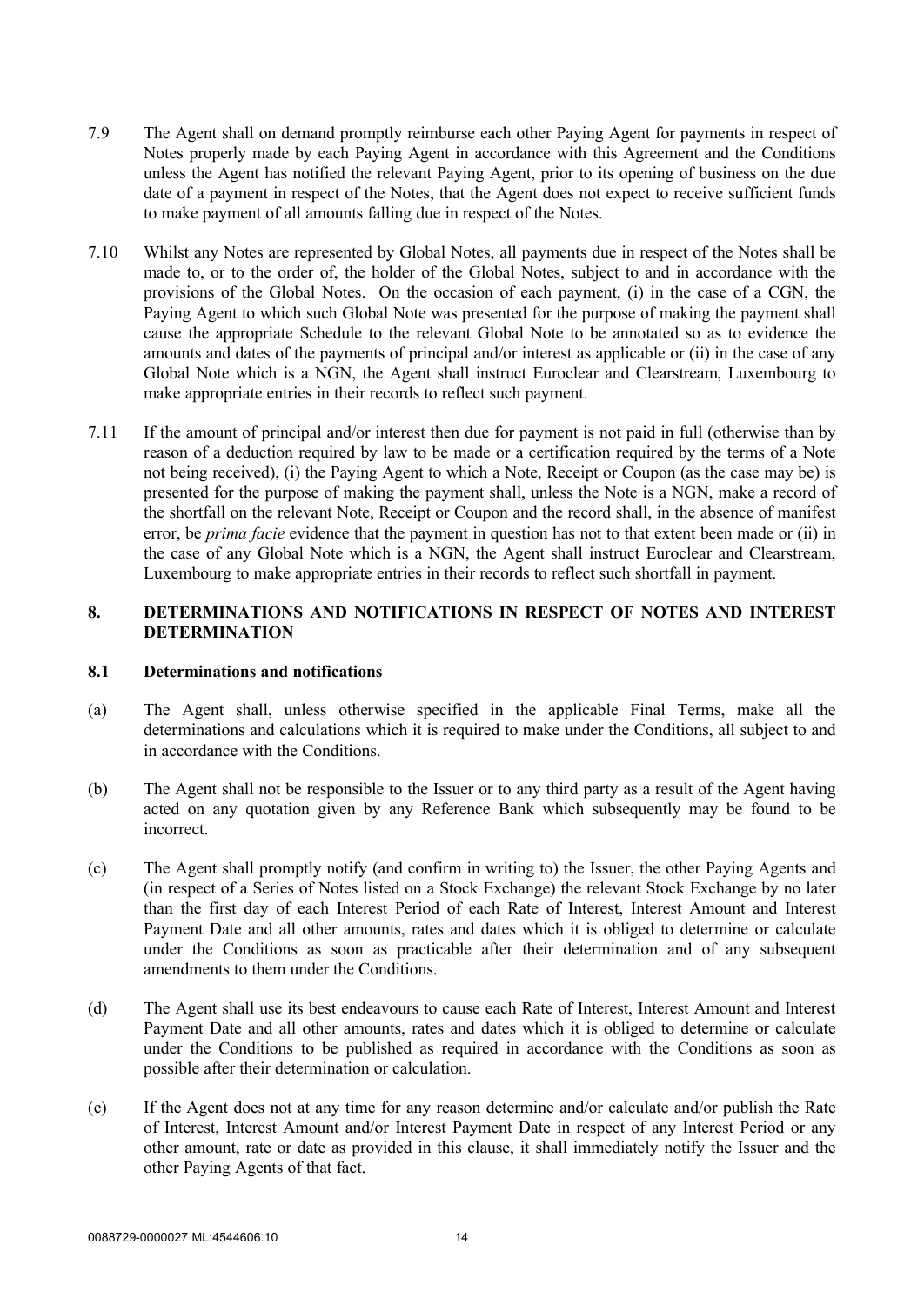(f) Determinations with regard to Notes (including, without limitation, Index Linked Notes and Dual Currency Notes) required to be made by a Calculation Agent specified in the applicable Final Terms shall be made in the manner so specified. Unless otherwise agreed between the Issuer and the relevant Dealer or the Lead Manager, as the case may be, or unless the Agent is the Calculation Agent (in which case the provisions of this Agreement shall apply), those determinations shall be made on the basis of a Calculation Agency Agreement substantially in the form of Schedule 1. Notes of any Series may specify additional duties and obligations of any Paying Agent, the performance of which will be agreed between the Issuer and the relevant Paying Agent prior to the relevant Issue Date.

#### **8.2 Interest determination**

- (a) Where Screen Rate Determination is specified in the applicable Final Terms as the manner in which the Rate of Interest is to be determined, the Rate of Interest for each Interest Period will, subject as provided below, be either:
	- (i) the offered quotation; or
	- (ii) the arithmetic mean (rounded if necessary to the fifth decimal place, with 0.000005 being rounded upwards) of the offered quotations,

(expressed as a percentage rate per annum), for the Reference Rate which appears or appear, as the case may be, on the Relevant Screen Page as at the Specified Time on the Interest Determination Date in question plus or minus (as indicated in the applicable Final Terms) the Margin (if any), all as determined by the Agent. If five or more offered quotations are available on the Relevant Screen Page, the highest (or, if there is more than one highest quotation, one only of those quotations) and the lowest (or, if there is more than one lowest quotation, one only of those quotations) shall be disregarded by the Agent for the purpose of determining the arithmetic mean (rounded as provided above) of the offered quotations.

- (b) If the Relevant Screen Page is not available or if, in the case of subclause 8.2(a)(i), no offered quotation appears or, in the case of subclause 8.2(a)(ii), fewer than three offered quotations appear, in each case as at the Specified Time, the Agent shall request each of the Reference Banks to provide the Agent with its offered quotation (expressed as a percentage rate per annum) for the Reference Rate at approximately the Specified Time on the Interest Determination Date in question. If two or more of the Reference Banks provide the Agent with offered quotations, the Rate of Interest for the Interest Period shall be the arithmetic mean (rounded if necessary to the fifth decimal place with 0.000005 being rounded upwards) of the offered quotations plus or minus (as appropriate) the Margin (if any), all as determined by the Agent.
- (c) If on any Interest Determination Date one only or none of the Reference Banks provides the Agent with an offered quotation as provided in the preceding paragraph, the Rate of Interest for the relevant Interest Period shall be the rate per annum which the Agent determines as being the arithmetic mean (rounded if necessary to the fifth decimal place, with 0.000005 being rounded upwards) of the rates, as communicated to (and at the request of) the Agent by the Reference Banks or any two or more of them, at which such banks were offered, at approximately the Specified Time on the relevant Interest Determination Date, deposits in the Specified Currency for a period equal to that which would have been used for the Reference Rate by leading banks in the London inter-bank market (if the Reference Rate is LIBOR) or the Euro-zone inter-bank market (if the Reference Rate is EURIBOR) plus or minus (as appropriate) the Margin (if any) or, if fewer than two of the Reference Banks provide the Agent with offered rates, the offered rate for deposits in the Specified Currency for a period equal to that which would have been used for the Reference Rate, or the arithmetic mean (rounded as provided above) of the offered rates for deposits in the Specified Currency for a period equal to that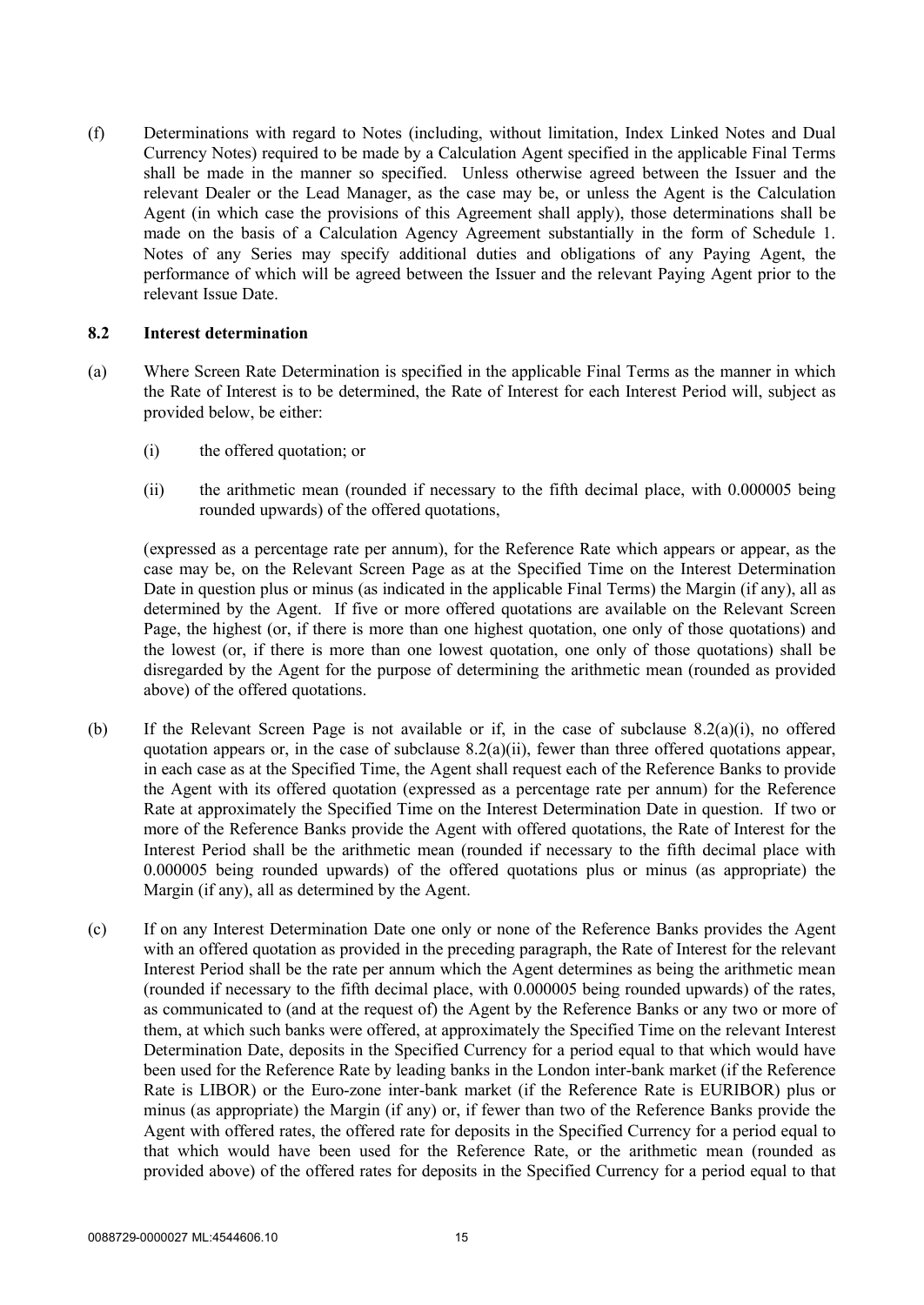which would have been used for the Reference Rate, at which, at approximately the Specified Time on the relevant Interest Determination Date, any one or more banks (which bank or banks is or are in the opinion of the Issuer suitable for the purpose) informs the Agent it is quoting to leading banks in the London inter-bank market (if the Reference Rate is LIBOR) or the Euro-zone inter-bank market (if the Reference Rate is EURIBOR) plus or minus (as appropriate) the Margin (if any), provided that, if the Rate of Interest cannot be determined in accordance with the foregoing provisions of this paragraph, the Rate of Interest shall be determined as at the last preceding Interest Determination Date (though substituting, where a different Margin is to be applied to the relevant Interest Period from that which applied to the last preceding Interest Period, the Margin relating to the relevant Interest Period in place of the Margin relating to that last preceding Interest Period).

(d) If the Reference Rate from time to time in respect of Floating Rate Notes is specified in the applicable Final Terms as being other than LIBOR or EURIBOR, the Rate of Interest in respect of the Notes will be determined as provided in the applicable Final Terms.

## **9. NOTICE OF ANY WITHHOLDING OR DEDUCTION**

- 9.1 If the Issuer is, in respect of any payment, compelled to withhold or deduct any amount for or on account of taxes, duties, assessments or governmental charges as specifically contemplated under the Conditions, it shall give notice of that fact to the Agent as soon as it becomes aware of the requirement to make the withholding or deduction and shall give to the Agent such information as it shall require to enable it to comply with the requirement.
- 9.2 If any Paying Agent is, in respect of any payment of principal or interest in respect of the Notes, compelled to withhold or deduct any amount for or on account of any taxes, duties, assessments or governmental charges as specifically contemplated under the Conditions, other than arising under subclause 9.1 or by virtue of the relevant holder failing to satisfy any certification or other requirement in respect of its Notes, it shall give notice of that fact to the Issuer and the Agent as soon as it becomes aware of the compulsion to withhold or deduct.

#### **10. DUTIES OF THE PAYING AGENTS IN CONNECTION WITH EARLY REDEMPTION**

- 10.1 If the Issuer decides to redeem any Notes for the time being outstanding before their Maturity Date in accordance with the Conditions, the Issuer shall give notice of the decision to the Agent stating the date on which the Notes are to be redeemed and the nominal amount of Notes to be redeemed not less than 15 days before the date on which the Issuer will give notice to the Noteholders in accordance with the Conditions of the redemption in order to enable the Agent to carry out its duties in this Agreement and in the Conditions.
- 10.2 If some only of the Notes are to be redeemed, the Agent shall, in the case of Definitive Notes, make the required drawing in accordance with the Conditions but shall give the Issuer reasonable notice of the time and place proposed for the drawing and the Issuer shall be entitled to send representatives to attend the drawing and shall, in the case of Notes in global form, co-ordinate the selection of Notes to be redeemed with Euroclear and Clearstream, Luxembourg, all in accordance with the Conditions.
- 10.3 The Agent shall publish the notice required in connection with any redemption and shall, if applicable, at the same time also publish a separate list of the serial numbers of any Notes in definitive form previously drawn and not presented for redemption. The redemption notice shall specify the date fixed for redemption, the redemption amount, the manner in which redemption will be effected and, in the case of a partial redemption of Definitive Notes, the serial numbers of the Notes to be redeemed. The notice will be published in accordance with the Conditions. The Agent will also notify the other Paying Agents of any date fixed for redemption of any Notes.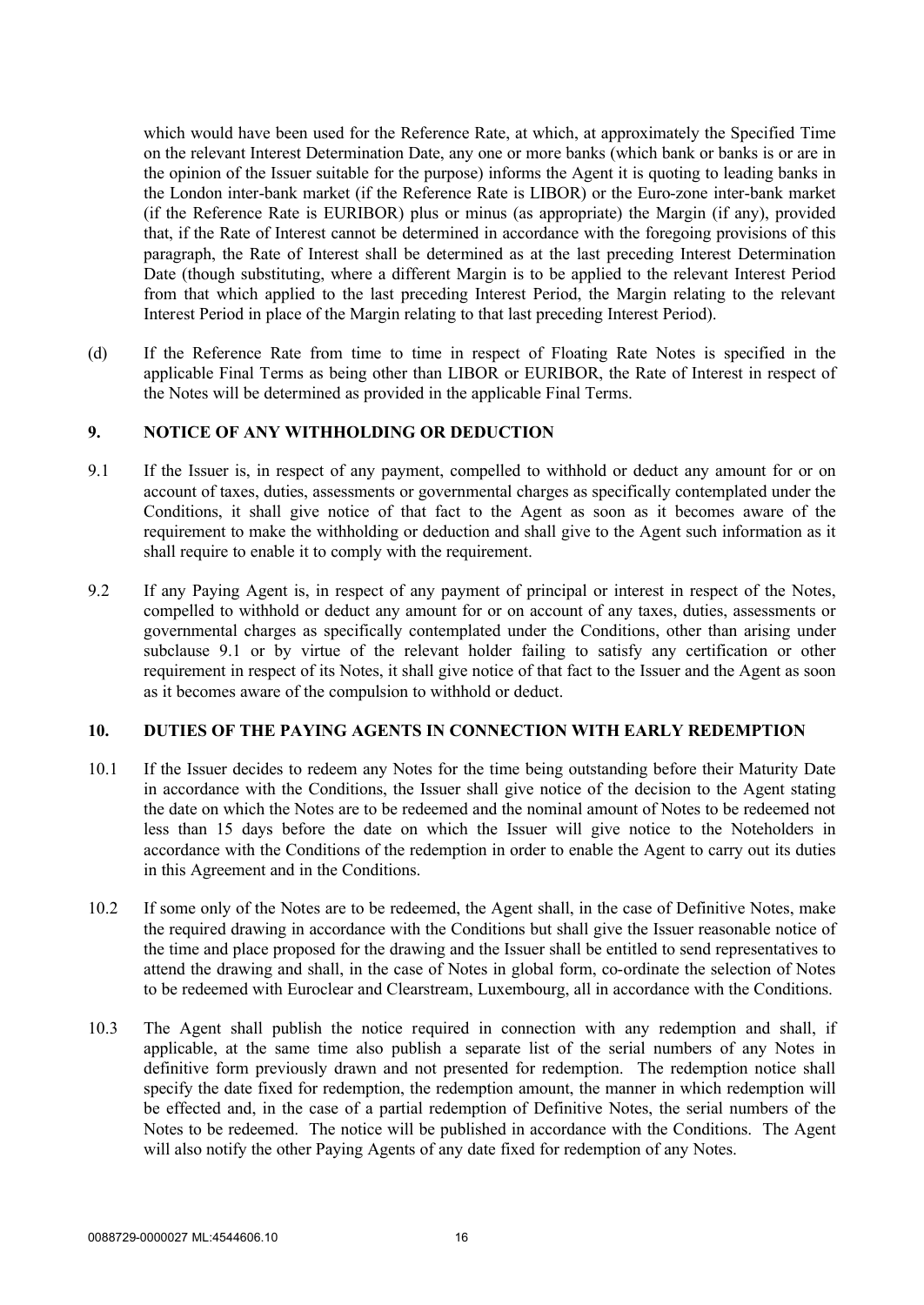10.4 Each Paying Agent will keep a stock of Put Notices and will make them available on demand to holders of Definitive Notes, the Conditions of which provide for redemption at the option of Noteholders. Upon receipt of any Note deposited in the exercise of a put option in accordance with the Conditions, the Paying Agent with which the Note is deposited shall hold the Note (together with any Receipts, Coupons and Talons relating to it deposited with it) on behalf of the depositing Noteholder (but shall not, save as provided below, release it) until the due date for redemption of the relevant Note consequent upon the exercise of the option, when, subject as provided below, it shall present the Note (and any such unmatured Receipts, Coupons and Talons) to itself for payment of the amount due together with any interest due on the date of redemption in accordance with the Conditions and shall pay those moneys in accordance with the directions of the Noteholder contained in the relevant Put Notice. If, prior to the due date for its redemption, an Event of Default has occurred and is continuing or the Note becomes immediately due and repayable or if upon due presentation payment of the redemption moneys is improperly withheld or refused, the Paying Agent concerned shall post the Note (together with any such Receipts, Coupons and Talons) by uninsured post to, and at the risk of, the relevant Noteholder (unless the Noteholder has otherwise requested and paid the costs of insurance to the relevant Paying Agent at the time of depositing the Notes) at the address given by the Noteholder in the relevant Put Notice. At the end of each period for the exercise of any put option, each Paying Agent shall promptly notify the Agent of the principal amount of the Notes in respect of which the option has been exercised with it together with their serial numbers and the Agent shall promptly notify those details to the Issuer.

## **11. RECEIPT AND PUBLICATION OF NOTICES**

- 11.1 Immediately after it receives a demand or notice from any Noteholder in accordance with the Conditions, the Agent shall forward a copy to the Issuer.
- 11.2 On behalf of and at the request and expense of the Issuer, the Agent shall cause to be published all notices required to be given by the Issuer to the Noteholders in accordance with the Conditions. In case of any notice required to be published in a newspaper, the Agent must be given at least 10 day's prior notice.

## **12. CANCELLATION OF NOTES, RECEIPTS, COUPONS AND TALONS**

- 12.1 All Notes which are redeemed, all Global Notes which are exchanged in full, all Receipts or Coupons which are paid and all Talons which are exchanged shall be cancelled by the Paying Agent by which they are redeemed, exchanged or paid. In addition, the Issuer shall immediately notify the Agent in writing of all Notes which are purchased on behalf of the Issuer or any of its Subsidiaries and all such Notes surrendered to a Paying Agent for cancellation, together (in the case of Definitive Notes) with all unmatured Receipts, Coupons or Talons (if any) attached to them or surrendered with them, shall be cancelled by the Paying Agent to which they are surrendered. Each of the Paying Agents shall give to the Agent details of all payments made by it and shall deliver all cancelled Notes, Receipts, Coupons and Talons to the Agent or as the Agent may specify.
- 12.2 The Agent shall deliver to the Issuer as soon as reasonably practicable and in any event within three months after the date of each repayment, payment, cancellation or replacement, as the case may be, a certificate stating:
	- (a) the aggregate nominal amount of Notes which have been redeemed and the aggregate amount paid in respect of them;
	- (b) the number of Notes cancelled together (in the case of Notes in definitive form) with details of all unmatured Receipts, Coupons or Talons attached to them or delivered with them;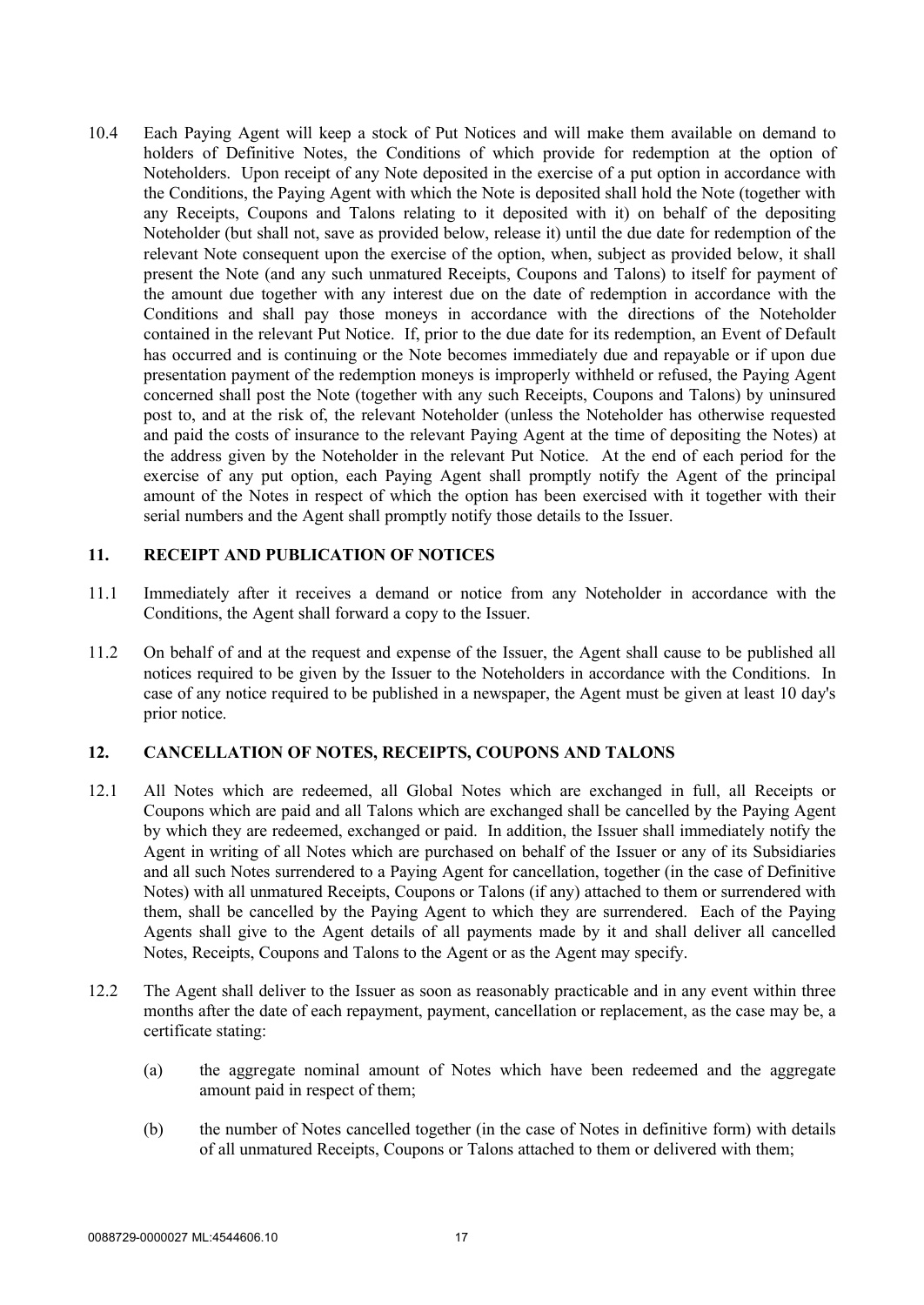- (c) the aggregate amount paid in respect of interest on the Notes;
- (d) the total number by maturity date of Receipts, Coupons and Talons cancelled; and
- (e) (in the case of Definitive Notes) the serial numbers of the Notes.
- 12.3 The Agent shall destroy all cancelled Notes, Receipts, Coupons and Talons (in the case of Global Notes, upon receipt of the disposal authorisation from Euroclear or Clearstream, Luxembourg) and, immediately following their destruction, send to the Issuer a certificate stating the serial numbers of the Notes (in the case of Notes in definitive form) and the number by maturity date of Receipts, Coupons and Talons destroyed.
- 12.4 Without prejudice to the obligations of the Agent under subclause 12.2, the Agent shall keep a full and complete record of all Notes, Receipts, Coupons and Talons (other than serial numbers of Coupons) and of their redemption, purchase on behalf of the Issuer or any of its Subsidiaries and cancellation, payment or replacement (as the case may be) and of all replacement Notes, Receipts, Coupons or Talons issued in substitution for mutilated, defaced, destroyed, lost or stolen Notes, Receipts, Coupons or Talons. The Agent shall in respect of the Coupons of each maturity retain (in the case of Coupons other than Talons) until the expiry of ten years from the Relevant Date in respect of such Coupons and (in the case of Talons) indefinitely either all paid or exchanged Coupons of that maturity or a list of the serial numbers of Coupons of that maturity still remaining unpaid or unexchanged. The Agent shall at all reasonable times make the record available to the Issuer and any persons authorised by it for inspection and for the taking of copies of it or extracts from it.
- 12.5 The Agent is authorised by the Issuer and instructed to (a) in the case of any Global Note which is a CGN, to endorse or to arrange for the endorsement of the relevant Global Note to reflect the reduction in the nominal amount represented by it by the amount so redeemed or purchased and cancelled and (b) in the case of any Global Note which is a NGN, to instruct Euroclear and Clearstream, Luxembourg to make appropriate entries in their records to reflect such redemption or purchase and cancellation, as the case may be; provided, that, in the case of a purchase or cancellation, the Issuer has notified the Agent of the same in accordance with clause 12.1.

#### **13. ISSUE OF REPLACEMENT NOTES, RECEIPTS, COUPONS AND TALONS**

- 13.1 The Issuer will cause a sufficient quantity of additional forms of Notes, Receipts, Coupons and Talons to be available, upon request, to the Agent at its specified office for the purpose of issuing replacement Notes, Receipts, Coupons and Talons as provided below.
- 13.2 The Agent will, subject to and in accordance with the Conditions and this clause, cause to be delivered any replacement Notes, Receipts, Coupons and Talons which the Issuer may determine to issue in place of Notes, Receipts, Coupons and Talons which have been lost, stolen, mutilated, defaced or destroyed.
- 13.3 In the case of a mutilated or defaced Note, the Agent shall ensure that (unless otherwise covered by such indemnity as the Issuer may reasonably require) any replacement Note will only have attached to it Receipts, Coupons and Talons corresponding to those (if any) attached to the mutilated or defaced Note which is presented for replacement.
- 13.4 The Agent shall obtain verification in the case of an allegedly lost, stolen or destroyed Note, Receipt, Coupon or Talon in respect of which the serial number is known, that the Note, Receipt, Coupon or Talon has not previously been redeemed, paid or exchanged, as the case may be. The Agent shall not issue any replacement Note, Receipt, Coupon or Talon unless and until the claimant shall have: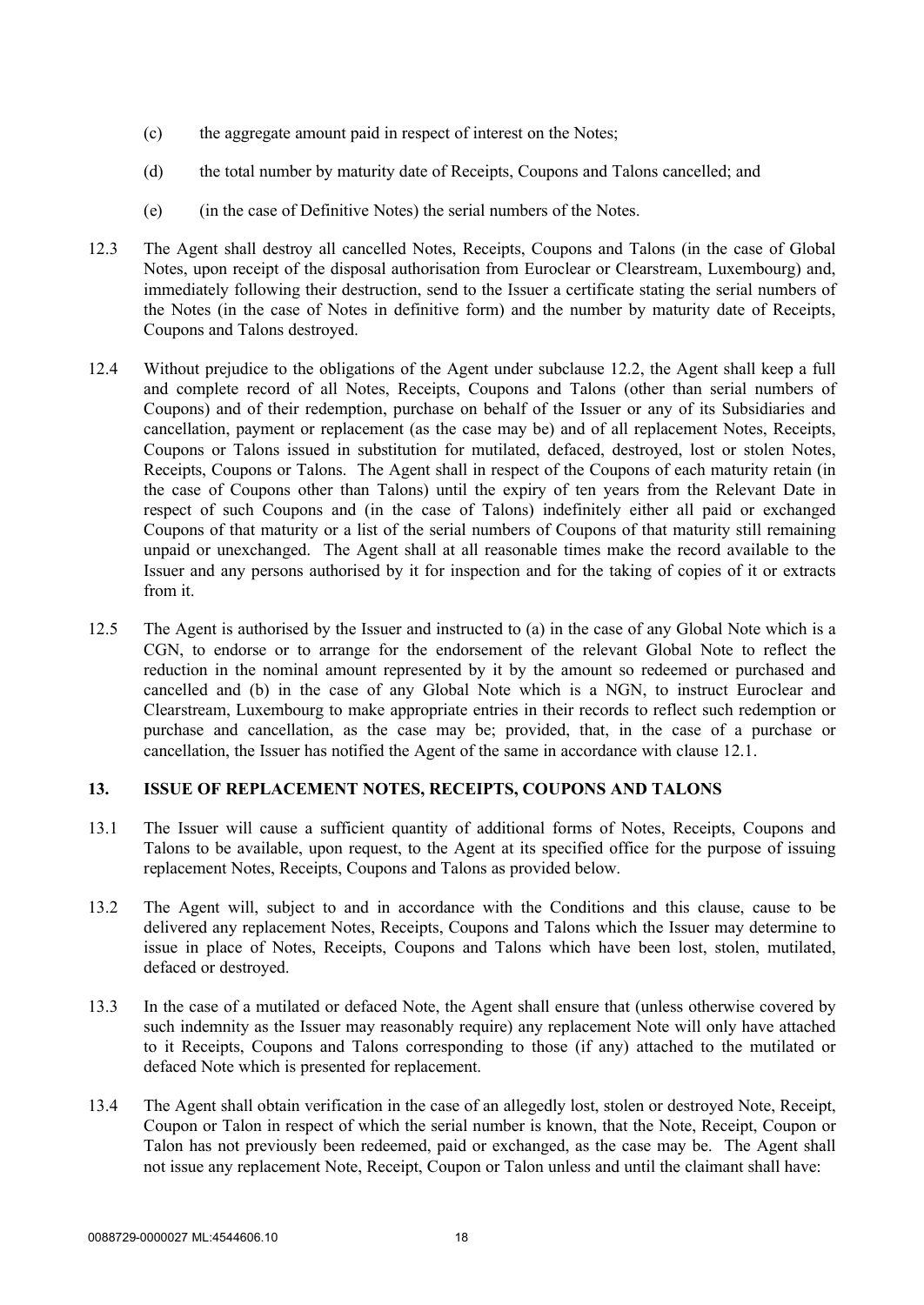- (a) paid the costs and expenses incurred in connection with the issue;
- (b) provided it with such evidence and indemnity as the Issuer may reasonably require; and
- (c) in the case of any mutilated or defaced Note, Receipt, Coupon or Talon, surrendered it to the Agent.
- 13.5 The Agent shall cancel any mutilated or defaced Notes, Receipts, Coupons and Talons in respect of which replacement Notes, Receipts, Coupons and Talons have been issued under this clause and shall furnish the Issuer with a certificate stating the serial numbers of the Notes, Receipts, Coupons and Talons cancelled and, unless otherwise instructed by the Issuer in writing, shall destroy the cancelled Notes, Receipts, Coupons and Talons and give to the Issuer a destruction certificate containing the information specified in subclause 12.3.
- 13.6 The Agent shall, on issuing any replacement Note, Receipt, Coupon or Talon, immediately inform the Issuer and the other Paying Agents of the serial number of the replacement Note, Receipt, Coupon or Talon issued and (if known) of the serial number of the Note, Receipt, Coupon or Talon in place of which the replacement Note, Receipt, Coupon or Talon has been issued. Whenever replacement Receipts, Coupons or Talons are issued, the Agent shall also notify the other Paying Agents of the maturity dates of the lost, stolen, mutilated, defaced or destroyed Receipts, Coupons or Talons and of the replacement Receipts, Coupons or Talons issued.
- 13.7 The Agent shall keep a full and complete record of all replacement Notes, Receipts, Coupons and Talons issued and shall make the record available at all reasonable times to the Issuer and any persons authorised by it for inspection and for the taking of copies of it or extracts from it.
- 13.8 Whenever any Note, Receipt, Coupon or Talon for which a replacement Note, Receipt, Coupon or Talon has been issued and in respect of which the serial number is known is presented to a Paying Agent for payment, the relevant Paying Agent shall immediately send notice of that fact to the Issuer and the other Paying Agents.
- 13.9 The Paying Agents shall issue further Coupon sheets against surrender of Talons. A Talon so surrendered shall be cancelled by the relevant Paying Agent who (except where the Paying Agent is the Agent) shall inform the Agent of its serial number. Further Coupon sheets issued on surrender of Talons shall carry the same serial number as the surrendered Talon.

## **14. COPIES OF DOCUMENTS AVAILABLE FOR INSPECTION**

Each Paying Agent shall hold available for inspection at its specified office during normal business hours copies of all documents required to be so available by the Conditions of any Notes or the rules of any relevant Stock Exchange (or any other relevant authority). For these purposes, the Issuer shall provide the Paying Agents with sufficient copies of each of the relevant documents.

#### **15. MEETINGS OF NOTEHOLDERS**

- 15.1 The provisions of Schedule 5 shall apply to meetings of the Noteholders and shall have effect in the same manner as if set out in this Agreement.
- 15.2 Without prejudice to subclause 15.1, each of the Paying Agents on the request of any holder of Notes shall issue voting certificates and block voting instructions in accordance with Schedule 5 and shall immediately give notice to the Issuer in writing of any revocation or amendment of a block voting instruction. Each of the Paying Agents will keep a full and complete record of all voting certificates and block voting instructions issued by it and will, not less than 24 hours before the time appointed for holding a meeting or adjourned meeting, deposit at such place as the Agent shall approve, full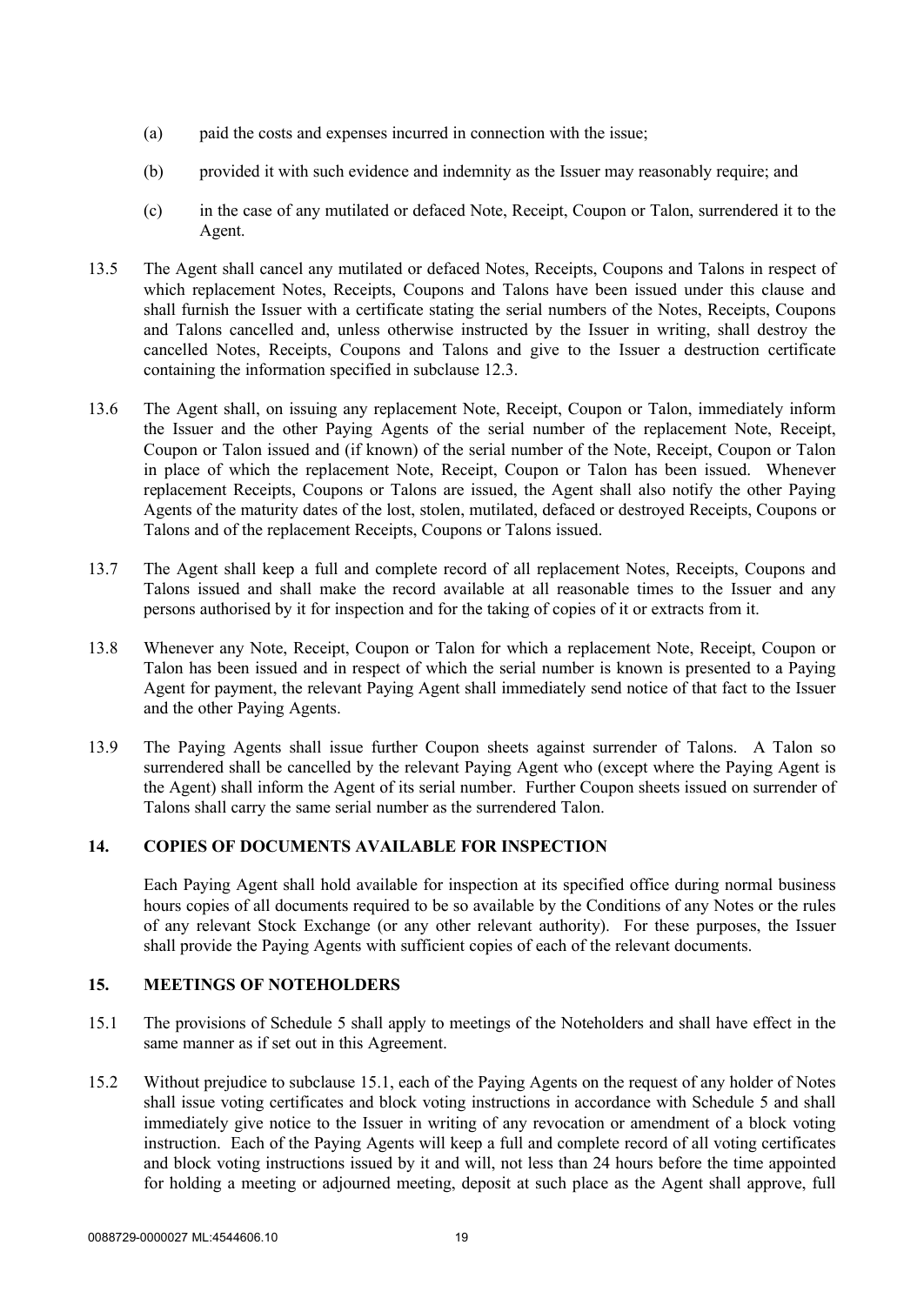particulars of all voting certificates and block voting instructions issued by it in respect of the meeting or adjourned meeting.

#### **16. COMMISSIONS AND EXPENSES**

16.1 The Issuer agrees to pay to the Agent such fees and commissions, if any, as the Issuer and the Agent shall separately agree in respect of the services of the Agents initially appointed under this Agreement together with any out of pocket expenses (including legal, printing, postage, fax, cable and advertising expenses) reasonably incurred and properly documented by such Agents in connection with their services.

#### **17. INDEMNITY**

- 17.1 The Issuer shall indemnify the Agent and each of the Paying Agents, on an after tax basis, against any direct loss, liability, cost, claim, action, demand or expense (together, **Losses**) (including, but not limited to, all reasonable costs, legal fees, charges and expenses (together, **Expenses**) paid or incurred in disputing or defending any Losses) which it may incur or which may be made against it arising out of or in relation to or in connection with its appointment or the exercise of its functions, except for any Losses or Expenses resulting from its own gross negligence, bad faith or wilful default or that of its directors, officers, employees or agents.
- 17.2 The Agent and each of the Paying Agents shall indemnify the Issuer, on an after tax basis, against any Losses (including, but not limited to, all reasonable costs, legal fees, charges and expenses paid or incurred in disputing or defending any Losses) which it may incur or which may be made against it arising out of or in relation to or in connection with its gross negligence, bad faith or wilful default or that of its directors, officers, employees or agents.
- 17.3 Notwithstanding any provision of this Agreement to the contrary, no Agent or Paying Agent shall in any event be liable for the following direct losses: loss of profits, loss of contracts or loss of goodwill. Under no circumstances will any Agent or Paying Agent be liable to the Issuer or any other party to this Agreement for any consequential loss or damage (including but not limited to, loss of business, goodwill, opportunity or profit), even if advised of the possibility of such loss or damage.
- 17.4 The indemnities set out above shall survive any termination and expiry of this Agreement.

## **18. RESPONSIBILITY OF THE PAYING AGENTS**

- 18.1 No Paying Agent shall be responsible to anyone with respect to the validity of this Agreement or the Notes, Receipts or Coupons or for any act or omission by it in connection with this Agreement or any Note, Receipt or Coupon except for its own negligence, default or bad faith, including that of its officers and employees.
- 18.2 No Paying Agent shall have any duty or responsibility in the case of any default by the Issuer in the performance of its obligations under the Conditions or, in the case of receipt of a written demand from a Noteholder or Couponholder, with respect to such default, provided however that immediately on receiving any notice given by a Noteholder in accordance with Condition 10 (*Events of Default*), the Agent notifies the Issuer of the fact and furnishes it with a copy of the notice.
- 18.3 Whenever in the performance of its duties under this Agreement a Paying Agent shall deem it desirable that any matter be established by the Issuer prior to taking or suffering any action under this Agreement, the matter may be deemed to be conclusively established by a certificate signed by the Issuer and delivered to the Paying Agent and the certificate shall be a full authorisation to the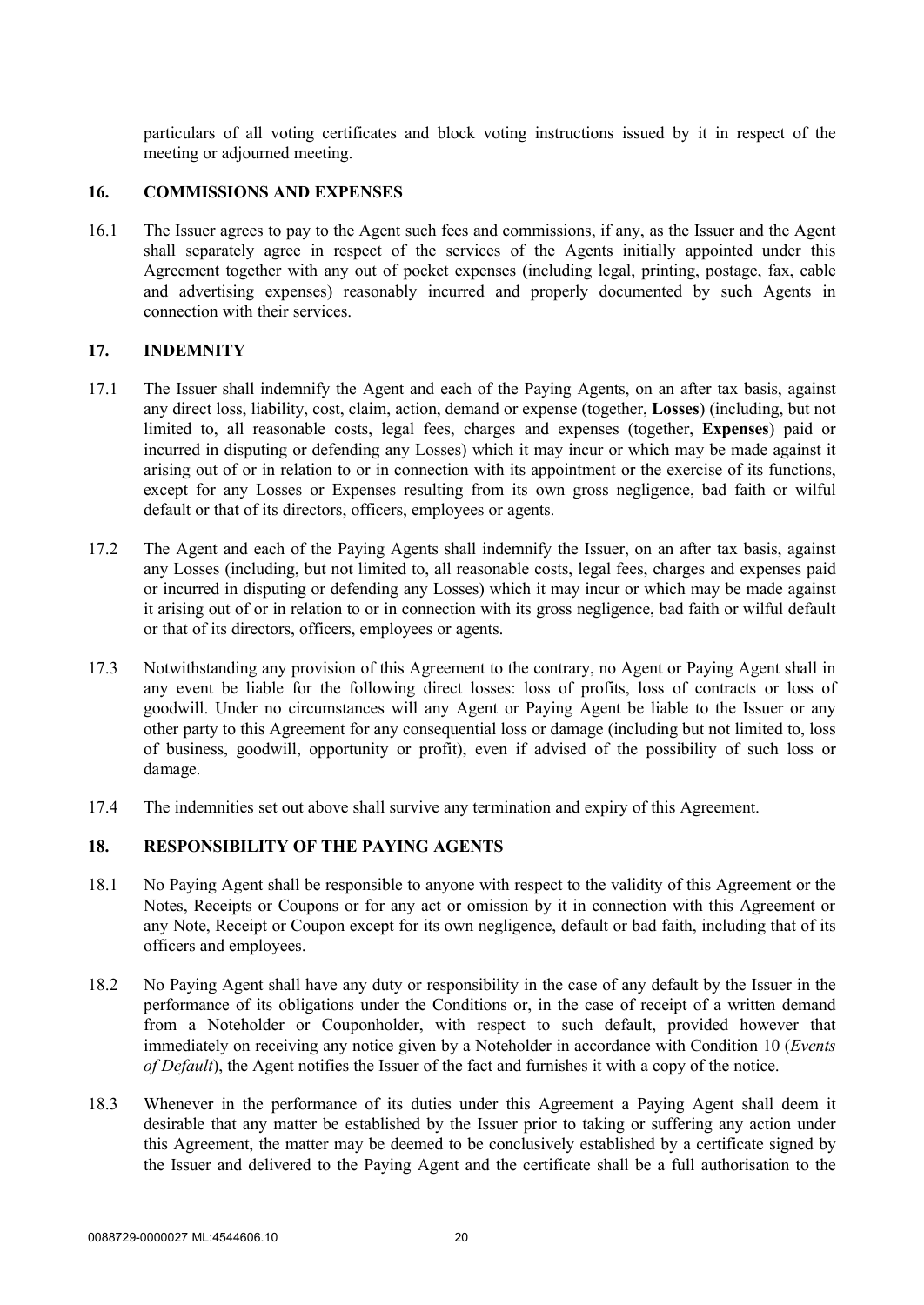Paying Agent for any action taken or suffered in good faith by it under the provisions of this Agreement in reliance upon the certificate.

#### **19. CONDITIONS OF APPOINTMENT**

- 19.1 Each Paying Agent shall be entitled to deal with money paid to it by the Issuer for the purpose of this Agreement in the same manner as other money paid to a banker by its customers except:
	- (a) that it shall not exercise any right of set-off, lien or similar claim in respect of the money; and
	- (b) that it shall not be liable to account to the Issuer for any interest on the money.
- 19.2 In acting under this Agreement and in connection with the Notes, each Paying Agent shall act solely as an agent of the Issuer and will not assume any obligations towards or relationship of agency or trust for or with any of the owners or holders of the Notes, Receipts, Coupons or Talons.
- 19.3 Each Paying Agent undertakes to the Issuer to perform its duties, and shall be obliged to perform the duties and only the duties, specifically stated in this Agreement (including Schedule 8 in the case of the Agent), the Conditions and the Procedures Memorandum, and no implied duties or obligations shall be read into any of those documents against any Paying Agent, other than the duty to act honestly and in good faith and to exercise the diligence of a reasonably prudent agent in comparable circumstances. Each of the Paying Agents (other than the Agent) agrees that if any information that is required by the Agent to perform the duties set out in Schedule 8 becomes known to it, it will promptly provide such information to the Agent.
- 19.4 The Agent may consult with legal and other professional advisers with respect to its rights and duties hereunder and the opinion of the advisers shall be full and complete protection in respect of any action taken, omitted or suffered under this Agreement in good faith and in accordance with the opinion of the advisers. Failure to consult with such advisers on any matter shall not be construed as evidence of the Agent not acting in good faith.
- 19.5 Each Paying Agent shall be protected and shall incur no liability in respect of any action taken, omitted or suffered in reliance on any instruction from an authorised officer of the Issuer given in accordance with this Agreement or any document which it reasonably believes to be genuine and to have been delivered by the proper party or on written instructions from an authorised officer of the Issuer as provided in subclause 19.7. No Paying Agent shall be under any obligation to act if such Paying Agent reasonably believes that in doing so it will incur expenses for which it will not be reimbursed under this Agreement and in not acting on the basis of such reasonably held belief, such Paying Agent shall bear no liability therefor.
- 19.6 Any Paying Agent and its officers, directors and employees may become the owner of, and/or acquire any interest in, any Notes, Receipts, Coupons or Talons with the same rights that it or he would have had if the Paying Agent concerned were not appointed under this Agreement, and may engage or be interested in any financial or other transaction with the Issuer and may act on, or as depositary, trustee or agent for, any committee or body of holders of Notes or Coupons or in connection with any other obligations of the Issuer as freely as if the Paying Agent were not appointed under this Agreement.
- 19.7 The Issuer shall provide the Agent with a certified copy of the list of persons authorised to execute documents and take action on its behalf in connection with this Agreement and shall notify the Agent immediately in writing if any of those persons ceases to be authorised or if any additional person becomes authorised together, in the case of an additional authorised person, with evidence satisfactory to the Agent that the person has been authorised.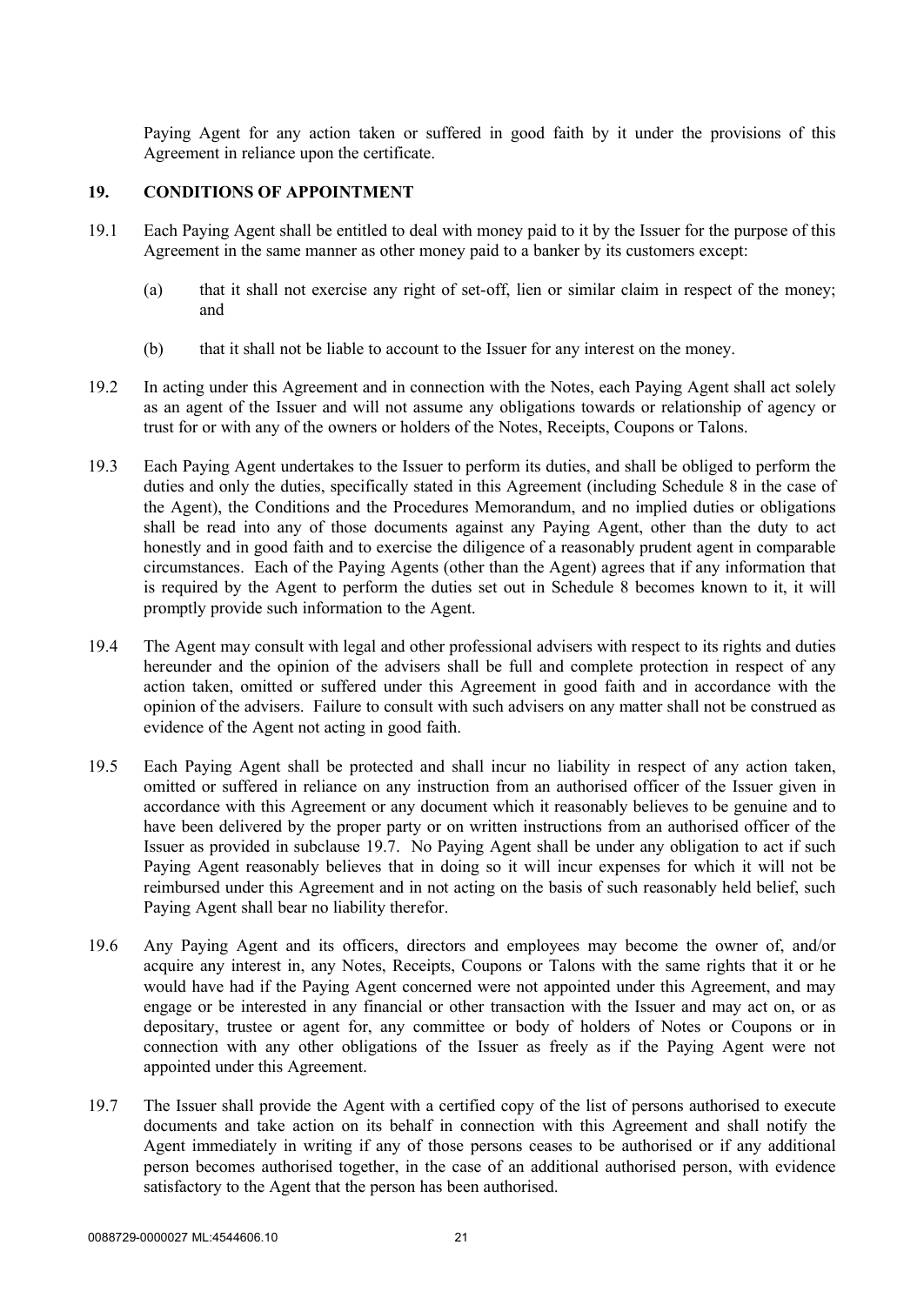- 19.8 Except as otherwise permitted in the Conditions or as ordered by a court of competent jurisdiction or as required by law or applicable regulations, the Issuer and each of the Paying Agents shall be entitled to treat the bearer of any Note, Receipt or Coupon as the absolute owner of it (whether or not it is overdue and notwithstanding any notice of ownership or writing on it or notice of any previous loss or theft of it).
- 19.9 The amount of the Programme may be increased by the Issuer in accordance with the procedure set out in the Programme Agreement. Upon any increase being effected, all references in this Agreement to the amount of the Programme shall be deemed to be references to the increased amount.
- 19.10 Subject to the Issuer's written consent (such consent not to be unreasonably withheld), if in the Agent's opinion, acting reasonably, it deems it appropriate to delegate any of its roles, duties or obligations under this Agreement to a third party, the Issuer hereby acknowledges the potential for such delegation.

The Agent shall be and remain liable for any act or omission committed by such delegate, to the same extent as it would have been liable hereunder had it performed such act or omission itself.

19.11 Each of the Paying Agents and the Issuer undertake to respect and protect the confidentiality of all information acquired as a result of or pursuant to this Agreement and will not, without the other parties' prior written consent, disclose any such information to a third party, unless it is required to do so by any applicable law or regulation or is specifically authorised to do so hereunder or by any separate agreement, especially where the provision of such information is the object or part of the service to by provided by the relevant Paying Agent.

In order to provide its services to the Issuer and to satisfy legal obligations it is subject to, each Paying Agent will process (in particular, without being limited to, by collecting, recording, organising, storing, adapting or altering, retrieving, consulting, using, disclosing by transmission, disseminating or otherwise making available to third parties) data relating to the Issuer (including, without being limited to the Issuer's name, address, occupation, nationality, corporate form, etc.). The Issuer may freely refuse to provide any Paying Agent with this information and thus prevent the relevant Paying Agent from using these data-processing systems. However, such a refusal will be an obstacle preventing the start or continuation of business relations between the Issuer and the relevant Paying Agent. The Agent will only ask for the information needed to fulfil its obligations and provide the Issuer with its services. The Issuer may, at its request, access the data relating to it and will be entitled to have it amended. The data will be kept for the period which the relevant Paying Agent is required to keep it by law.

The Issuer expressly authorises the transfer of data to third parties or to the head office of each Paying Agent (or any other person providing services to such Paying Agent) if such transmission is required to allow such Paying Agent to provide its services to the Issuer or to satisfy legal obligations it or such third party is subject to. The Issuer expressly authorises such transfer, including, to the extent relevant, any transfer to third parties established outside the European Communities.

## **20. COMMUNICATIONS BETWEEN THE PARTIES**

A copy of all communications relating to the subject matter of this Agreement between the Issuer and any Paying Agent (other than the Agent) shall be sent to the Agent.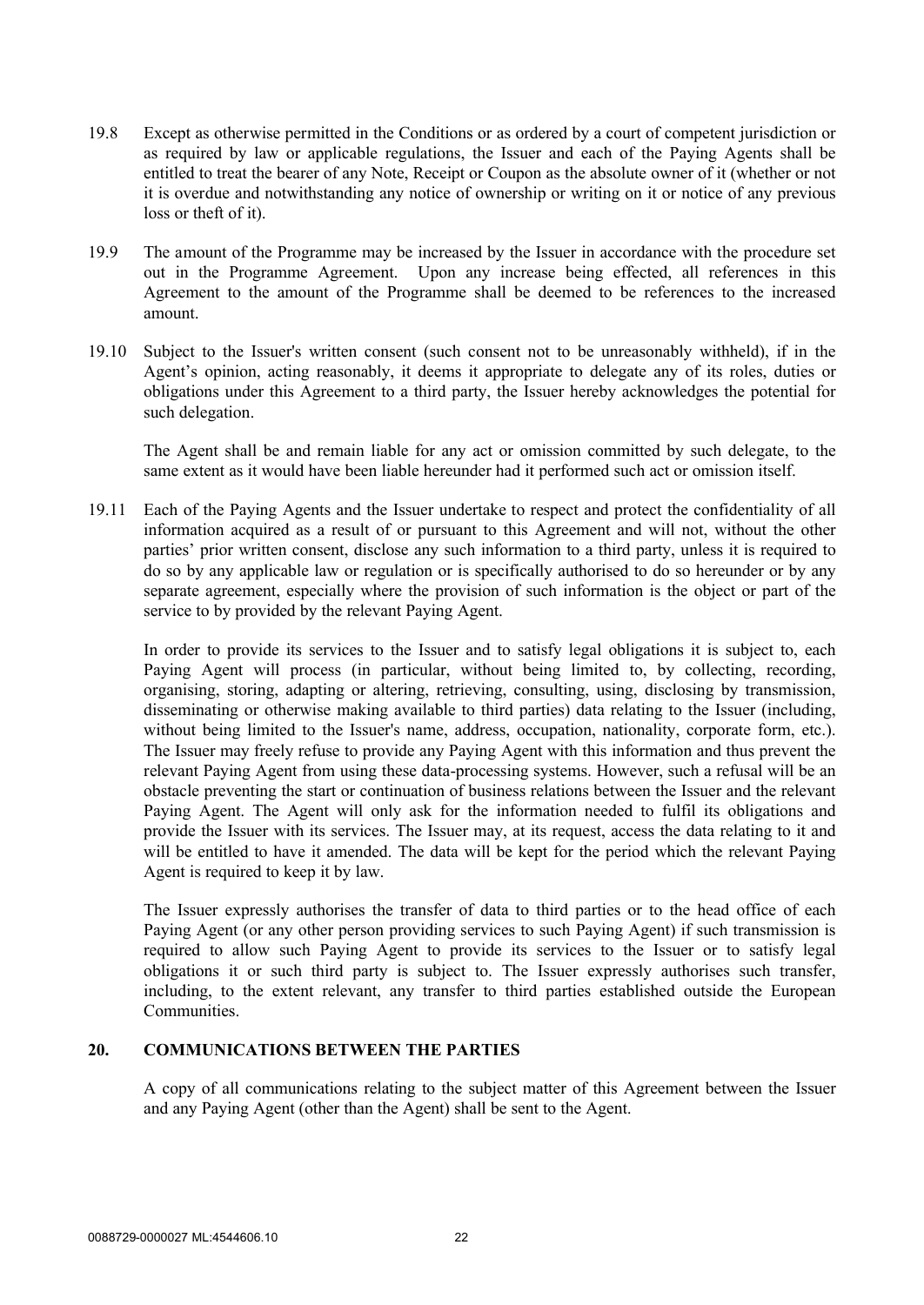## **21. CHANGES IN PAYING AGENTS**

- 21.1 The Issuer agrees that, for so long as any Note is outstanding, or until moneys for the payment of all amounts in respect of all outstanding Notes have been made available to the Agent and have been returned to the Issuer, as provided in this Agreement:
	- (a) so long as any Notes are listed on any Stock Exchange, there will at all times be a Paying Agent, which may be the Agent, with a specified office in the place required by the rules and regulations of the relevant Stock Exchange or any other relevant authority;
	- (b) there will at all times be an Agent;
	- (c) there will at all times be a Paying Agent in a Member State of the European Union that will not be obliged to withhold or deduct tax pursuant to European Council Directive 2003/48/EC or any law implementing or complying with, or introduced in order to conform to, such Directive; and
	- (d) there will at all times be a Paying Agent in a jurisdiction within Europe, other than the jurisdiction in which the Issuer is incorporated.

In addition, the Issuer shall immediately appoint a Paying Agent having a specified office in New York City in the circumstances described in Condition 6.4 (*Payments* - *General provisions applicable to payments*). Any variation, termination, appointment or change shall only take effect (other than in the case of insolvency (as provided in subclause 21.5), when it shall be of immediate effect) after not less than 30 nor more than 45 days' prior notice shall have been given to the Noteholders in accordance with Condition 14 (*Notices*).

- 21.2 The Agent may (subject as provided in subclause 21.4) at any time resign by giving at least 90 days' written notice to the Issuer specifying the date on which its resignation shall become effective.
- 21.3 The Agent may (subject as provided in subclause 21.4) be removed at any time by the Issuer on at least 45 days' notice in writing from the Issuer specifying the date when the removal shall become effective.
- 21.4 Any resignation under subclause 21.2 or removal of the Agent under subclauses 21.3 or 21.5 shall only take effect upon the appointment by the Issuer of a successor Agent and (other than in cases of insolvency of the Agent) on the expiry of the notice to be given under clause 23. The Issuer agrees with the Agent that if, by the day falling 10 days before the expiry of any notice under subclause 21.2 and subclause 21.3, the Issuer has not appointed a successor Agent then the Agent shall be entitled, on behalf of the Issuer, to appoint in its place as a successor Agent a reputable financial institution of good standing which meets the criteria in Clause 21.1 and which the Issuer shall approve.
- 21.5 In case at any time any Paying Agent resigns, or is removed, or becomes incapable of acting or is adjudged bankrupt or insolvent, or files a voluntary petition in bankruptcy or makes an assignment for the benefit of its creditors or consents to the appointment of an administrator, liquidator or administrative or other receiver of all or a substantial part of its property, or admits in writing its inability to pay or meet its debts as they mature or suspends payment of its debts, or if any order of any court is entered approving any petition filed by or against it under the provisions of any applicable bankruptcy or insolvency law or if a receiver of it or of all or a substantial part of its property is appointed or if any officer takes charge or control of it or of its property or affairs for the purpose of rehabilitation, conservation or liquidation, a successor Paying Agent which shall be a reputable financial institution of good standing may be appointed by the Issuer. Upon the appointment of a successor Paying Agent and acceptance by it of its appointment and (other than in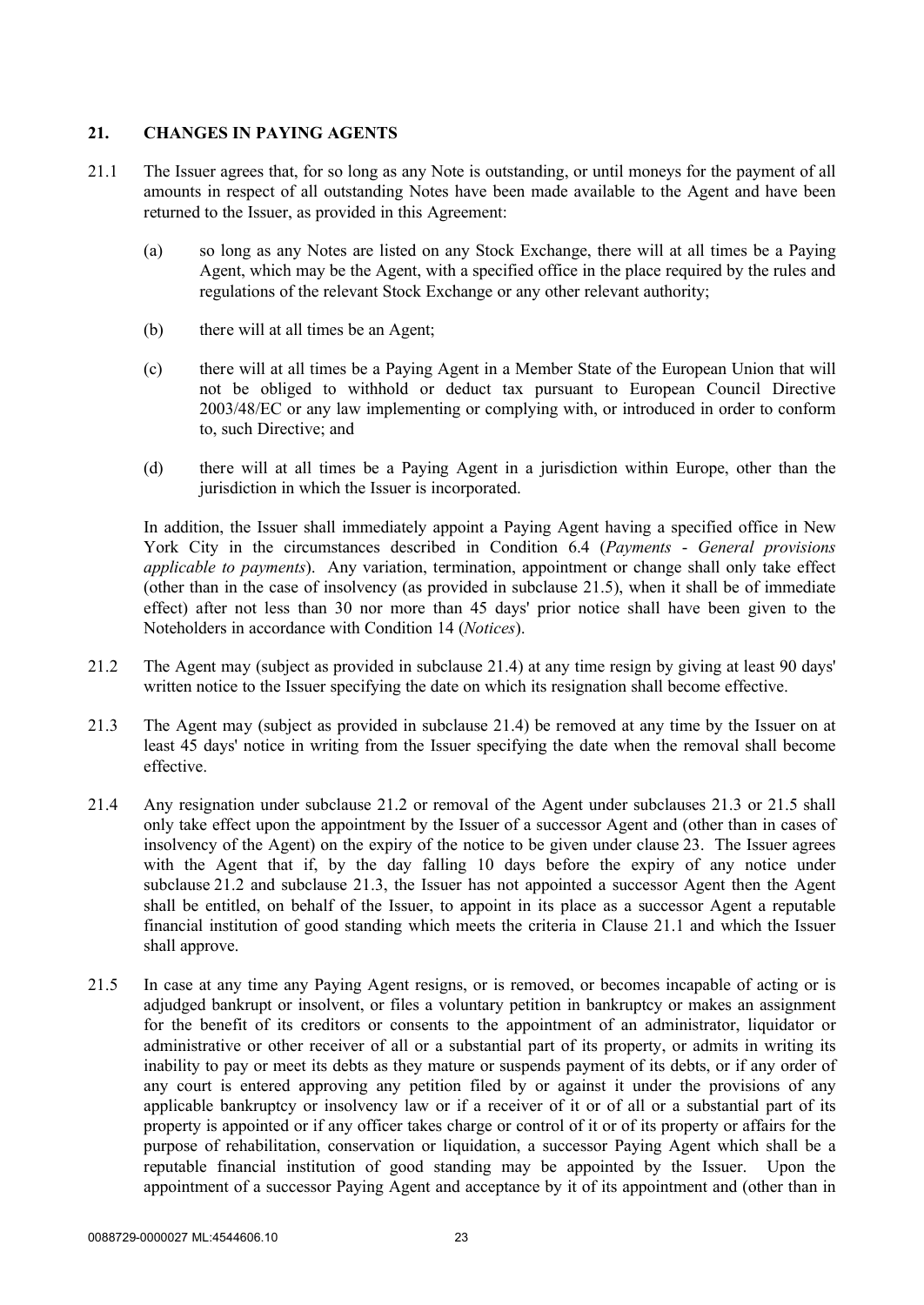case of insolvency of the Paying Agent when it shall be of immediate effect) upon expiry of the notice to be given under clause 23, the Paying Agent so superseded shall cease to be a Paying Agent under this Agreement.

- 21.6 Subject to subclause 21.1, the Issuer may, after prior consultation with the Agent, terminate the appointment of any of the other Paying Agents at any time and/or appoint one or more further or other Paying Agents by giving to the Agent and to the relevant other Paying Agent at least 45 days' notice in writing to that effect (other than in the case of insolvency).
- 21.7 Subject to subclause 21.1, all or any of the Paying Agents (other than the Agent) may resign their respective appointments under this Agreement at any time by giving the Issuer and the Agent at least 45 days' written notice to that effect.
- 21.8 Upon its resignation or removal becoming effective, a Paying Agent shall:
	- (a) in the case of the Agent, immediately transfer all moneys and records held by it under this Agreement to the successor Agent; and
	- (b) be entitled to the payment by the Issuer of the commissions, fees and expenses payable in respect of its services under this Agreement before termination in accordance with the terms of clause 16.
- 21.9 Upon its appointment becoming effective, a successor or new Paying Agent shall, without any further action, become vested with all the authority, rights, powers, duties and obligations of its predecessor or, as the case may be, a Paying Agent with the same effect as if originally named as a Paying Agent under this Agreement.
- 21.10 The termination of the appointment of the Agent or any other Paying Agent under this Clause 21 shall not entitle the Agent or, as the case may be, any other Paying Agent to any amount by way of compensation but shall be without prejudice to any amount already accrued and due.

## **22. MERGER AND CONSOLIDATION**

Any corporation into which any Paying Agent may be merged or converted, or any corporation with which a Paying Agent may be consolidated, or any corporation to which the business of any Paying Agent may be transferred, or any corporation resulting from any merger, conversion or consolidation to which a Paying Agent shall be a party, or any corporation to which a Paying Agent shall sell or otherwise transfer all or substantially all of its assets shall, on the date when the merger, conversion, consolidation or transfer becomes effective and to the extent permitted by any applicable laws, become the successor Paying Agent under this Agreement without the execution or filing of any paper or any further act on the part of the parties to this Agreement, unless otherwise required by the Issuer and after the said effective date all references in this Agreement to the relevant Paying Agent shall be deemed to be references to such successor corporation. Written notice of any such merger, conversion, consolidation or transfer shall immediately be given to the Issuer by the relevant Paying Agent.

## **23. NOTIFICATION OF CHANGES TO PAYING AGENTS**

Following receipt of notice of resignation from a Paying Agent and immediately after appointing a successor or new Paying Agent or on giving notice to terminate the appointment of any Paying Agent, the Agent (on behalf of and at the expense of the Issuer) shall give or cause to be given not more than 45 days' nor less than 30 days' notice of the fact to the Noteholders in accordance with the Conditions.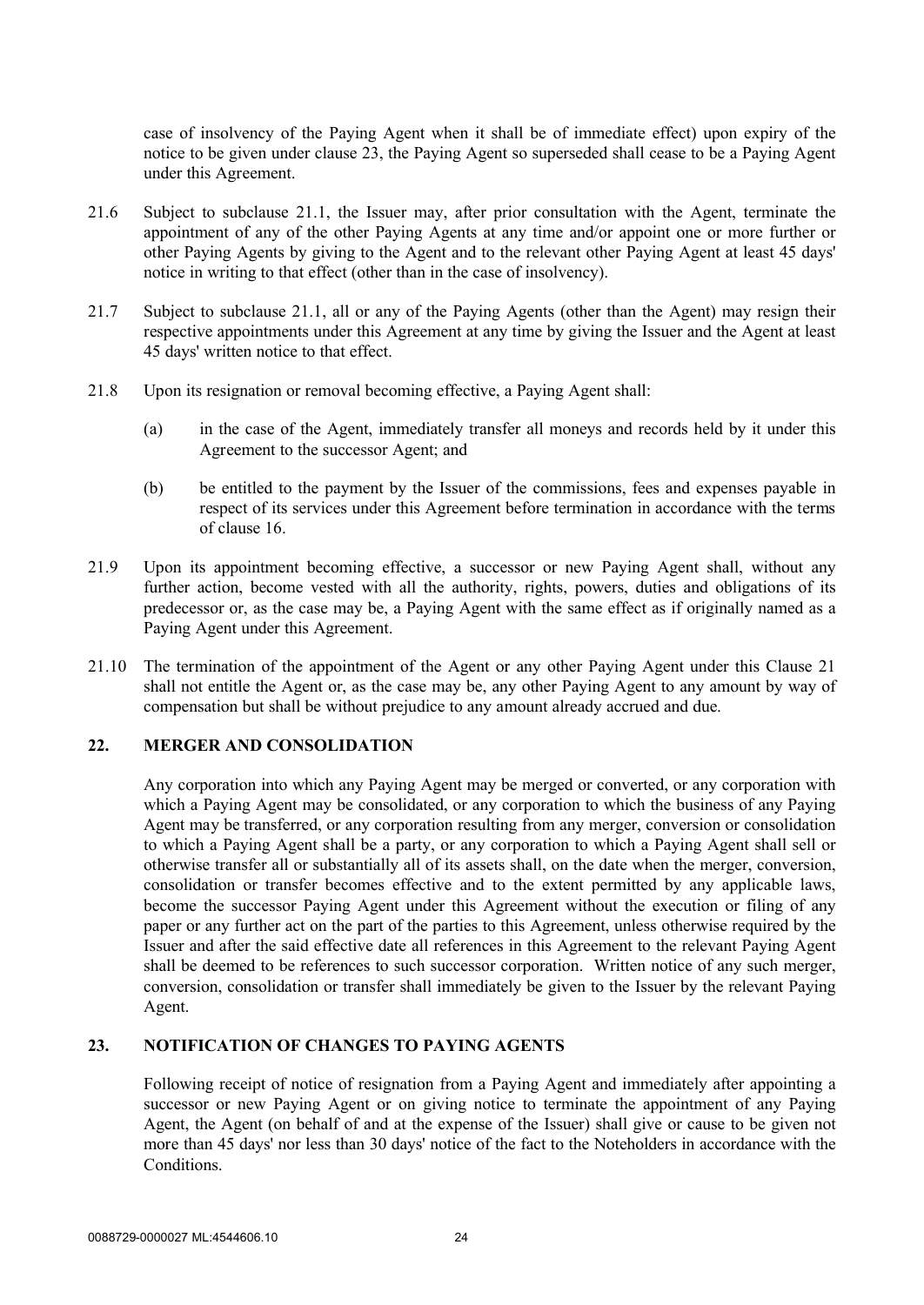## **24. CHANGE OF SPECIFIED OFFICE**

If any Paying Agent determines to change its specified office it shall give to the Issuer and the Agent written notice of that fact giving the address of the new specified office which shall be in the same city and stating the date on which the change is to take effect, which shall not be less than 45 days after the notice. The Agent (on behalf and at the expense of the Issuer) shall within 15 days of receipt of the notice (unless the appointment of the relevant Paying Agent is to terminate pursuant to clause 21 on or prior to the date of the change) give or cause to be given not more than 45 days' nor less than 30 days' notice of the change to the Noteholders in accordance with the Conditions.

## **25. COMMUNICATIONS**

- 25.1 All communications shall be by fax or letter delivered by hand or (but only where specifically provided in the Procedures Memorandum) by telephone. Each communication shall be made to the relevant party at the fax number or address or telephone number and, in the case of a communication by fax or letter, marked for the attention of, or (in the case of a communication by telephone) made to, the person or department from time to time specified in writing by that party to the others for the purpose. The initial telephone number, fax number and person or department so specified by each party are set out in the Procedures Memorandum.
- 25.2 A communication shall be deemed received (if by fax) when an acknowledgement of receipt is received, (if by telephone) when made or (if by letter) when delivered to the address specified in subclause 25.1, in each case in the manner required by this clause. However, if a communication is received after 4:00 p.m. (Luxembourg time) on any business day or on a day which is not a business day in the place of receipt it shall be deemed to be received and become effective at 10:00 a.m. (Luxembourg time) on the next business day in the place of receipt. Every communication shall be irrevocable save in respect of any manifest error in it.
- 25.3 Any notice given under or in connection with this Agreement shall be in English. All other documents provided under or in connection with this Agreement shall be:
	- (a) in English; or
	- (b) if not in English, accompanied by a certified English translation and, in this case, the English translation shall prevail unless the document is a statutory or other official document.

## **26. TAXES AND STAMP DUTIES**

The Issuer agrees to pay any and all stamp and other documentary taxes or duties which may be payable in connection with the execution, delivery, performance and enforcement of this Agreement.

#### **27. CURRENCY INDEMNITY**

If, under any applicable law and whether pursuant to a judgment being made or registered against the Issuer or in the liquidation, insolvency or any similar process of the Issuer or for any other reason, any payment under or in connection with this Agreement is made or falls to be satisfied in a currency (the **other currency**) other than that in which the relevant payment is expressed to be due (the **required currency**) under this Agreement, then, to the extent that the payment (when converted into the required currency at the rate of exchange on the date of payment or, if it is not practicable for the relevant Paying Agent to purchase the required currency with the other currency on the date of payment, at the rate of exchange as soon thereafter as it is practicable for it to do so or, in the case of a liquidation, insolvency or analogous process, at the rate of exchange on the latest date permitted by applicable law for the determination of liabilities in such liquidation, insolvency or analogous process) actually received by the relevant Paying Agent falls short of the amount due under the terms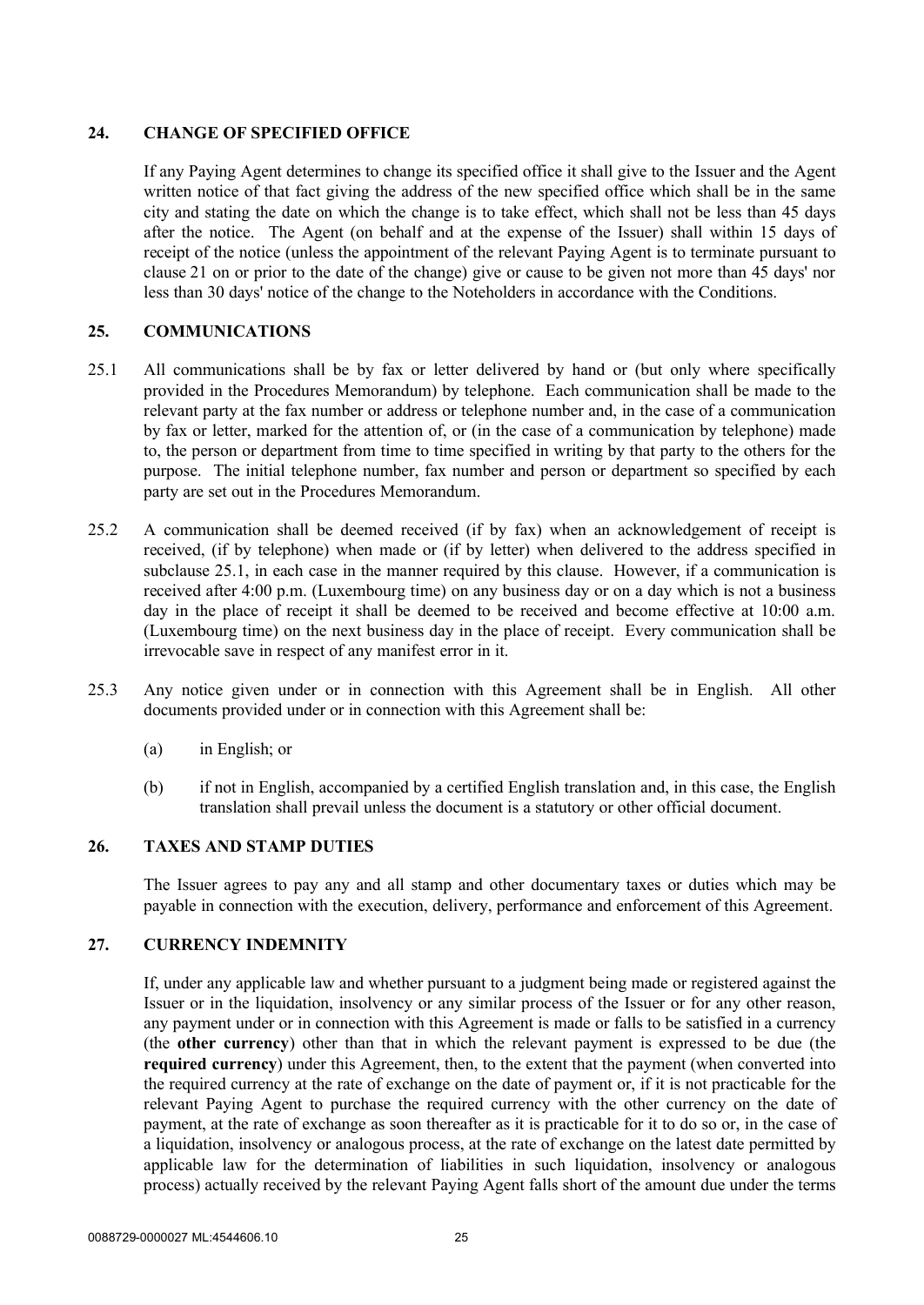of this Agreement, the Issuer undertakes that it shall, as a separate and independent obligation, indemnify and hold harmless the Paying Agent against the amount of the shortfall. For the purpose of this clause 27, **rate of exchange** means the rate at which the relevant Paying Agent is able on the London foreign exchange market on the relevant date to purchase the required currency with the other currency and shall take into account any premium and other reasonable costs of exchange.

#### **28. AMENDMENTS**

The Agent and the Issuer may agree, without the consent of the Noteholders, Receiptholders or Couponholders, to:

- (a) any modification of this Agreement which is not prejudicial to the interests of the Noteholders; or
- (b) any modification (except as mentioned in the Conditions) of the Notes, the Receipts, the Coupons or this Agreement which is of a formal, minor or technical nature or is made to correct a manifest error or to comply with mandatory provisions of law.

Any modification so made shall be binding on the Noteholders, the Receiptholders and the Couponholders and shall be notified to the Noteholders in accordance with Condition 14 (*Notices*) as soon as practicable after it has been agreed.

#### **29. CONTRACTS (RIGHTS OF THIRD PARTIES) ACT 1999**

A person who is not a party to this Agreement has no right under the Contracts (Rights of Third Parties) Act 1999 to enforce any term of this Agreement, but this does not affect any right or remedy of a third party which exists or is available apart from that Act.

#### **30. GOVERNING LAW AND SUBMISSION TO JURISDICTION**

- 30.1 This Agreement and any non-contractual obligations arising out of or in connection with it are governed by, and shall be construed in accordance with, the laws of England.
- 30.2 The Issuer irrevocably agrees for the benefit of the Paying Agents that the courts of England are to have exclusive jurisdiction to settle any disputes which may arise out of or in connection with this Agreement (including any dispute relating to any non-contractual obligations arising out of or in connection with this Agreement) and that accordingly any suit, action or proceedings (together referred to as **Proceedings**) arising out of or in connection with this Agreement (including any Proceedings relating to any non-contractual obligations arising out of or in connection with this Agreement) may be brought in such courts.
- 30.3 The Issuer irrevocably waives any objection which it may have to the laying of the venue of any Proceedings in any such courts and any claim that any such Proceedings have been brought in an inconvenient forum and further irrevocably agrees that a judgment in any Proceedings brought in the English courts shall be conclusive and binding upon it and may be enforced in the courts of any other jurisdiction.
- 30.4 Nothing contained in this clause shall limit any right to take Proceedings against the Issuer in any other court of competent jurisdiction, nor shall the taking of Proceedings in one or more jurisdictions preclude the taking of Proceedings in any other jurisdiction, whether concurrently or not.
- 30.5 The Issuer appoints Wilmington Trust SP Services (London) Limited at its registered office at Third Floor, 1 King's Arms Yard, London EC2R 7AF as its agent for service of process, and undertakes that, in the event of Wilmington Trust SP Services (London) Limited ceasing so to act or ceasing to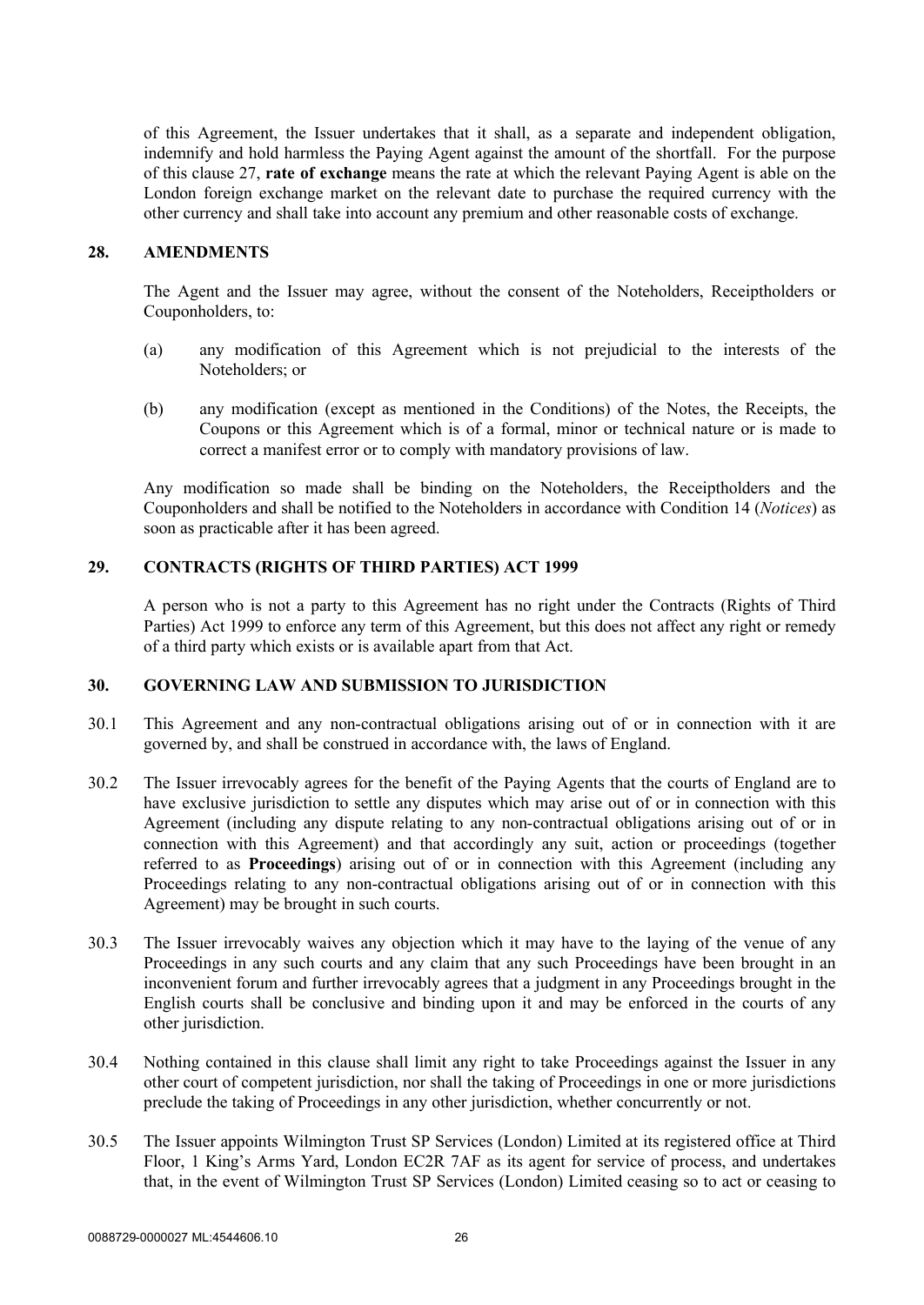be registered in England, it will appoint another person, as the Agent may approve, as its agent for service of process in England in respect of any Proceedings. Nothing in this clause 30 shall affect the right to serve process in any other manner permitted by law.

## **31. COUNTERPARTS**

This Agreement may be executed in any number of counterparts, and this has the same effect as if the signatures on the counterparts were on a single copy of this Agreement.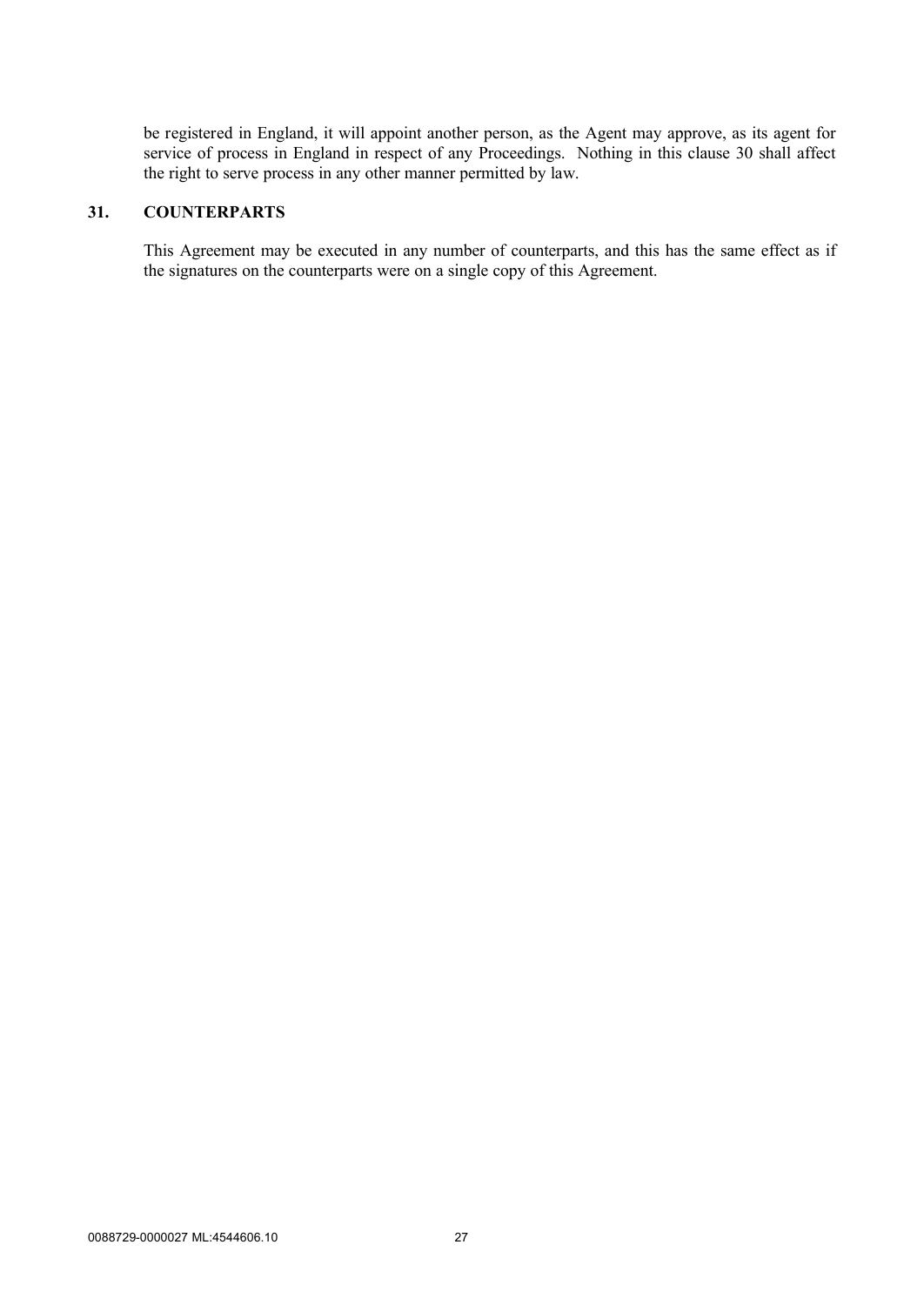## **SCHEDULE 1**

## **FORM OF CALCULATION AGENCY AGREEMENT**

## **CALCULATION AGENCY AGREEMENT**

**DATED [ ]**

**SNAM S.p.A.**

**€8,000,000,000 EURO MEDIUM TERM NOTE PROGRAMME**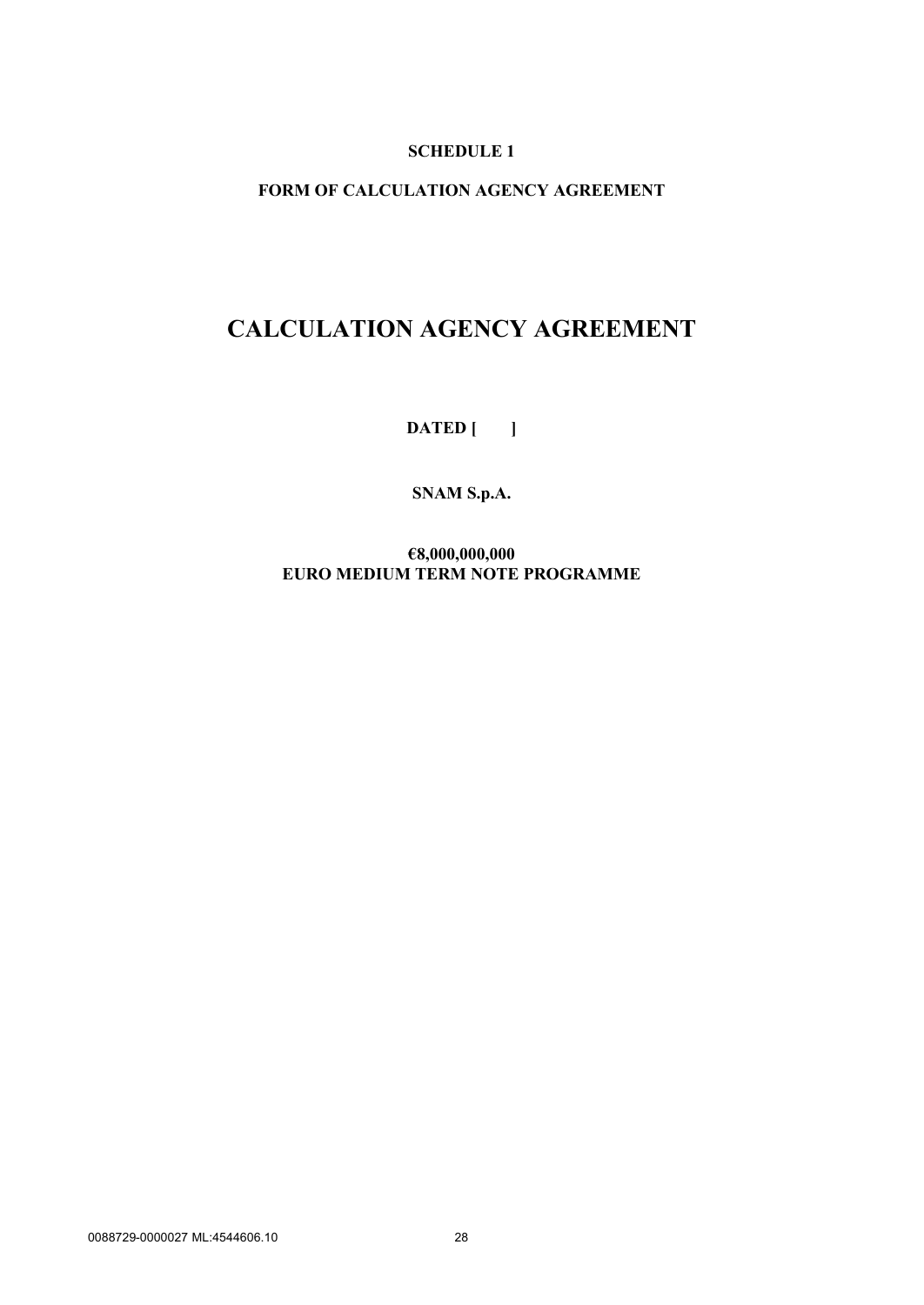## **THIS AGREEMENT** is dated [ ]

## **BETWEEN**:

- (1) **Snam S.p.A.** (the **Issuer**); and
- (2) **[ ]** of [ ] (the **Calculation Agent**, which expression shall include any successor calculation agent appointed under this Agreement).

## **IT IS AGREED**:

## **1. APPOINTMENT OF THE CALCULATION AGENT**

The Calculation Agent is appointed, and the Calculation Agent agrees to act, as Calculation Agent in respect of each Series of Notes described in the Schedule (the **Relevant Notes**) for the purposes set out in clause 2 and on the terms of this Agreement. The agreement of the parties that this Agreement is to apply to each Series of Relevant Notes shall be evidenced by the manuscript annotation and signature in counterpart of the Schedule.

## **2. DUTIES OF CALCULATION AGENT**

The Calculation Agent shall in relation to each series of Relevant Notes (each a **Series**) perform all the functions and duties imposed on the Calculation Agent by the terms and conditions of the Relevant Notes (the **Conditions**) including endorsing the Schedule appropriately in relation to each Series of Relevant Notes. In addition, the Calculation Agent agrees that it will provide a copy of all calculations made by it which affect the nominal amount outstanding of any Relevant Notes which are identified on the Schedule as being NGNs to BNP Paribas Securities Services, Luxembourg Branch as agent of the Issuer (or its successor or assignee) to the contact details set out on the signature page hereof.

#### **3. EXPENSES**

The arrangements in relation to expenses will be separately agreed in relation to each issue of Relevant Notes.

#### **4. INDEMNITY**

The Issuer shall indemnify the Calculation Agent against any losses, liabilities, costs, claims, actions, demands or expenses (together, **Losses**) (including, but not limited to, all reasonable costs, legal fees, charges and expenses (together, **Expenses**) paid or incurred in disputing or defending any Losses) which it may incur or which may be made against it as a result of or in connection with its appointment or the exercise of its powers and duties under this Agreement except for any Losses or Expenses resulting from its own default, negligence or bad faith or that of its officers, directors or employees or the breach by it of the terms of this Agreement.

## **5. CONDITIONS OF APPOINTMENT**

5.1 In acting under this Agreement and in connection with the Relevant Notes, the Calculation Agent shall act solely as an agent of the Issuer and will not assume any obligations towards or relationship of agency or trust for or with any of the owners or holders of the Relevant Notes or the receipts or coupons (if any) appertaining to the Relevant Notes (the **Receipts** and the **Coupons**, respectively).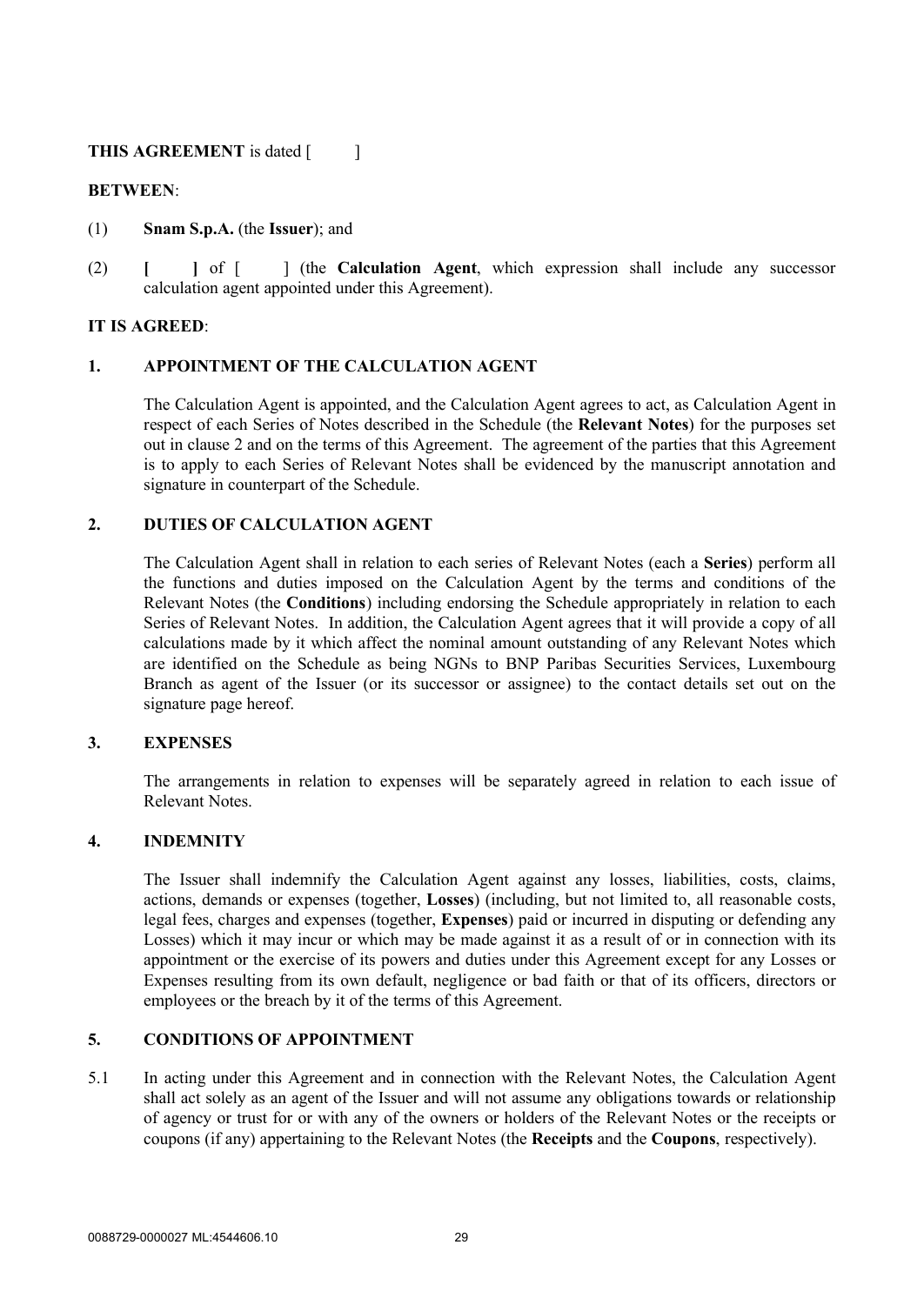- 5.2 In relation to each issue of Relevant Notes, the Calculation Agent shall be obliged to perform the duties and only the duties specifically stated in this Agreement and the Conditions and no implied duties or obligations shall be read into this Agreement or the Conditions against the Calculation Agent, other than the duty to act honestly and in good faith and to exercise the diligence of a reasonably prudent expert in comparable circumstances.
- 5.3 The Calculation Agent may consult with legal and other professional advisers in respect of its rights and duties under this Agreement and the opinion of the advisers shall be full and complete protection in respect of any action taken, omitted or suffered under this Agreement in good faith and in accordance with the opinion of the advisers.
- 5.4 The Calculation Agent shall be protected and shall incur no liability in respect of any action taken, omitted or suffered in reliance on any instruction from the Issuer or any document which it reasonably believes to be genuine and to have been delivered by the proper party or on written instructions from the Issuer.
- 5.5 The Calculation Agent and any of its officers, directors and employees may become the owner of, or acquire any interest in, any Notes, Receipts or Coupons (if any) with the same rights that it or he would have had if the Calculation Agent were not appointed under this Agreement, and may engage or be interested in any financial or other transaction with the Issuer and may act on, or as depositary, trustee or agent for, any committee or body of holders of Notes or Coupons or in connection with any other obligations of the Issuer as freely as if the Calculation Agent were not appointed under this Agreement.

## **6. TERMINATION OF APPOINTMENT**

- 6.1 The Issuer may terminate the appointment of the Calculation Agent at any time by giving to the Calculation Agent at least 45 days' prior written notice to that effect, provided that, so long as any of the Relevant Notes is outstanding:
	- (a) the notice shall not expire less than 45 days before any date on which any calculation is due to be made in respect of any Relevant Notes; and
	- (b) notice shall be given in accordance with the Conditions to the holders of the Relevant Notes at least 30 days before any removal of the Calculation Agent.
- 6.2 Notwithstanding the provisions of subclause 6.1, if at any time:
	- (a) the Calculation Agent becomes incapable of acting, or is adjudged bankrupt or insolvent, or files a voluntary petition in bankruptcy or makes an assignment for the benefit of its creditors or consents to the appointment of an administrator, liquidator or administrative or other receiver of all or any substantial part of its property, or admits in writing its inability to pay or meet its debts as they may mature or suspends payment of its debts, or if any order of any court is entered approving any petition filed by or against it under the provisions of any applicable bankruptcy or insolvency law or if a receiver of it or of all or a substantial part of its property is appointed or if any officer takes charge or control of the Calculation Agent or of its property or affairs for the purpose of rehabilitation, conservation or liquidation; or
	- (b) the Calculation Agent fails duly to perform any function or duty imposed on it by the Conditions and this Agreement,

the Issuer may immediately without notice terminate the appointment of the Calculation Agent, in which event notice of the termination shall be given to the holders of the Relevant Notes in accordance with the Conditions as soon as practicable.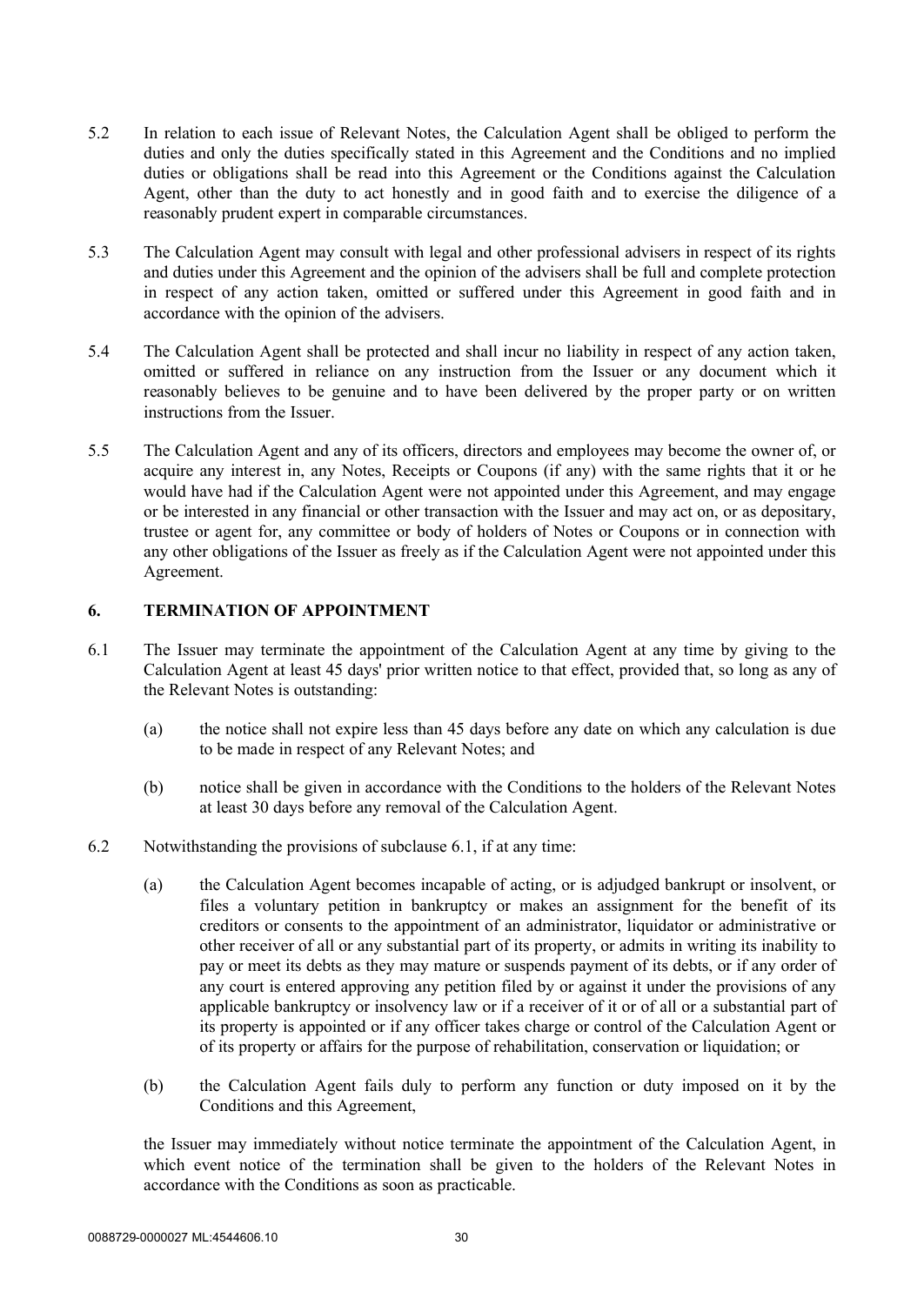- 6.3 The termination of the appointment of the Calculation Agent under subclauses 6.1 or 6.2 shall not entitle the Calculation Agent to any amount by way of compensation but shall be without prejudice to any amount then accrued due.
- 6.4 The Calculation Agent may resign its appointment under this Agreement at any time by giving to the Issuer at least 90 days' prior written notice to that effect. Following receipt of a notice of resignation from the Calculation Agent, the Issuer shall promptly give notice of the resignation to the holders of the Relevant Notes in accordance with the Conditions.
- 6.5 Notwithstanding the provisions of subclauses 6.1, 6.2 and 6.4 and, so long as any of the Relevant Notes is outstanding, the termination of the appointment of the Calculation Agent (whether by the Issuer or by the resignation of the Calculation Agent) shall not be effective unless upon the expiry of the relevant notice a successor Calculation Agent has been appointed. The Issuer agrees with the Calculation Agent that if, by the day falling 10 days before the expiry of any notice under subclause 6.4, the Issuer has not appointed a replacement Calculation Agent, the Calculation Agent shall be entitled, on behalf of the Issuer, to appoint as a successor Calculation Agent in its place a reputable financial institution of good standing which the Issuer shall approve.
- 6.6 Upon its appointment becoming effective, a successor Calculation Agent shall without any further action, become vested with all the authority, rights, powers, duties and obligations of its predecessor with the same effect as if originally named as the Calculation Agent under this Agreement.
- 6.7 If the appointment of the Calculation Agent under this Agreement is terminated (whether by the Issuer or by the resignation of the Calculation Agent), the Calculation Agent shall on the date on which the termination takes effect deliver to the successor Calculation Agent any records concerning the Relevant Notes maintained by it (except those documents and records which it is obliged by law or regulation to retain or not to release), but shall have no other duties or responsibilities under this Agreement.
- 6.8 Any corporation into which the Calculation Agent may be merged or converted, or any corporation with which the Calculation Agent may be consolidated, or any corporation resulting from any merger, conversion or consolidation to which the Calculation Agent shall be a party, or any corporation to which the Calculation Agent shall sell or otherwise transfer all or substantially all of its assets shall, on the date when the merger, consolidation or transfer becomes effective and to the extent permitted by any applicable laws, become the successor Calculation Agent under this Agreement without the execution or filing of any paper or any further act on the part of any of the parties to this Agreement, unless otherwise required by the Issuer, and after the said effective date all references in this Agreement to the Calculation Agent shall be deemed to be references to such successor corporation. Written notice of any such merger, conversion, consolidation or transfer shall immediately be given to the Issuer and the Agent by the Calculation Agent.

## **7. COMMUNICATIONS**

- 7.1 All communications shall be by fax or letter delivered by hand. Each communication shall be made to the relevant party at the fax number or address and marked for the attention of the person or department from time to time specified in writing by that party to the others for the purpose. The initial fax number and person or department so specified by each party are set out in the Procedures Memorandum or, in the case of the Calculation Agent, on the signature page of this Agreement.
- 7.2 A communication shall be deemed received (if by fax) when an acknowledgement of receipt is received or (if by letter) when delivered, in each case in the manner required by this clause 7. However, if a communication is received after business hours on any business day or on a day which is not a business day in the place of receipt it shall be deemed to be received and become effective at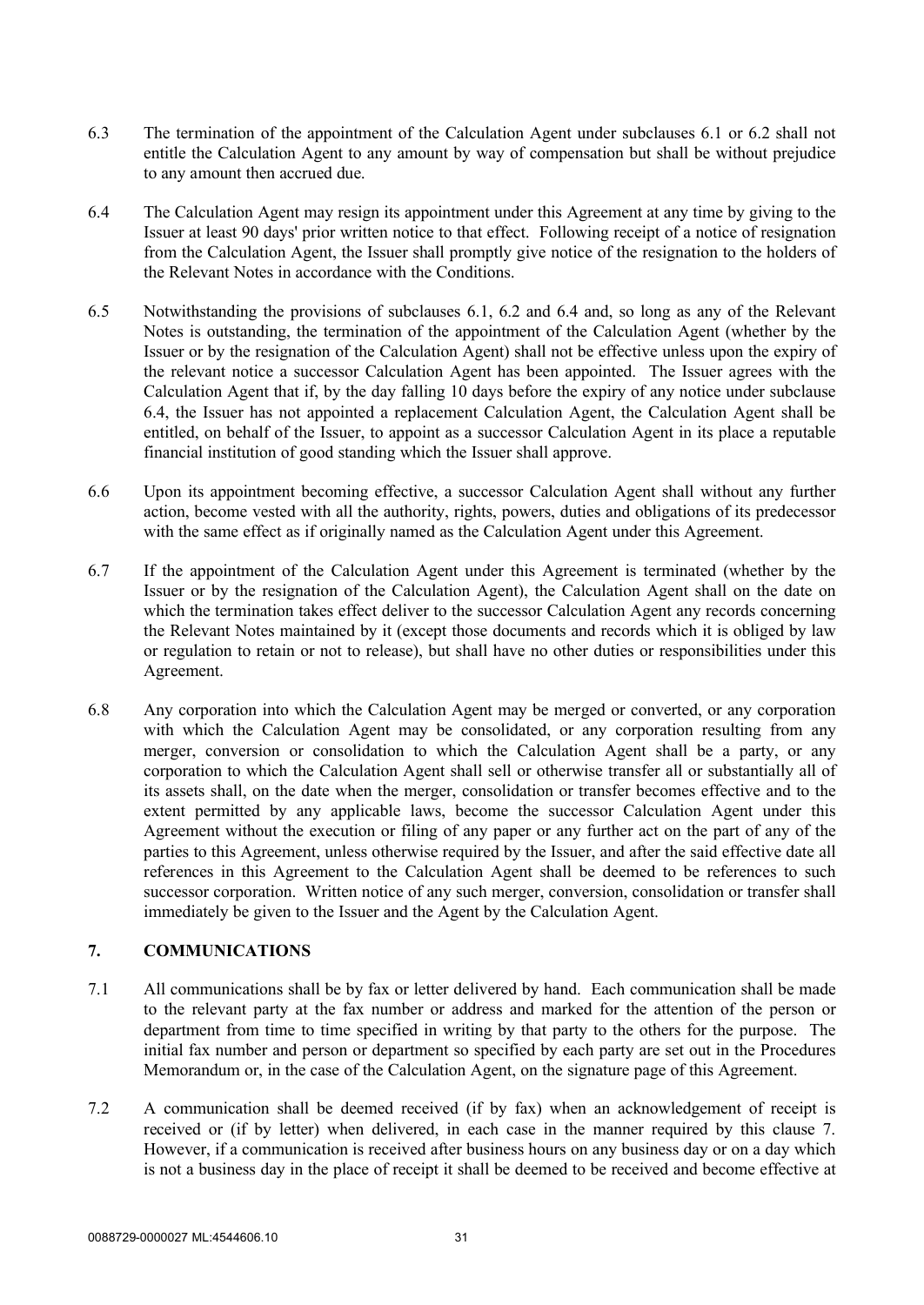the opening of business on the next business day in the place of receipt. Every communication shall be irrevocable save in respect of any manifest error in it.

- 7.3 Any notice given under or in connection with this Agreement shall be in English. All other documents provided under or in connection with this Agreement shall be:
	- (a) in English; or
	- (b) if not in English, accompanied by a certified English translation and, in this case, the English translation shall prevail unless the document is a statutory or other official document.

## **8. DESCRIPTIVE HEADINGS AND COUNTERPARTS**

- 8.1 The descriptive headings in this Agreement are for convenience of reference only and shall not define or limit the provisions hereof.
- 8.2 This Agreement may be executed in any number of counterparts, and this has the same effect as if the signatures on the counterparts were on a single copy of this Agreement.

#### **9. CONTRACTS (RIGHTS OF THIRD PARTIES) ACT 1999**

A person who is not a party to this Agreement has no right under the Contracts (Rights of Third Parties) Act 1999 to enforce any term of this Agreement, but this does not affect any right or remedy of a third party which exists or is available apart from that Act.

#### **10. GOVERNING LAW AND SUBMISSION TO JURISDICTION**

- 10.1 This Agreement and any non-contractual obligations arising out of or in connection with it are governed by, and shall be construed in accordance with, the laws of England.
- 10.2 The Issuer irrevocably agrees for the benefit of the Calculation Agent that the courts of England are to have jurisdiction to settle any disputes which may arise out of or in connection with this Agreement (including any dispute relating to any non-contractual obligations arising out of or in connection with this Agreement) and that accordingly any suit, action or proceedings (together referred to as **Proceedings**) arising out of or in connection with this Agreement (including any Proceedings relating to any non-contractual obligations arising out of or in connection with this Agreement) may be brought in such courts.
- 10.3 The Issuer irrevocably waives any objection which it may have to the laying of the venue of any Proceedings in any such courts and any claim that any Proceedings have been brought in an inconvenient forum and further irrevocably agrees that a judgment in any Proceedings brought in the English courts shall be conclusive and binding upon it and may be enforced in the courts of any other jurisdiction.
- 10.4 Nothing contained in this clause shall limit any right to take Proceedings against the Issuer in any other court of competent jurisdiction, nor shall the taking of Proceedings in one or more jurisdictions preclude the taking of Proceedings in any other jurisdiction, whether concurrently or not.
- 10.5 The Issuer appoints Wilmington Trust SP Services (London) Limited at its registered office at Third Floor, 1 King's Arms Yard, London EC2R 7AF as its agent for service of process, and undertakes that, in the event of Wilmington Trust SP Services (London) Limited ceasing so to act or ceasing to be registered in England, it will appoint another person, as the Calculation Agent may approve, as its agent for the service of process in England in respect of any Proceedings. Nothing in this clause 10 shall affect the right to serve process in any other manner permitted by law.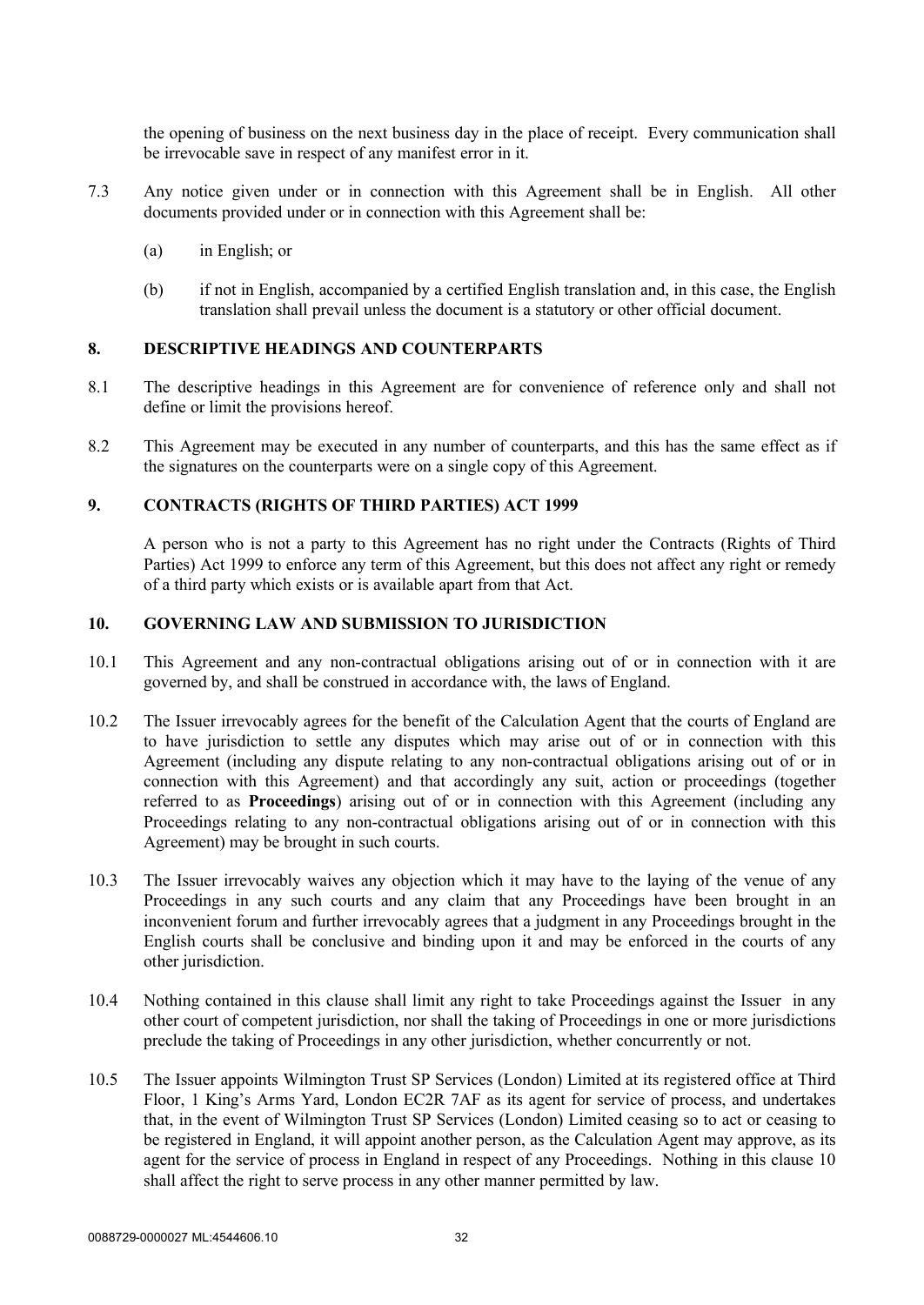10.6 This Agreement has been entered into on the date stated at the beginning of this Agreement.

## **SNAM S.p.A.**

By: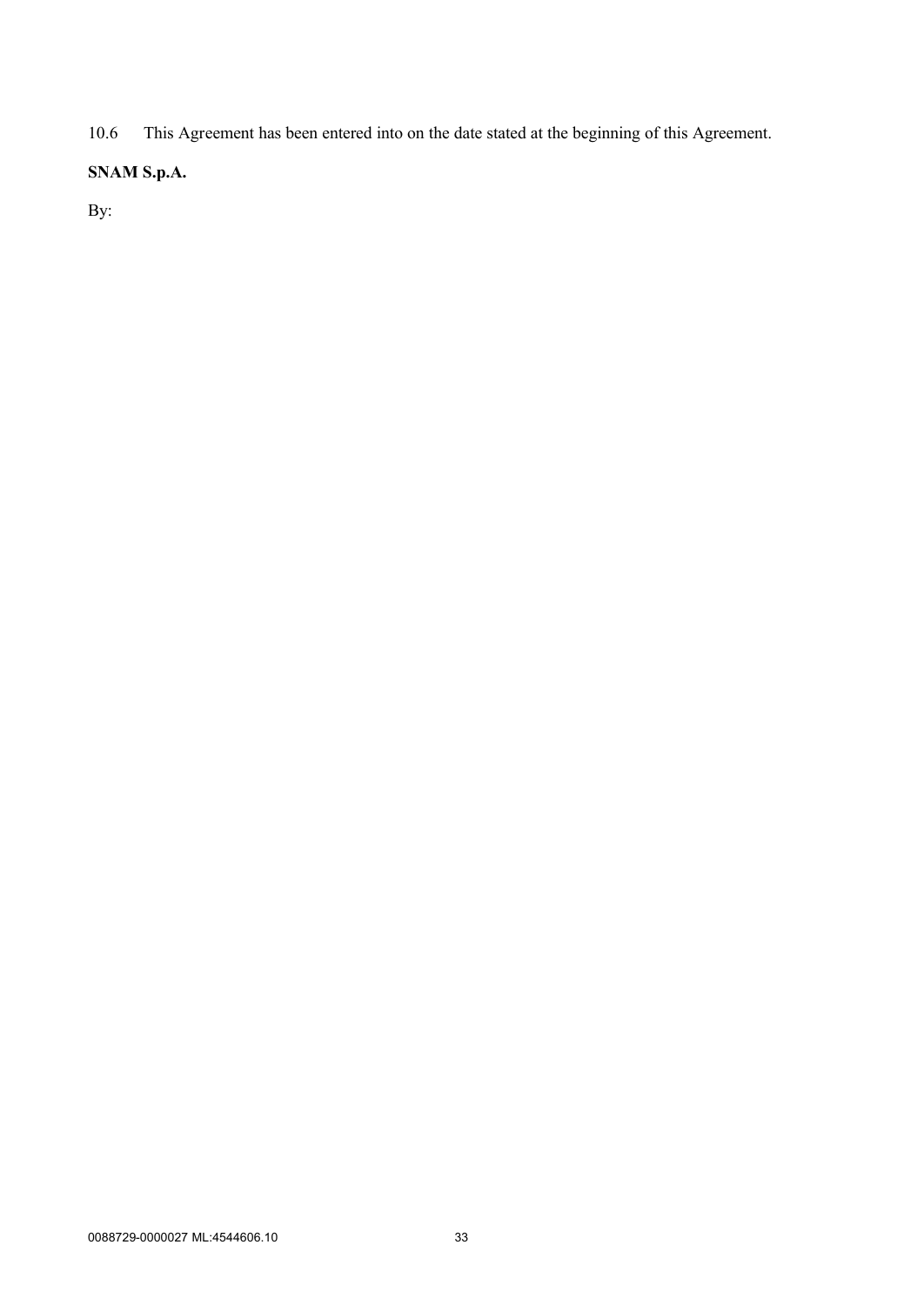# [**CALCULATION AGENT**] [*Address of Calculation Agent*]

Telefax No:  $[\bullet]$ 

Attention:  $\lceil \bullet \rceil$ 

By:

**Contact Details**

# **BNP PARIBAS SECURITIES SERVICES, LUXEMBOURG BRANCH**

33, rue de Gasperich Howald – Hesperange L-2085 Luxembourg Grand Duchy of Luxembourg

Telefax No:  $[\bullet]$ 

Attention:  $\lceil \bullet \rceil$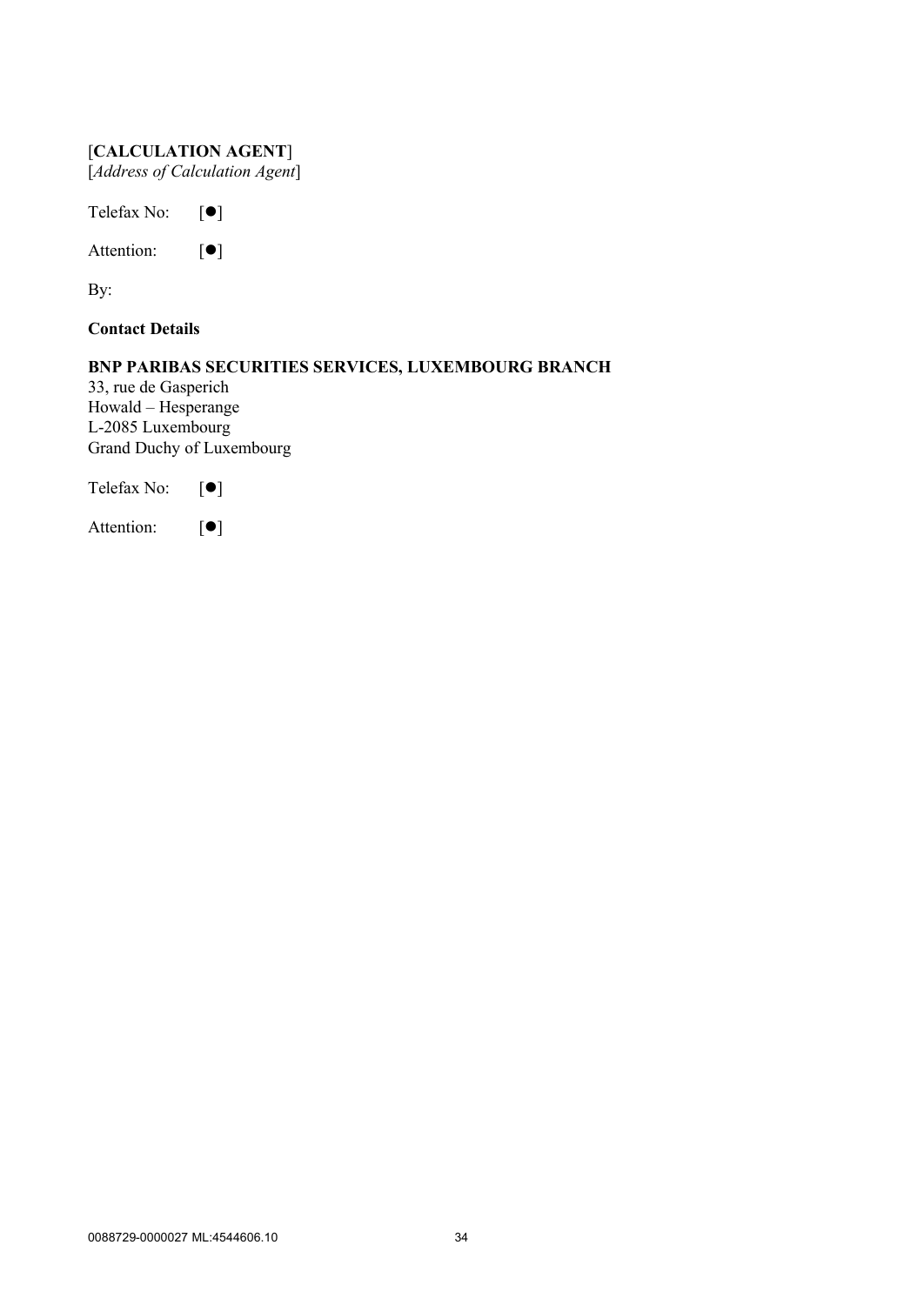# **SCHEDULE ONE**

# **TO THE CALCULATION AGENCY AGREEMENT**

Series Number Issue Date Maturity Date

(if any)

Title and Nominal Amount NGN [Yes/No]

Annotation by Calculation Agent/Issuer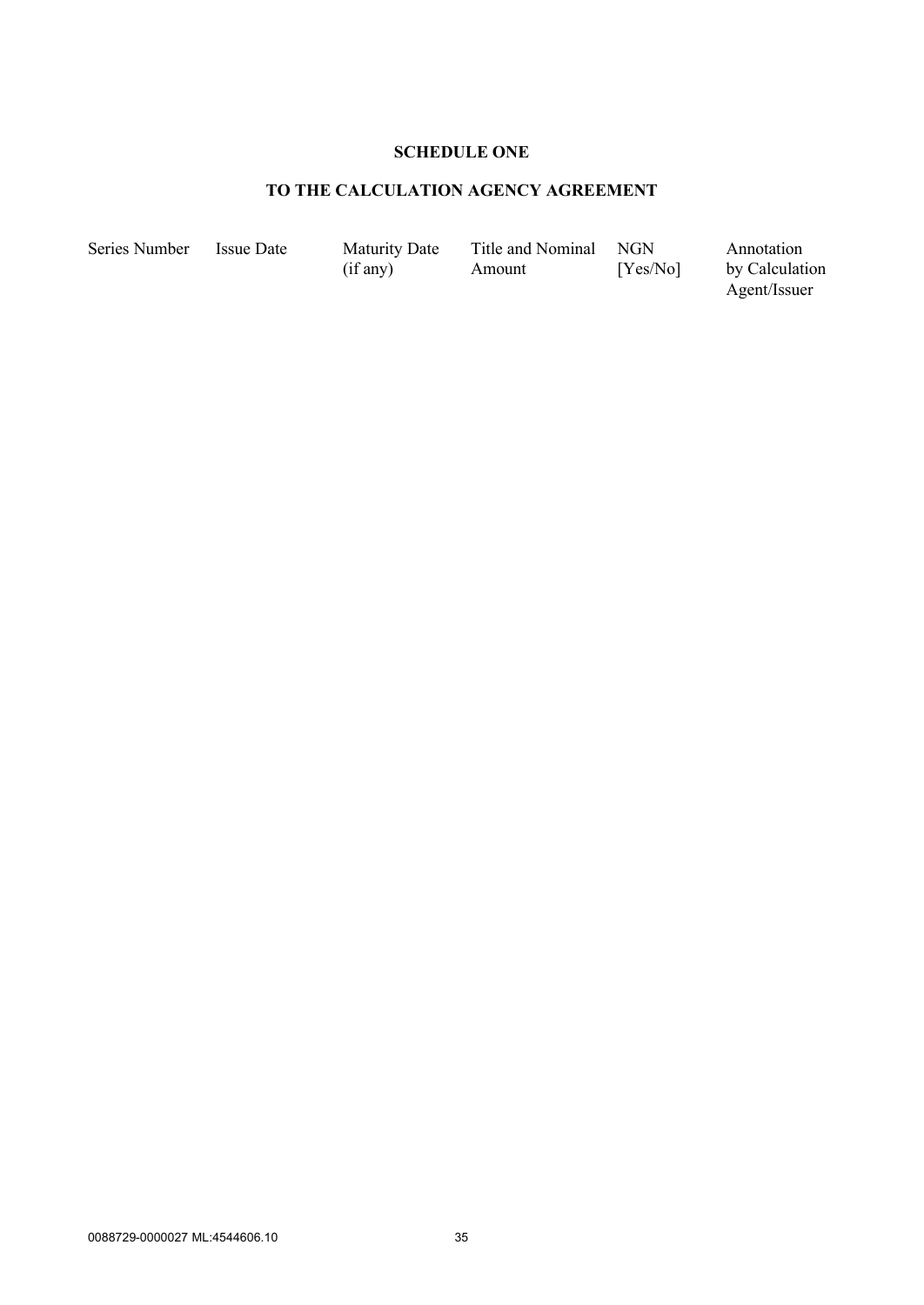# **SCHEDULE 2**

# **TERMS AND CONDITIONS OF THE NOTES**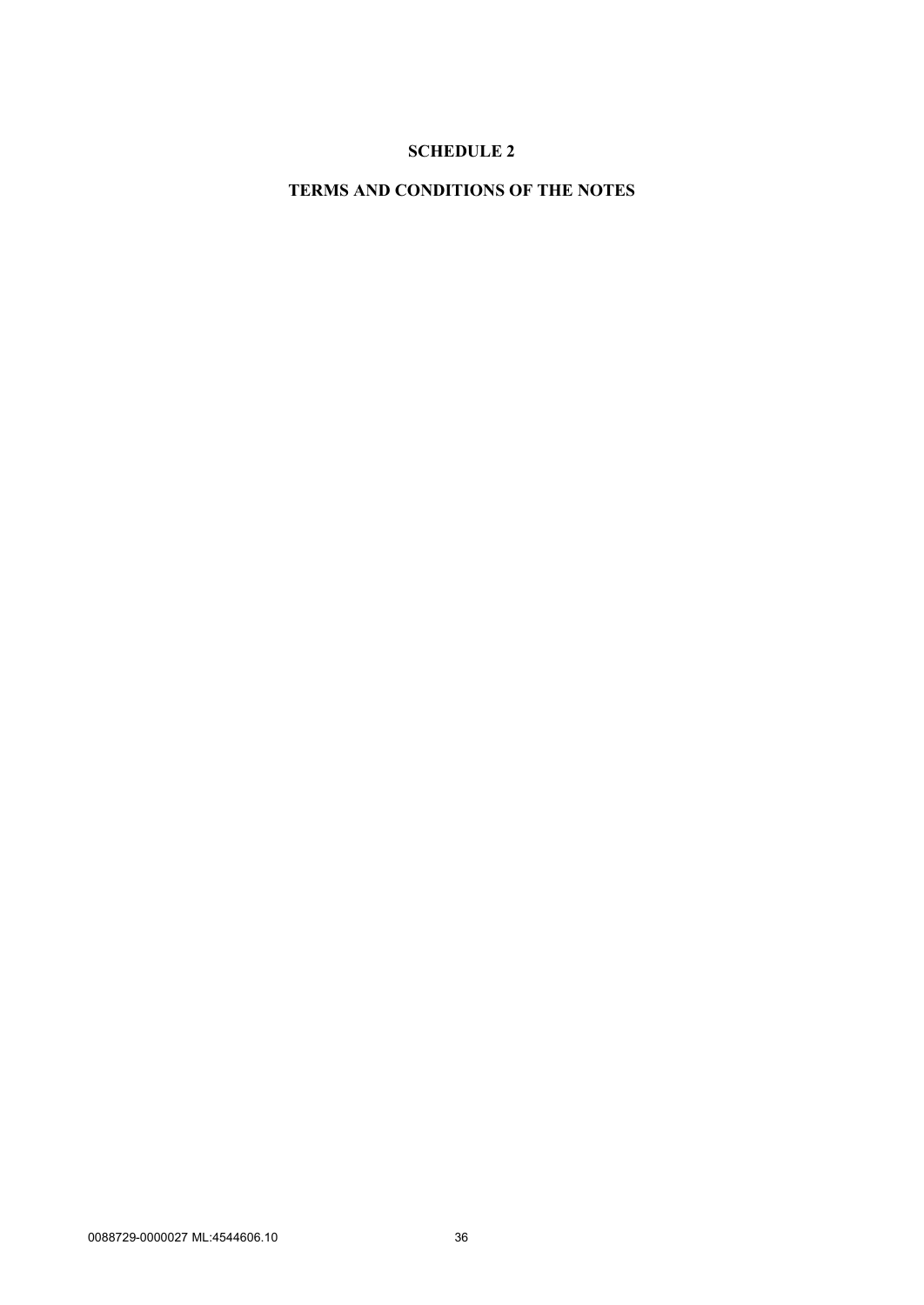#### **TERMS AND CONDITIONS OF THE NOTES**

*The following are the Terms and Conditions of the Notes which will be incorporated by reference into each Global Note (as defined below) and each definitive Note, in the latter case only if permitted by the relevant stock exchange or other relevant authority (if any) and agreed by the Issuer and the relevant Dealer at the time of issue but, if not so permitted and agreed, such definitive Note will have endorsed thereon or attached thereto such Terms and Conditions. The applicable Final Terms in relation to any Tranche of Notes may specify other terms and conditions which shall, to the extent so specified or to the extent inconsistent with the following Terms and Conditions, replace or modify the following Terms and Conditions for the purpose of such Notes. The applicable Final Terms (or the relevant provisions thereof) will be endorsed upon, or attached to, each Global Note and definitive Note. Reference should be made to "Form of the Notes" for a description of the content of Final Terms which will specify which of such terms are to apply in relation to the relevant Notes.*

This Note is one of a Series (as defined below) of Notes issued by Snam S.p.A. (the **Issuer**) pursuant to the Agency Agreement (as defined below).

References herein to the **Notes** shall be references to the Notes of this Series and shall mean:

- (a) in relation to any Notes represented by a global Note (a **Global Note**), units of each Specified Denomination in the Specified Currency;
- (b) any Global Note; and
- (c) any definitive Notes issued in exchange for a Global Note.

The Notes, the Receipts (as defined below) and the Coupons (as defined below) have the benefit of an Agency Agreement (such Agency Agreement as amended and/or supplemented and/or restated from time to time, the **Agency Agreement**) dated 15 June 2012 and made between the Issuer, BNP Paribas Securities Services, Luxembourg Branch as issuing and principal paying agent and agent bank (the **Agent**, which expression shall include any successor agent) and the other paying agents named therein (together with the Agent, the **Paying Agents**, which expression shall include any additional or successor paying agents).

Interest bearing definitive Notes have interest coupons (**Coupons**) and, if indicated in the applicable Final Terms, talons for further Coupons (**Talons**) attached on issue. Any reference herein to Coupons or coupons shall, unless the context otherwise requires, be deemed to include a reference to Talons or talons. Definitive Notes repayable in instalments have receipts (**Receipts**) for the payment of the instalments of principal (other than the final instalment) attached on issue. Global Notes do not have Receipts, Coupons or Talons attached on issue.

The final terms for this Note (or the relevant provisions thereof) are set out in Part A of the Final Terms attached to or endorsed on this Note which supplement these Terms and Conditions (the **Conditions**) and may specify other terms and conditions which shall, to the extent so specified or to the extent inconsistent with the Conditions, replace or modify the Conditions for the purposes of this Note. References to the **applicable Final Terms** are to Part A of the Final Terms (or the relevant provisions thereof) attached to or endorsed on this Note.

Any reference to **Noteholders** or **holders** in relation to any Notes shall mean the holders of the Notes and shall, in relation to any Notes represented by a Global Note, be construed as provided below. Any reference herein to **Receiptholders** shall mean the holders of the Receipts and any reference herein to **Couponholders** shall mean the holders of the Coupons and shall, unless the context otherwise requires, include the holders of the Talons.

As used herein, **Tranche** means Notes which are identical in all respects (including as to listing and admission to trading) and **Series** means a Tranche of Notes together with any further Tranche or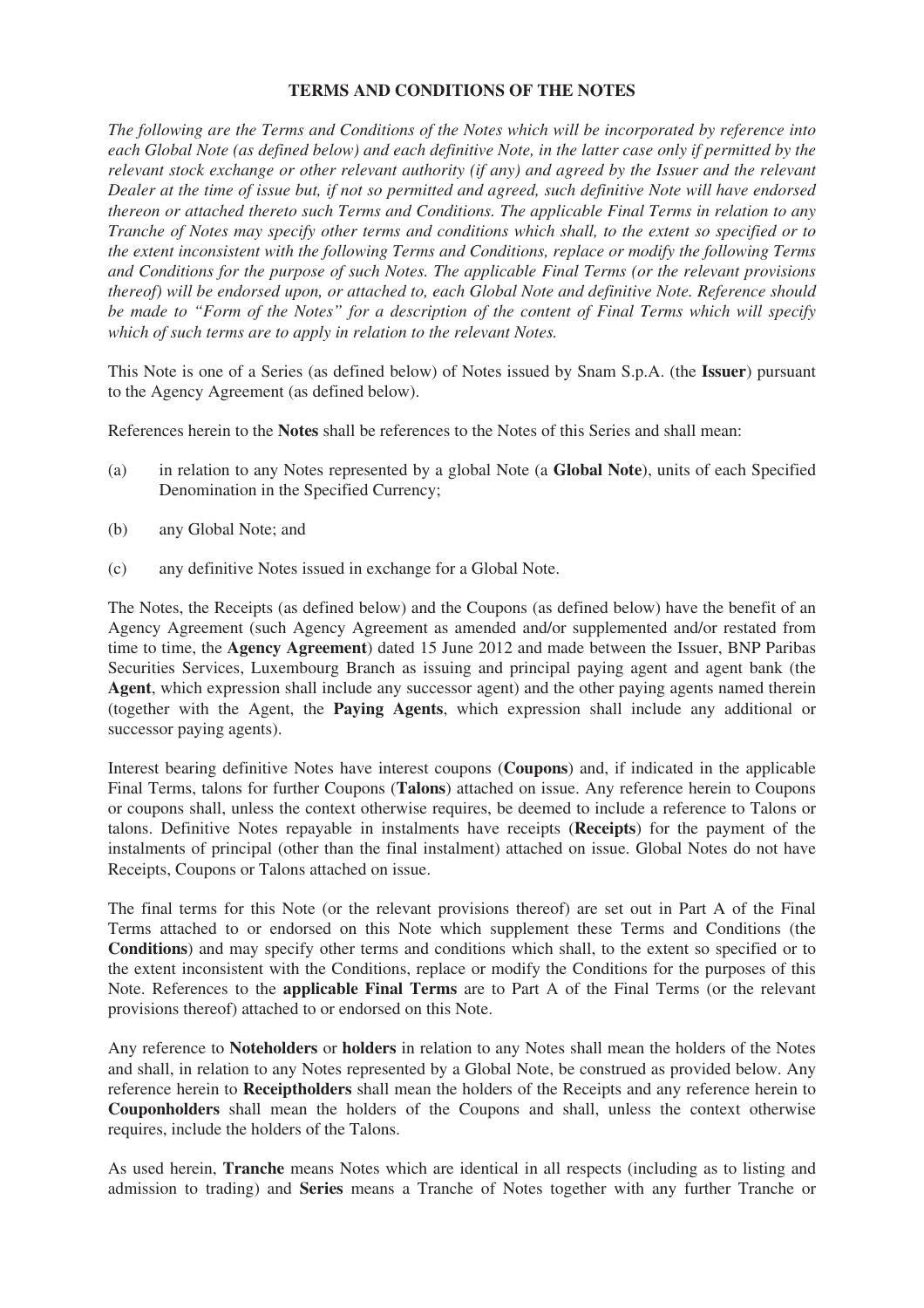Tranches of Notes which are (a) expressed to be consolidated and form a single series and (b) identical in all respects (including as to listing and admission to trading) except for their respective Issue Dates, (unless this is a Zero Coupon Note) Interest Commencement Dates and/or Issue Prices.

The Noteholders, the Receiptholders and the Couponholders are entitled to the benefit of the Deed of Covenant (the **Deed of Covenant**) dated 15 June 2012 and made by the Issuer. The original of the Deed of Covenant is held by the common depositary for Euroclear (as defined below) and Clearstream, Luxembourg (as defined below).

Copies of the Agency Agreement and the Deed of Covenant are available for inspection during normal business hours at the specified office of each of the Paying Agents. Copies of the applicable Final Terms are available for viewing at the registered office of the Issuer and of the Agent and copies may be obtained from those offices save that, if this Note is neither admitted to trading on a regulated market in the European Economic Area nor offered in the European Economic Area in circumstances where a prospectus is required to be published under the Prospectus Directive (Directive 2003/71/EC), the applicable Final Terms will only be obtainable by a Noteholder holding one or more Notes and such Noteholder must produce evidence satisfactory to the Issuer and the relevant Paying Agent as to its holding of such Notes and identity. The Noteholders, the Receiptholders and the Couponholders are deemed to have notice of, and are entitled to the benefit of, all the provisions of the Agency Agreement, the Deed of Covenant and the applicable Final Terms which are applicable to them. The statements in the Conditions include summaries of, and are subject to, the detailed provisions of the Agency Agreement.

Words and expressions defined in the Agency Agreement or used in the applicable Final Terms shall have the same meanings where used in the Conditions unless the context otherwise requires or unless otherwise stated and provided that, in the event of inconsistency between the Agency Agreement and the applicable Final Terms, the applicable Final Terms will prevail.

# **1. FORM, DENOMINATION AND TITLE**

The Notes are in bearer form and, in the case of definitive Notes, serially numbered, in the Specified Currency and the Specified Denomination(s). Notes of one Specified Denomination may not be exchanged for Notes of another Specified Denomination.

This Note may be a Fixed Rate Note, a Floating Rate Note, a Zero Coupon Note, an Index Linked Interest Note, a Dual Currency Interest Note or a combination of any of the foregoing, depending upon the Interest Basis shown in the applicable Final Terms.

This Note may be an Index Linked Redemption Note, an Instalment Note, a Dual Currency Redemption Note, a Partly Paid Note or a combination of any of the foregoing, depending upon the Redemption/Payment Basis shown in the applicable Final Terms.

Definitive Notes are issued with Coupons attached, unless they are Zero Coupon Notes in which case references to Coupons and Couponholders in the Conditions are not applicable.

Subject as set out below, title to the Notes, Receipts and Coupons will pass by delivery. The Issuer and the Paying Agents will (except as otherwise required by law) deem and treat the bearer of any Note, Receipt or Coupon as the absolute owner thereof (whether or not overdue and notwithstanding any notice of ownership or writing thereon or notice of any previous loss or theft thereof) for all purposes but, in the case of any Global Note, without prejudice to the provisions set out in the next succeeding paragraph.

For so long as any of the Notes is represented by a Global Note held on behalf of Euroclear Bank S.A./N.V. (**Euroclear**) and/or Clearstream Banking, société anonyme (**Clearstream, Luxembourg**), each person (other than Euroclear or Clearstream, Luxembourg) who is for the time being shown in the records of Euroclear or of Clearstream, Luxembourg as the holder of a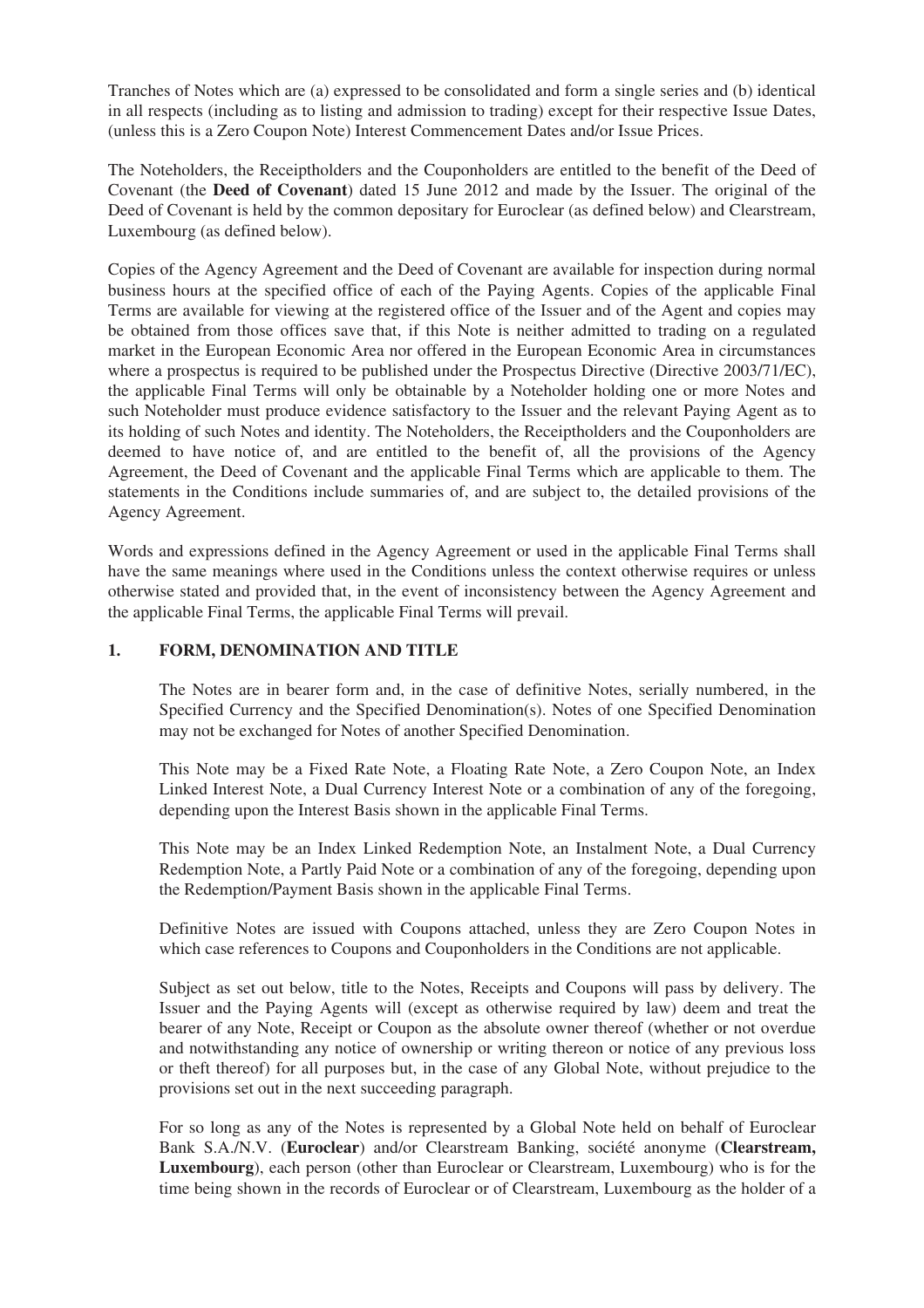particular nominal amount of such Notes (in which regard any certificate or other document issued by Euroclear or Clearstream, Luxembourg as to the nominal amount of such Notes standing to the account of any person shall be conclusive and binding for all purposes save in the case of manifest error) shall be treated by the Issuer and the Paying Agents as the holder of such nominal amount of such Notes for all purposes other than with respect to the payment of principal or interest on such nominal amount of such Notes, for which purpose the bearer of the relevant Global Note shall be treated by the Issuer and any Paying Agent as the holder of such nominal amount of such Notes in accordance with and subject to the terms of the relevant Global Note and the expressions **Noteholder** and **holder of Notes** and related expressions shall be construed accordingly.

Notes which are represented by a Global Note will be transferable only in accordance with the rules and procedures for the time being of Euroclear and Clearstream, Luxembourg, as the case may be. References to Euroclear and/or Clearstream, Luxembourg shall, whenever the context so permits, be deemed to include a reference to any additional or alternative clearing system specified in the applicable Final Terms.

# **2. STATUS OF THE NOTES**

The Notes and any relative Receipts and Coupons are direct, unconditional, unsubordinated and (subject to the provisions of Condition 3 (Negative Pledge) unsecured obligations of the Issuer and rank *pari passu* among themselves and (save for certain obligations required to be preferred by law) equally with all other unsecured obligations (other than subordinated obligations, if any) of the Issuer, from time to time outstanding.

# **3. NEGATIVE PLEDGE**

So long as any of the Notes remains outstanding, the Issuer will not, and will ensure that none of its Material Subsidiaries will, create or permit to subsist any Security upon the whole or any part of the assets or revenues, present or future, of the Issuer and/or any of its Material Subsidiaries to secure any Indebtedness, except for Permitted Encumbrances, unless:

- (a) the same Security shall forthwith be extended equally and rateably to secure all amounts payable under the Notes and any related Receipts and Coupons; or
- (b) such other Security or guarantee (or other arrangement) as shall be approved by an Extraordinary Resolution (as defined in the Agency Agreement), shall previously have been or shall forthwith be extended equally and rateably to secure all amounts payable under the Notes and any related Receipts and Coupons.

As used herein:

**Group** means the Issuer and its Subsidiaries;

**Indebtedness** means any present or future indebtedness for borrowed money which is in the form of, or represented by, bonds, notes, debentures or other debt securities and which is or are intended to be quoted, listed or ordinarily dealt in on any stock exchange, over-the-counter or regulated securities market;

**Material Subsidiary** means any consolidated Subsidiary of the Issuer:

(a) whose total assets (consolidated in the case of a Subsidiary which itself has Subsidiaries) represent not less than 10% of the consolidated total assets of the Issuer and its Subsidiaries taken as a whole, as calculated respectively by reference to the then latest audited accounts (consolidated or, as the case may be, unconsolidated) of the Subsidiary and the then latest audited consolidated accounts of the Issuer and its Subsidiaries; or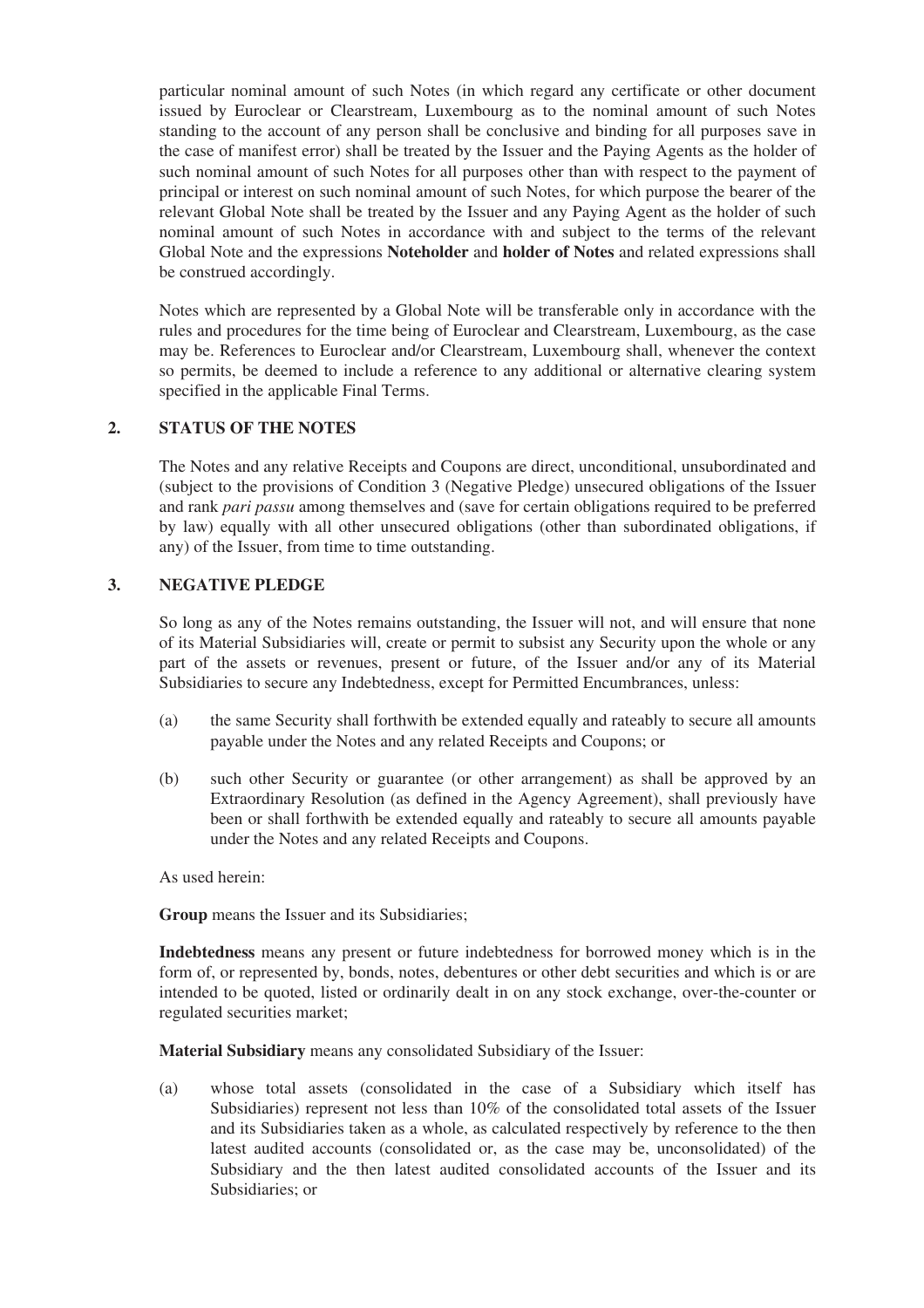(b) to which is transferred the whole or substantially the whole of the undertaking and assets of a Subsidiary of the Issuer which immediately before the transfer is a Material Subsidiary of the Issuer.

A report by two officers of the Issuer stating that in their opinion a Subsidiary of the Issuer is or is not or was or was not at any particular time or throughout any specified period a Material Subsidiary shall, in the absence of manifest or proven error, be conclusive and binding on all parties;

## **Permitted Encumbrances** means:

- (a) any Security arising pursuant to any mandatory provision of law other than as a result of any action taken by the Issuer or a Material Subsidiary; or
- (b) any Security in existence as at the date of issuance of the Notes, including any extension, renewal or replacement (or successive extensions, renewals or replacements), as a whole or in part, of any Security referred to in this paragraph, or of any Indebtedness secured thereby; provided that the principal amount of Indebtedness secured thereby shall not exceed the principal amount of Indebtedness so secured at the time of such extension, renewal or replacement, and that such extension, renewal or replacement Security shall be limited to all or any part of the same property or shares of stock that secured the Indebtedness extended, renewed or replaced (plus improvements on such property), or property received or shares of stock issued in substitution or exchange therefor; or
- (c) in the case of any entity which becomes a Material Subsidiary or is merged, consolidated or amalgamated into a Material Subsidiary or the Issuer after the date of issuance of the Notes, any Security existing over such entity's assets at the time it becomes (or is merged, consolidated or amalgamated into) such member of the Group, provided that the Security was not created in contemplation of, or in connection with, its becoming (or being merged, consolidated or amalgamated into) such member of the Group and provided further that the amounts secured have not been increased in contemplation of, or in connection with, its becoming (or is merged, consolidated or amalgamated into) such member of the Group; or
- (d) any Security securing Project Finance Indebtedness; or
- (e) any Security which is created in connection with, or pursuant to, a limited-recourse financing, factoring, securitisation, asset-backed commercial paper programme or other like arrangement where the payment obligations in respect of the Indebtedness secured by the relevant Security are to be discharged solely from the revenues generated by the assets over which such Security is created (including, without limitation, receivables); or
- (f) any Security created after the date of issuance of the Notes on any asset acquired by the person creating the Security and securing only Indebtedness incurred for the sole purpose of financing or re-financing that acquisition, provided that the principal amount of such Indebtedness so secured does not exceed the overall cost of that acquisition; or
- (g) any Security created after the date of issuance of the Notes on any asset improved, constructed, altered or repaired and securing only Indebtedness incurred for the sole purpose of financing or re-financing such improvement, construction, alteration or repair, provided that the principal amount of such Indebtedness so secured does not exceed the overall cost of that improvement, construction, alteration or repair; or
- (h) any Security that does not fall within subparagraphs (a) to (g) above and that secures Indebtedness which, when aggregated with Indebtedness secured by all other Security permitted under this subparagraph, does not exceed 5% of the Regulatory Asset Base of the Group as at the date of the creation of the Security;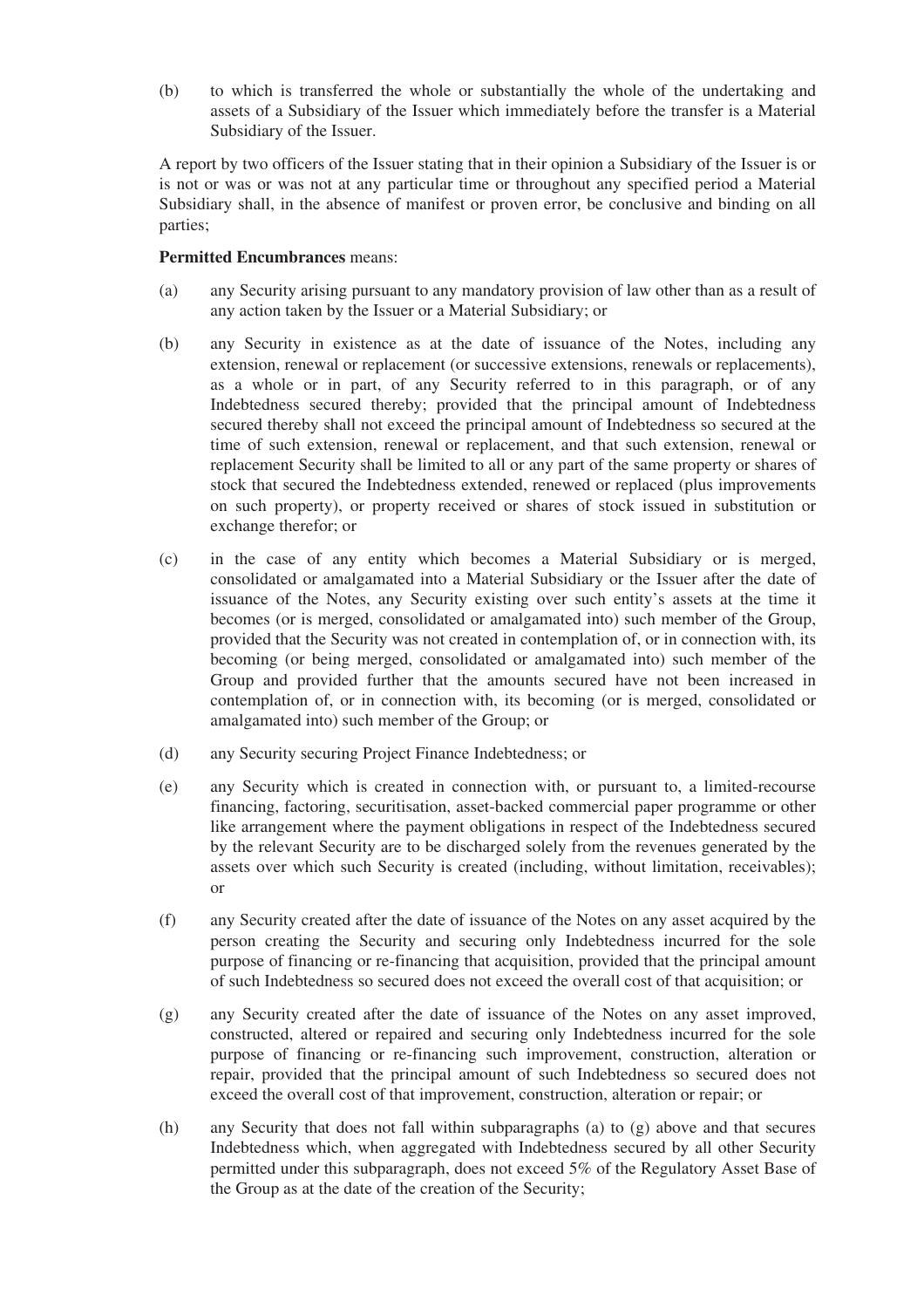**Person** means any individual, company, corporation, firm, partnership, joint venture, association, organisation, state or agency of a state or other entity, whether or not having separate legal personality;

**Project Finance Indebtedness** means any present or future Indebtedness incurred in financing or refinancing the ownership, acquisition, construction, development, leasing, maintenance and/ or operation of an asset or assets, whether or not an asset of a member of the Group:

- (a) which is incurred by a Project Finance Subsidiary; or
- (b) in respect of which the Person or Persons to whom any such Indebtedness is or may be owed by the relevant borrower (whether or not a member of the Group) has or have no recourse whatsoever to any member of the Group (other than a Project Finance Subsidiary) for the repayment thereof other than:
	- (i) recourse for amounts limited to the cash flow or the net cash flow (other than historic cash flow or historic net cash flow) from such asset or assets or the income or other proceeds deriving therefrom; and/or
	- (ii) recourse for the purpose only of enabling amounts to be claimed in respect of such Indebtedness in an enforcement of any Security given by such borrower over such asset or assets or the income, cash flow or other proceeds, deriving therefrom (or given by any shareholder or the like in the borrower over its shares or the like in the capital of the borrower) to secure such Indebtedness,

provided that (a) the extent of such recourse is limited solely to the amount of any recoveries made on any such enforcement, and (b) such Person or Persons is or are not entitled, by virtue of any right or claim arising out of or in connection with such Indebtedness, to commence any proceedings of whatever nature against any member of the Group (other than a Project Finance Subsidiary) and (c) an equity contribution in the borrower by the Issuer or Material Subsidiary, according to the then project finance market standard, shall not be deemed as a "recourse" to the relevant member of the Group;

**Project Finance Subsidiary** means any direct or indirect Subsidiary of the Issuer either:

- (a) (i) which is a single-purpose company whose principal assets and business are constituted by the ownership, acquisition, construction, development, leasing, maintenance and/or operation of an asset or assets; and
	- (ii) none of whose Indebtedness in respect of the financing of such ownership, acquisition, construction, development, leasing, maintenance and/or operation of an asset or assets is subject to any recourse whatsoever to any member of the Group (other than such Subsidiary or another Project Finance Subsidiary) in respect of the repayment thereof, except as expressly referred to in subparagraph (b)(ii) of the definition of Project Finance Indebtedness; or
- (b) at least 70% in principal amount of whose Indebtedness is Project Finance Indebtedness;

**Regulatory Asset Base** means the regulated assets of the Group the value of which is determined by reference to the net capital invested in assets (*capitale investito netto*) as calculated by reference to applicable AEEG Regulations and on the basis of which gas transportation, storage, re-gasification, distribution tariffs are determined by AEEG;

**Security** means any mortgage, lien, pledge, charge or other security interest;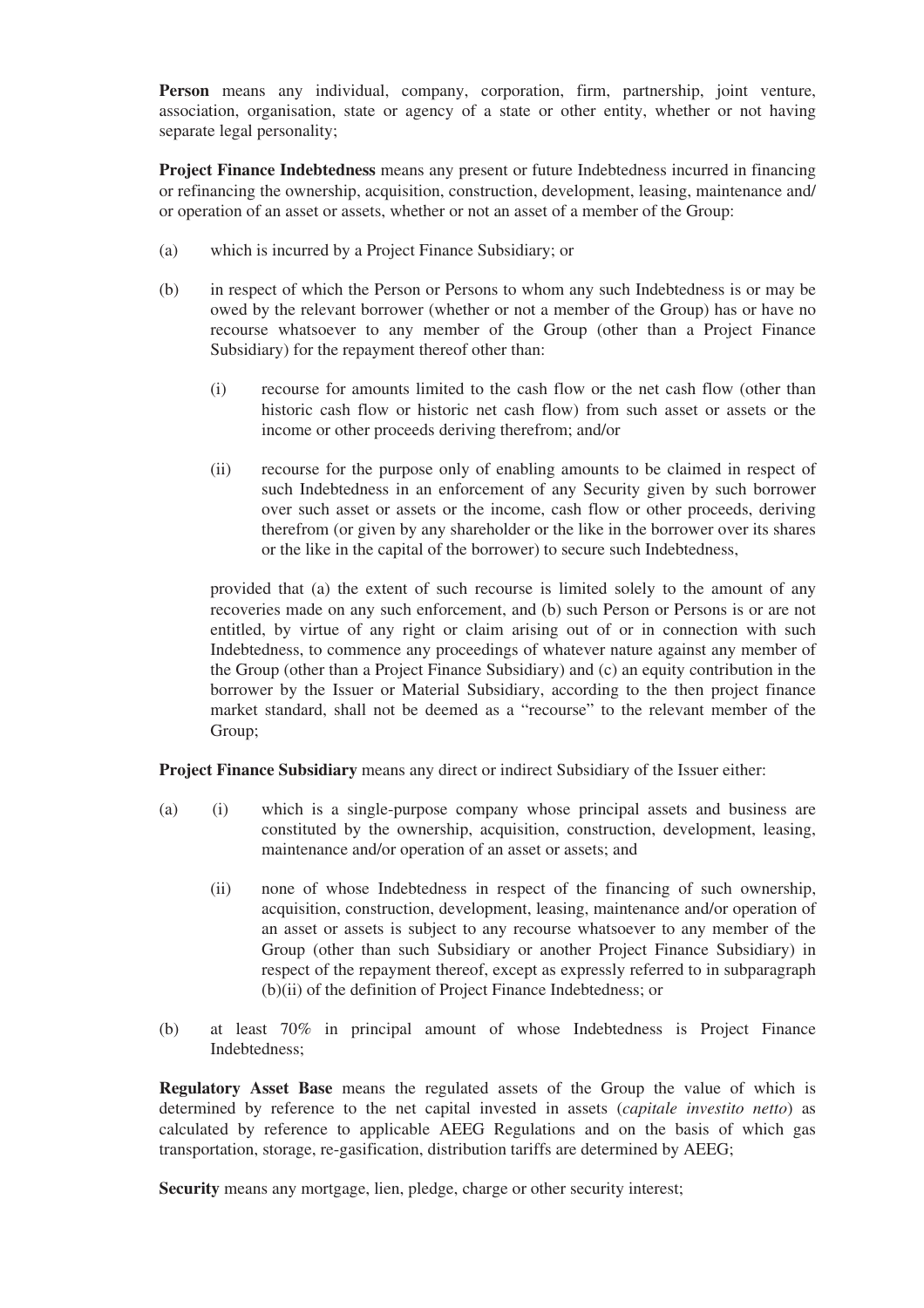**Subsidiary** means, in respect of any Person (the **first Person**) at any particular time, any other Person (the **second Person**):

- (a) whose majority of votes in ordinary shareholders' meetings of the second Person is held by the first Person; or
- (b) in which the first Person holds a sufficient number of votes giving the first Person a dominant influence in ordinary shareholders' meetings of the second Person; or
- (c) whose accounts are required to be consolidated with those of the first Person pursuant to article 26 of Law 127 of 1991;

in the case of (a) and (b), pursuant to the provisions of Article 2359, first paragraph, no. 1 and no. 2, of the Italian Civil Code.

#### **4. REDENOMINATION**

#### **4.1 Redenomination**

Where redenomination is specified in the applicable Final Terms as being applicable, the Issuer may, without the consent of the Noteholders, the Receiptholders and the Couponholders on giving prior notice to the Agent, Euroclear and Clearstream, Luxembourg and at least 30 days' prior notice to the Noteholders in accordance with Condition 14 (Notices), elect that, with effect from the Redenomination Date specified in the notice, the Notes shall be redenominated in euro.

The election will have effect as follows:

- (a) the Notes and the Receipts shall be deemed to be redenominated in euro in the denomination of euro 0.01 with a nominal amount for each Note and Receipt equal to the nominal amount of that Note or Receipt in the Specified Currency, converted into euro at the Established Rate, provided that, if the Issuer determines, with the agreement of the Agent, that the then market practice in respect of the redenomination in euro of internationally offered securities is different from the provisions specified above, such provisions shall be deemed to be amended so as to comply with such market practice and the Issuer shall promptly notify the Noteholders, the stock exchange (if any) on which the Notes may be listed and the Paying Agents of such deemed amendments;
- (b) save to the extent that an Exchange Notice has been given in accordance with paragraph (d) below, the amount of interest due in respect of the Notes will be calculated by reference to the aggregate nominal amount of Notes held (or, as the case may be, in respect of which Coupons are presented for payment) by the relevant holder and the amount of such payment shall be rounded down to the nearest euro 0.01;
- (c) if definitive Notes are required to be issued after the Redenomination Date, they shall be issued at the expense of the Issuer (i) in the case of Relevant Notes in the denomination of euro 100,000 and/or such higher amounts as the Agent may determine and notify to the Noteholders and any remaining amounts less than euro 100,000 shall be redeemed by the Issuer and paid to the Noteholders in euro in accordance with Condition 6 (Payments); and (ii) in the case of Notes which are not Relevant Notes, in the denominations of euro 1,000, euro 10,000, euro 100,000 and (but only to the extent of any remaining amounts less than euro 1,000 or such smaller denominations as the Agent may approve) euro 0.01 and such other denominations as the Agent shall determine and notify to the Noteholders;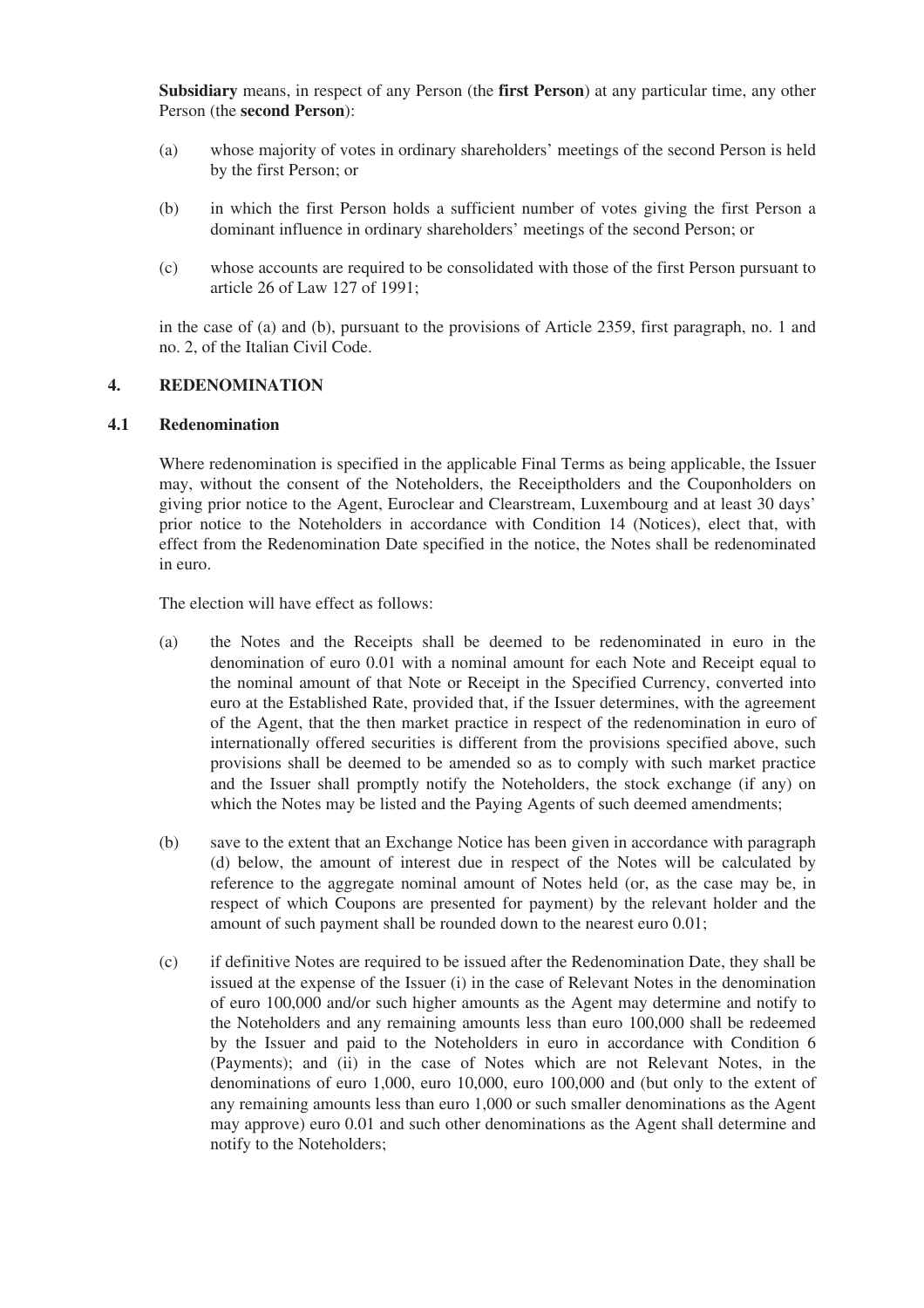- (d) if issued prior to the Redenomination Date, all unmatured Coupons denominated in the Specified Currency (whether or not attached to the Notes) will become void with effect from the date on which the Issuer gives notice (the **Exchange Notice**) that replacement euro-denominated Notes, Receipts and Coupons are available for exchange (provided that such securities are so available) and no payments will be made in respect of them. The payment obligations contained in any Notes and Receipts so issued will also become void on that date although those Notes and Receipts will continue to constitute valid exchange obligations of the Issuer. New euro-denominated Notes, Receipts and Coupons will be issued in exchange for Notes, Receipts and Coupons denominated in the Specified Currency in such manner as the Agent may specify and as shall be notified to the Noteholders in the Exchange Notice. No Exchange Notice may be given less than 15 days prior to any date for payment of principal or interest on the Notes;
- (e) after the Redenomination Date, all payments in respect of the Notes, the Receipts and the Coupons, other than payments of interest in respect of periods commencing before the Redenomination Date, will be made solely in euro as though references in the Notes to the Specified Currency were to euro. Payments will be made in euro by credit or transfer to a euro account (or any other account to which euro may be credited or transferred) specified by the payee or, at the option of the payee, by a euro cheque;
- (f) if the Notes are Fixed Rate Notes and interest for any period ending on or after the Redenomination Date is required to be calculated for a period ending other than on an Interest Payment Date, it will be calculated:
	- (i) in the case of the Notes represented by a Global Note, by applying the Rate of Interest to the aggregate outstanding nominal amount of the Notes represented by such Global Note; and
	- (ii) in the case of definitive Notes, by applying the Rate of Interest to the Calculation Amount;

and, in each case, multiplying such sum by the applicable Day Count Fraction, and rounding the resultant figure to the nearest sub-unit of the relevant Specified Currency, half of any such sub-unit being rounded upwards or otherwise in accordance with applicable market convention. Where the Specified Denomination of a Fixed Rate Note in definitive form is a multiple of the Calculation Amount, the amount of interest payable in respect of such Fixed Rate Note shall be the product of the amount (determined in the manner provided above) for the Calculation Amount and the amount by which the Calculation Amount is multiplied to reach the Specified Denomination without any further rounding; and

(g) if the Notes are Floating Rate Notes, the applicable Final Terms will specify any relevant changes to the provisions relating to interest.

#### **4.2 Definitions**

In these Conditions, the following expressions have the following meanings:

**Established Rate** means the rate for the conversion of the Specified Currency (including compliance with rules relating to roundings in accordance with applicable European Union regulations) into euro established by the Council of the European Union pursuant to Article 140 of the Treaty;

**euro** means the currency introduced at the start of the third stage of European economic and monetary union pursuant to the Treaty;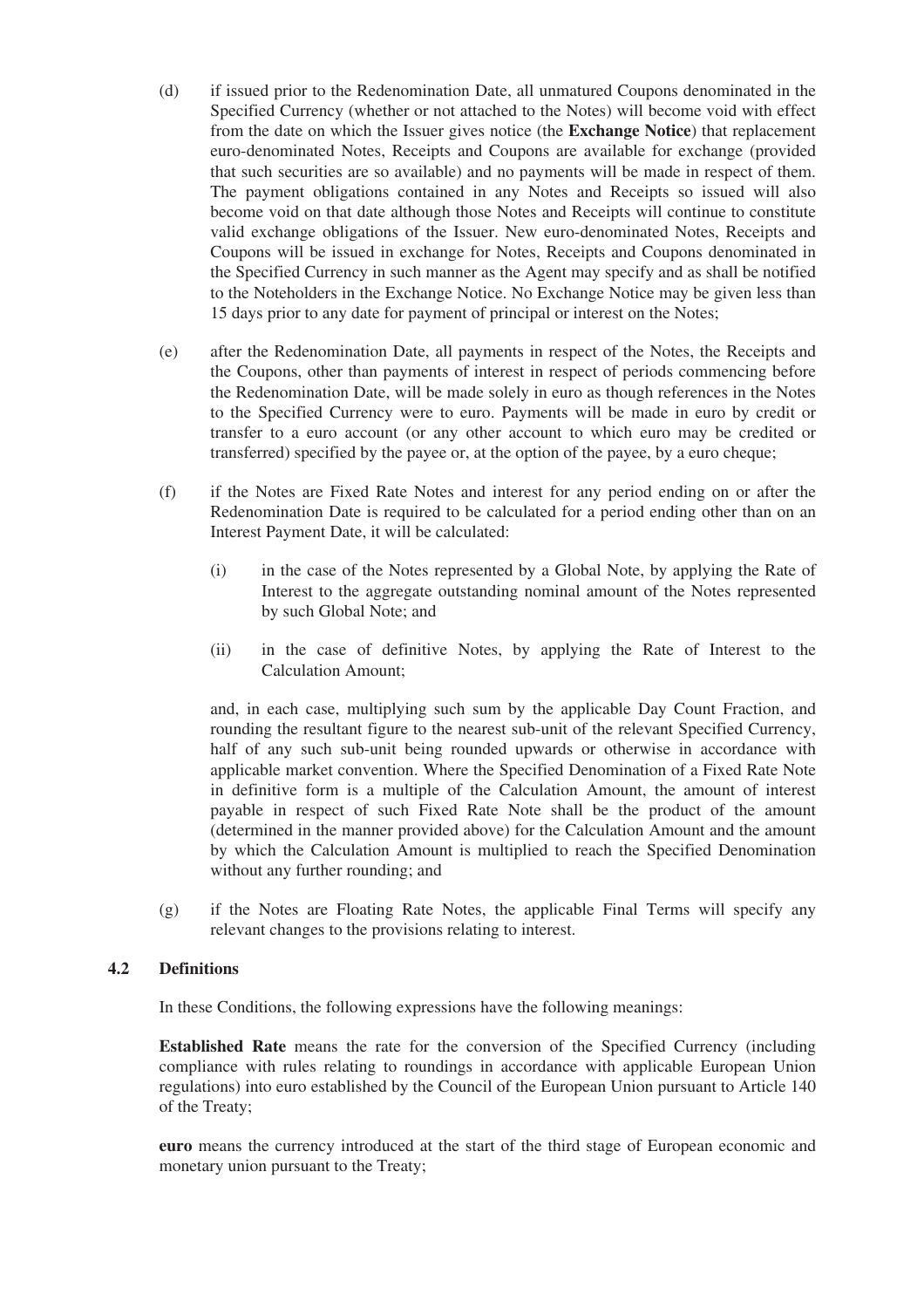**Redenomination Date** means (in the case of interest bearing Notes) any date for payment of interest under the Notes or (in the case of Zero Coupon Notes) any date, in each case specified by the Issuer in the notice given to the Noteholders pursuant to paragraph 4.1 above and which falls on or after the date on which the country of the Specified Currency first participates in the third stage of European economic and monetary union;

**Relevant Notes** means all Notes where the applicable Final Terms provide for a minimum Specified Denomination in the Specified Currency which is equivalent to at least euro 100,000 and which are admitted to trading on a regulated market in the European Economic Area; and

**Treaty** means the Treaty on the Functioning of the European Union, as amended.

# **5. INTEREST**

#### **5.1 Interest on Fixed Rate Notes**

Each Fixed Rate Note bears interest from (and including) the Interest Commencement Date at the rate(s) per annum equal to the Rate(s) of Interest. Interest will be payable in arrear on the Interest Payment Date(s) in each year up to (and including) the Maturity Date.

If the Notes are in definitive form, except as provided in the applicable Final Terms, the amount of interest payable on each Interest Payment Date in respect of the Fixed Interest Period ending on (but excluding) such date will amount to the Fixed Coupon Amount. Payments of interest on any Interest Payment Date will, if so specified in the applicable Final Terms, amount to the Broken Amount so specified.

As used in the Conditions, **Fixed Interest Period** means the period from (and including) an Interest Payment Date (or the Interest Commencement Date) to (but excluding) the next (or first) Interest Payment Date.

Except in the case of Notes in definitive form where an applicable Fixed Coupon Amount or Broken Amount is specified in the applicable Final Terms, interest shall be calculated in respect of any period by applying the Rate of Interest to:

- (a) in the case of Fixed Rate Notes which are represented by a Global Note, the aggregate outstanding nominal amount of the Fixed Rate Notes represented by such Global Note (or, if they are Partly Paid Notes, the aggregate amount paid up); or
- (b) in the case of Fixed Rate Notes in definitive form, the Calculation Amount;

and, in each case, multiplying such sum by the applicable Day Count Fraction, and rounding the resultant figure to the nearest sub-unit of the relevant Specified Currency, half of any such sub-unit being rounded upwards or otherwise in accordance with applicable market convention. Where the Specified Denomination of a Fixed Rate Note in definitive form is a multiple of the Calculation Amount, the amount of interest payable in respect of such Fixed Rate Note shall be the product of the amount (determined in the manner provided above) for the Calculation Amount and the amount by which the Calculation Amount is multiplied to reach the Specified Denomination, without any further rounding.

**Day Count Fraction** means, in respect of the calculation of an amount of interest, in accordance with this Condition 5.1:

- (a) if "Actual/Actual (ICMA)" is specified in the applicable Final Terms:
	- (i) in the case of Notes where the number of days in the relevant period from (and including) the most recent Interest Payment Date (or, if none, the Interest Commencement Date) to (but excluding) the relevant payment date (the **Accrual**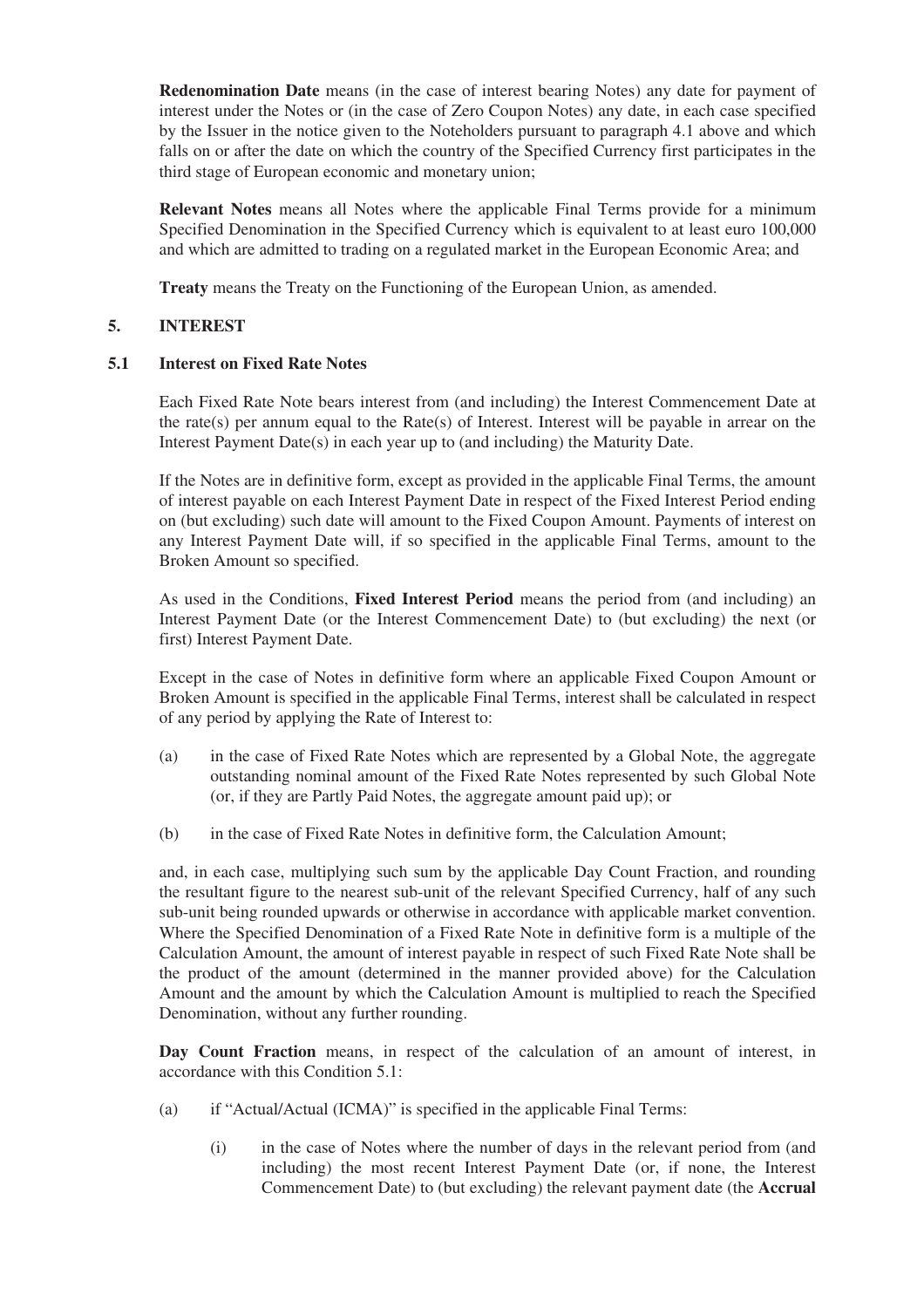**Period**) is equal to or shorter than the Determination Period during which the Accrual Period ends, the number of days in such Accrual Period divided by the product of (1) the number of days in such Determination Period and (2) the number of Determination Dates (as specified in the applicable Final Terms) that would occur in one calendar year; or

- (ii) in the case of Notes where the Accrual Period is longer than the Determination Period during which the Accrual Period ends, the sum of:
- (A) the number of days in such Accrual Period falling in the Determination Period in which the Accrual Period begins divided by the product of (x) the number of days in such Determination Period and (y) the number of Determination Dates that would occur in one calendar year; and
	- (B) the number of days in such Accrual Period falling in the next Determination Period divided by the product of (x) the number of days in such Determination Period and (y) the number of Determination Dates that would occur in one calendar year; and
- (b) if "30/360" is specified in the applicable Final Terms, the number of days in the period from (and including) the most recent Interest Payment Date (or, if none, the Interest Commencement Date) to (but excluding) the relevant payment date (such number of days being calculated on the basis of a year of 360 days with 12 30-day months) divided by 360.

In these Conditions:

**Determination Period** means each period from (and including) a Determination Date to (but excluding) the next Determination Date (including, where either the Interest Commencement Date or the final Interest Payment Date is not a Determination Date, the period commencing on the first Determination Date prior to, and ending on the first Determination Date falling after, such date); and

**sub-unit** means, with respect to any currency other than euro, the lowest amount of such currency that is available as legal tender in the country of such currency and, with respect to euro, one cent.

## **5.2 Interest on Floating Rate Notes and Index Linked Interest Notes**

#### (a) **Interest Payment Dates**

Each Floating Rate Note and Index Linked Interest Note bears interest from (and including) the Interest Commencement Date and such interest will be payable in arrear on either:

- (i) the Specified Interest Payment Date(s) in each year specified in the applicable Final Terms; or
- (ii) if no Specified Interest Payment Date(s) is/are specified in the applicable Final Terms, each date (each such date, together with each Specified Interest Payment Date, an **Interest Payment Date**) which falls the number of months or other period specified as the Specified Period in the applicable Final Terms after the preceding Interest Payment Date or, in the case of the first Interest Payment Date, after the Interest Commencement Date.

Such interest will be payable in respect of each Interest Period (which expression shall, in these Conditions, mean the period from (and including) an Interest Payment Date (or the Interest Commencement Date) to (but excluding) the next (or first) Interest Payment Date).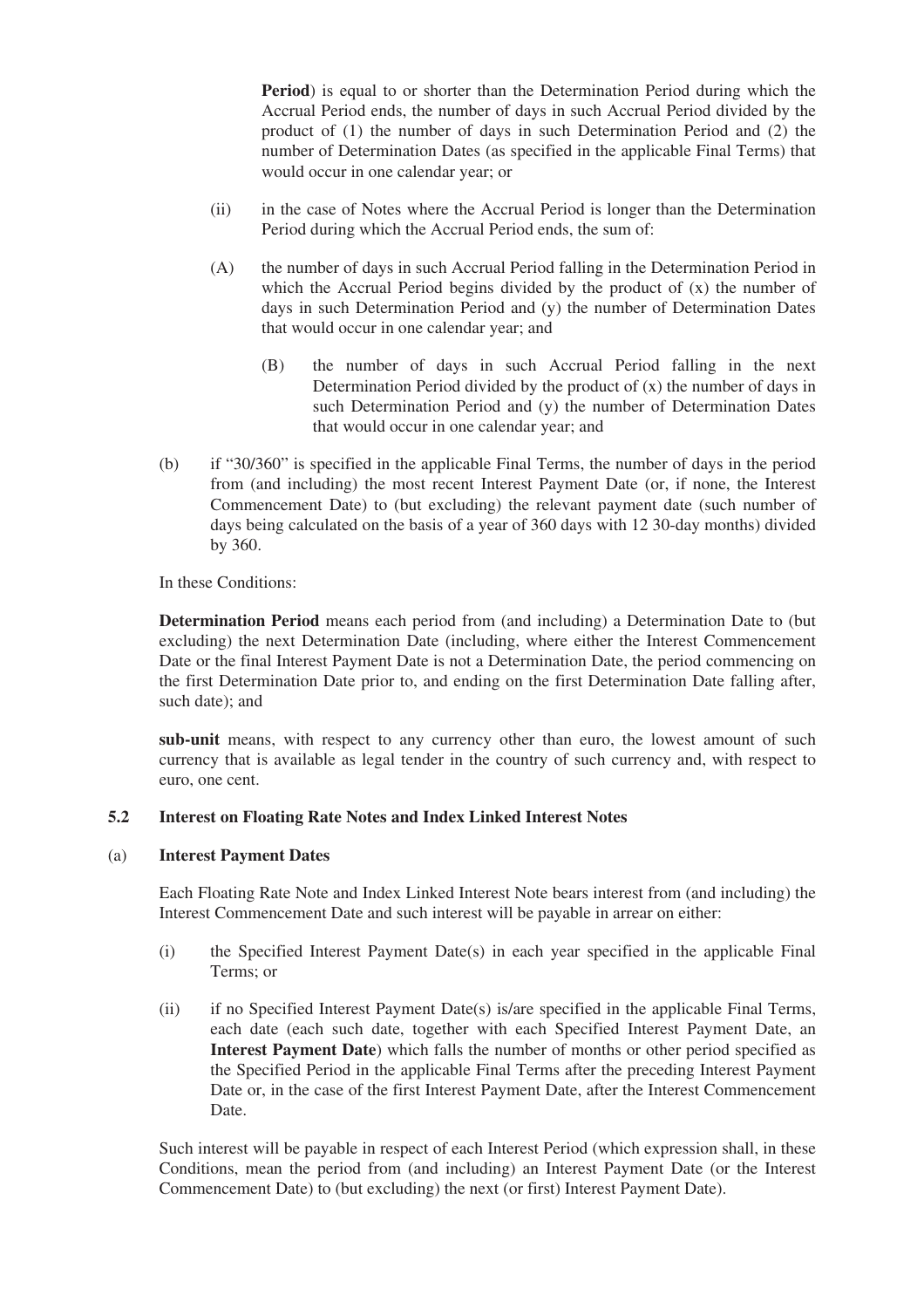If a Business Day Convention is specified in the applicable Final Terms and  $(x)$  if there is no numerically corresponding day on the calendar month in which an Interest Payment Date should occur or (y) if any Interest Payment Date would otherwise fall on a day which is not a Business Day, then, if the Business Day Convention specified is:

- (A) in any case where Specified Periods are specified in accordance with Condition 5.2 (a)(ii) (Interest - Interest on Floating Rate Notes and Index Linked Interest Notes – Interest Payment Dates) above, the Floating Rate Convention, such Interest Payment Date (i) in the case of (x) above, shall be the last day that is a Business Day in the relevant month and the provisions of (2) below shall apply *mutatis mutandis* or (ii) in the case of  $(y)$  above, shall be postponed to the next day which is a Business Day unless it would thereby fall into the next calendar month, in which event (1) such Interest Payment Date shall be brought forward to the immediately preceding Business Day and (2) each subsequent Interest Payment Date shall be the last Business Day in the month which falls in the Specified Period after the preceding applicable Interest Payment Date occurred; or
- (B) the Following Business Day Convention, such Interest Payment Date shall be postponed to the next day which is a Business Day; or
- (C) the Modified Following Business Day Convention, such Interest Payment Date shall be postponed to the next day which is a Business Day unless it would thereby fall into the next calendar month, in which event such Interest Payment Date shall be brought forward to the immediately preceding Business Day; or
- (D) the Preceding Business Day Convention, such Interest Payment Date shall be brought forward to the immediately preceding Business Day.

In these Conditions, **Business Day** means a day which is both:

- (a) a day on which commercial banks and foreign exchange markets settle payments and are open for general business (including dealing in foreign exchange and foreign currency deposits) in any Additional Business Centre specified in the applicable Final Terms; and
- (b) either (1) in relation to any sum payable in a Specified Currency other than euro, a day on which commercial banks and foreign exchange markets settle payments and are open for general business (including dealing in foreign exchange and foreign currency deposits) in the principal financial centre of the country of the relevant Specified Currency (which if the Specified Currency is Australian dollars or New Zealand dollars shall be Sydney and Auckland, respectively) or (2) in relation to any sum payable in euro, a day on which the Trans-European Automated Real-Time Gross Settlement Express Transfer (TARGET 2) System (the **TARGET 2 System**) is open.

#### (b) **Rate of Interest**

The Rate of Interest payable from time to time in respect of Floating Rate Notes and Index Linked Interest Notes will be determined in the manner specified in the applicable Final Terms.

## (i) **ISDA Determination for Floating Rate Notes**

Where ISDA Determination is specified in the applicable Final Terms as the manner in which the Rate of Interest is to be determined, the Rate of Interest for each Interest Period will be the relevant ISDA Rate plus or minus (as indicated in the applicable Final Terms) the Margin (if any). For the purposes of this subparagraph (i), **ISDA Rate** for an Interest Period means a rate equal to the Floating Rate that would be determined by the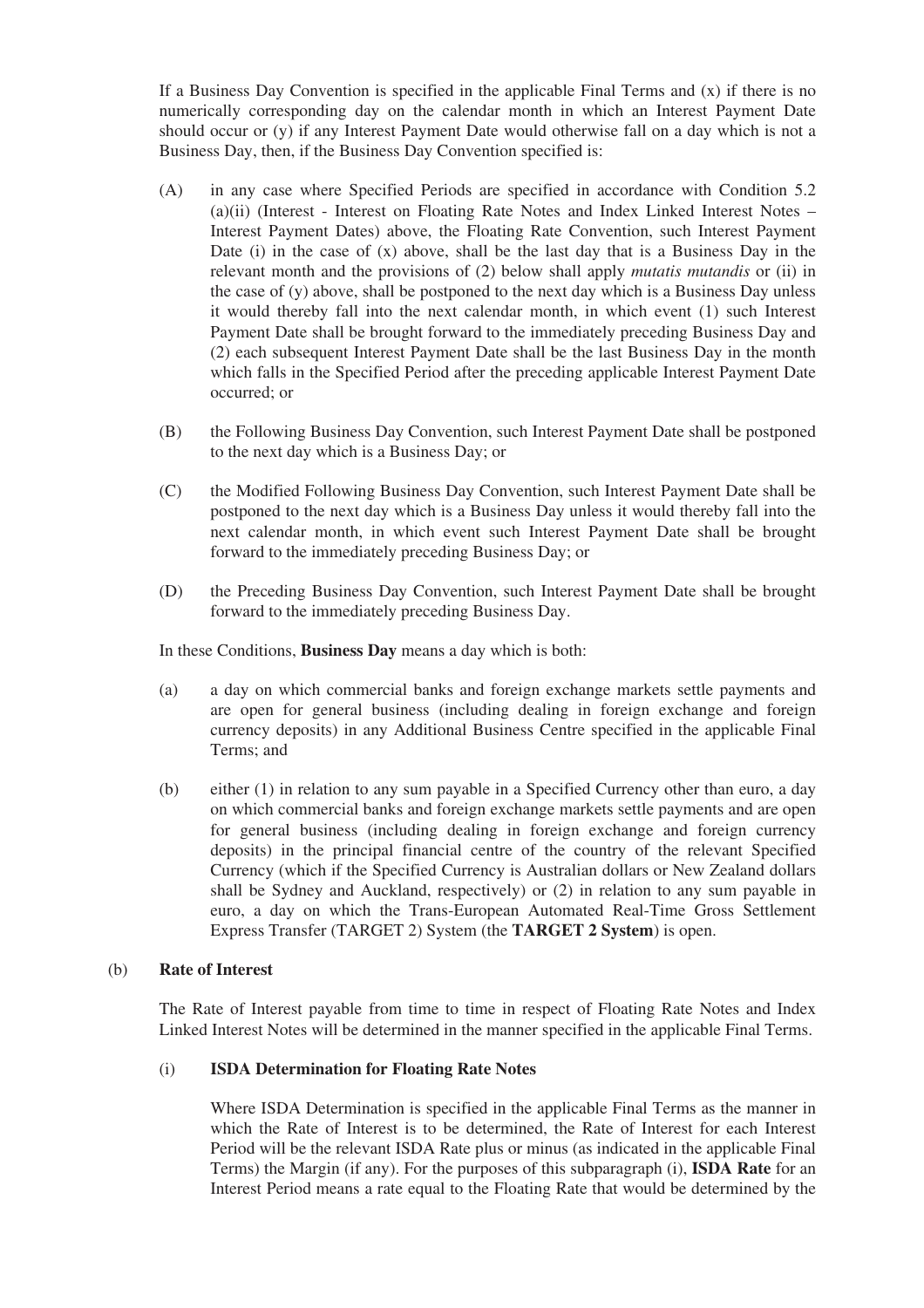Agent under an interest rate swap transaction if the Agent were acting as Calculation Agent for that swap transaction under the terms of an agreement incorporating the 2006 ISDA Definitions, as published by the International Swaps and Derivatives Association, Inc. and as amended and updated as at the Issue Date of the first Tranche of the Notes (the **ISDA Definitions**) and under which:

- (A) the Floating Rate Option is as specified in the applicable Final Terms;
- (B) the Designated Maturity is a period specified in the applicable Final Terms; and
- (C) the relevant Reset Date is either (1) if the applicable Floating Rate Option is based on the London interbank offered rate (**LIBOR**) or on the Euro-zone interbank offered rate (**EURIBOR**), the first day of that Interest Period or (2) in any other case, as specified in the applicable Final Terms.

For the purposes of this subparagraph (i), **Floating Rate**, **Calculation Agent**, **Floating Rate Option**, **Designated Maturity** and **Reset Date** have the meanings given to those terms in the ISDA Definitions.

Unless otherwise stated in the applicable Final Terms the Minimum Rate of Interest shall be deemed to be zero.

#### (ii) **Screen Rate Determination for Floating Rate Notes**

Where Screen Rate Determination is specified in the applicable Final Terms as the manner in which the Rate of Interest is to be determined, the Rate of Interest for each Interest Period will, subject as provided below, be either:

- (A) the offered quotation; or
- (B) the arithmetic mean (rounded if necessary to the fifth decimal place, with 0.000005 being rounded upwards) of the offered quotations,

(expressed as a percentage rate per annum) for the Reference Rate which appears or appear, as the case may be, on the Relevant Screen Page as at 11.00 a.m. (London time, in the case of LIBOR, or Brussels time, in the case of EURIBOR) on the Interest Determination Date in question plus or minus (as indicated in the applicable Final Terms) the Margin (if any), all as determined by the Agent. If five or more of such offered quotations are available on the Relevant Screen Page, the highest (or, if there is more than one such highest quotation, one only of such quotations) and the lowest (or, if there is more than one such lowest quotation, one only of such quotations) shall be disregarded by the Agent for the purpose of determining the arithmetic mean (rounded as provided above) of such offered quotations.

The Agency Agreement contains provisions for determining the Rate of Interest in the event that the Relevant Screen Page is not available or if, in the case of (A) above, no such offered quotation appears or, in the case of (B) above, fewer than three such offered quotations appear, in each case as at the time specified in the preceding paragraph.

If the Reference Rate from time to time in respect of Floating Rate Notes is specified in the applicable Final Terms as being other than LIBOR or EURIBOR, the Rate of Interest in respect of such Notes will be determined as provided in the applicable Final Terms.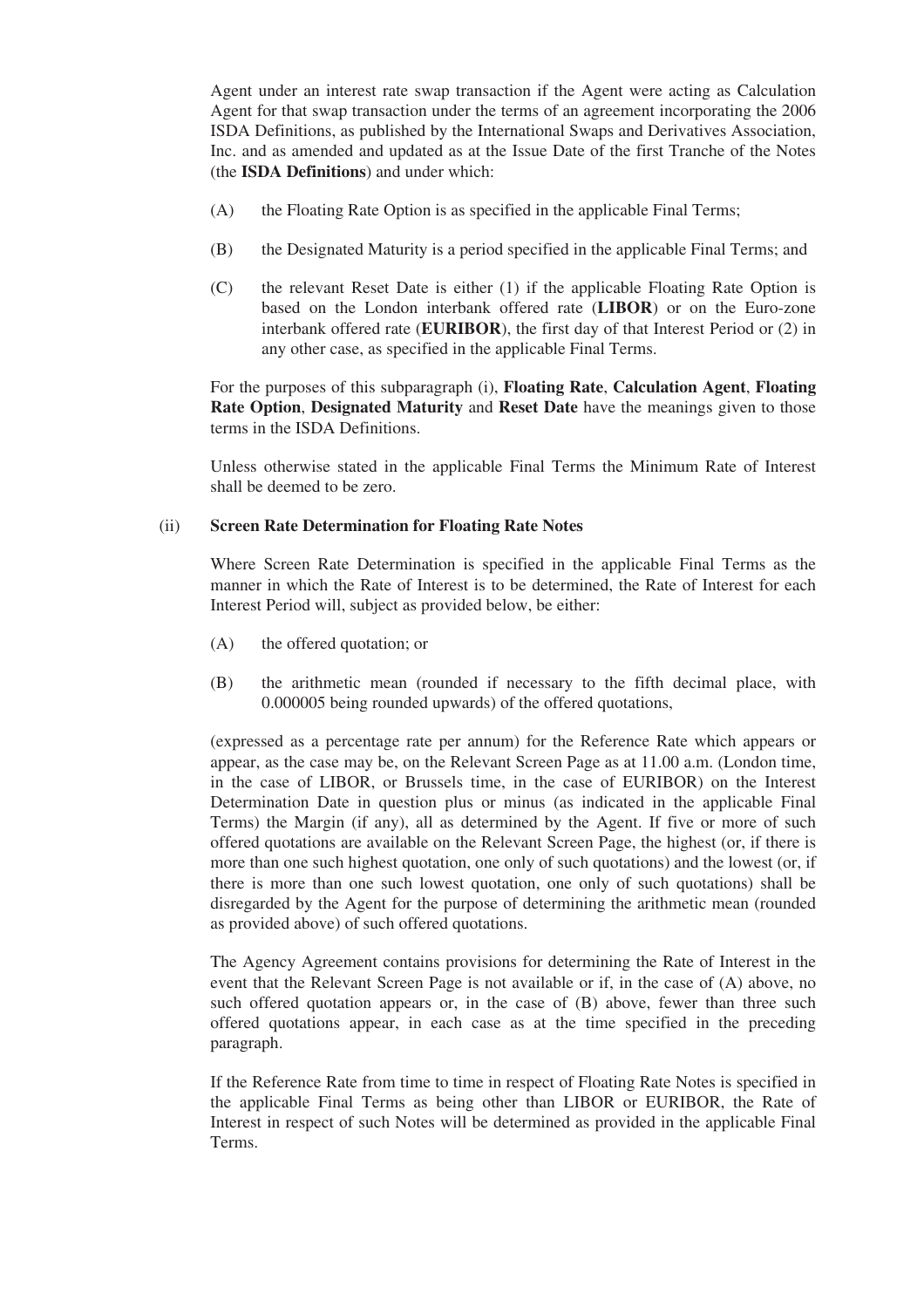## (c) **Minimum Rate of Interest and/or Maximum Rate of Interest**

If the applicable Final Terms specifies a Minimum Rate of Interest for any Interest Period, then, in the event that the Rate of Interest in respect of such Interest Period determined in accordance with the provisions of paragraph (b) above is less than such Minimum Rate of Interest, the Rate of Interest for such Interest Period shall be such Minimum Rate of Interest.

If the applicable Final Terms specifies a Maximum Rate of Interest for any Interest Period, then, in the event that the Rate of Interest in respect of such Interest Period determined in accordance with the provisions of paragraph (b) above is greater than such Maximum Rate of Interest, the Rate of Interest for such Interest Period shall be such Maximum Rate of Interest.

# (d) **Determination of Rate of Interest and calculation of Interest Amounts**

The Agent, in the case of Floating Rate Notes, and the Calculation Agent, in the case of Index Linked Interest Notes, will at or as soon as practicable after each time at which the Rate of Interest is to be determined, determine the Rate of Interest for the relevant Interest Period. In the case of Index Linked Interest Notes, the Calculation Agent will notify the Agent of the Rate of Interest for the relevant Interest Period as soon as practicable after calculating the same.

The Agent will calculate the amount of interest (the **Interest Amount**) payable on the Floating Rate Notes or Index Linked Interest Notes for the relevant Interest Period by applying the Rate of Interest to:

- (i) in the case of Floating Rate Notes or Index Linked Interest Notes which are represented by a Global Note, the aggregate outstanding nominal amount of the Notes represented by such Global Note (or, if they are Partly Paid Notes, the aggregate amount paid up); or
- (ii) in the case of Floating Rate Notes or Index Linked Interest Notes in definitive form, the Calculation Amount;

and, in each case, multiplying such sum by the applicable Day Count Fraction, and rounding the resultant figure to the nearest sub-unit of the relevant Specified Currency, half of any such sub-unit being rounded upwards or otherwise in accordance with applicable market convention. Where the Specified Denomination of a Floating Rate Note or an Index Linked Interest Note in definitive form is a multiple of the Calculation Amount, the Interest Amount payable in respect of such Note shall be the product of the amount (determined in the manner provided above) for the Calculation Amount and the amount by which the Calculation Amount is multiplied to reach the Specified Denomination without any further rounding.

**Day Count Fraction** means, in respect of the calculation of an amount of interest in accordance with this Condition 5.2:

- (i) if "Actual/Actual (ISDA)" or "Actual/Actual" is specified in the applicable Final Terms, the actual number of days in the Interest Period divided by 365 (or, if any portion of that Interest Period falls in a leap year, the sum of (I) the actual number of days in that portion of the Interest Period falling in a leap year divided by 366 and (II) the actual number of days in that portion of the Interest Period falling in a non-leap year divided by 365);
- (ii) if "Actual/365 (Fixed)" is specified in the applicable Final Terms, the actual number of days in the Interest Period divided by 365;
- (iii) if "Actual/365 (Sterling)" is specified in the applicable Final Terms, the actual number of days in the Interest Period divided by 365 or, in the case of an Interest Payment Date falling in a leap year, 366;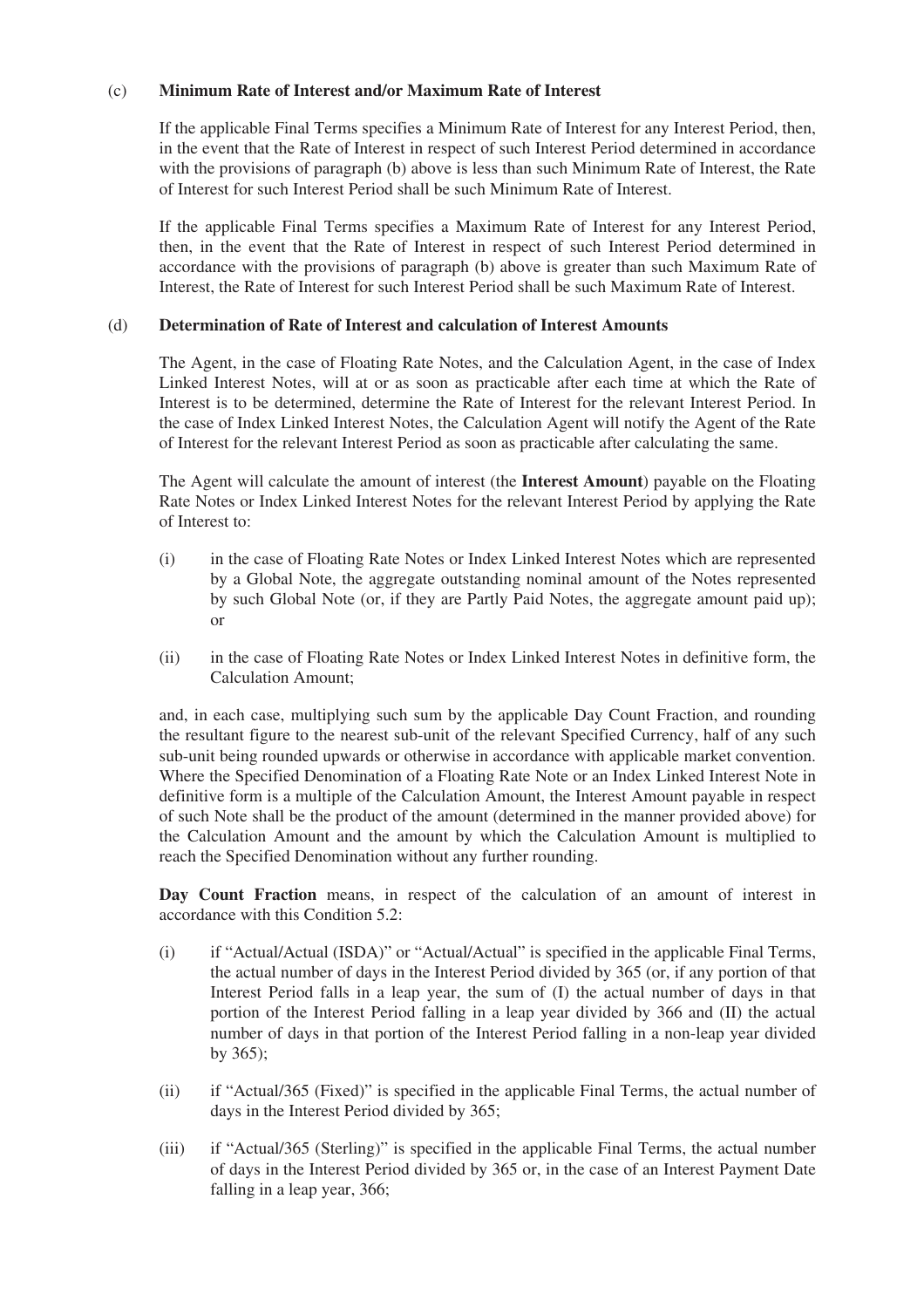- (iv) if "Actual/360" is specified in the applicable Final Terms, the actual number of days in the Interest Period divided by 360;
- (v) if "30/360", "360/360" or "Bond Basis" is specified in the applicable Final Terms, the number of days in the Interest Period divided by 360, calculated on a formula basis as follows:

Day Count Fraction =  $\frac{[360 \times (Y_2 - Y_1)] + [30 \times (M_2 - M_1)] + (D_2 - D_1)}{[360 \times (M_2 - M_1)] + (D_2 - D_1)}$ 360

where:

**Y1** is the year, expressed as a number, in which the first day of the Interest Period falls;

**Y2** is the year, expressed as a number, in which the day immediately following the last day of the Interest Period falls;

**M1** is the calendar month, expressed as a number, in which the first day of the Interest Period falls;

**M2** is the calendar month, expressed as a number, in which the day immediately following the last day of the Interest Period falls;

 $D_1$  is the first calendar day, expressed as a number, of the Interest Period, unless such number is 31, in which case  $D_1$  will be 30; and

**D2** is the calendar day, expressed as a number, immediately following the last day included in the Interest Period, unless such number would be 31 and  $D_1$  is greater than 29, in which case  $D_2$  will be 30;

(vi) if "30E/360" or "Eurobond Basis" is specified in the applicable Final Terms, the number of days in the Interest Period divided by 360, calculated on a formula basis as follows:

Day Count Fraction =  $\frac{[360 \times (Y_2 - Y_1)] + [30 \times (M_2 - M_1)] + (D_2 - D_1)}{[360 \times (M_2 - M_1)] + (D_2 - D_1)}$ 360

where:

**Y1** is the year, expressed as a number, in which the first day of the Interest Period falls;

**Y2** is the year, expressed as a number, in which the day immediately following the last day of the Interest Period falls;

 $M_1$  is the calendar month, expressed as a number, in which the first day of the Interest Period falls;

**M2** is the calendar month, expressed as a number, in which the day immediately following the last day of the Interest Period falls;

**D1** is the first calendar day, expressed as a number, of the Interest Period, unless such number would be 31, in which case  $D_1$  will be 30; and

**D2** is the calendar day, expressed as a number, immediately following the last day included in the Interest Period, unless such number would be 31, in which case  $D_2$  will be 30;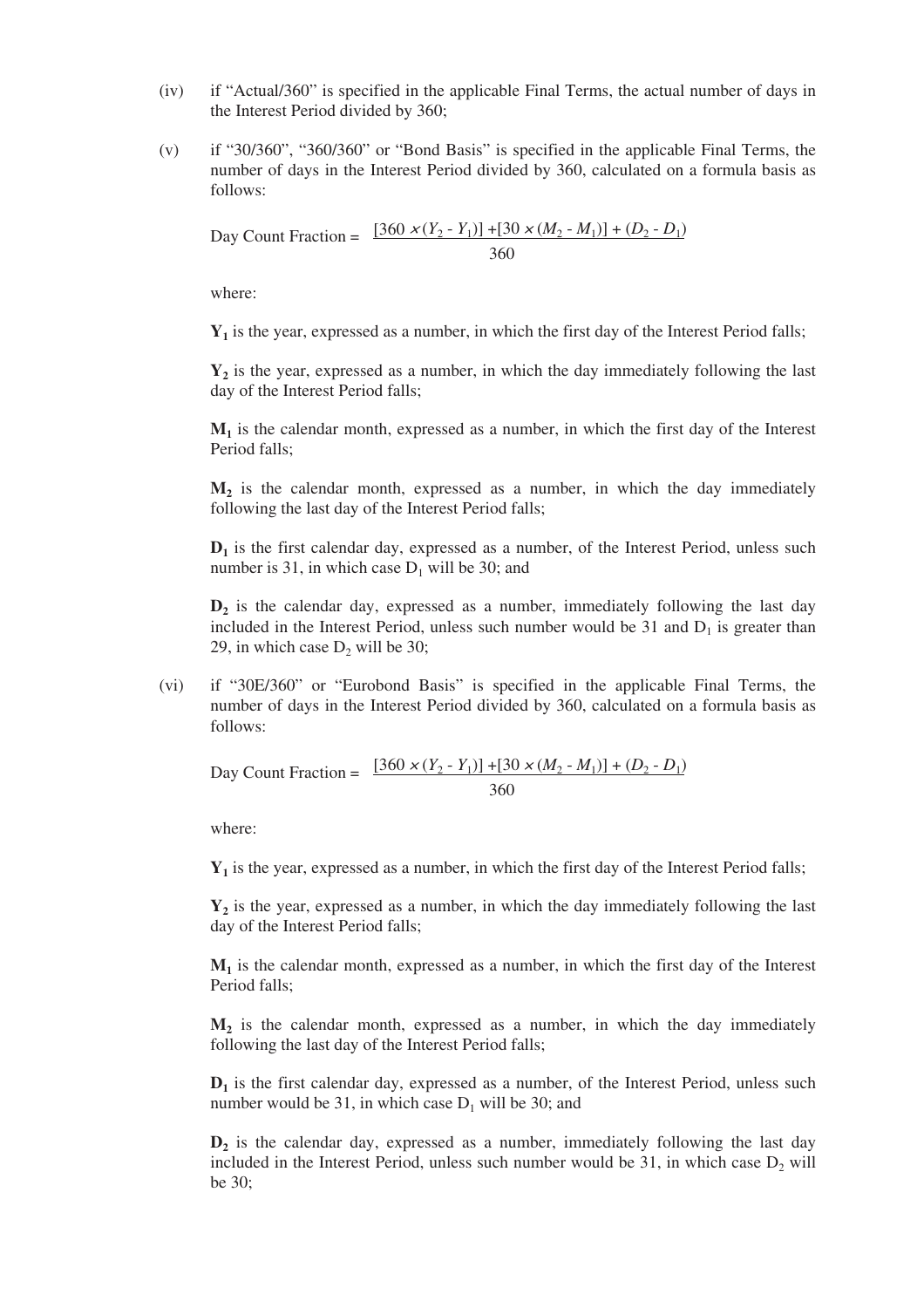(vii) if "30E/360 (ISDA)" is specified in the applicable Final Terms, the number of days in the Interest Period divided by 360, calculated on a formula basis as follows:

Day Count Fraction =  $\frac{[360 \times (Y_2 - Y_1)] + [30 \times (M_2 - M_1)] + (D_2 - D_1)}{[360 \times (Y_2 - Y_1)] + [36 \times (M_2 - M_1)]}$ 360

where:

**Y1** is the year, expressed as a number, in which the first day of the Interest Period falls;

**Y2** is the year, expressed as a number, in which the day immediately following the last day of the Interest Period falls;

 $M_1$  is the calendar month, expressed as a number, in which the first day of the Interest Period falls;

**M2** is the calendar month, expressed as a number, in which the day immediately following the last day of the Interest Period falls;

**D1** is the first calendar day, expressed as a number, of the Interest Period, unless (i) that day is the last day of February or (ii) such number would be 31, in which case  $D_1$  will be 30; and

 $D_2$  is the calendar day, expressed as a number, immediately following the last day included in the Interest Period, unless (i) that day is the last day of February but not the Maturity Date or (ii) such number would be 31, in which case  $D_2$  will be 30.

#### (e) **Notification of Rate of Interest and Interest Amounts**

The Agent will cause the Rate of Interest and each Interest Amount for each Interest Period and the relevant Interest Payment Date to be notified to the Issuer and any stock exchange on which the relevant Floating Rate Notes or Index Linked Interest Notes are for the time being listed (by no later than the first day of each Interest Period) and notice thereof to be published in accordance with Condition 14 (Notices) as soon as possible after their determination but in no event later than the fourth London Business Day thereafter. Each Interest Amount and Interest Payment Date so notified may subsequently be amended (or appropriate alternative arrangements made by way of adjustment) without prior notice in the event of an extension or shortening of the Interest Period. Any such amendment will be promptly notified to each stock exchange on which the relevant Floating Rate Notes or Index Linked Interest Notes are for the time being listed and to the Noteholders in accordance with Condition 14 (Notices). For the purposes of this paragraph, the expression **London Business Day** means a day (other than a Saturday or a Sunday) on which banks and foreign exchange markets are open for general business in London.

#### (f) **Certificates to be final**

All certificates, communications, opinions, determinations, calculations, quotations and decisions given, expressed, made or obtained for the purposes of the provisions of this Condition 5.2 (Interest on Floating Rate Notes and Index Linked Interest Notes), whether by the Agent or, if applicable, the Calculation Agent, shall (in the absence of wilful default, bad faith or manifest error) be binding on the Issuer, the Agent, the Calculation Agent (if applicable), the other Paying Agents and all Noteholders, Receiptholders and Couponholders and (in the absence of wilful default or bad faith) no liability to the Issuer, the Noteholders, the Receiptholders or the Couponholders shall attach to the Agent or, if applicable, the Calculation Agent in connection with the exercise or non exercise by it of its powers, duties and discretions pursuant to such provisions.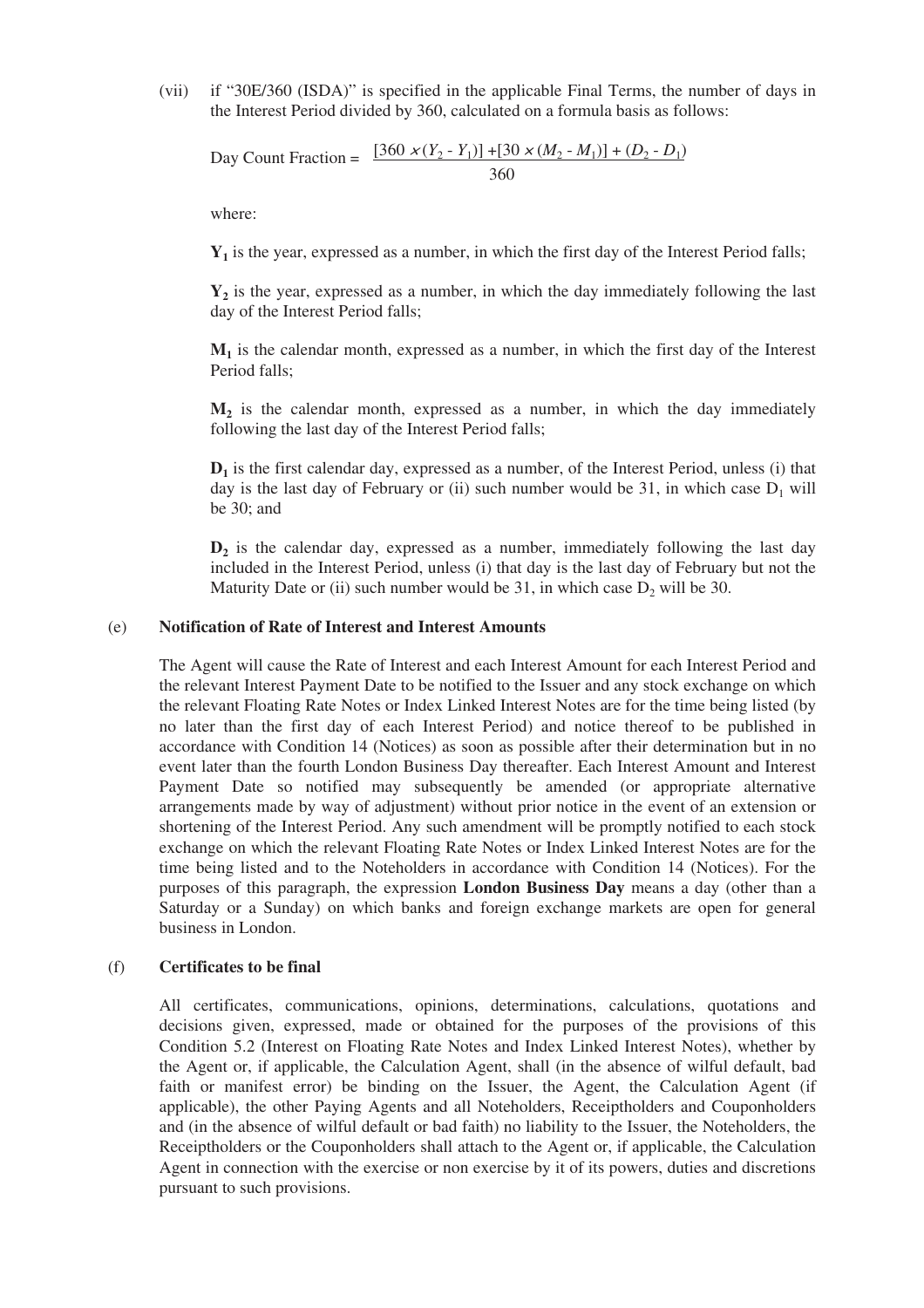# **5.3 Interest on Dual Currency Interest Notes**

The rate or amount of interest payable in respect of Dual Currency Interest Notes shall be determined in the manner specified in the applicable Final Terms.

## **5.4 Interest on Partly Paid Notes**

In the case of Partly Paid Notes (other than Partly Paid Notes which are Zero Coupon Notes), interest will accrue as aforesaid on the paid-up nominal amount of such Notes and otherwise as specified in the applicable Final Terms.

## **5.5 Accrual of interest**

Each Note (or in the case of the redemption of part only of a Note, that part only of such Note) will cease to bear interest (if any) from the date for its redemption unless payment of principal is improperly withheld or refused. In such event, interest will continue to accrue until whichever is the earlier of:

- (a) the date on which all amounts due in respect of such Note have been paid; and
- (b) five days after the date on which the full amount of the moneys payable in respect of such Note has been received by the Agent and notice to that effect has been given to the Noteholders in accordance with Condition 14 (Notices).

# **6. PAYMENTS**

# **6.1 Method of payment**

Subject as provided below:

- (a) payments in a Specified Currency other than euro will be made by credit or transfer to an account in the relevant Specified Currency maintained by the payee with, or, at the option of the payee, by a cheque in such Specified Currency drawn on, a bank in the principal financial centre of the country of such Specified Currency (which, if the Specified Currency is Australian dollars or New Zealand dollars, shall be Sydney and Auckland, respectively); and
- (b) payments will be made in euro by credit or transfer to a euro account (or any other account to which euro may be credited or transferred) specified by the payee or, at the option of the payee, by a euro cheque.

Payments will be subject in all cases to any fiscal or other laws and regulations applicable thereto in the place of payment, but without prejudice to the provisions of Condition 8 (Taxation).

#### **6.2 Presentation of definitive Notes, Receipts and Coupons**

Payments of principal in respect of definitive Notes will (subject as provided below) be made in the manner provided in paragraph 6.1 above only against presentation and surrender (or, in the case of part payment of any sum due, endorsement) of definitive Notes, and payments of interest in respect of definitive Notes will (subject as provided below) be made as aforesaid only against presentation and surrender (or, in the case of part payment of any sum due, endorsement) of Coupons, in each case at the specified office of any Paying Agent outside the United States (which expression, as used herein, means the United States of America (including the States and the District of Columbia and its possessions)).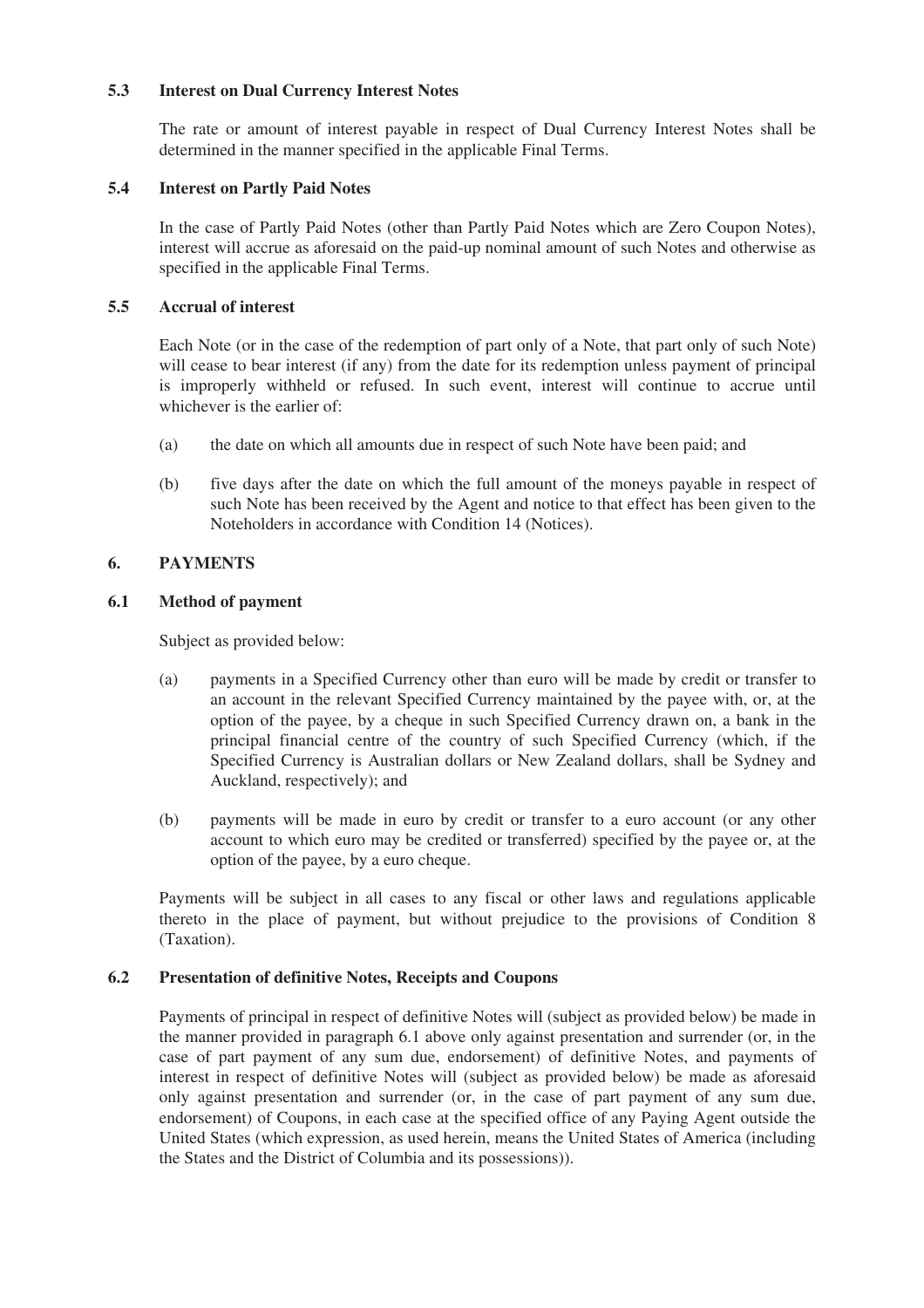Payments of instalments of principal (if any) in respect of definitive Notes, other than the final instalment, will (subject as provided below) be made in the manner provided in Condition 6.1 above only against presentation and surrender (or, in the case of part payment of any sum due, endorsement) of the relevant Receipt in accordance with the preceding paragraph. Payment of the final instalment will be made in the manner provided in Condition 6.1 above only against presentation and surrender (or, in the case of part payment of any sum due, endorsement) of the relevant Note in accordance with the preceding paragraph. Each Receipt must be presented for payment of the relevant instalment together with the definitive Note to which it appertains. Receipts presented without the definitive Note to which they appertain do not constitute valid obligations of the Issuer. Upon the date on which any definitive Note becomes due and repayable, unmatured Receipts (if any) relating thereto (whether or not attached) shall become void and no payment shall be made in respect thereof.

Fixed Rate Notes in definitive form (other than Dual Currency Notes, Index Linked Notes or Long Maturity Notes (as defined below)) should be presented for payment together with all unmatured Coupons appertaining thereto (which expression shall for this purpose include Coupons falling to be issued on exchange of matured Talons), failing which the amount of any missing unmatured Coupon (or, in the case of payment not being made in full, the same proportion of the amount of such missing unmatured Coupon as the sum so paid bears to the sum due) will be deducted from the sum due for payment. Each amount of principal so deducted will be paid in the manner mentioned above against surrender of the relative missing Coupon at any time before the expiry of ten years after the Relevant Date (as defined in Condition 8 (Taxation)) in respect of such principal (whether or not such Coupon would otherwise have become void under Condition 9 (Prescription)) or, if later, five years from the date on which such Coupon would otherwise have become due, but in no event thereafter.

Upon any Fixed Rate Note in definitive form becoming due and repayable prior to its Maturity Date, all unmatured Talons (if any) appertaining thereto will become void and no further Coupons will be issued in respect thereof.

Upon the date on which any Floating Rate Note, Dual Currency Note, Index Linked Note or Long Maturity Note in definitive form becomes due and repayable, unmatured Coupons and Talons (if any) relating thereto (whether or not attached) shall become void and no payment or, as the case may be, exchange for further Coupons shall be made in respect thereof. A **Long Maturity Note** is a Fixed Rate Note (other than a Fixed Rate Note which on issue had a Talon attached) whose nominal amount on issue is less than the aggregate interest payable thereon provided that such Note shall cease to be a Long Maturity Note on the Interest Payment Date on which the aggregate amount of interest remaining to be paid after that date is less than the nominal amount of such Note.

If the due date for redemption of any definitive Note is not an Interest Payment Date, interest (if any) accrued in respect of such Note from (and including) the preceding Interest Payment Date or, as the case may be, the Interest Commencement Date shall be payable only against surrender of the relevant definitive Note.

#### **6.3 Payments in respect of Global Notes**

Payments of principal and interest (if any) in respect of Notes represented by any Global Note will (subject as provided below) be made in the manner specified above in relation to definitive Notes or otherwise in the manner specified in the relevant Global Note, where applicable against presentation or surrender, as the case may be, of such Global Note at the specified office of any Paying Agent outside the United States. A record of each payment, distinguishing between any payment of principal and any payment of interest, will be made on such Global Note either by the Paying Agent to which it was presented or in the records of Euroclear and Clearstream, Luxembourg, as applicable.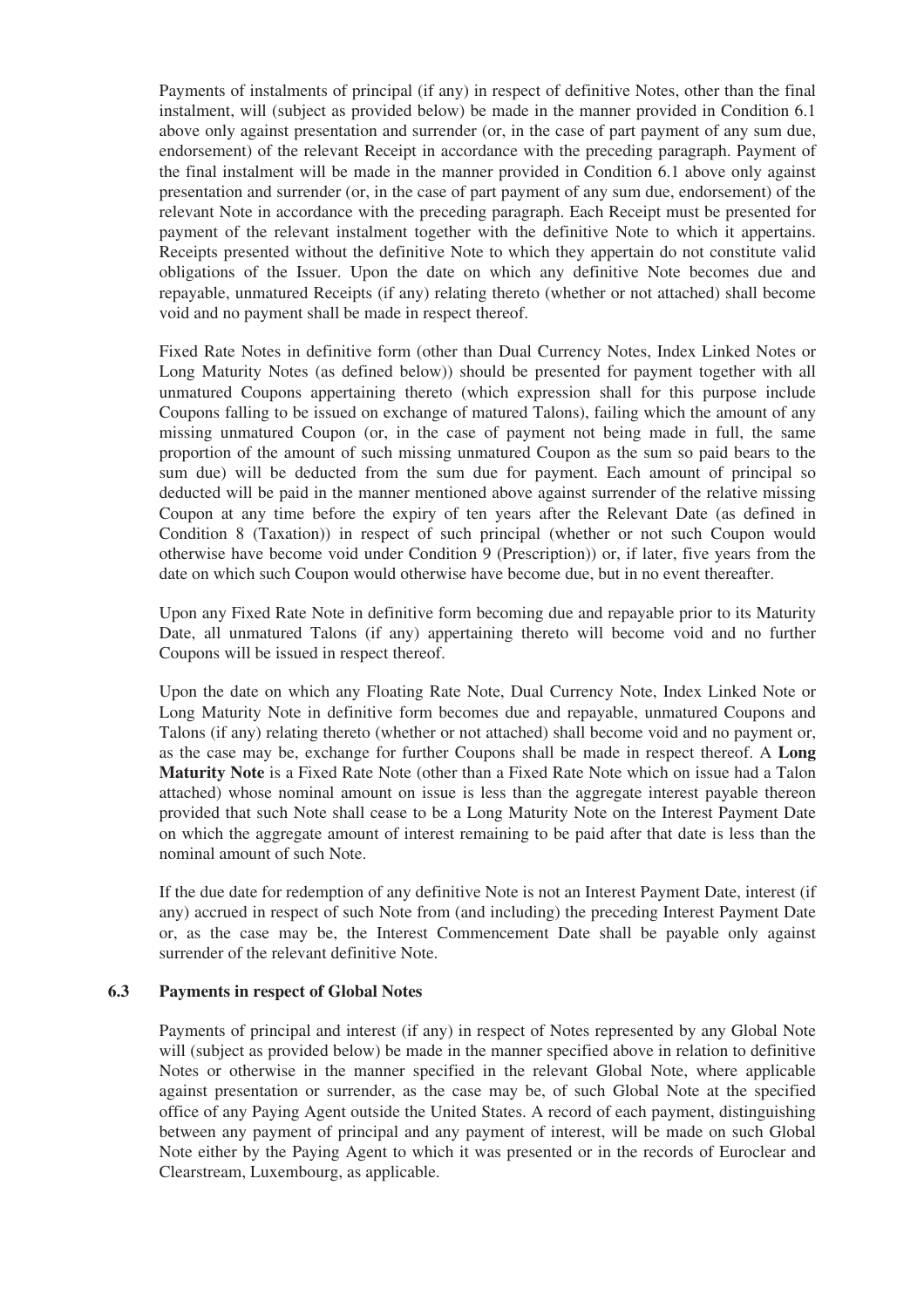# **6.4 General provisions applicable to payments**

The holder of a Global Note shall be the only person entitled to receive payments in respect of Notes represented by such Global Note and the Issuer will be discharged by payment to, or to the order of, the holder of such Global Note in respect of each amount so paid. Each of the persons shown in the records of Euroclear or Clearstream, Luxembourg as the beneficial holder of a particular nominal amount of Notes represented by such Global Note must look solely to Euroclear or Clearstream, Luxembourg, as the case may be, for his share of each payment so made by the Issuer to, or to the order of, the holder of such Global Note.

Notwithstanding the foregoing provisions of this Condition, if any amount of principal and/or interest in respect of Notes is payable in U.S. dollars, such U.S. dollar payments of principal and/or interest in respect of such Notes will be made at the specified office of a Paying Agent in the United States if:

- (a) the Issuer has appointed Paying Agents with specified offices outside the United States with the reasonable expectation that such Paying Agents would be able to make payment in U.S. dollars at such specified offices outside the United States of the full amount of principal and interest on the Notes in the manner provided above when due;
- (b) payment of the full amount of such principal and interest at all such specified offices outside the United States is illegal or effectively precluded by exchange controls or other similar restrictions on the full payment or receipt of principal and interest in U.S. dollars; and
- (c) such payment is then permitted under United States law without involving, in the opinion of the Issuer, adverse tax consequences to the Issuer.

# **6.5 Payment Day**

If the date for payment of any amount in respect of any Note, Receipt or Coupon is not a Payment Day, the holder thereof shall not be entitled to payment until the next following Payment Day in the relevant place and shall not be entitled to further interest or other payment in respect of such delay. For these purposes, **Payment Day** means any day which (subject to Condition 9 (Prescription)) is:

- (a) a day on which commercial banks and foreign exchange markets settle payments and are open for general business (including dealing in foreign exchange and foreign currency deposits) in:
	- (i) in the case of Notes in definitive form only, the relevant place of presentation;
	- (ii) each Additional Financial Centre specified in the applicable Final Terms;
- (b) either (1) in relation to any sum payable in a Specified Currency other than euro, a day on which commercial banks and foreign exchange markets settle payments and are open for general business (including dealing in foreign exchange and foreign currency deposits) in the principal financial centre of the country of the relevant Specified Currency (which if the Specified Currency is Australian dollars or New Zealand dollars shall be Sydney and Auckland, respectively) or (2) in relation to any sum payable in euro, a day on which the TARGET 2 System is open.

## **6.6 Interpretation of principal and interest**

Any reference in the Conditions to principal in respect of the Notes shall be deemed to include, as applicable:

(a) any additional amounts which may be payable with respect to principal under Condition 8 (Taxation);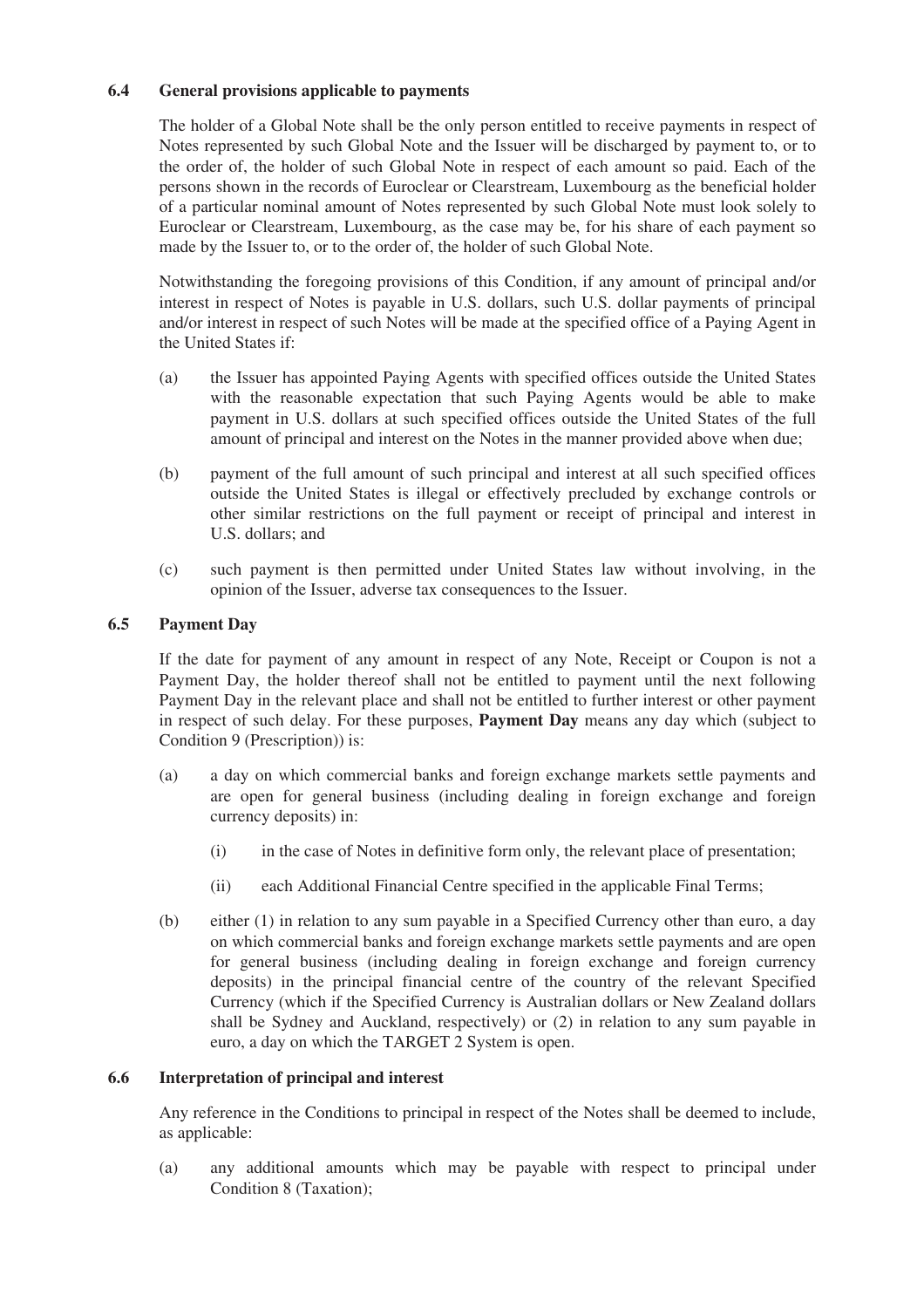- (b) the Final Redemption Amount of the Notes;
- (c) the Early Redemption Amount of the Notes;
- (d) the Optional Redemption Amount(s) (if any) of the Notes;
- (e) in relation to Notes redeemable in instalments, the Instalment Amounts;
- (f) in relation to Zero Coupon Notes, the Amortised Face Amount (as defined in Condition 7.5 (Early Redemption Amounts)); and
- (g) any premium and any other amounts (other than interest) which may be payable by the Issuer under or in respect of the Notes.

Any reference in the Conditions to interest in respect of the Notes shall be deemed to include, as applicable, any additional amounts which may be payable with respect to interest under Condition 8 (Taxation).

# **7. REDEMPTION AND PURCHASE**

#### **7.1 Redemption at maturity**

Unless previously redeemed or purchased and cancelled as specified below, each Note (including each Index Linked Redemption Note and Dual Currency Redemption Note) will be redeemed by the Issuer at its Final Redemption Amount specified in, or determined in the manner specified in, the applicable Final Terms in the relevant Specified Currency on the Maturity Date.

#### **7.2 Redemption for tax reasons**

The Notes may be redeemed at the option of the Issuer in whole, but not in part, at any time (if this Note is neither a Floating Rate Note, an Index Linked Interest Note nor a Dual Currency Interest Note) or on any Interest Payment Date (if this Note is either a Floating Rate Note, an Index Linked Interest Note or a Dual Currency Interest Note), on giving not less than 30 nor more than 60 days' notice to the Agent and, in accordance with Condition 14 (Notices), the Noteholders (which notice shall be irrevocable), if:

- (a) on the occasion of the next payment due under the Notes, the Issuer has or will become obliged to pay additional amounts as provided or referred to in Condition 8 (Taxation) as a result of any change in, or amendment to, the laws or regulations of the Tax Jurisdiction (as defined in Condition 8 (Taxation)) or any change in the application or official interpretation of such laws or regulations, which change or amendment becomes effective on or after the date on which agreement is reached to issue the first Tranche of the Notes; and
- (b) such obligation cannot be avoided by the Issuer taking reasonable measures available to it,

provided that no such notice of redemption shall be given earlier than 90 days prior to the earliest date on which the Issuer would be obliged to pay such additional amounts were a payment in respect of the Notes then due.

Prior to the publication of any notice of redemption pursuant to this Condition, the Issuer shall deliver to the Agent a certificate signed by two officers of the Issuer stating that the Issuer is entitled to effect such redemption and setting forth a statement of facts showing that the conditions precedent to the right of the Issuer so to redeem have occurred, and an opinion of independent legal advisers of recognised standing to the effect that the Issuer has or will become obliged to pay such additional amounts as a result of such change or amendment.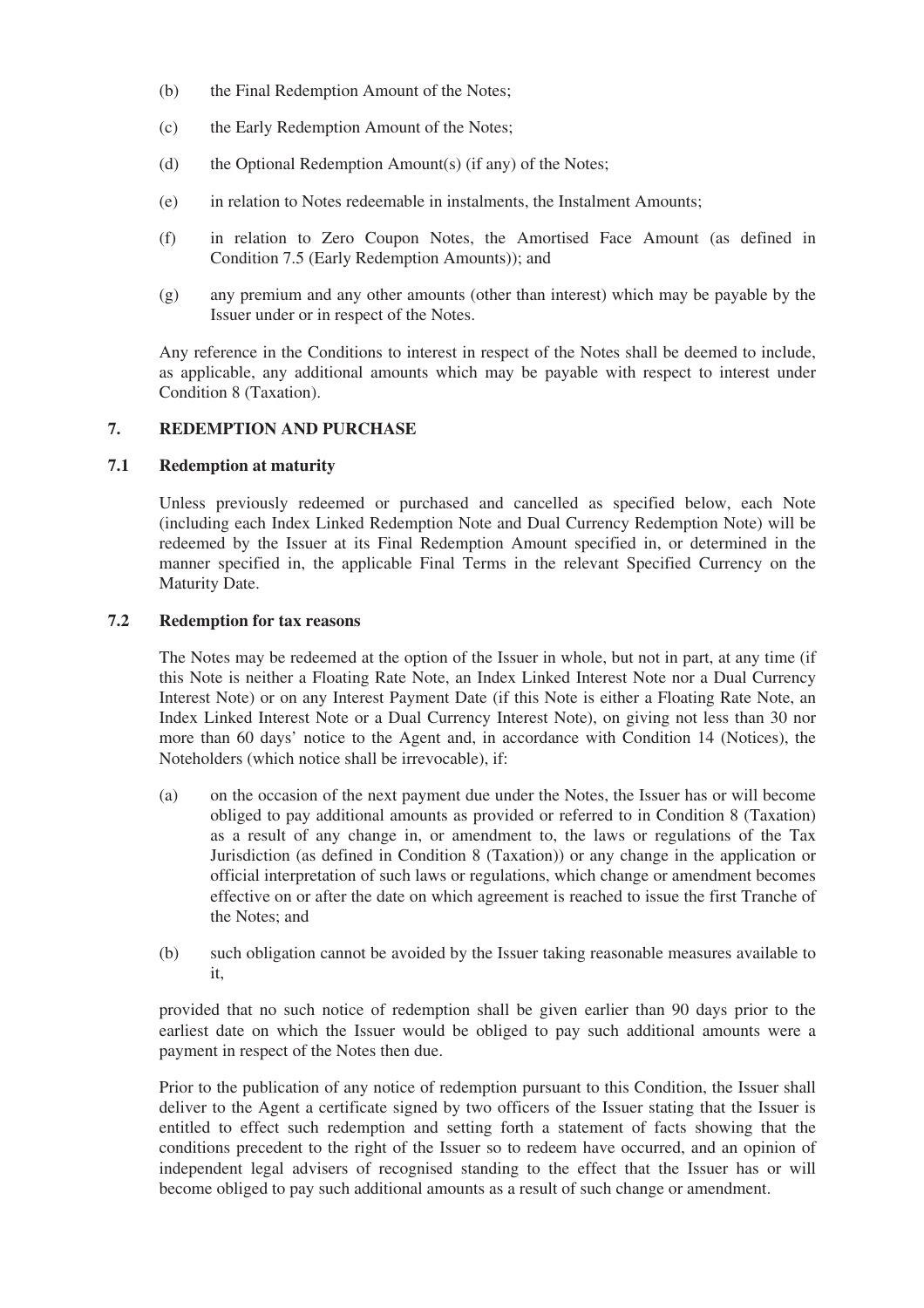Notes redeemed pursuant to this Condition 7.2 (Redemption for tax reasons) will be redeemed at their Early Redemption Amount referred to in paragraph 7.5 below together (if appropriate) with interest accrued to (but excluding) the date of redemption.

## **7.3 Redemption at the option of the Issuer (Issuer Call)**

If Issuer Call is specified in the applicable Final Terms, the Issuer may, having given:

- (a) not less than 15 nor more than 30 days' notice to the Noteholders in accordance with Condition 14 (Notices); and
- (b) not less than 15 days before the giving of the notice referred to in (a) above, notice to the Agent;

(which notices shall be irrevocable and shall specify the date fixed for redemption), redeem all or some only of the Notes then outstanding on any Optional Redemption Date and at the Optional Redemption Amount(s) specified in, or determined in the manner specified in, the applicable Final Terms together, if appropriate, with interest accrued to (but excluding) the relevant Optional Redemption Date. Any such redemption must be of a nominal amount not less than the Minimum Redemption Amount and not more than the Maximum Redemption Amount in each case as may be specified in the applicable Final Terms. In the case of a partial redemption of Notes, the Notes to be redeemed (**Redeemed Notes**) will be selected individually by lot, in the case of Redeemed Notes represented by definitive Notes, and in accordance with the rules of Euroclear and/or Clearstream, Luxembourg (to be reflected in the records of Euroclear and Clearstream, Luxembourg as either a pool factor or a reduction in nominal amount, at their discretion), in the case of Redeemed Notes represented by a Global Note, not more than 30 days prior to the date fixed for redemption (such date of selection being hereinafter called the **Selection Date**). In the case of Redeemed Notes represented by definitive Notes, a list of the serial numbers of such Redeemed Notes will be published in accordance with Condition 14 (Notices) not less than 15 days prior to the date fixed for redemption. No exchange of the relevant Global Note will be permitted during the period from (and including) the Selection Date to (and including) the date fixed for redemption pursuant to this paragraph 7.3 and notice to that effect shall be given by the Issuer to the Noteholders in accordance with Condition 14 (Notices) at least five days prior to the Selection Date.

#### **7.4 Redemption at the option of the Noteholders (Investor Put)**

If Investor Put is specified in the applicable Final Terms, upon the holder of any Note giving to the Issuer in accordance with Condition 14 (Notices) not less than 15 nor more than 30 days' notice, upon the expiry of such notice, the Issuer will redeem, subject to, and in accordance with, the terms specified in the applicable Final Terms, such Note on the Optional Redemption Date and at the Optional Redemption Amount together, if appropriate, with interest accrued to (but excluding) the Optional Redemption Date.

It may be that before an Investor Put can be exercised, certain conditions and/or circumstances will need to be satisfied. Where relevant, the provisions will be set out in the applicable Final Terms.

To exercise the right to require redemption of this Note the holder of this Note must, if this Note is in definitive form and held outside Euroclear and Clearstream, Luxembourg, deliver, at the specified office of any Paying Agent at any time during normal business hours of such Paying Agent falling within the notice period, a duly completed and signed notice of exercise in the form (for the time being current) obtainable from any specified office of any Paying Agent (a **Put Notice**) and in which the holder must specify a bank account (or, if payment is required to be made by cheque, an address) to which payment is to be made under this Condition accompanied by this Note or evidence satisfactory to the Paying Agent concerned that this Note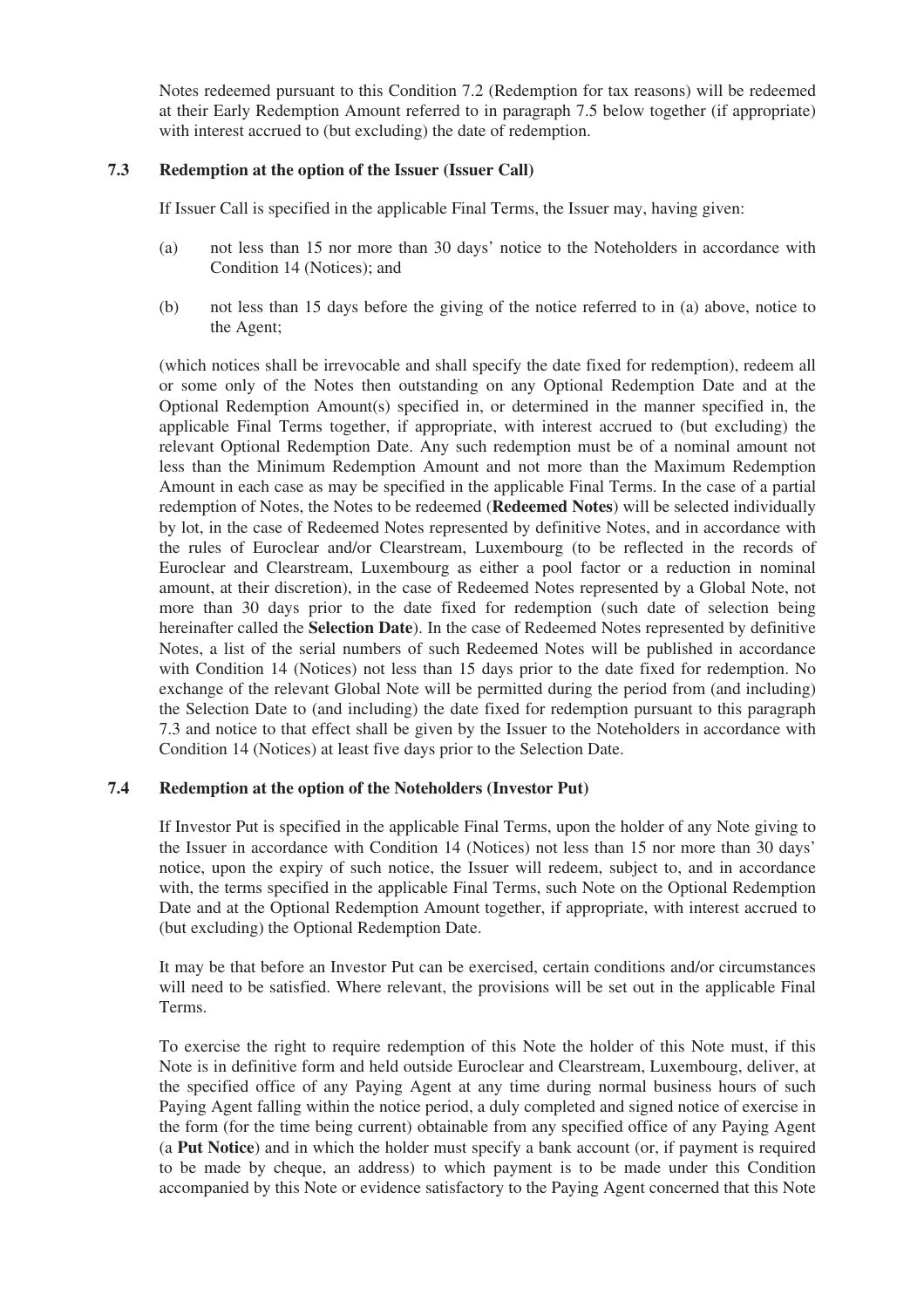will, following delivery of the Put Notice, be held to its order or under its control. If this Note is represented by a Global Note or is in definitive form and held through Euroclear or Clearstream, Luxembourg, to exercise the right to require redemption of this Note the holder of this Note must, within the notice period, give notice to the Agent of such exercise in accordance with the standard procedures of Euroclear and Clearstream, Luxembourg (which may include notice being given on his instruction by Euroclear, Clearstream, Luxembourg or any common depositary or common safekeeper, as the case may be, for them to the Agent by electronic means) in a form acceptable to Euroclear and Clearstream, Luxembourg from time to time.

Any Put Notice or other notice given in accordance with the standard procedures of Euroclear and Clearstream, Luxembourg given by a holder of any Note pursuant to this Condition 7.4 shall be irrevocable except where, prior to the due date of redemption, an Event of Default has occurred and is continuing, in which event such holder, at its option, may elect by notice to the Issuer to withdraw the notice given pursuant to this Condition 7.4 and instead to declare such Note forthwith due and payable pursuant to Condition 10 (Events of Default).

# **7.5 Early Redemption Amounts**

For the purpose of paragraph 7.2 above and Condition 10 (Events of Default), each Note will be redeemed at its Early Redemption Amount calculated as follows:

- (a) in the case of a Note with a Final Redemption Amount equal to the Issue Price, at the Final Redemption Amount thereof;
- (b) in the case of a Note (other than a Zero Coupon Note but including an Instalment Note and a Partly Paid Note) with a Final Redemption Amount which is or may be less or greater than the Issue Price or which is payable in a Specified Currency other than that in which the Note is denominated, at the amount specified in, or determined in the manner specified in, the applicable Final Terms or, if no such amount or manner is so specified in the applicable Final Terms, at its nominal amount; or
- (c) in the case of a Zero Coupon Note, at an amount (the **Amortised Face Amount**) calculated in accordance with the following formula:

Early Redemption Amount =  $RP x (1 + AY)y$ 

where:

- **RP** means the Reference Price;
- **AY** means the Accrual Yield expressed as a decimal; and
- **y** is a fraction the numerator of which is equal to the number of days (calculated on the basis of a 360-day year consisting of 12 months of 30 days each) from (and including) the Issue Date of the first Tranche of the Notes to (but excluding) the date fixed for redemption or (as the case may be) the date upon which such Note becomes due and repayable and the denominator of which is 360,

or on such other calculation basis as may be specified in the applicable Final Terms.

#### **7.6 Instalments**

Instalment Notes will be redeemed in the Instalment Amounts and on the Instalment Dates. In the case of early redemption, the Early Redemption Amount will be determined pursuant to Condition 7.5.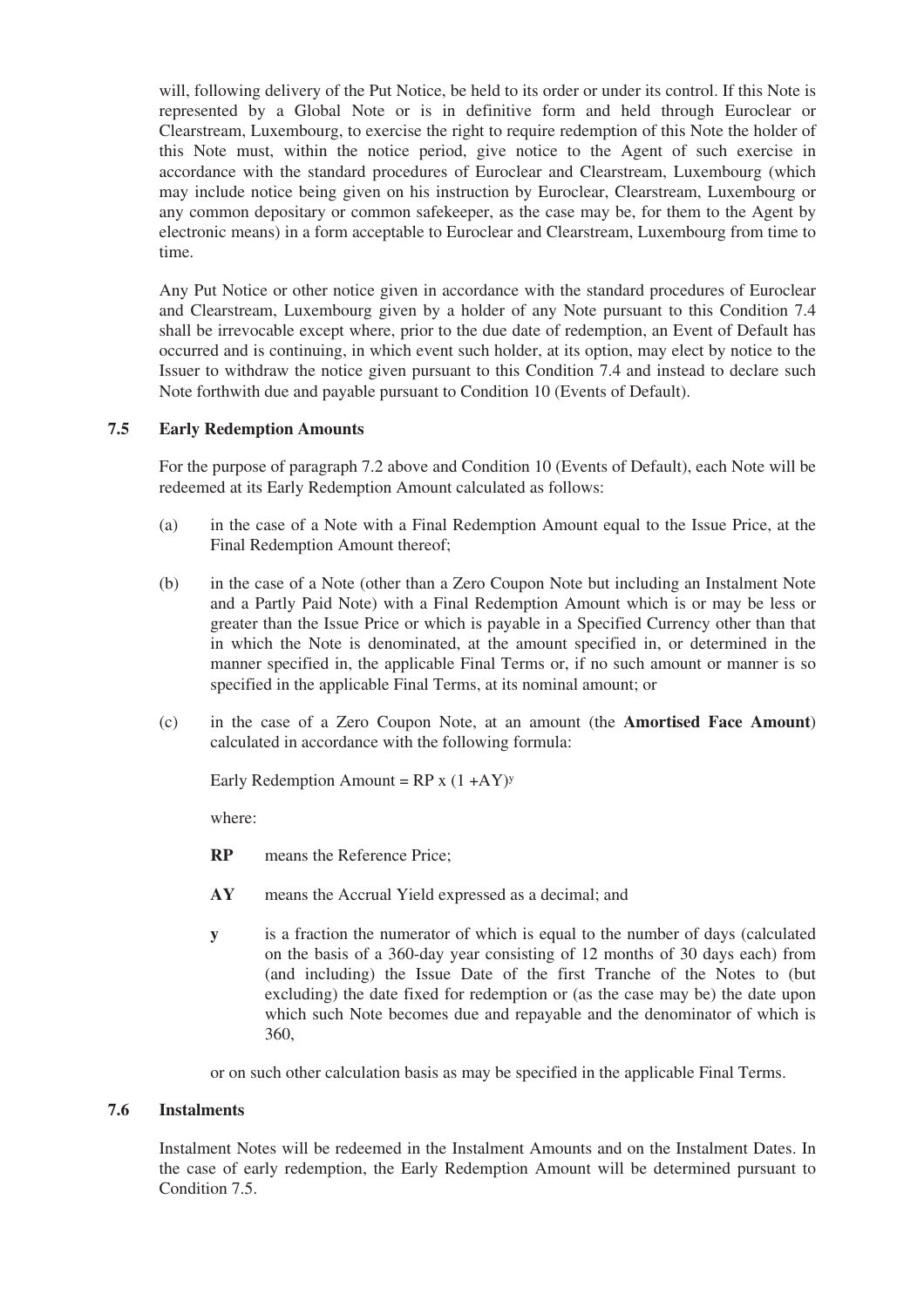# **7.7 Partly Paid Notes**

Partly Paid Notes will be redeemed, whether at maturity, early redemption or otherwise, in accordance with the provisions of this Condition and the applicable Final Terms.

## **7.8 Purchases**

The Issuer or any Subsidiary of the Issuer may at any time purchase Notes (provided that, in the case of definitive Notes, all unmatured Receipts, Coupons and Talons appertaining thereto are purchased therewith) at any price in the open market or otherwise. All Notes so purchased will be surrendered to a Paying Agent for cancellation.

# **7.9 Cancellation**

All Notes which are redeemed will forthwith be cancelled (together with all unmatured Receipts, Coupons and Talons attached thereto or surrendered therewith at the time of redemption). All Notes so cancelled and the Notes purchased and cancelled pursuant to paragraph 7.6 above (together with all unmatured Receipts, Coupons and Talons cancelled therewith) shall be forwarded to the Agent and cannot be reissued or resold.

# **7.10 Late payment on Zero Coupon Notes**

If the amount payable in respect of any Zero Coupon Note upon redemption of such Zero Coupon Note pursuant to paragraph 7.1, 7.2, 7.3 or 7.4 above or upon its becoming due and repayable as provided in Condition 10 (Events of Default) is improperly withheld or refused, the amount due and repayable in respect of such Zero Coupon Note shall be the amount calculated as provided in paragraph 7.57.5(c) above as though the references therein to the date fixed for the redemption or the date upon which such Zero Coupon Note becomes due and payable were replaced by references to the date which is the earlier of:

- (a) the date on which all amounts due in respect of such Zero Coupon Note have been paid; and
- (b) five days after the date on which the full amount of the moneys payable in respect of such Zero Coupon Notes has been received by the Agent and notice to that effect has been given to the Noteholders in accordance with Condition 14 (Notices).

# **8. TAXATION**

All payments of principal and interest in respect of the Notes, Receipts and Coupons by the Issuer will be made without withholding or deduction for or on account of any present or future taxes or duties of whatever nature imposed or levied by or on behalf of any Tax Jurisdiction unless such withholding or deduction is required by law. In such event, the Issuer will pay such additional amounts as shall be necessary in order that the net amounts received by the holders of the Notes, Receipts or Coupons after such withholding or deduction shall equal the respective amounts of principal and interest which would otherwise have been receivable in respect of the Notes, Receipts or Coupons, as the case may be, in the absence of such withholding or deduction; except that no such additional amounts shall be payable with respect to any Note, Receipt or Coupon:

- (a) in relation to any payment or deduction of any interest, principal or other proceeds of any Note, Receipt, or Coupon, presented for payment in the Republic of Italy; or
- (b) the holder of which is liable for such taxes or duties in respect of such Note, Receipt or Coupon by reason of his having some connection with a Tax Jurisdiction other than the mere holding of such Note, Receipt or Coupon; or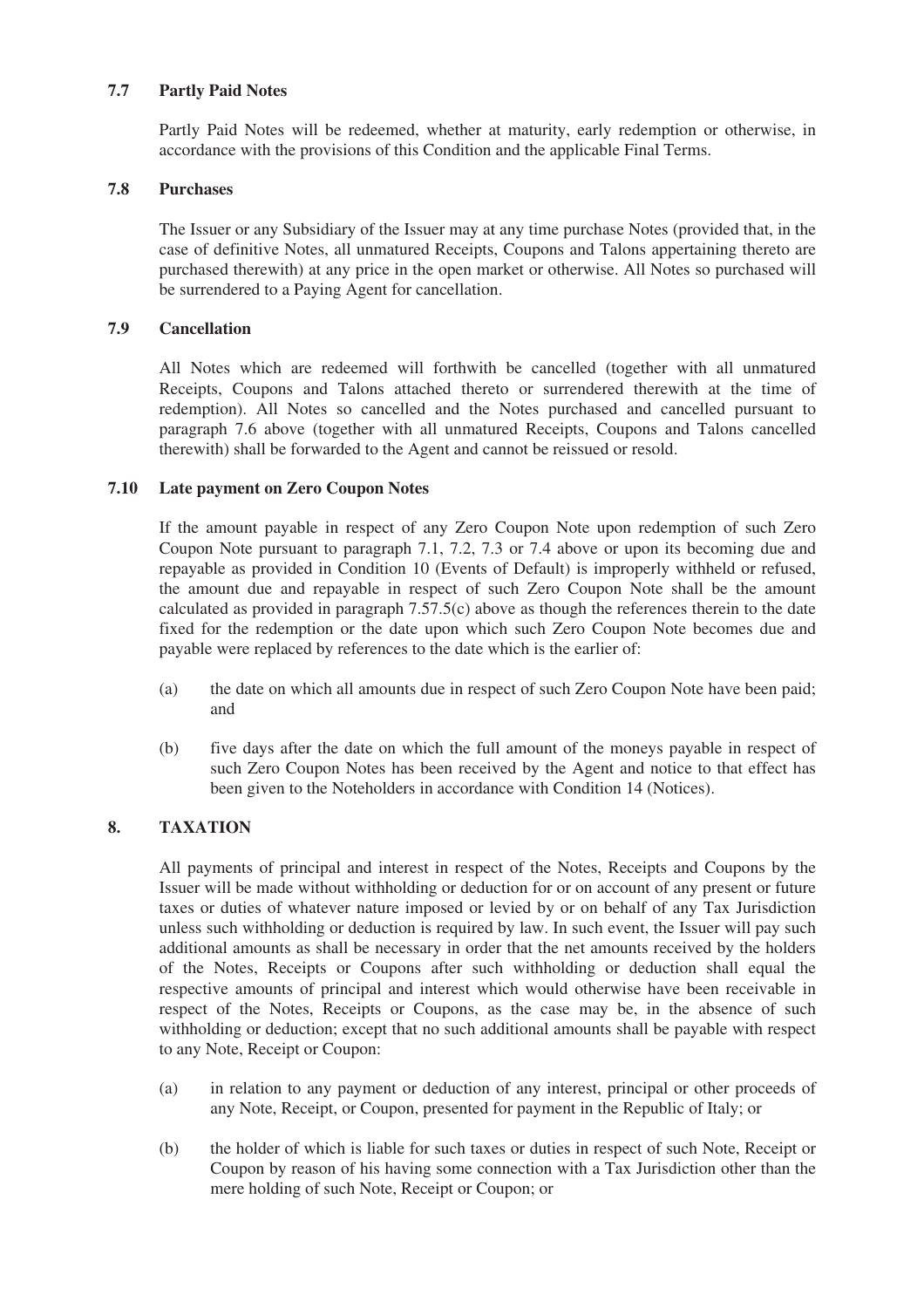- (c) presented for payment more than 30 days after the Relevant Date (as defined below) except to the extent that the holder thereof would have been entitled to an additional amount on presenting the same for payment on such 30th day assuming that day to have been a Payment Day (as defined in Condition 6.5 (Payments – Payment Day)); or
- (d) presented for payment by or on behalf of a holder who would be able to avoid such withholding or deduction by making a declaration or any other statement, including but not limited to, a declaration of residence or non-residence, but fails to do so; or
- (e) where such withholding or deduction is imposed on a payment to an individual or "residual entities" within the meaning of European Council Directive 2003/48EC and is required to be made pursuant to European Council Directive 2003/48/EC or any other Directive implementing the conclusions of the ECOFIN Council Meeting of 26-27 November 2000 on the taxation of savings income or any law implementing or complying with, or introduced in order to conform to, such Directive; or
- (f) presented for payment by or on behalf of a holder who would have been able to avoid such withholding or deduction by presenting the relevant Note, Receipt or Coupon to another Paying Agent in a Member State of the European Union; or
- (g) in relation to any payment or deduction of any interest, principal or other proceeds of any Notes, Receipts or Coupons on account of *imposta sostitutiva* pursuant to Italian Legislative Decree No. 239 of 1 April 1996 or future similar law and any related implementing regulations (each as amended or supplemented from time to time); or
- (h) in the event of payment to a non-Italian resident legal entity or a non-Italian resident individual, to the extent that interest or other amounts are paid to a non-Italian resident legal entity or a non-Italian resident individual which is resident in a country which does not allow for a satisfactory exchange of information with the Republic of Italy.

As used herein:

- (i) **Tax Jurisdiction** means the Republic of Italy or any political subdivision or any authority thereof or therein having power to tax or any other jurisdiction or any political subdivision or any authority thereof or therein having power to tax to which the Issuer becomes subject by reason of its tax residence or a permanent establishment maintained therein in respect of payments made by it of principal and interest on the Notes, Receipts and Coupons; and
- (ii) the **Relevant Date** means the date on which such payment first becomes due, except that, if the full amount of the moneys payable has not been duly received by the Agent on or prior to such due date, it means the date on which, the full amount of such moneys having been so received, notice to that effect is duly given to the Noteholders in accordance with Condition 14 (Notices).

# **9. PRESCRIPTION**

The Notes, Receipts and Coupons will become void unless claims in respect of principal and/or interest are made within a period of ten years (in the case of principal) and five years (in the case of interest) after the Relevant Date (as defined in Condition 8 (Taxation)) therefor.

There shall not be included in any Coupon sheet issued on exchange of a Talon any Coupon the claim for payment in respect of which would be void pursuant to this Condition or Condition 6.2 (Payments – Presentation of definitive Notes, Receipts and Coupons) or any Talon which would be void pursuant to Condition 6.2 (Payments – Presentation of definitive Notes, Receipts and Coupons).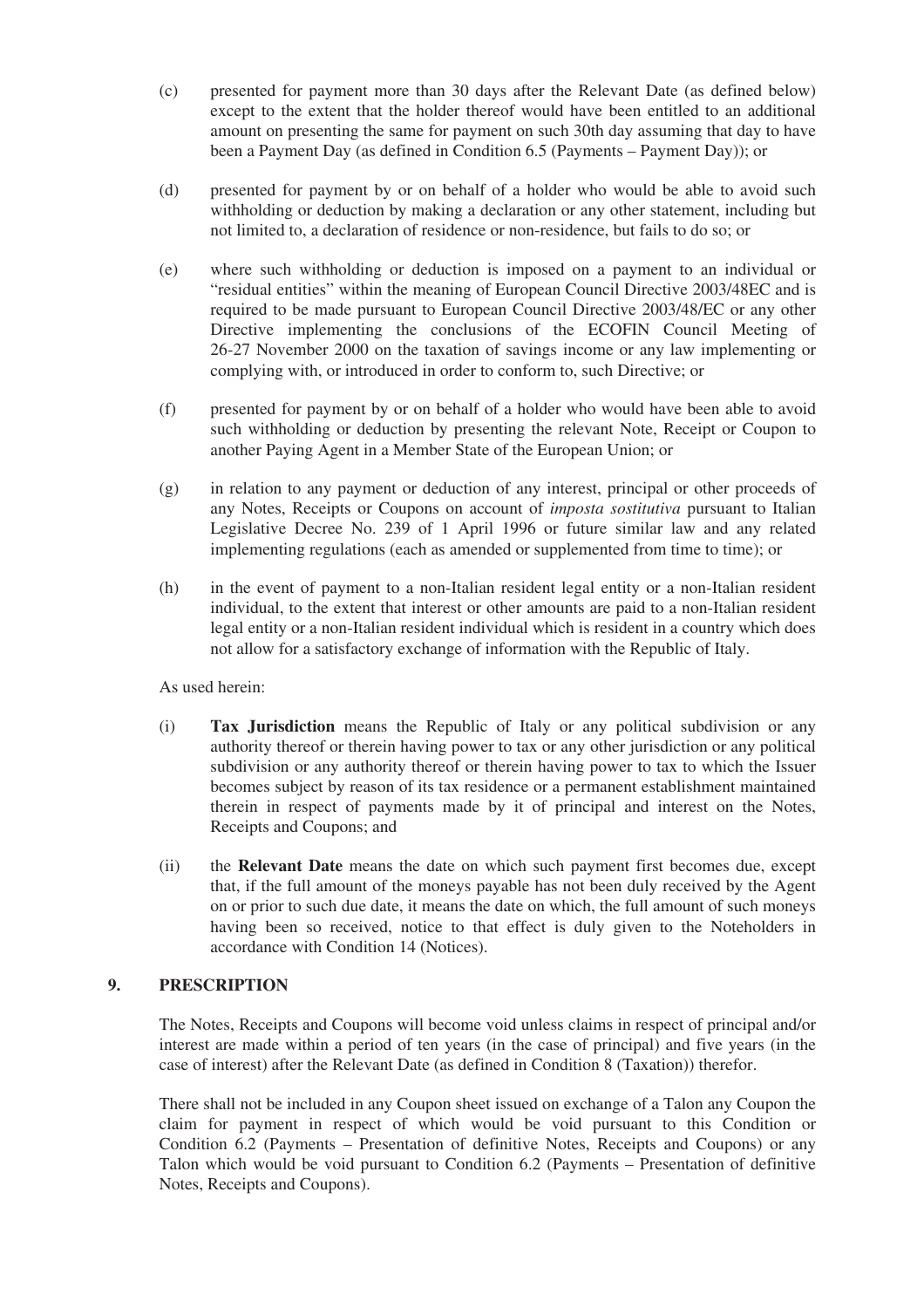## **10. EVENTS OF DEFAULT**

#### **10.1 Events of Default**

If any one or more of the following events (each an **Event of Default**) shall occur and be continuing:

- (a) if default is made in the payment in the Specified Currency of any principal or interest due in respect of the Notes or any of them and the default continues for a period of 14 days; or
- (b) if the Issuer fails to perform or observe any of its other obligations under these Conditions and (except in any case where the failure is incapable of remedy when no such continuation or notice as is hereinafter mentioned will be required) the failure continues for the period of 45 days next following the service by a Noteholder on the Issuer of notice requiring the same to be remedied; or
- (c) if any Indebtedness for Borrowed Money of the Issuer or any of its Material Subsidiaries becomes due and repayable prematurely by reason of an event of default (however described), or the Issuer or any of its Material Subsidiaries fails to make any payment in respect of any Indebtedness for Borrowed Money on the due date for payment (as extended by any originally applicable grace period) or default is made by the Issuer or any of its Material Subsidiaries in making any payment due under any guarantee and/or indemnity given by it in relation to any Indebtedness for Borrowed Money of any other person (as extended by any originally applicable grace period), provided that no such event shall constitute an Event of Default unless the aggregate Indebtedness for Borrowed Money relating to all such events which shall have occurred and be continuing shall exceed at any time  $\epsilon$ 100,000,000 (or its equivalent in any other currency); or
- (d) any Security (other than any Security securing Project Finance Indebtedness or Indebtedness for Borrowed Money incurred in the circumstances described in the definition of Project Finance Indebtedness as if such definition referred to Indebtedness for Borrowed Money), present or future, created or assumed on or against all or a material part of the property, assets or revenues of the Issuer, becomes enforceable and any step is taken to enforce it (including the taking of possession or the appointment of a receiver, manager or other similar person) which is not contested in good faith by all appropriate means or discharged or cancelled within 60 days of such enforcement; or
- (e) if any order is made by any competent court or resolution passed for the liquidation, winding up or dissolution (*scioglimento o liquidazione*) of the Issuer or any of its Material Subsidiaries and such order or resolution is not discharged or cancelled within 60 days, save for the purposes of (i) a solvent amalgamation, merger, de-merger or reconstruction (a **Solvent Reorganisation**) under which the assets and liabilities of the Issuer or such Material Subsidiary, as the case may be, are assumed by the entity resulting from such Solvent Reorganisation and (A) such entity continues to carry on substantially the same business of the Issuer or such Material Subsidiary, as the case may be, and (B) in the case of a Solvent Reorganisation of the Issuer, such entity assumes all the obligations of the Issuer in respect of the Notes and the Coupons and an opinion of an independent legal adviser of recognised standing in the Republic of Italy has been delivered to the Agent confirming the same prior to the effective date of such Solvent Reorganisation, or (ii) a reorganisation on terms previously approved by an Extraordinary Resolution; or
- (f) if the Issuer or any of its Material Subsidiaries ceases or announces that it shall cease to carry on the whole or a substantial part of its business, save for the purposes of (i) a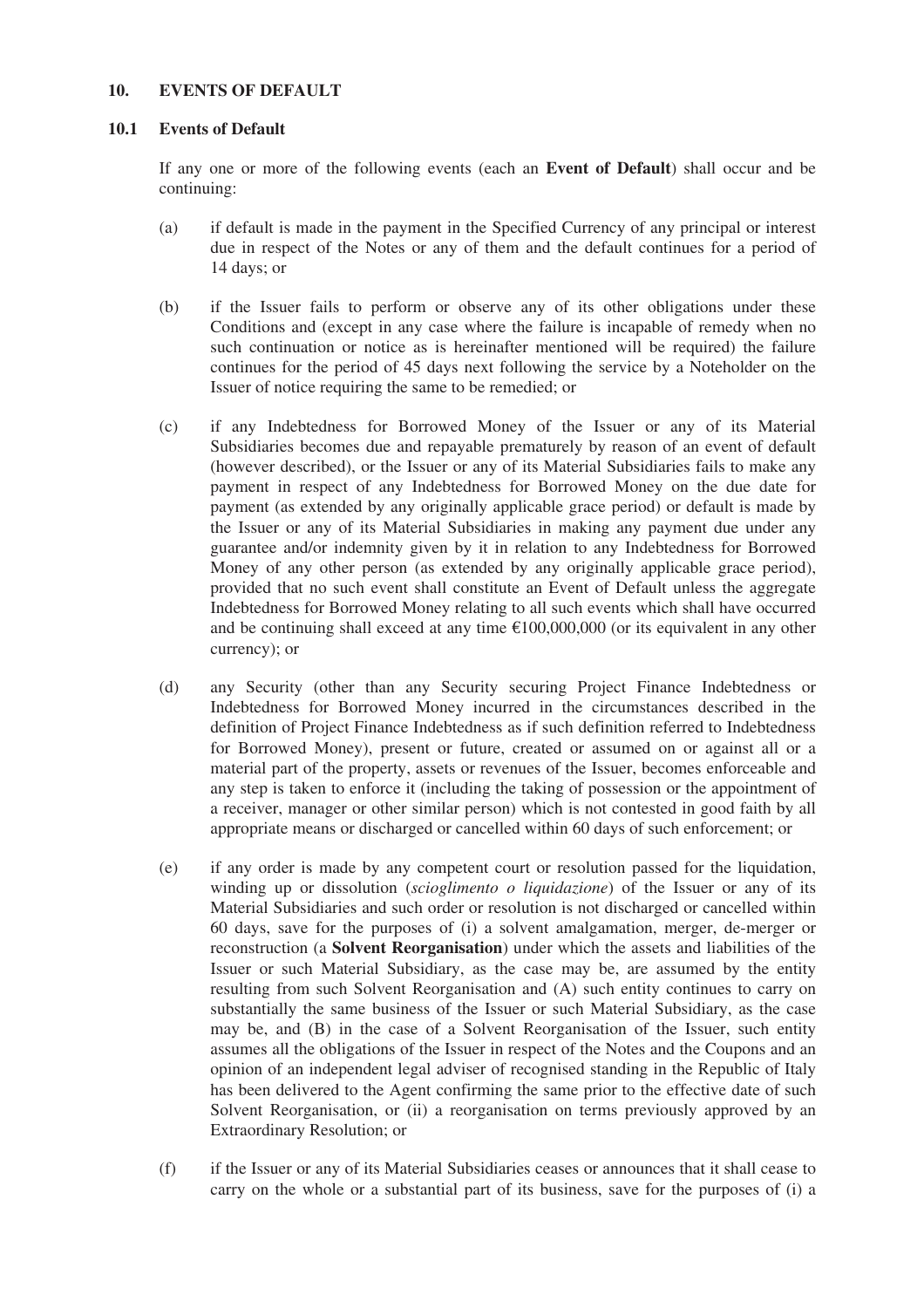Solvent Reorganisation under which the assets and liabilities of the Issuer are assumed by the entity resulting from such Solvent Reorganisation and such entity assumes all the obligations of the Issuer in respect of the Notes and the Coupons and an opinion of an independent legal adviser of recognised standing in the Republic of Italy has been delivered to the Agent confirming the same prior to the effective date of such Solvent Reorganisation, or (ii) a reorganisation on terms previously approved by an Extraordinary Resolution; or

- (g) if (i) proceedings are initiated against the Issuer or any of its Material Subsidiaries under any applicable insolvency, composition, reorganisation or other similar laws, or an application is made (or documents filed with a court) for the appointment of an administrative or other receiver, manager, administrator or other similar official, or an administrative or other receiver, manager, administrator or other similar official is appointed, in relation to the Issuer or any of its Material Subsidiaries or, as the case may be, in relation to the whole or a substantial part of the undertaking or assets of any of them, or an encumbrancer takes possession of the whole or a substantial part of the undertaking or assets of any of them, or a distress, execution, attachment, sequestration or other process is levied, enforced upon, sued out or put in force against the whole or a substantial part of the undertaking or assets of any of them and (ii) in any case (other than the appointment of an administrator) unless initiated by a member of the Group, is not contested in good faith by all appropriate means or is not discharged within 60 days; or
- (h) if the Issuer or any of its Material Subsidiaries fails to pay a final judgment (*sentenza passata in giudicato*, in the case of a judgment issued by an Italian court) of a court of competent jurisdiction within 60 days from the receipt of a notice that a final judgment in excess of an amount equal to the value of a substantial part of the assets or property of the Issuer or any of its Material Subsidiaries has been entered against it or an execution is levied, enforced upon or sued out against the whole or any substantial part of the assets or property of the Issuer or any of its Material Subsidiaries pursuant to any such judgment (for the purposes of paragraph  $(g)$  above and this paragraph  $(h)$ , a "substantial part" of an entity's assets or property means a part of the relevant entity's assets or property which accounts for 30% or more of the relevant entity's assets or property as determined by reference to the most recently audited consolidated financial statements of the relevant entity); or
- (i) if the Issuer or any of its Material Subsidiaries stops or announces that it shall stop payment of, or is unable to, or admits inability to, pay, its debts (or any class of its debts) as they fall due, or is deemed unable to pay its debts pursuant to or for the purposes of any applicable law, or is adjudicated or found bankrupt or insolvent, or initiates or consents to judicial proceedings relating to itself under any applicable liquidation, insolvency, composition, reorganisation or other similar laws (including the obtaining of a moratorium) or makes a conveyance or assignment for the benefit of, or enters into any composition or other arrangement with, its creditors generally (or any class of its creditors) or any meeting is convened to consider a proposal for an arrangement or composition with its creditors generally (or any class of its creditors) otherwise than for the purposes of a solvent amalgamation, merger, de-merger or reconstruction,

then any holder of a Note may, by written notice to the Issuer at the specified office of the Agent, effective upon the date of receipt thereof by the Agent, declare any Note held by it to be forthwith due and payable whereupon the same shall become forthwith due and payable at its Early Redemption Amount, together with accrued interest (if any) to the date of repayment, without presentment, demand, protest or other notice of any kind.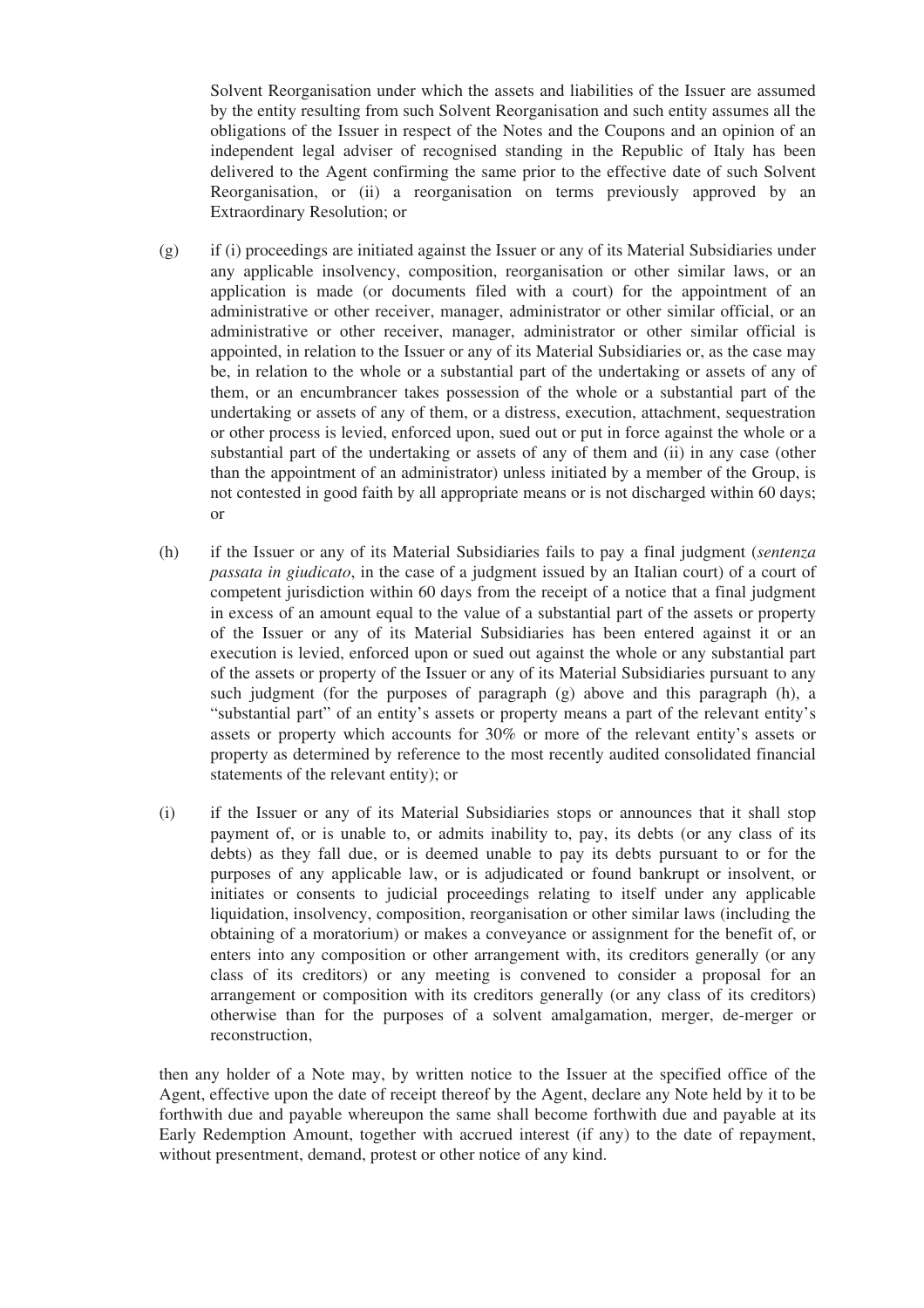#### **10.2 Definitions**

For the purposes of the Conditions:

**Indebtedness for Borrowed Money** means any present or future indebtedness (whether being principal, premium, interest or other amounts) for or in respect of (i) money borrowed, (ii) liabilities under or in respect of any acceptance or acceptance credit or (iii) any notes, bonds, debentures, debenture stock, loan stock or other securities offered, issued or distributed whether by way of public offer, private placing, acquisition consideration or otherwise and whether issued for cash or in whole or in part for a consideration other than cash.

## **11. REPLACEMENT OF NOTES, RECEIPTS, COUPONS AND TALONS**

Should any Note, Receipt, Coupon or Talon be lost, stolen, mutilated, defaced or destroyed, it may be replaced at the specified office of the Agent upon payment by the claimant of such costs and expenses as may be incurred in connection therewith and on such terms as to evidence and indemnity as the Issuer may reasonably require. Mutilated or defaced Notes, Receipts, Coupons or Talons must be surrendered before replacements will be issued.

# **12. PAYING AGENTS**

The names of the initial Paying Agents and their initial specified offices are set out below.

The Issuer is entitled to vary or terminate the appointment of any Paying Agent and/or appoint additional or other Paying Agents and/or approve any change in the specified office through which any Paying Agent acts, provided that:

- (a) there will at all times be an Agent;
- (b) so long as the Notes are listed on any stock exchange or admitted to trading by any other relevant authority, there will at all times be a Paying Agent with a specified office in such place as may be required by the rules and regulations of the relevant stock exchange or other relevant authority;
- (c) there will at all times be a Paying Agent in a Member State of the European Union that will not be obliged to withhold or deduct tax pursuant to European Council Directive 2003/48/EC or any law implementing or complying with, or introduced in order to conform to, such Directive; and
- (d) there will at all times be a Paying Agent in a jurisdiction within Europe, other than the jurisdiction in which the Issuer is incorporated.

In addition, the Issuer shall forthwith appoint a Paying Agent having a specified office in New York City in the circumstances described in Condition 6.4 (Payments – General provisions applicable to payments). Any variation, termination, appointment or change shall only take effect (other than in the case of insolvency, when it shall be of immediate effect) after not less than 30 nor more than 45 days' prior notice thereof shall have been given to the Noteholders in accordance with Condition 14 (Notices).

In acting under the Agency Agreement, the Paying Agents act solely as agents of the Issuer and do not assume any obligation to, or relationship of agency or trust with, any Noteholder, Receiptholder or Couponholder. The Agency Agreement contains provisions permitting any entity into which any Paying Agent is merged or converted or with which it is consolidated or to which it transfers all or substantially all of its assets to become the successor paying agent.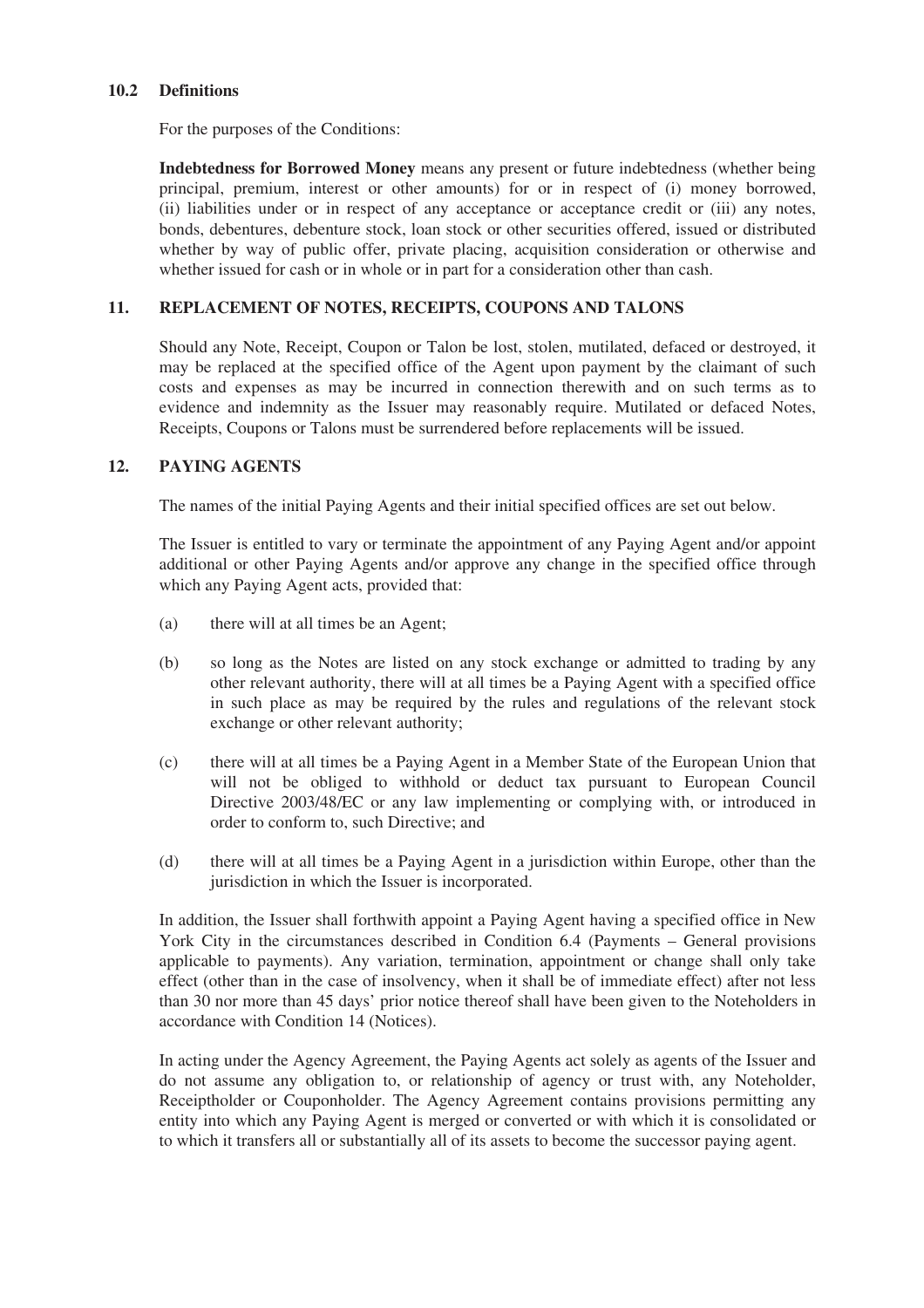# **13. EXCHANGE OF TALONS**

On and after the Interest Payment Date on which the final Coupon comprised in any Coupon sheet matures, the Talon (if any) forming part of such Coupon sheet may be surrendered at the specified office of the Agent or any other Paying Agent in exchange for a further Coupon sheet including (if such further Coupon sheet does not include Coupons to (and including) the final date for the payment of interest due in respect of the Note to which it appertains) a further Talon, subject to the provisions of Condition 9 (Prescription).

# **14. NOTICES**

All notices regarding the Notes will be deemed to be validly given if published (a) in a leading English language daily newspaper of general circulation in London, and (b) if and for so long as the Notes are admitted to trading on, and listed on the Official List of, the Luxembourg Stock Exchange, a daily newspaper of general circulation in Luxembourg or the Luxembourg Stock Exchange's website, www.bourse.lu. It is expected that any such publication in a newspaper will be made in the *Financial Times* in London and the Luxemburger *Wort* in Luxembourg. The Issuer shall also ensure that notices are duly published in a manner which complies with the rules of any stock exchange or other relevant authority on which the Notes are for the time being listed or by which they have been admitted to trading. Any such notice will be deemed to have been given on the date of the first publication or, where required to be published in more than one newspaper, on the date of the first publication in all required newspapers.

Until such time as any definitive Notes are issued, there may, so long as any Global Notes representing the Notes are held in their entirety on behalf of Euroclear and/or Clearstream, Luxembourg, be substituted for such publication in such newspaper(s) or such mailing the delivery of the relevant notice to Euroclear and/or Clearstream, Luxembourg for communication by them to the holders of the Notes and, in addition, for so long as any Notes are listed on a stock exchange or are admitted to trading by another relevant authority and the rules of that stock exchange or relevant authority so require, such notice will be published in a daily newspaper of general circulation in the place or places required by those rules. Any such notice shall be deemed to have been given to the holders of the Notes on the seventh day after the day on which the said notice was given to Euroclear and/or Clearstream, Luxembourg.

Notices to be given by any Noteholder shall be in writing and given by lodging the same, together (in the case of any Note in definitive form) with the relative Note or Notes, with the Agent. Whilst any of the Notes are represented by a Global Note, such notice may be given by any holder of a Note to the Agent through Euroclear and/or Clearstream, Luxembourg, as the case may be, in such manner as the Agent, and Euroclear and/or Clearstream, Luxembourg, as the case may be, may approve for this purpose.

# **15. MEETINGS OF NOTEHOLDERS AND MODIFICATION**

In accordance with the rules of the Italian Civil Code, the Agency Agreement contains provisions for convening meetings of the Noteholders to consider any matter affecting their interests, including the sanctioning by Extraordinary Resolution of a modification of the Notes, Receipts or Coupons or any of the provisions of the Agency Agreement.

All meetings of the Noteholders will be held in accordance with applicable provisions of Italian law in force at the time. In accordance with Article 2415 of the Italian Civil Code, the meeting of Noteholders is empowered to resolve upon the following matters: (i) the appointment and revocation of the Noteholders' Representative, (ii) any amendment to these Conditions, (iii) motions for the composition with creditors (*concordato*) of the relevant Issuer; (iv) establishment of a fund for the expenses necessary for the protection of the common interests of the Noteholders and the related statements of account; and (v) any other matter of common interest to the Noteholders.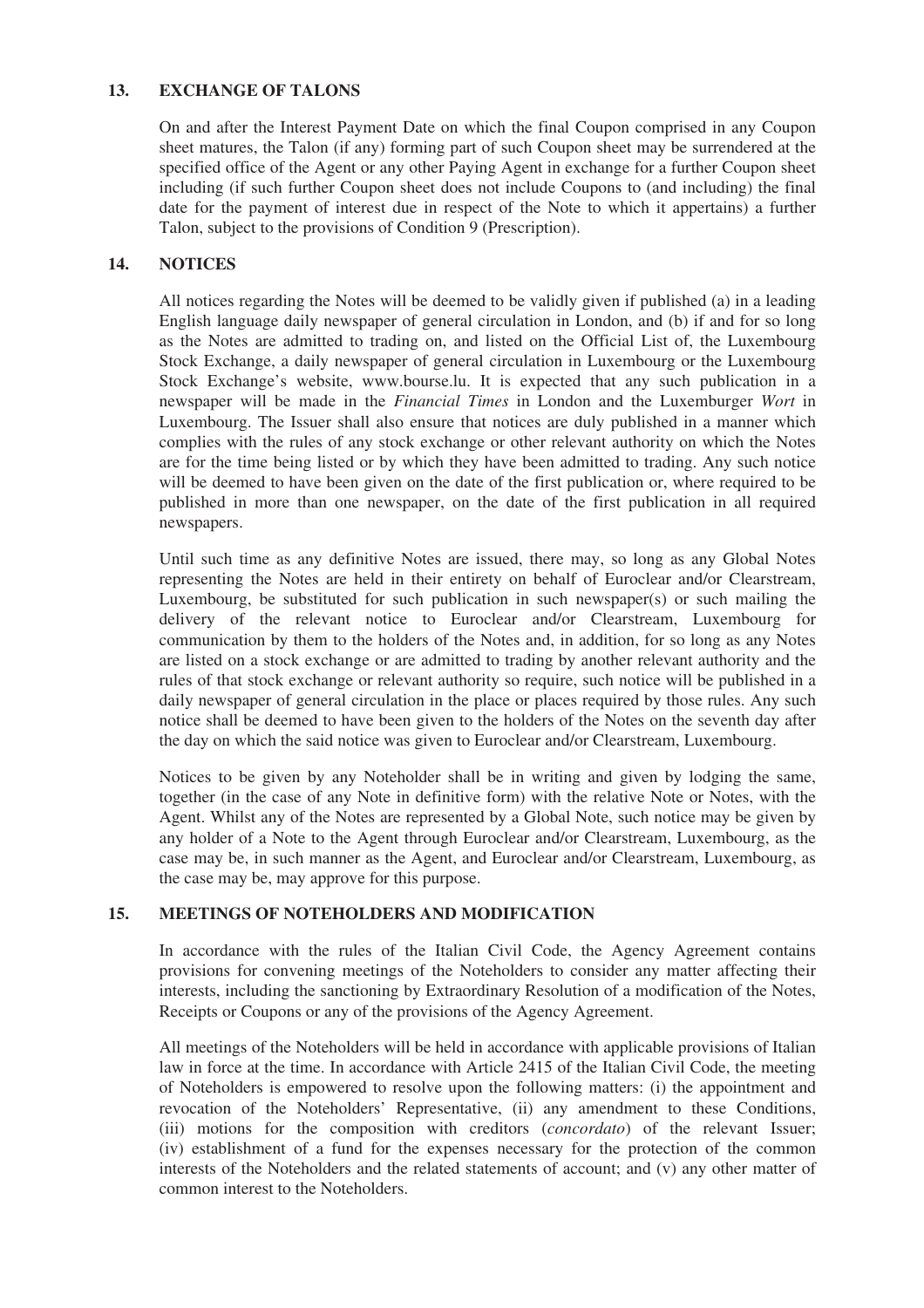Such a meeting may be convened by the Board of Directors of the Issuer or the Noteholders' Representative (as defined below) at their discretion and, in any event, upon the request of any Noteholder(s) holding not less than  $5\%$  in nominal amount of the Notes for the time being remaining outstanding. If the meeting has not been convened following such request of the Noteholders, the same may be convened by a decision of the competent court in accordance with the provisions of Article 2367 of the Italian Civil Code. Every such meeting shall be held at a place as provided pursuant to Article 2363 of the Italian Civil Code.

Such a meeting will be validly held if (a) in the case of a first meeting, there are one or more persons present being or representing Noteholders holding at least one half of the aggregate nominal amount of the Notes for the time being outstanding; (b) in the case of an adjourned meeting, there are one or more persons present being or representing Noteholders holding more than one third of the aggregate nominal amount of the Notes for the time being outstanding; and (c) in the case of a further adjourned meeting, there are one or more persons present being or representing Noteholders holding at least one fifth of the aggregate nominal amount of the Notes for the time being outstanding.

The majority required to pass a resolution at any meeting (including any adjourned meeting) convened to vote on any resolution will be one or more persons holding or representing at least two thirds of the aggregate nominal amount of the Notes for the time being outstanding represented at the meeting; provided, however, that certain proposals (including modifying the date of maturity of the Notes or any date for payment of interest thereon, reducing or cancelling the amount of principal or the rate of interest payable in respect of the Notes or altering the currency of payment of the Notes, the Receipts or the Coupons) may only be sanctioned by a resolution passed at a meeting (including adjourned meetings as provided under Article 2415 of the Italian Civil Code) of Noteholders by one or more persons holding or representing not less than one half of the aggregate nominal amount of the Notes for the time being outstanding.

Officers and statutory auditors of the Issuer shall be entitled to attend the Noteholders' meetings but not participate or vote with reference to the Notes held by the Issuer. Any resolution duly passed at any such meeting shall be binding on all the Noteholders, whether or not they are present at the meeting, and on all Receiptholders and Couponholders.

A representative of the Noteholders (*rappresentante comune*) (the **Noteholders**' **Representative**), subject to applicable provisions of Italian law, is appointed pursuant to Article 2417 of the Italian Civil Code in order to represent the Noteholders' interests under these Conditions and to give effect to resolutions passed at a meeting of the Noteholders. If the Noteholders' Representative is not appointed by a meeting of such Noteholders, the Noteholders' Representative shall be appointed by a decree of the court where the Issuer has its registered office at the request of one or more Noteholders or at the request of the Board of Directors of the Issuer. The Noteholders' Representative shall remain appointed for a maximum period of three years but may be reappointed again thereafter.

In derogation from Article 2415 of the Italian Civil Code, the Agent and the Issuer may agree, without the consent of the Noteholders, Receiptholders or Couponholders, to:

- (a) any modification (except such modifications in respect of which an increased quorum is required as mentioned above) of the Notes, the Receipts, the Coupons, the Deed of Covenant or the Agency Agreement which is not prejudicial to the interests of the Noteholders; or
- (b) any modification of the Notes, the Receipts, the Coupons, the Deed of Covenant or the Agency Agreement which is of a formal, minor or technical nature or is made to correct a manifest or proven error or to comply with mandatory provisions of the law.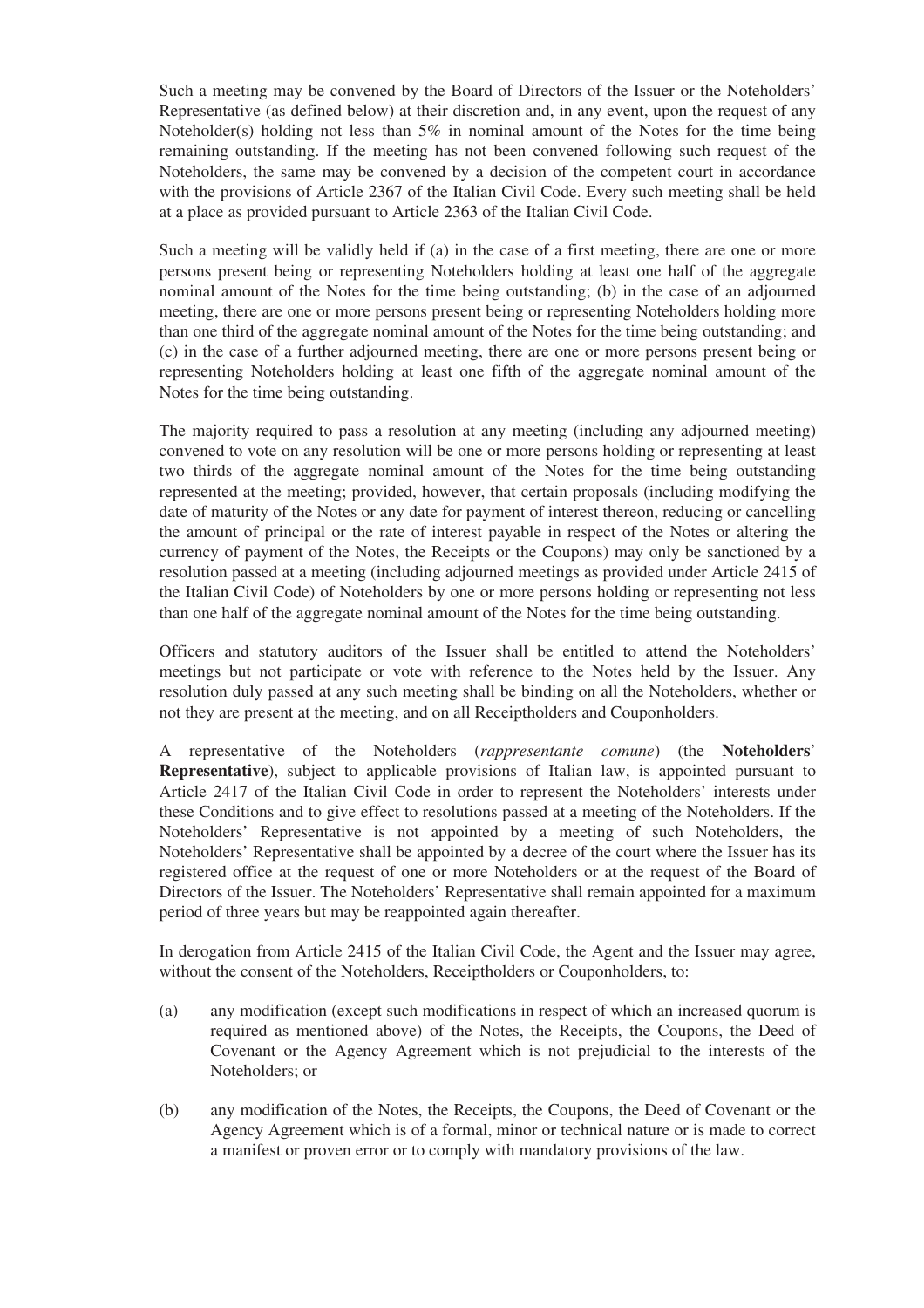Any such modification shall be binding on the Noteholders, the Receiptholders and the Couponholders and any such modification shall be notified to the Noteholders in accordance with Condition 14 (Notices) as soon as practicable thereafter.

#### **16. FURTHER ISSUES**

The Issuer shall be at liberty from time to time without the consent of the Noteholders, the Receiptholders or the Couponholders to create and issue further notes having terms and conditions the same as the Notes or the same in all respects save for the amount and date of the first payment of interest thereon and so that the same shall be consolidated and form a single Series with the outstanding Notes.

#### **17. CONTRACTS (RIGHTS OF THIRD PARTIES) ACT 1999**

No person shall have any right to enforce any term or condition of this Note under the Contracts (Rights of Third Parties) Act 1999, but this does not affect any right or remedy of any person which exists or is available apart from that Act.

# **18. GOVERNING LAW AND SUBMISSION TO JURISDICTION**

#### **18.1 Governing law**

The Agency Agreement, the Deed of Covenant, the Notes, the Receipts and the Coupons and any non-contractual obligations arising out of or in connection with Agency Agreement, the Deed of Covenant, the Notes, the Receipts and the Coupons, are and shall be governed by, and construed in accordance with, English law.

#### **18.2 Submission to jurisdiction**

The Issuer irrevocably agrees, for the benefit of the Noteholders, the Receiptholders and the Couponholders, that the courts of England are to have exclusive jurisdiction to settle any disputes which may arise out of or in connection with the Notes, the Receipts and/or the Coupons (including a dispute relating to any non-contractual obligations arising out of or in connection with the Notes, the Receipts and/or the Coupons) and accordingly submits to the exclusive jurisdiction of the English courts.

The Issuer waives any objection to the courts of England on the grounds that they are an inconvenient or inappropriate forum. The Noteholders, the Receiptholders and the Couponholders may take any suit, action or proceedings (together referred to as **Proceedings**) arising out of or in connection with the Notes, the Receipts and the Coupons (including any Proceeding relating to any non-contractual obligations arising out of or in connection with the Notes, the Receipts and/or the Coupons) against the Issuer in any other court of competent jurisdiction and concurrent Proceedings in any number of jurisdictions.

#### **18.3 Appointment of Process Agent**

The Issuer appoints Wilmington Trust SP Services (London) Limited at its registered office at Third Floor, 1 King's Arms Yard, London EC2R 7AF as its agent for service of process, and undertakes that, in the event of Wilmington Trust SP Services (London) Limited ceasing so to act or ceasing to be registered in England, it will appoint another person as its agent for service of process in England in respect of any Proceedings. Nothing herein shall affect the right to serve proceedings in any other manner permitted by law.

#### **18.4 Other documents**

The Issuer has in the Agency Agreement and the Deed of Covenant submitted to the jurisdiction of the English courts and appointed an agent for service of process in terms substantially similar to those set out above.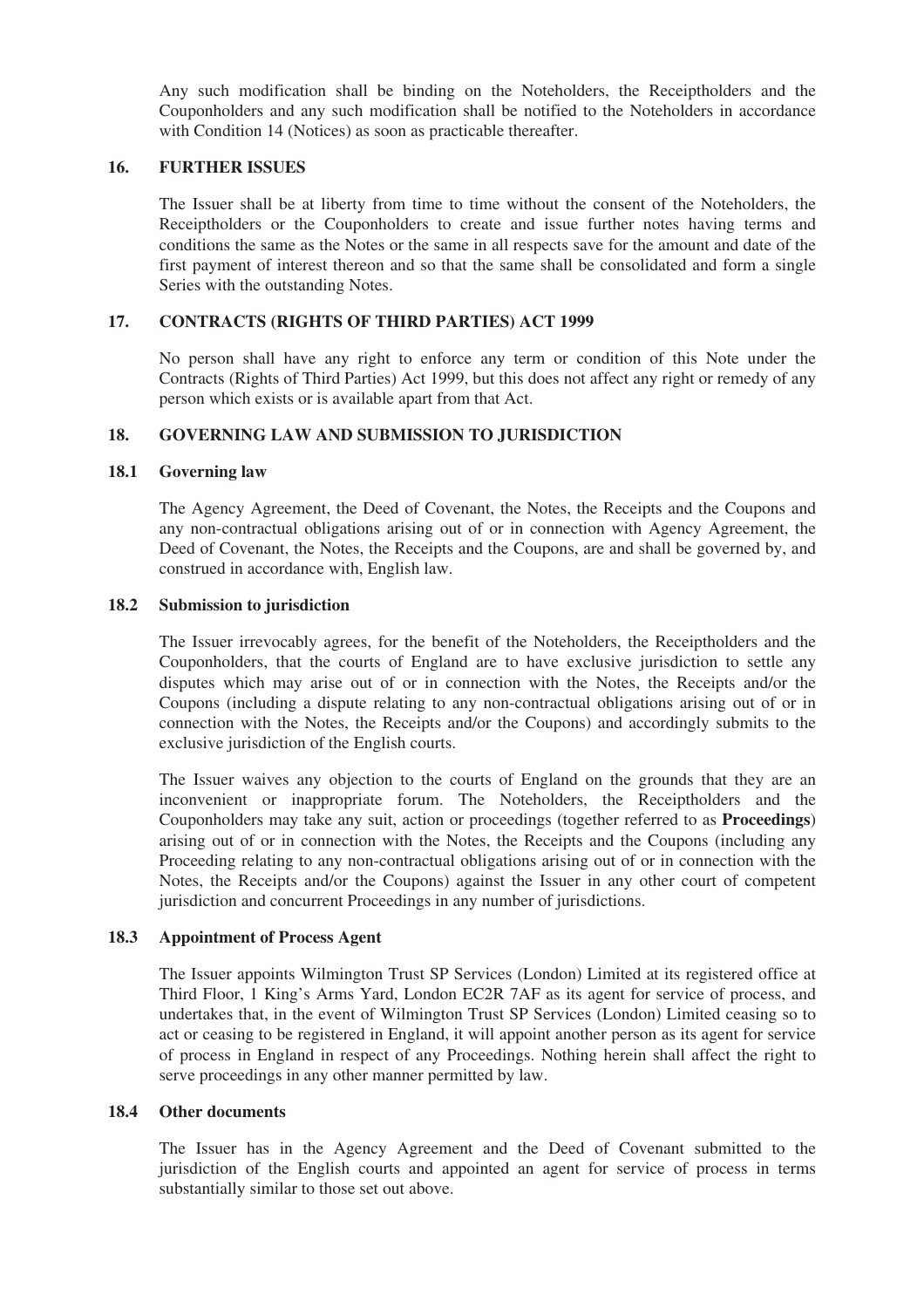# **AGENT AND PAYING AGENT**

# **BNP PARIBAS SECURITIES SERVICES, LUXEMBOURG BRANCH**

and/or any other or further Agent or Paying Agents and/or specified offices as may from time to time be duly appointed by the Issuer and notice of which has been given to the Noteholders.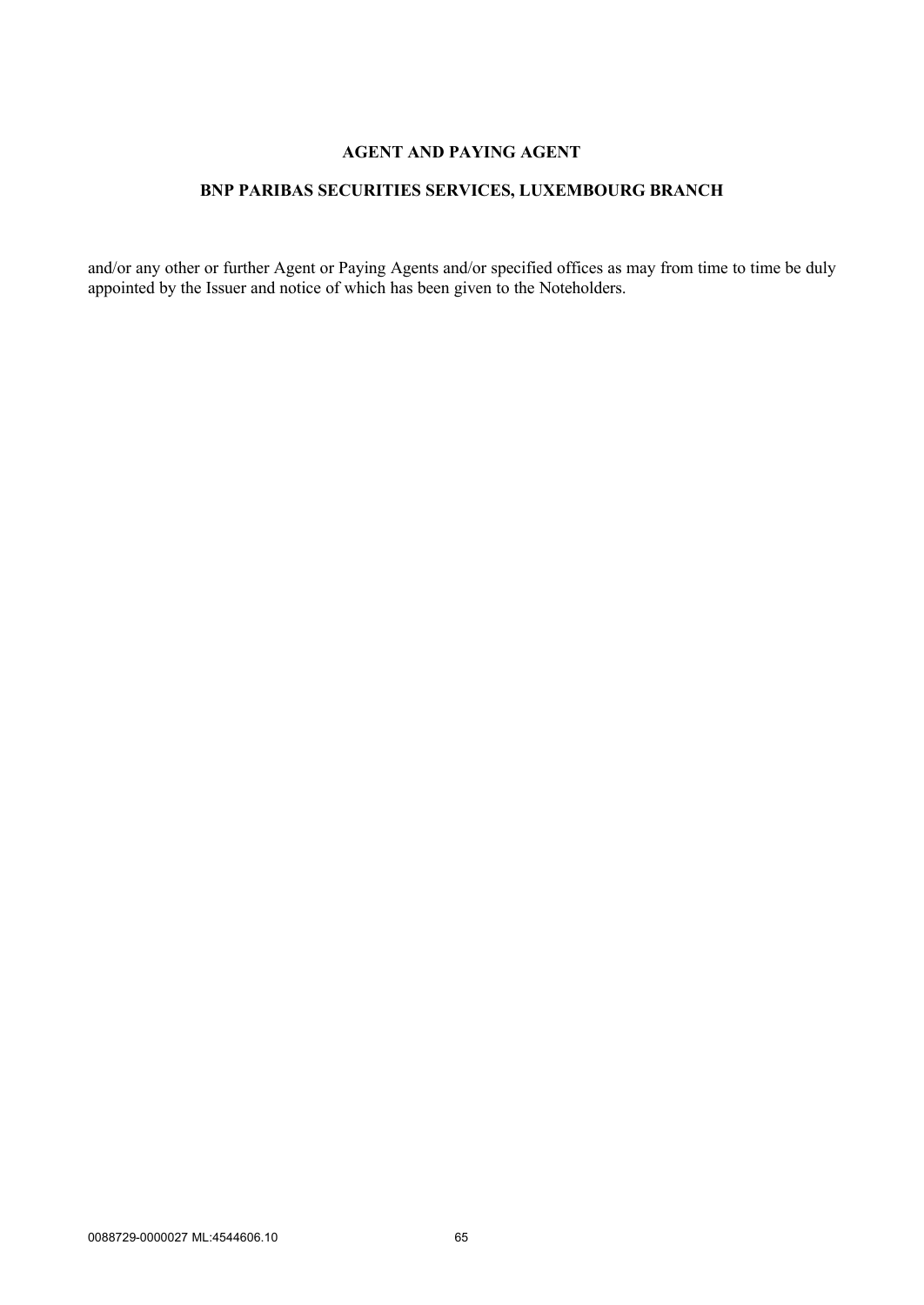# **SCHEDULE 3**

**FORM OF DEED OF COVENANT**

# **DEED OF COVENANT**

**DATED 15 JUNE 2012**

# **SNAM S.p.A.**

**€8,000,000,000 EURO MEDIUM TERM NOTE PROGRAMME**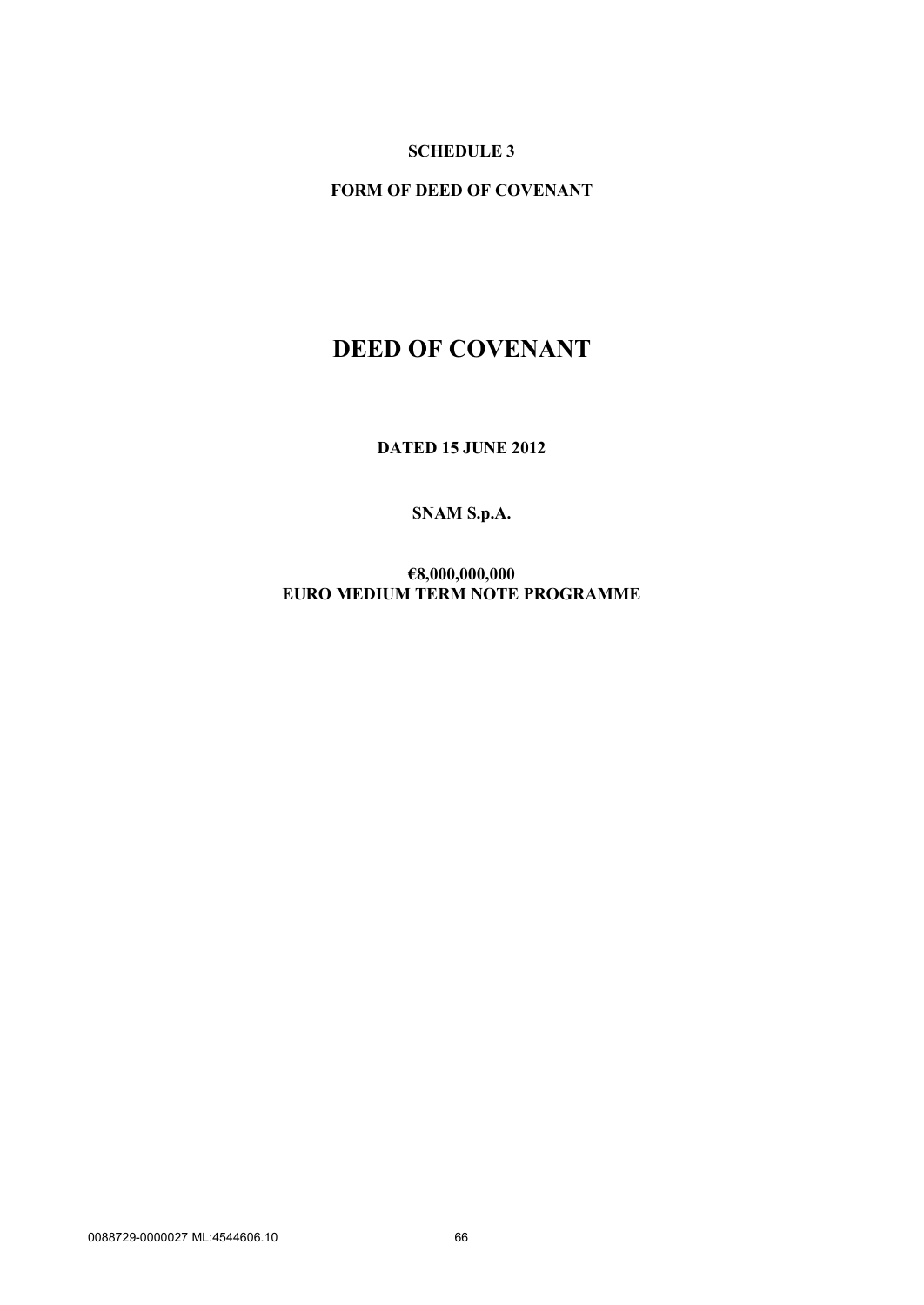**THIS DEED OF COVENANT** is made on 15 June 2012 by Snam S.p.A. (the **Issuer**) in favour of the account holders or participants specified below of Clearstream Banking, société anonyme (**Clearstream, Luxembourg**), Euroclear Bank S.A./N.V. (**Euroclear**) and/or any other additional clearing system or systems as is specified in the Final Terms relating to any Note (as defined below) (each a **Clearing System**).

## **WHEREAS**:

- (A) The Issuer has entered into a Programme Agreement (the **Programme Agreement**, which expression includes the same as it may be amended, supplemented, novated or restated from time to time) dated 15 June 2012 with the Dealers named in it under which the Issuer proposes from time to time to issue Notes (the **Notes**).
- (B) The Issuer has also entered into an Agency Agreement (the **Agency Agreement**, which expression includes the same as it may be amended, supplemented, novated or restated from time to time) dated 15 June 2012 between, *inter alia*, the Issuer and BNP Paribas Securities Services, Luxembourg Branch (the **Agent**).
- (C) The Notes will initially be represented by, and comprised in, Global Notes (as defined in the Agency Agreement), in each case representing a certain number of underlying Notes (the **Underlying Notes**).
- (D) Each Global Note may, after issue, be deposited with a depositary for one or more Clearing Systems (together, the **Relevant Clearing System**). Upon any deposit of a Global Note the Underlying Notes represented by the Global Note will be credited to a securities account or securities accounts with the Relevant Clearing System. Any account holder with the Relevant Clearing System which has Underlying Notes credited to its securities account from time to time (each a **Relevant Account Holder**) will, subject to and in accordance with the terms and conditions and operating procedures or management regulations of the Relevant Clearing System, be entitled to transfer the Underlying Notes and (subject to and upon payment being made by the Issuer to the bearer in accordance with the terms of the relevant Global Note) will be entitled to receive payments from the Relevant Clearing System calculated by reference to the Underlying Notes credited to its securities account.
- (E) In certain circumstances specified in each Global Note, a Global Note will become void. The time at which a Global Note becomes void is referred to as the **Relevant Time**. In those circumstances, each Relevant Account Holder will, subject to and in accordance with the terms of this Deed, acquire against the Issuer all those rights which the Relevant Account Holder would have had if, prior to the Global Note becoming void, duly executed and authenticated Definitive Notes (as defined in the Agency Agreement) had been issued in respect of its Underlying Notes and the Definitive Notes were held and beneficially owned by the Relevant Account Holder.

#### **NOW THIS DEED WITNESSES** as follows:

1. If any Global Note becomes void in accordance with its terms the Issuer covenants with each Relevant Account Holder (other than any Relevant Clearing System which is an account holder of any other Relevant Clearing System) that each Relevant Account Holder shall automatically acquire at the Relevant Time, without the need for any further action on behalf of any person, against the Issuer all those rights which the Relevant Account Holder would have had if at the Relevant Time it held and beneficially owned executed and authenticated Definitive Notes in respect of each Underlying Note represented by the Global Note which the Relevant Account Holder has credited to its securities account with the Relevant Clearing System at the Relevant Time.

The Issuer's obligation under this clause shall be a separate and independent obligation by reference to each Underlying Note which a Relevant Account Holder has credited to its securities account with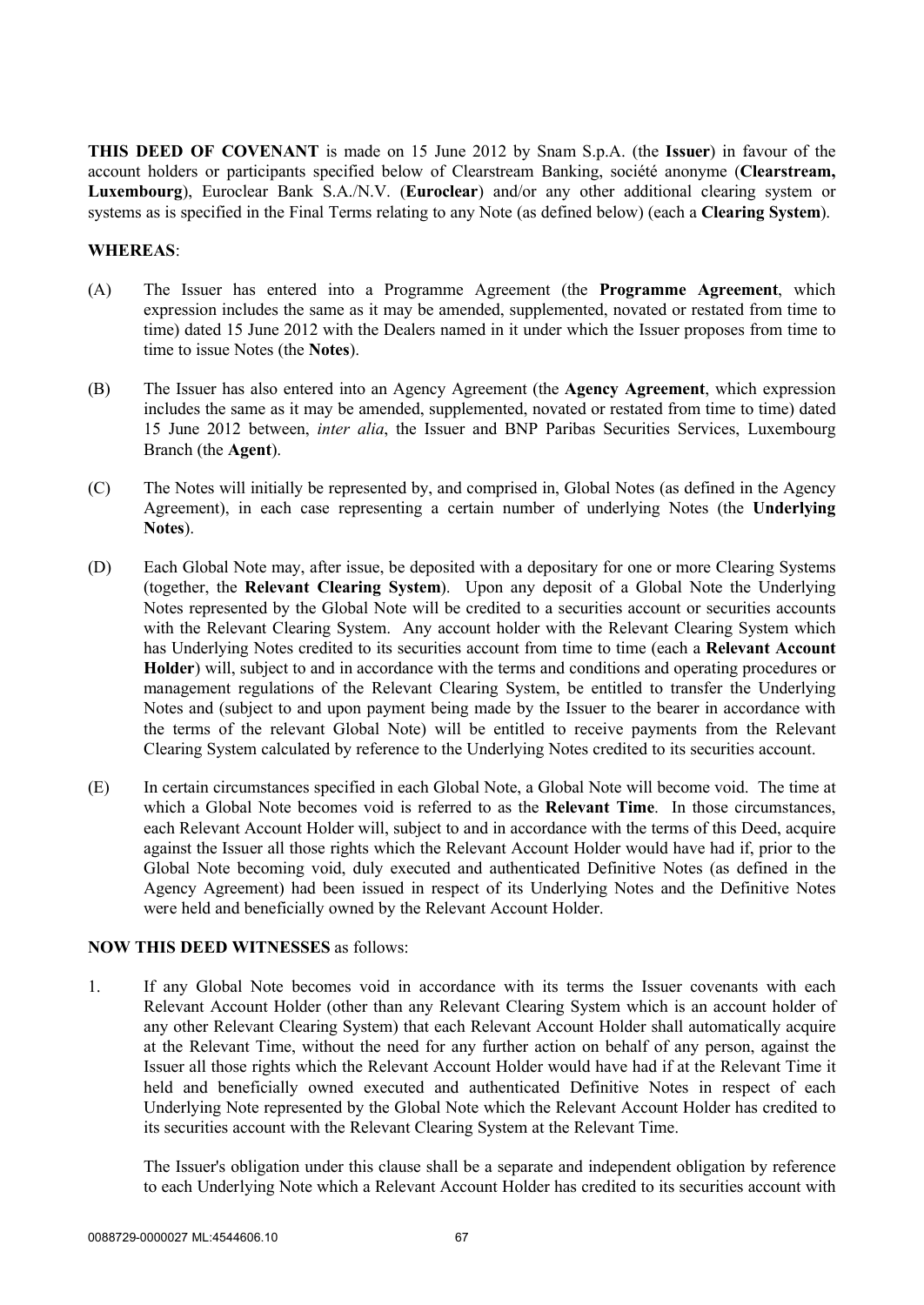the Relevant Clearing System and the Issuer agrees that a Relevant Account Holder may assign its rights under this Deed in whole or in part.

- 2. The records of the Relevant Clearing System shall be conclusive evidence of the identity of the Relevant Account Holders and the number of Underlying Notes credited to the securities account of each Relevant Account Holder. For these purposes a statement issued by the Relevant Clearing System stating:
	- (a) the name of the Relevant Account Holder to which the statement is issued; and
	- (b) the aggregate nominal amount of Underlying Notes credited to the securities account of the Relevant Account Holder as at the opening of business on the first day following the Relevant Time on which the Relevant Clearing System is open for business,

shall be conclusive evidence of the records of the Relevant Clearing System at the Relevant Time.

- 3. In the event of a dispute, the determination of the Relevant Time by the Relevant Clearing System shall (in the absence of manifest error) be final and conclusive for all purposes in connection with the Relevant Account Holders with securities accounts with the Relevant Clearing System.
- 4. The Issuer undertakes in favour of each Relevant Account Holder that, in relation to any payment to be made by it under this Deed, it will comply with the provisions of Condition 8 (*Taxation*) to the extent that they apply to any payments in respect of Underlying Notes as if those provisions had been set out in full in this Deed.
- 5. The Issuer will pay any stamp and other duties and taxes, including interest and penalties, payable on or in connection with the execution of this Deed and any action taken by any Relevant Account Holder to enforce the provisions of this Deed.
- 6. The Issuer represents, warrants and undertakes with each Relevant Account Holder that it has all corporate power, and has taken all necessary corporate or other steps, to enable it to execute, deliver and perform this Deed, and that this Deed constitutes a legal, valid and binding obligation of the Issuer enforceable in accordance with its terms subject to the laws of bankruptcy and other laws affecting the rights of creditors generally.
- 7. This Deed shall take effect as a Deed Poll for the benefit of the Relevant Account Holders from time to time. This Deed shall be deposited with and held by the common depositary for Euroclear and Clearstream, Luxembourg (being at the date of this Deed BNP Paribas Securities Services, Luxembourg Branch at 33, rue de Gasperich, Howald – Hesperange, L-2085 Luxembourg, Grand Duchy of Luxembourg) until all the obligations of the Issuer under this Deed have been discharged in full.
- 8. The Issuer acknowledges the right of every Relevant Account Holder to the production of, and the right of every Relevant Account Holder to obtain (upon payment of a reasonable charge) a copy of, this Deed, and further acknowledges and covenants that the obligations binding upon it contained in this Deed are owed to, and shall be for the account of, each and every Relevant Account Holder, and that each Relevant Account Holder shall be entitled severally to enforce those obligations against the **Issuer**
- 9. This Deed and any non-contractual obligations arising out of or in connection with it are governed by, and shall be construed in accordance with, the laws of England.

The Issuer irrevocably agrees, for the exclusive benefit of the Relevant Account Holders, that the courts of England are to have jurisdiction to settle any disputes which may arise out of or in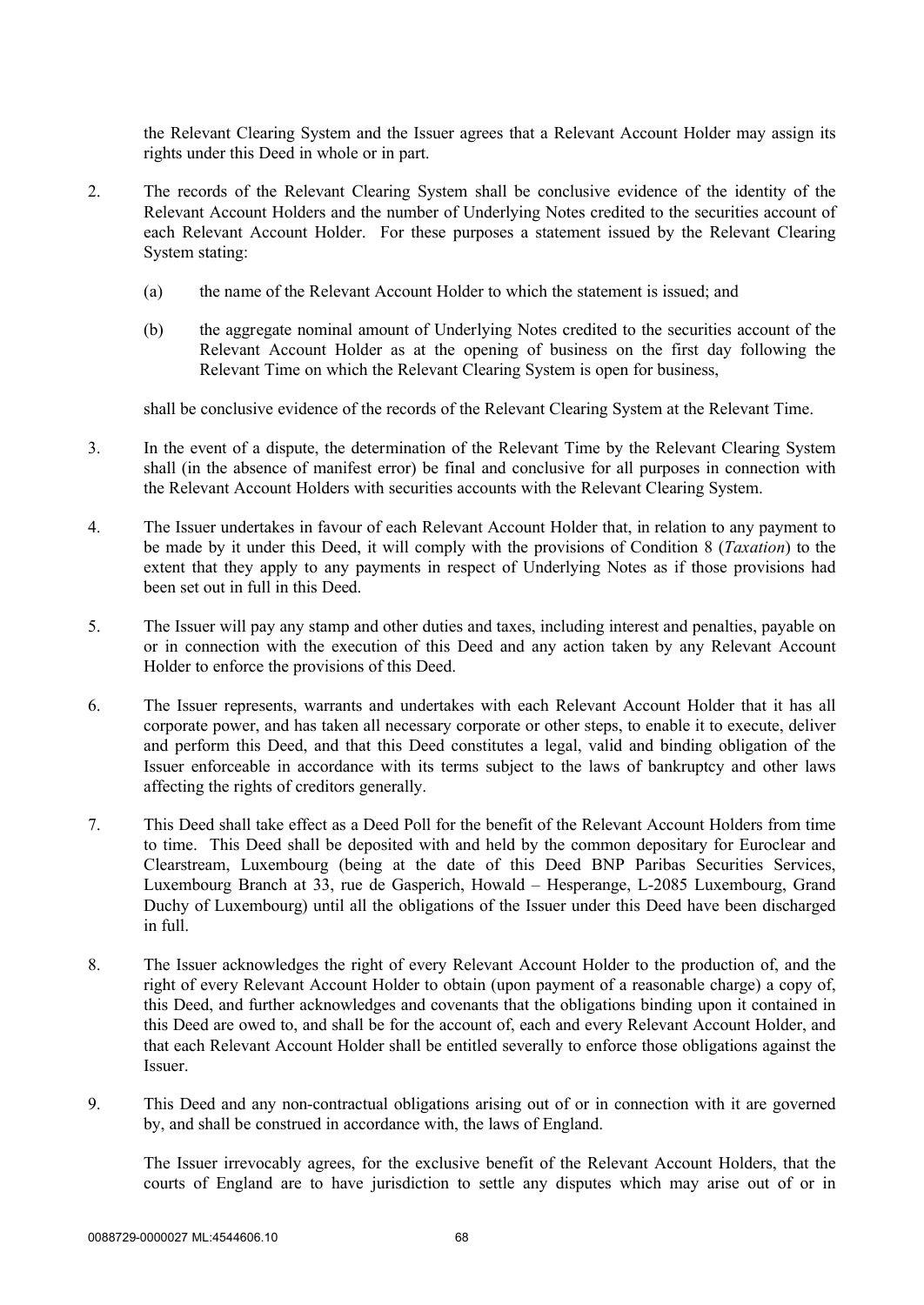connection with this Deed (including any dispute relating to any non-contractual obligations arising out of or in connection with this Deed) and that accordingly any suit, action or proceedings (together referred to as Proceedings) arising out of or in connection with this Deed (including any Proceedings relating to any non-contractual obligations arising out of or in connection with this Deed) may be brought in such courts.

The Issuer irrevocably waives any objection which it may have to the laying of the venue of any Proceedings in any such court and any claim that any such Proceedings have been brought in an inconvenient forum and further irrevocably agrees that a judgment in any Proceedings brought in the English courts shall be conclusive and binding upon it and may be enforced in the courts of any other jurisdiction. Nothing contained in this clause shall limit any right to take Proceedings against the Issuer in any other court of competent jurisdiction, nor shall the taking of Proceedings in one or more jurisdictions preclude the taking of Proceedings in any other jurisdiction, whether concurrently or not.

The Issuer appoints Wilmington Trust SP Services (London) Limited at its registered office at Third Floor, 1 King's Arms Yard, London EC2R 7AF as its agent for service of process, and undertakes that, in the event of Wilmington Trust SP Services (London) Limited ceasing so to act or ceasing to be registered in England, it will appoint another person as its agent for service of process in England in respect of any Proceedings. Nothing in this clause shall affect the right to serve process in any other manner permitted by law.

**IN WITNESS** whereof the Issuer has caused this Deed to be duly executed the day and year first above mentioned.

| Executed as a deed      |   |  |
|-------------------------|---|--|
| by Snam S.p.A.          |   |  |
| acting by               |   |  |
| acting on the authority |   |  |
| of that company         |   |  |
| in the presence of:     |   |  |
|                         |   |  |
| Name:                   | . |  |
| Address:                |   |  |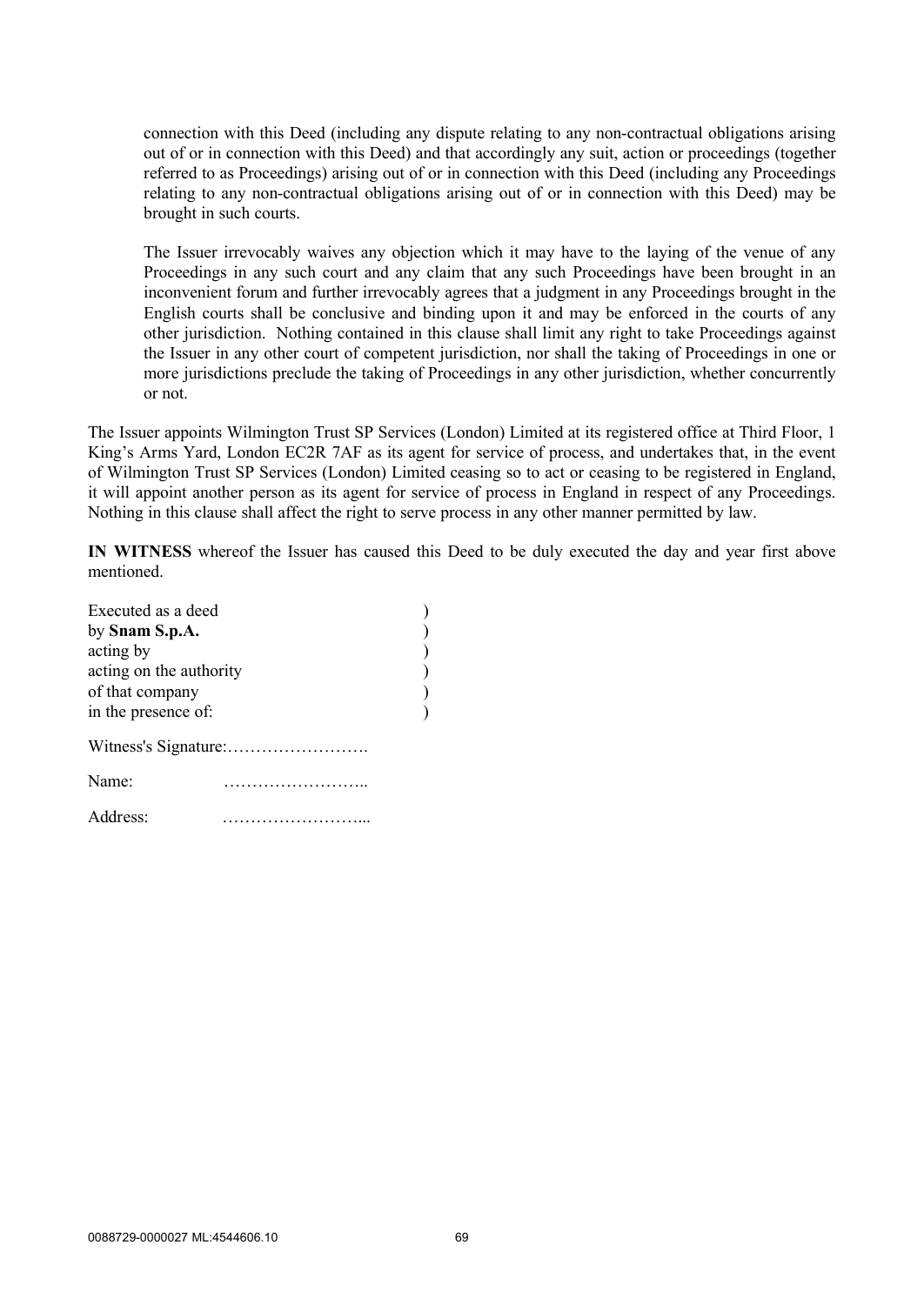# **SCHEDULE 4**

# **FORM OF PUT NOTICE**

**Snam S.p.A.** [*title of relevant Series of Notes*]

|                   | By depositing this duly completed Notice with any Paying Agent for the above Series of Notes (the Notes) the undersigned holder of<br>the Notes surrendered with this Notice and referred to below irrevocably exercises its option to have [the full/] nominal<br>amount of the Notes redeemed in accordance with Condition 7.4 (Redemption and Purchase - Redemption at the option of the<br>Noteholders (Investor Put)] on [redemption date]. |                                                                                            |                                                                                                                                       |  |  |  |
|-------------------|--------------------------------------------------------------------------------------------------------------------------------------------------------------------------------------------------------------------------------------------------------------------------------------------------------------------------------------------------------------------------------------------------------------------------------------------------|--------------------------------------------------------------------------------------------|---------------------------------------------------------------------------------------------------------------------------------------|--|--|--|
|                   |                                                                                                                                                                                                                                                                                                                                                                                                                                                  |                                                                                            | This Notice relates to Notes in the aggregate nominal amount of bearing the following serial numbers:                                 |  |  |  |
|                   | returned by post to:                                                                                                                                                                                                                                                                                                                                                                                                                             |                                                                                            | If the Notes referred to above are to be returned to the undersigned under clause 10.4 of the Agency Agreement, they should be        |  |  |  |
|                   | <b>Payment Instructions</b>                                                                                                                                                                                                                                                                                                                                                                                                                      |                                                                                            |                                                                                                                                       |  |  |  |
| account]:         |                                                                                                                                                                                                                                                                                                                                                                                                                                                  |                                                                                            | Please make payment in respect of the above-mentioned Notes by [cheque posted to the above address/transfer to the following bank     |  |  |  |
| Bank:             |                                                                                                                                                                                                                                                                                                                                                                                                                                                  |                                                                                            |                                                                                                                                       |  |  |  |
| Branch Code:      |                                                                                                                                                                                                                                                                                                                                                                                                                                                  |                                                                                            |                                                                                                                                       |  |  |  |
|                   |                                                                                                                                                                                                                                                                                                                                                                                                                                                  |                                                                                            |                                                                                                                                       |  |  |  |
|                   |                                                                                                                                                                                                                                                                                                                                                                                                                                                  | [To be completed by recipient Paying Agent]                                                |                                                                                                                                       |  |  |  |
|                   |                                                                                                                                                                                                                                                                                                                                                                                                                                                  |                                                                                            |                                                                                                                                       |  |  |  |
| Received by:      |                                                                                                                                                                                                                                                                                                                                                                                                                                                  |                                                                                            |                                                                                                                                       |  |  |  |
|                   |                                                                                                                                                                                                                                                                                                                                                                                                                                                  | [Signature and stamp of Paying Agent]                                                      |                                                                                                                                       |  |  |  |
| At its office at: |                                                                                                                                                                                                                                                                                                                                                                                                                                                  |                                                                                            | On:                                                                                                                                   |  |  |  |
| <b>NOTES:</b>     |                                                                                                                                                                                                                                                                                                                                                                                                                                                  |                                                                                            |                                                                                                                                       |  |  |  |
| 1.                | Complete as appropriate.                                                                                                                                                                                                                                                                                                                                                                                                                         |                                                                                            |                                                                                                                                       |  |  |  |
| 2.                | The Agency Agreement provides that Notes so returned will be sent by post, uninsured and at the risk of the Noteholder,<br>unless the Noteholder otherwise requests and pays the costs of such insurance to the relevant Paying Agent at the time of<br>depositing the Note referred to above.                                                                                                                                                   |                                                                                            |                                                                                                                                       |  |  |  |
| 3.                | Only relevant for Fixed Rate Notes (which are not also Index Linked Redemption Notes, Dual Currency Redemption Notes<br>or Long Maturity Notes) in definitive form.                                                                                                                                                                                                                                                                              |                                                                                            |                                                                                                                                       |  |  |  |
| N.B.              | The Paying Agent with whom the above-mentioned Notes are deposited will not in any circumstances be liable to<br>the depositing Noteholder or any other person for any loss or damage arising from any act, default or omission of<br>such Paying Agent in relation to the said Notes or any of them unless such loss or damage was caused by the fraud<br>or negligence of such Paying Agent or its directors, officers or employees.           |                                                                                            |                                                                                                                                       |  |  |  |
|                   |                                                                                                                                                                                                                                                                                                                                                                                                                                                  | is irrevocable except in the circumstances set out in clause 10.4 of the Agency Agreement. | This Put Notice is not valid unless all of the paragraphs requiring completion are duly completed. Once validly given this Put Notice |  |  |  |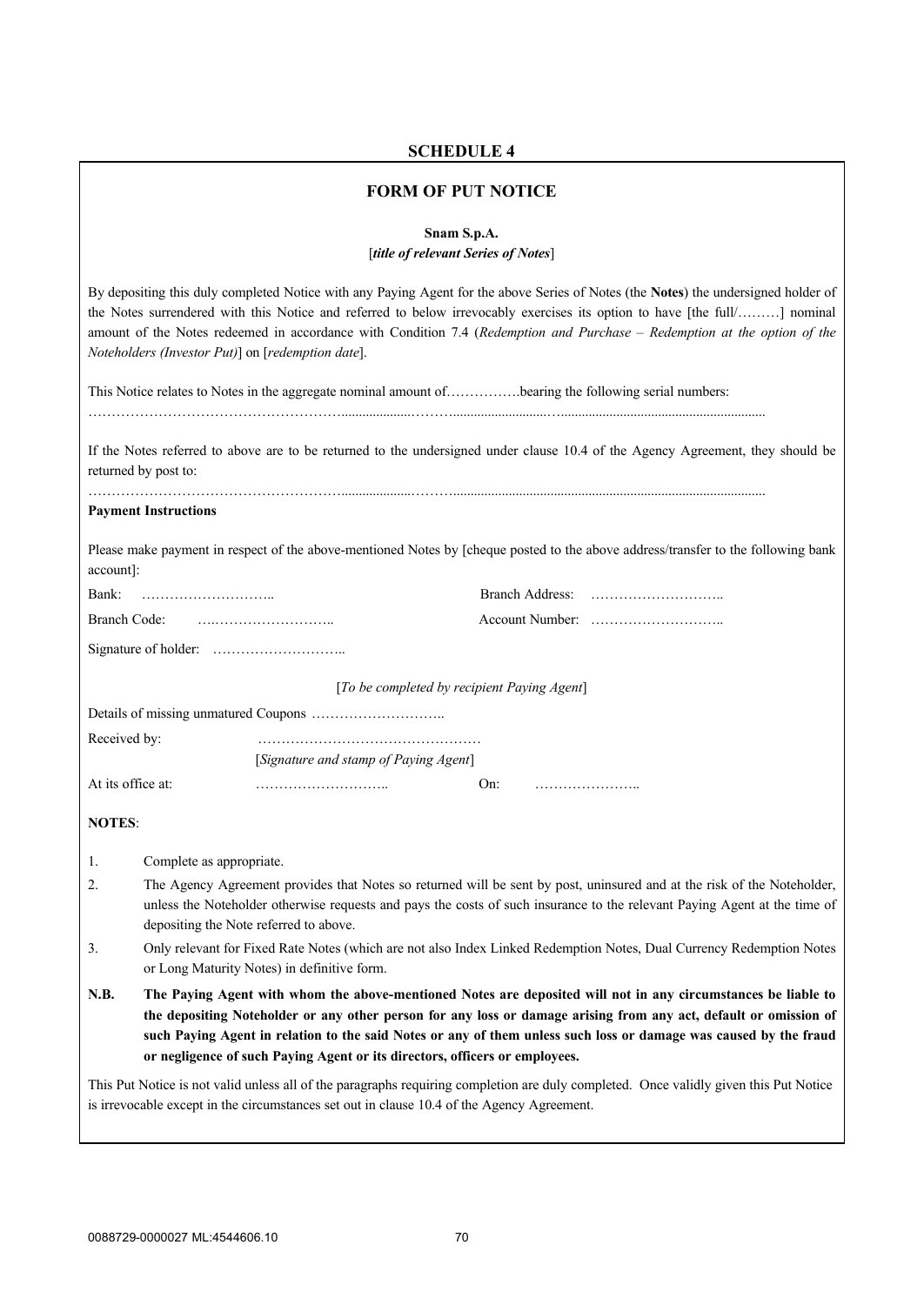## **SCHEDULE 5**

### **PROVISIONS FOR MEETINGS OF NOTEHOLDERS**

## **DEFINITIONS**

- 1. The provisions of this Schedule 5 are subject to the provisions of Condition 15 (*Meetings of Noteholders*) and in any event, to mandatory provisions of Italian law.
- 2. As used in this Schedule the following expressions shall have the following meanings unless the context otherwise requires:

**Block Voting Instruction** means an English and Italian language document, in the form provided by the Issuer, issued by a Paying Agent in which:

- (a) it is certified that on the date thereof Notes (whether in definitive form or represented by a Global Note) (not being Notes in respect of which a Voting Certificate has been issued and is outstanding in respect of the meeting specified in such Block Voting Instruction) have been deposited with such Paying Agent or (to the satisfaction of such Paying Agent) are held to its order or under its control or are blocked in an account with a Clearing System and that no such Notes will cease to be so deposited or held or blocked until the first to occur of:
	- (i) the conclusion of the meeting specified in such Block Voting Instruction; and
	- (ii) the surrender to the Paying Agent, not less than 48 Hours before the time for which such meeting is convened, of the receipt issued by such Paying Agent in respect of each such deposited Note which is to be released or (as the case may require) the Notes ceasing with the agreement of the Paying Agent to be held to its order or under its control or so blocked and the giving of notice by the Paying Agent to the Issuer in accordance with paragraph 4(f) of the necessary amendment to the Block Voting Instruction;
- (b) it is certified that each holder of such Notes has instructed such Paying Agent that the vote(s) attributable to the Notes so deposited or held or blocked should be cast in a particular way in relation to the resolution(s) to be put to such meeting and that all such instructions are, during the period commencing 48 Hours prior to the time for which such meeting is convened and ending at the conclusion or adjournment thereof, neither revocable nor capable of amendment;
- (c) the aggregate nominal amount of the Notes so deposited or held or blocked is listed distinguishing with regard to each such resolution between those in respect of which instructions have been given that the votes attributable thereto should be cast in favour of the resolution and those in respect of which instructions have been so given that the votes attributable thereto should be cast against the resolution; and
- (d) one or more persons named in such Block Voting Instruction (each hereinafter called a **proxy**) is or are authorised and instructed by such Paying Agent to cast the votes attributable to the Notes so listed in accordance with the instructions referred to in (c) above as set out in such Block Voting Instruction, provided that no single proxy may attend and/or vote on behalf of more than such number of Noteholders at any meeting as would exceed the limit specified in article 2372 of the Italian Civil Code to the extent applicable;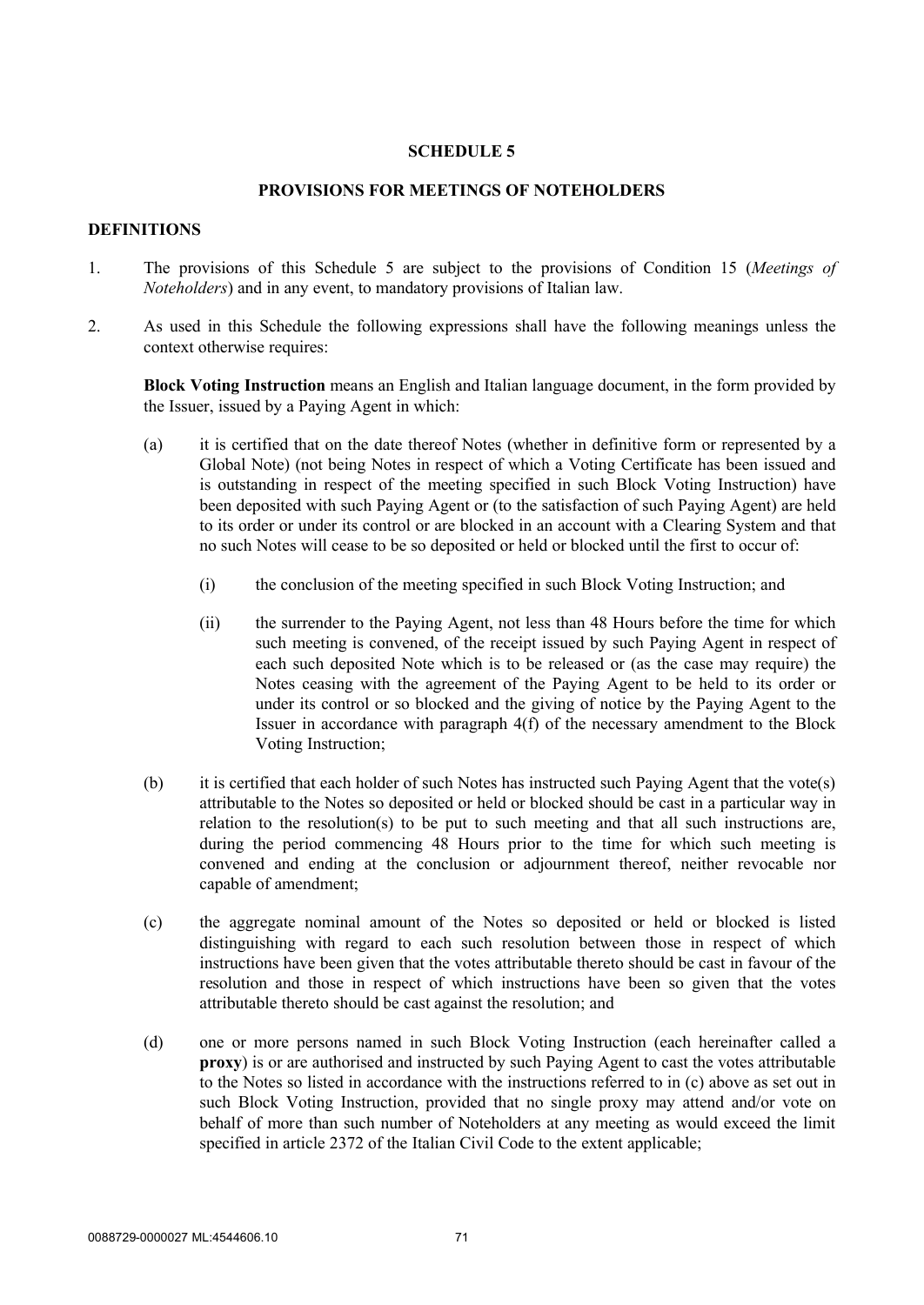**Clearing System** means Euroclear and/or Clearstream, Luxembourg and includes in respect of any Note any clearing system on behalf of which such Note is held or which is the bearer or holder of a Note, in either case whether alone or jointly with any other Clearing System(s);

**Eligible Person** means any one of the following persons who shall be entitled to attend and vote at a meeting:

- (a) a holder of a Note in definitive form;
- (b) a bearer of any Voting Certificate; and
- (c) a proxy specified in any Block Voting Instruction;

#### **Extraordinary Resolution** means:

- (a) a resolution passed at a meeting of the Noteholders duly convened on First Call or Second Call or Third Call (each as defined below) in accordance with paragraph 8 of this Schedule 5 and otherwise held in accordance with mandatory provisions of Italian law and with provisions of these presents; or
- (b) a resolution in writing signed by or on behalf of all of the Noteholders, which resolution may be contained in one document or in several documents in like form each signed by or on behalf of one or more of the Noteholders;

**Voting Certificate** means an English and Italian language certificate, in the form provided by the Issuer, issued by a Paying Agent in which it is stated:

- (a) that on the date thereof Notes (whether in definitive form or represented by a Global Note) (not being Notes in respect of which a Block Voting Instruction has been issued and is outstanding in respect of the meeting specified in such Voting Certificate) were deposited with such Paying Agent or (to the satisfaction of such Paying Agent) are held to its order or under its control or are blocked in an account with a Clearing System and that no such Notes will cease to be so deposited or held or blocked until the first to occur of:
	- (i) the conclusion of the meeting specified in such Voting Certificate; and
	- (ii) the surrender of the Voting Certificate to the Paying Agent who issued the same; and
- (b) that the bearer thereof is entitled to attend and vote at such meeting in respect of the Notes represented by such Voting Certificate;

**24 Hours** means a period of 24 hours including all or part of a day upon which banks are open for general business in both the place where the relevant meeting is to be held and in each of the places where the Paying Agents have their specified offices (disregarding for this purpose the day upon which such meeting is to be held) and such period shall be extended by one period or, to the extent necessary, more periods of 24 hours until there is included as aforesaid all or part of a day upon which banks are open for general business in all of the places as aforesaid; and

**48 Hours** means a period of 48 hours including all or part of two days upon which banks are open for general business both in the place where the relevant meeting is to be held and in each of the places where the Paying Agents have their specified offices (disregarding for this purpose the day upon which such meeting is to be held) and such period shall be extended by one period or, to the extent necessary, more periods of 24 hours until there is included as aforesaid all or part of two days upon which banks are open for general business in all of the places as aforesaid.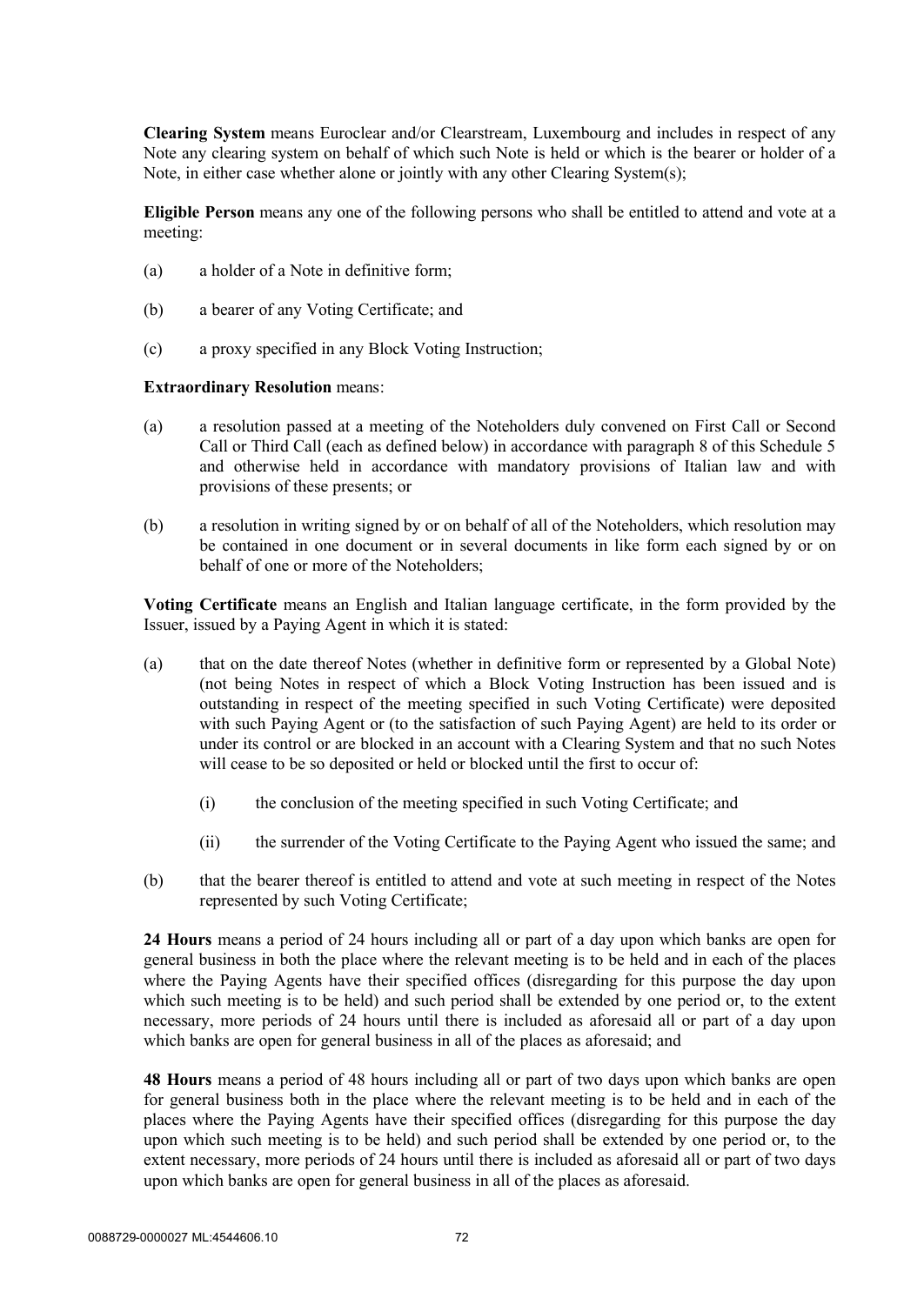For the purposes of calculating a period of **Clear Days** in relation to a meeting, no account shall be taken of the day on which the notice of such meeting is given (or, in the case of an adjourned meeting, the day on which the meeting to be adjourned is held) or the day on which such meeting is held.

All references in this Schedule to a "meeting" shall, where the context so permits, include any relevant adjourned meeting.

The provisions of this Schedule regarding, inter alia, Noteholders' meetings and the Noteholders' Representative shall be interpreted also in accordance with the mandatory provisions of Italian law applicable from time to time to the Issuer, to the extent such provisions differ from the contents of this Schedule.

### **EVIDENCE OF ENTITLEMENT TO ATTEND AND VOTE**

3. A holder of a Note (whether in definitive form or represented by a Bearer Global Note) may require the issue by a Paying Agent of Voting Certificates and Block Voting Instructions in accordance with the terms of paragraph 4.

For the purposes of paragraph 4, the Agent and each Paying Agent shall be entitled to rely, without further enquiry, on any information or instructions received from a Clearing System and shall have no liability to any Noteholder or other person for any loss, damage, cost, claim or other liability occasioned by its acting in reliance thereon, nor for any failure by a Clearing System to deliver information or instructions to the Agent or any Paying Agent.

The holder of any Voting Certificate or the proxies named in any Block Voting Instruction shall for all purposes in connection with the relevant meeting be deemed to be the holder of the Notes to which such Voting Certificate or Block Voting Instruction relates and the Paying Agent with which such Notes have been deposited or the person holding Notes to the order or under the control of such Paying Agent or the Clearing System in which such Notes have been blocked shall be deemed for such purposes not to be the holder of those Notes.

## **PROCEDURE FOR ISSUE OF VOTING CERTIFICATES, BLOCK VOTING INSTRUCTIONS AND PROXIES**

4. (a) *Definitive Notes not held in a Clearing System - Voting Certificate*

A holder of a Note in definitive form which is not held in an account with any Clearing System (not being a Note in respect of which a Block Voting Instruction has been issued and is outstanding in respect of the meeting specified in such Voting Certificate) may obtain a Voting Certificate in respect of such Note from a Paying Agent subject to such Noteholder having procured that such Note is deposited with such Paying Agent or (to the satisfaction of such Paying Agent) is held to its order or under its control upon terms that no such Note will cease to be so deposited or held until the first to occur of:

- (i) the conclusion of the meeting specified in such Voting Certificate; and
- (ii) the surrender of the Voting Certificate to the Paying Agent who issued the same.
- (b) *Global Notes and definitive Notes held in a Clearing System - Voting Certificate*

A holder of a Note (not being a Note in respect of which instructions have been given to the Agent in accordance with paragraph 4(d)) represented by a Global Note or which is in definitive form and is held in an account with any Clearing System may procure the delivery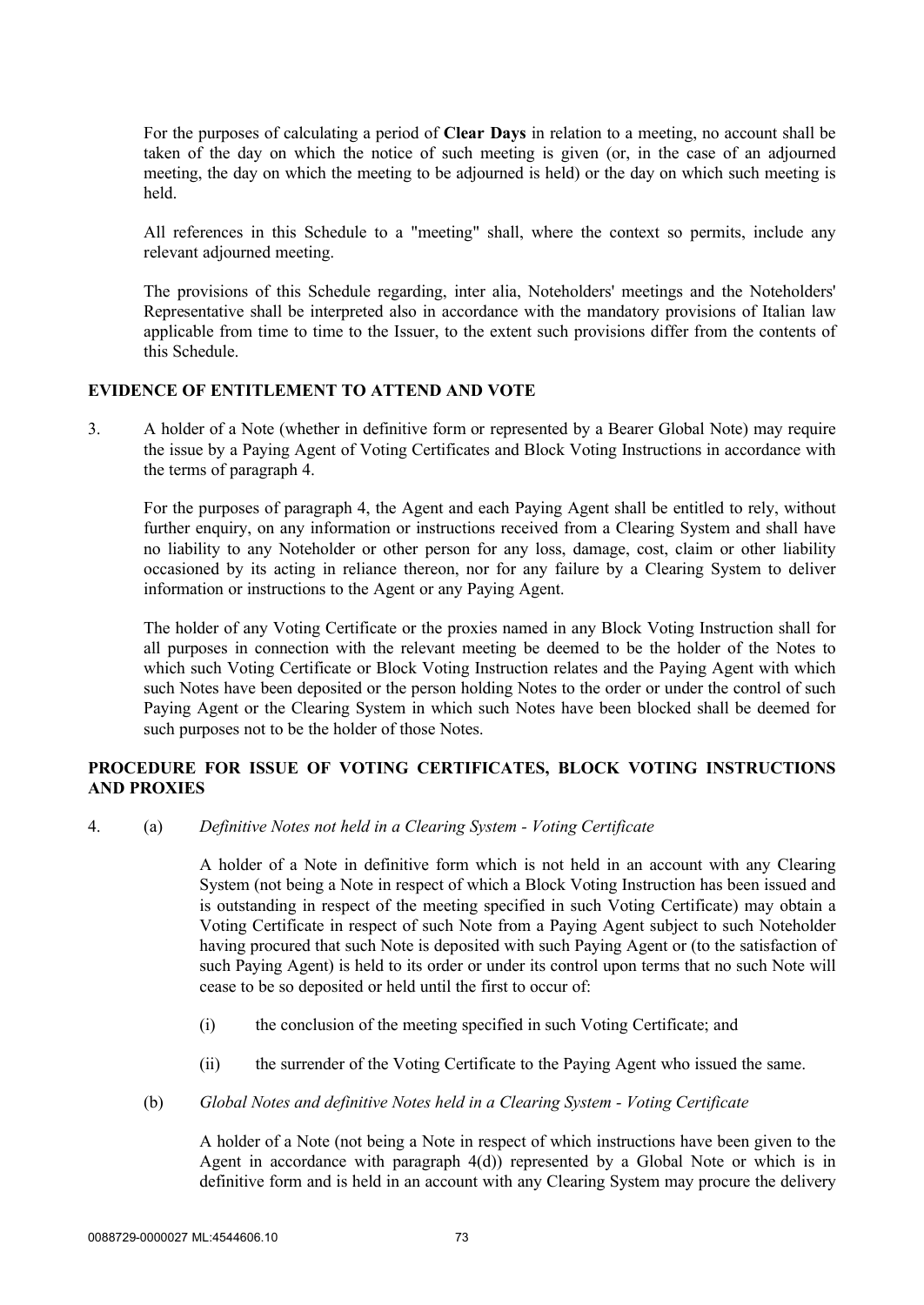of a Voting Certificate in respect of such Note by giving notice to the Clearing System through which such Noteholder's interest in the Note is held specifying by name a person (an **Identified Person**) (which need not be the Noteholder himself) to collect the Voting Certificate and attend and vote at the meeting. The relevant Voting Certificate will be made available at or shortly prior to the commencement of the meeting by the Agent against presentation by such Identified Person of the form of identification previously notified by such Noteholder to the Clearing System. The Clearing System may prescribe forms of identification (including, without limitation, a passport or driving licence) which it deems appropriate for these purposes. Subject to receipt by the Agent from the Clearing System, no later than 24 Hours prior to the time for which such meeting is convened, of notification of the nominal amount of the Notes to be represented by any such Voting Certificate and the form of identification against presentation of which such Voting Certificate should be released, the Agent shall, without any obligation to make further enquiry, make available Voting Certificates against presentation of the form of identification corresponding to that notified.

#### (c) *Definitive Notes not held in a Clearing System - Block Voting Instruction*

A holder of a Note in definitive form which is not held in an account with any Clearing System (not being a Note in respect of which a Voting Certificate has been issued and is outstanding in respect of the meeting specified in such Block Voting Instruction) may require a Paying Agent to issue a Block Voting Instruction in respect of such Note by depositing such Note with such Paying Agent or (to the satisfaction of such Paying Agent) by procuring that, not less than 48 Hours before the time fixed for the relevant meeting, such Note is held to the Paying Agent's order or under its control, in each case on terms that no such Note will cease to be so deposited or held until the first to occur of:

- (i) the conclusion of the meeting specified in such Block Voting Instruction; and
- (ii) the surrender to the Paying Agent, not less than 48 Hours before the time for which such meeting is convened, of the receipt issued by such Paying Agent in respect of each such deposited or held Note which is to be released or (as the case may require) the Note or Notes ceasing with the agreement of the Paying Agent to be held to its order or under its control and the giving of notice by the Paying Agent to the Issuer in accordance with paragraph 4(f) hereof of the necessary amendment to the Block Voting Instruction;

and instructing the Paying Agent that the vote(s) attributable to the Note or Notes so deposited or held should be cast in a particular way in relation to the resolution or resolutions to be put to such meeting and that all such instructions are, during the period commencing 48 Hours prior to the time for which such meeting is convened and ending at the conclusion or adjournment thereof, neither revocable nor capable of amendment.

(d) *Global Notes and definitive Notes held in a Clearing System - Block Voting Instruction*

A holder of a Note (not being a Note in respect of which a Voting Certificate has been issued) represented by a Global Note or which is in definitive form and is held in an account with any Clearing System may require the Agent to issue a Block Voting Instruction in respect of such Note by first instructing the Clearing System through which such Noteholder's interest in the Note is held to procure that the votes attributable to such Note should be cast at the meeting in a particular way in relation to the resolution or resolutions to be put to the meeting. Any such instruction shall be given in accordance with the rules of the Clearing System then in effect. Subject to receipt by the Agent of instructions from the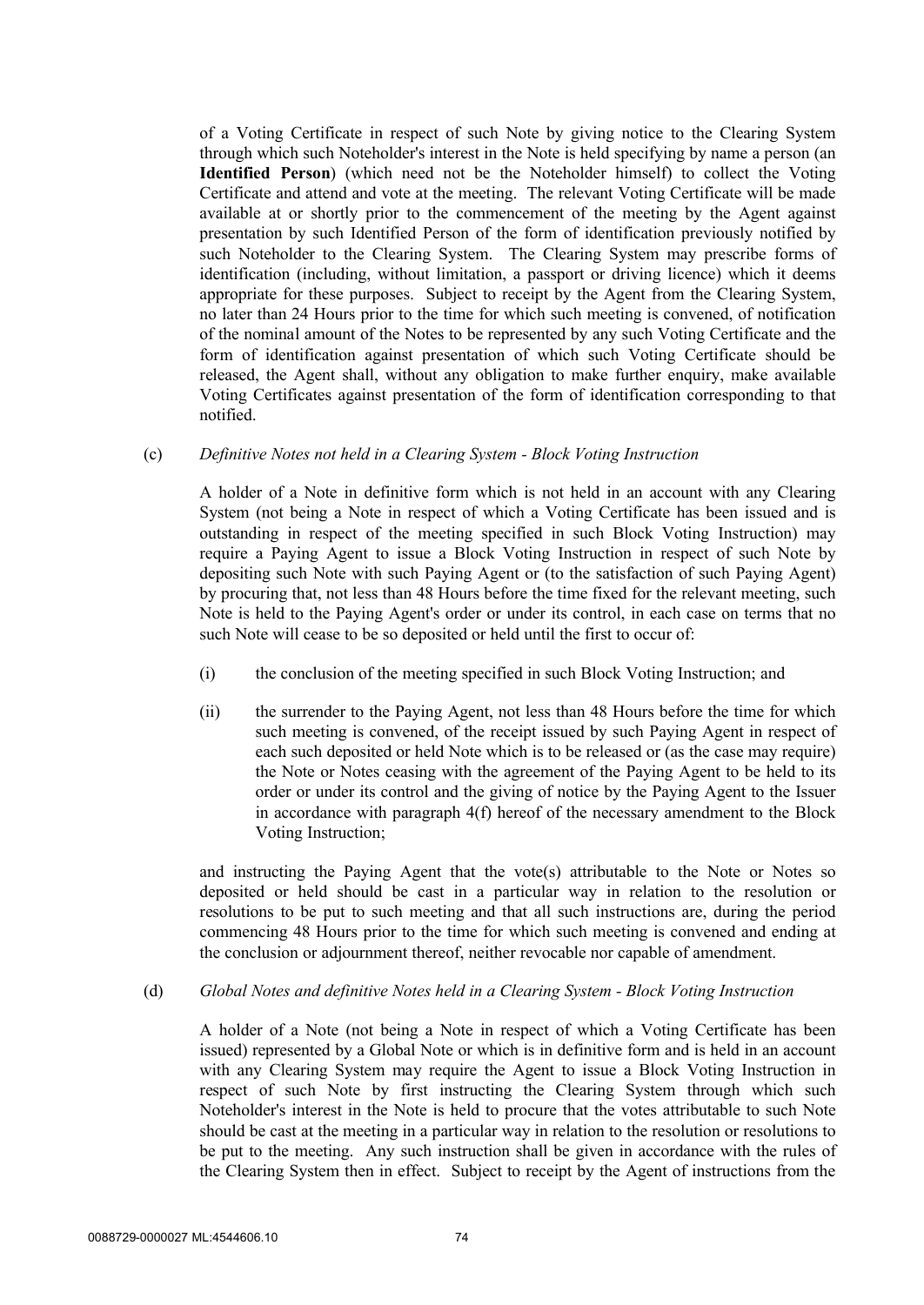Clearing System, no later than 24 Hours prior to the time for which such meeting is convened, of notification of the nominal amount of the Notes in respect of which instructions have been given and the manner in which the votes attributable to such Notes should be cast, the Agent shall, without any obligation to make further enquiry, appoint a proxy to attend the meeting and cast votes in accordance with such instructions.

- (e) Each Block Voting Instruction, together (if so requested by the Noteholders' Representative) with proof satisfactory to the Noteholders' Representative of its due execution on behalf of the relevant Paying Agent, shall be deposited by the relevant Paying Agent at such place as the Noteholders' Representative shall approve not less than 24 Hours before the time appointed for holding the meeting at which the proxy or proxies named in the Block Voting Instruction proposes to vote, and in default the Block Voting Instruction shall not be treated as valid unless the Chairman of the meeting decides otherwise before such meeting proceeds to business. A copy of each Block Voting Instruction shall be deposited with the Noteholders' Representative before the commencement of the meeting but the Noteholders' Representative shall not thereby be obliged to investigate or be concerned with the validity of or the authority of the proxy or proxies named in any such Block Voting Instruction.
- (f) Any vote given in accordance with the terms of a Block Voting Instruction shall be valid notwithstanding the previous revocation or amendment of the Block Voting Instruction or of any of the instructions of the relevant Noteholder or the relevant Clearing System (as the case may be) pursuant to which it was executed **provided that** no intimation in writing of such revocation or amendment has been received from the relevant Paying Agent by the Issuer at its registered office (or such other place as may have been required or approved by the Noteholders' Representative for the purpose) by the time being 24 Hours before the time appointed for holding the meeting at which the Block Voting Instruction is to be used.

#### **CONVENING OF MEETINGS, QUORUM AND ADJOURNED MEETINGS**

- 5. Subject to mandatory provisions of Italian law, the directors of the Issuer or the Noteholders' Representative may at any time, and shall upon a requisition in writing signed by the holders of not less than one-twentieth of the principal amount of the Notes of any Series for the time being outstanding, convene a meeting and if the directors of the Issuer or the Noteholders' Representative default in convening such a meeting following such requisition the same shall be convened by the competent court in accordance with articles 2367, paragraph 2, of the Italian Civil Code. Whenever the directors of the Issuer are about to convene any such meeting the Issuer shall forthwith give notice in writing to the holders of the Notes of the day, time and place thereof and of the nature of the business to be transacted thereat. Every such meeting shall be held at such place as provided pursuant to article 2363 of the Italian Civil Code.
- 6. At least 30 Clear Days' notice, or different term provided for by applicable mandatory Italian laws, specifying the place, day and hour of (i) the sole call of the meeting (a **Single Call Meeting**) or, depending on the applicable provisions of Italian law and the Issuer's by-laws, (ii) each of the first, second and third call of the meeting (the **First Call**, the **Second Call** and the **Third Call**, respectively and collectively, a **Multiple Call Meeting**) shall be given to the Noteholders prior to any meeting in the manner provided by Condition 14 and in accordance with the provisions of Italian law (including, without limitation, Legislative Decree No.58 of 24 February 1998 as amended) and the Issuer's by-laws in force from time to time. Such notice, which shall be in the Italian language and in English translation, shall state generally the nature of the business to be transacted at the meeting thereby convened and shall either specify in such notice the terms of such resolution or state fully the effect on the Noteholders of such resolution, if passed. Such notice shall include statements as to the manner in which Noteholders may arrange for Voting Certificates or Block Voting Instructions to be issued and all other information required to be included in such notice pursuant to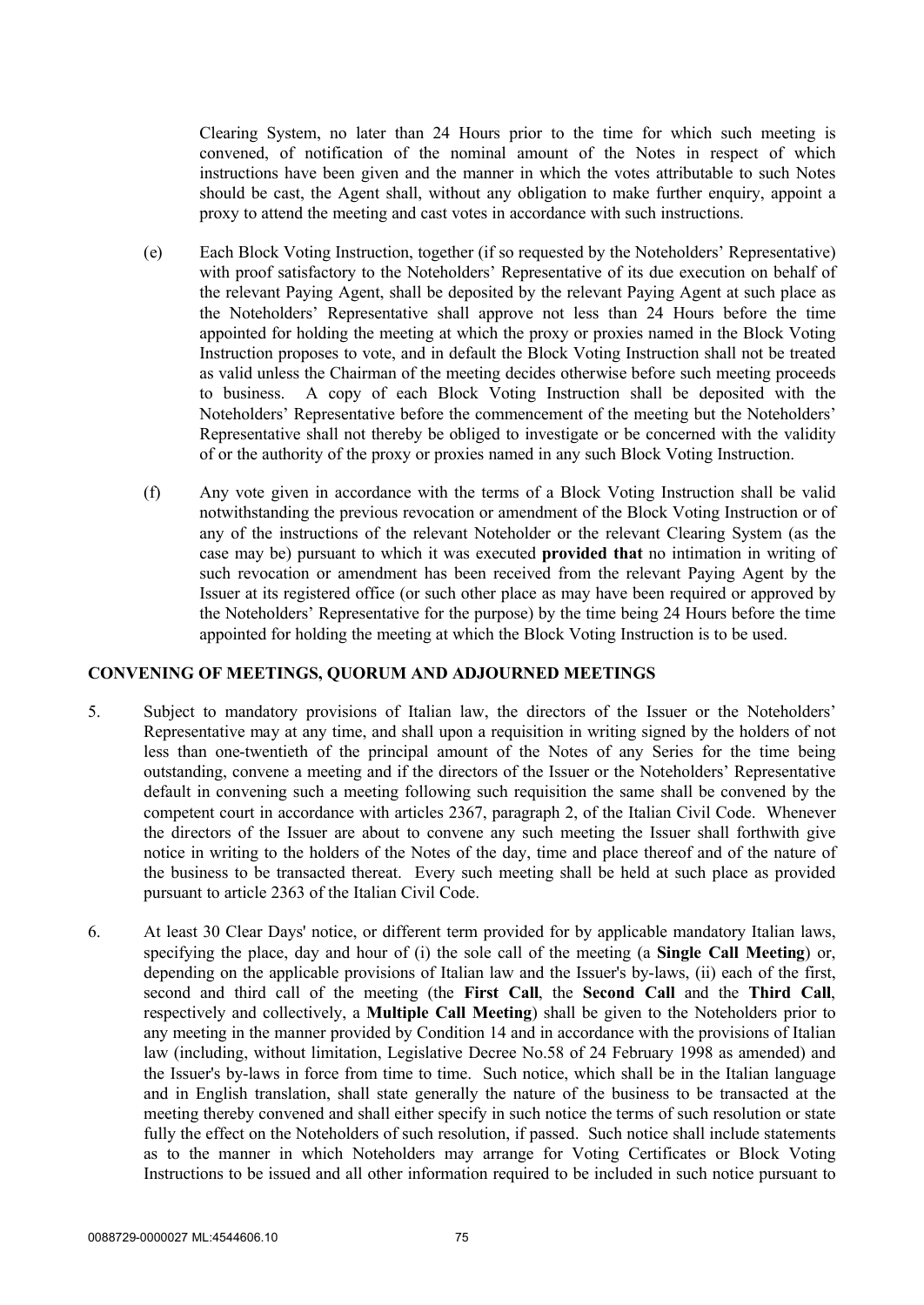applicable laws and regulations. Notices of all meetings shall also be published and given in any other manner pursuant to the Issuer's by-laws and the law and regulations applicable from time to time. A copy of the notice shall be sent by registered post to the Issuer (unless the meeting is convened by the directors of the Issuer) and to the Noteholders' Representative (unless the meeting is convened by the Noteholders' Representative). For the avoidance of doubt, each meeting will be held as a Single Call Meeting or as a Multiple Call Meeting depending on the applicable provisions of Italian law and the Issuer's by-laws as applicable from time to time.

- 7. Subject to mandatory provisions of Italian law, a person (who may but need not be a Noteholder) nominated pursuant to article 2371 of the Italian Civil Code or in writing by the Noteholders' Representative shall be entitled to take the chair at the relevant meeting, but if no such nomination is made or if at any meeting the person nominated shall not be present within 15 minutes after the time appointed for holding the meeting the Noteholders present shall choose by a majority vote one of their number to be Chairman. The Chairman of an adjourned meeting need not be the same person as was Chairman of the meeting from which the adjournment took place.
- 8. In addition to the matters described in paragraph 18 below, meetings of the Noteholders may resolve (*inter alia*): (a) to appoint or revoke the appointment of the Noteholders' Representative ("*rappresentante comune*"); (b) to modify the Conditions (as provided below); (c) to approve motions for "*Concordato*", as set forth in the bankruptcy laws of Italy; (d) to establish a fund for the expenses necessary for the protection of common interests of the Noteholders and related statements of account; and (e) to pass a resolution concerning any other matter of common interest to the Noteholders.

The constitution of meetings and the validity of resolutions thereof shall be governed pursuant to the Italian Civil Code and, as long as the Issuer has its shares listed on a regulated market in Italy or an other EU member country, pursuant to Legislative Decree no. 58 of 24 February 1998 (as amended from time to time) and the Issuer's by-laws in force from time to time. Italian law currently provides that (subject as provided below):

(A) in the case of a Single Call Meeting, one or more persons present holding Notes in definitive form or voting certificates or being proxies and holding or representing in the aggregate at least onefifth of the principal amount of the Notes for the time being outstanding or such other majority as may be provided for in the Issuer's by-laws, or

(B) in the case of a Multiple Call Meeting: (i) in the case of a First Call meeting, one or more persons present holding Notes in definitive form or voting certificates or being proxies and holding or representing in the aggregate at least one-half of the principal amount of the Notes for the time being outstanding or such higher majority as may be provided for in the Issuer's by-laws, (ii) in the case of a Second Call meeting, one or more persons present holding Notes in definitive form or voting certificates or being proxies and holding or representing in the aggregate more than one-third of the principal amount of the Notes for the time being outstanding or such higher majority as may be provided for in the Issuer's by-laws, (iii) in the case of a Third Call meeting one or more persons present holding Notes in definitive form or voting certificates or being proxies and holding or representing in the aggregate at least one-fifth of the principal amount of the Notes for the time being outstanding,

shall form a quorum for the transaction of business and no business (other than the choosing of a Chairman) shall be transacted at any meeting unless the requisite quorum is present at the commencement of the relevant business.

The majority required at any such meeting (including any adjourned meetings) for passing an Extraordinary Resolution shall (subject as provided below) be such number of votes as may be cast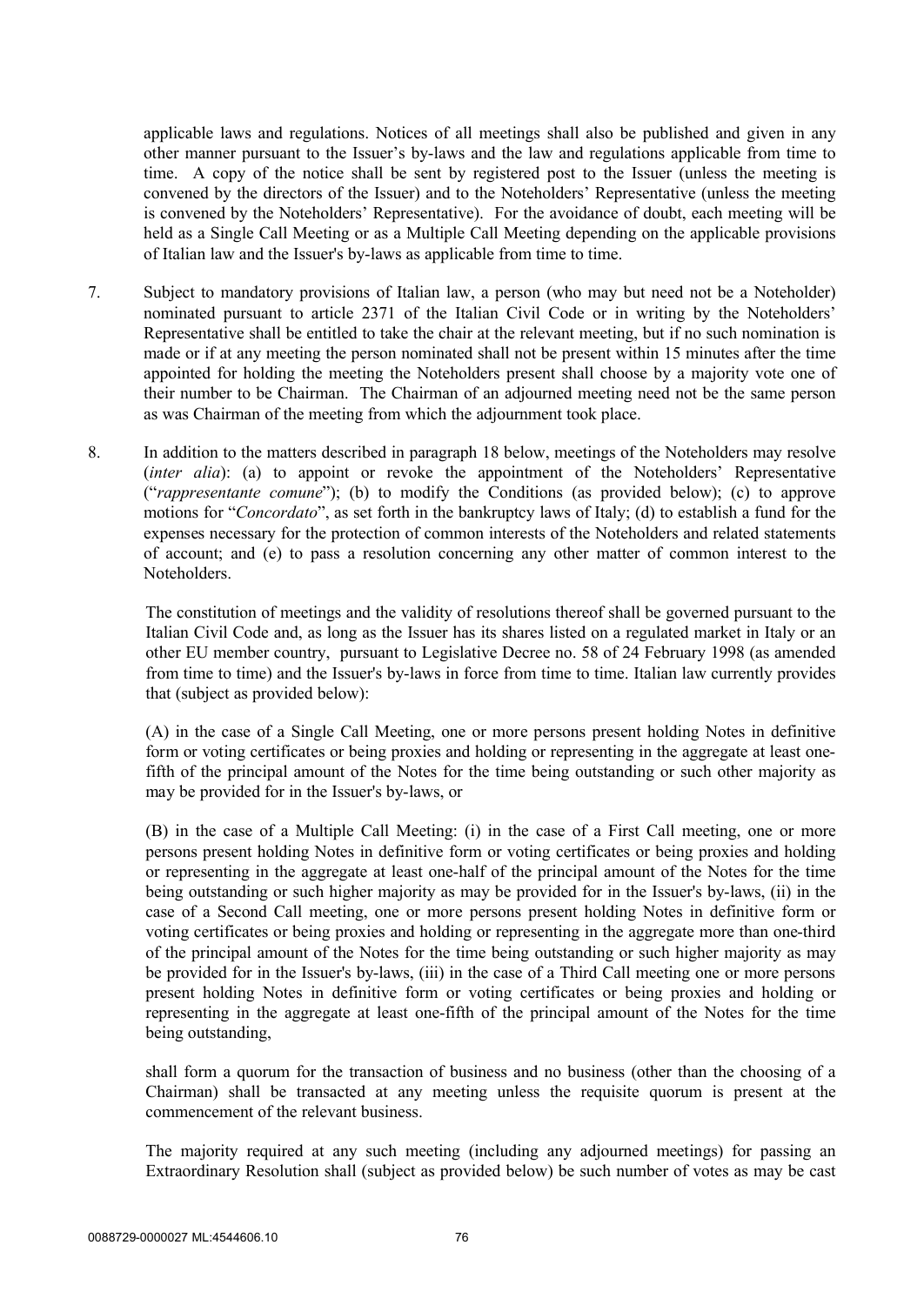by one or more Eligible Persons present holding or representing at least two-thirds of the aggregate nominal amount of the Notes outstanding represented at the meeting, **PROVIDED THAT** at any meeting (including adjourned meetings as provided under Article 2415 of the Italian Civil Code) the business of which includes a modification to the Conditions of the Notes as provided under Article 2415, first paragraph, number 2, of the Italian Civil Code, (including, for the avoidance of doubt, (a) any reduction or cancellation of the amount payable or, where applicable, modification, of the method of calculating the amount payable or modification of the date of maturity or redemption or any date for payment of interest or, where applicable, of the method of calculating the date of payment in respect of any principal or interest in respect of the Notes or of the provisions relating to the status, and (b) any alteration of the currency in which payments under the Notes and Coupons are to be made or the denomination of the Notes) or any of the following matters:

- (i) alteration of the quorum required at any meeting of Noteholders or the majority required to pass an Extraordinary Resolution;
- (ii) the sanctioning of any scheme or proposal or substitution as is described in paragraphs 18(h) and 18(i) below; and
- (iii) alteration of this proviso,

(each of which shall only be capable of being effected after having been approved by Extraordinary Resolution) the quorum of the meetings and the majority required to pass the requisite Extraordinary Resolution shall be votes cast by one or more persons present holding Notes in definitive form or voting certificates or being proxies and holding or representing in the aggregate not less than onehalf of the principal amount of the Notes for the time being outstanding as set out in the second sentence of the third paragraph of Article 2415 of the Italian Civil Code referring to any resolution for the purpose of making a modification to the Conditions of the Notes.

9. If within 15 minutes (or such longer period not exceeding 30 minutes as the Chairman may decide) after the time appointed for any such meeting a quorum is not present for the transaction of any particular business, then, subject and without prejudice to the transaction of the business (if any) for which a quorum is present, the meeting shall if convened upon the requisition of Noteholders be dissolved. In any other case it shall stand adjourned to the Second Call and thereafter (if applicable), to the Third Call.

## **CONDUCT OF BUSINESS AT MEETINGS**

- 10. Every question submitted to a meeting shall be decided in the first instance by a show of hands. A poll may be demanded (before or on the declaration of the result of the show of hands) by the Chairman, the Issuer, the Noteholders' Representative or any Eligible Person (whatever the amount of the Notes so held or represented by him).
- 11. At any meeting, unless a poll is duly demanded, a declaration by the Chairman that a resolution has been carried or carried by a particular majority or lost or not carried by a particular majority shall be conclusive evidence of the fact without proof of the number or proportion of the votes recorded in favour of or against such resolution.
- 12. Subject to paragraph 14, if at any such meeting a poll is so demanded it shall be taken in such manner and, subject as hereinafter provided, either at once or after an adjournment as the Chairman directs and the result of such poll shall be deemed to be the resolution of the meeting at which the poll was demanded as at the date of the taking of the poll. The demand for a poll shall not prevent the continuance of the meeting for the transaction of any business other than the motion on which the poll has been demanded.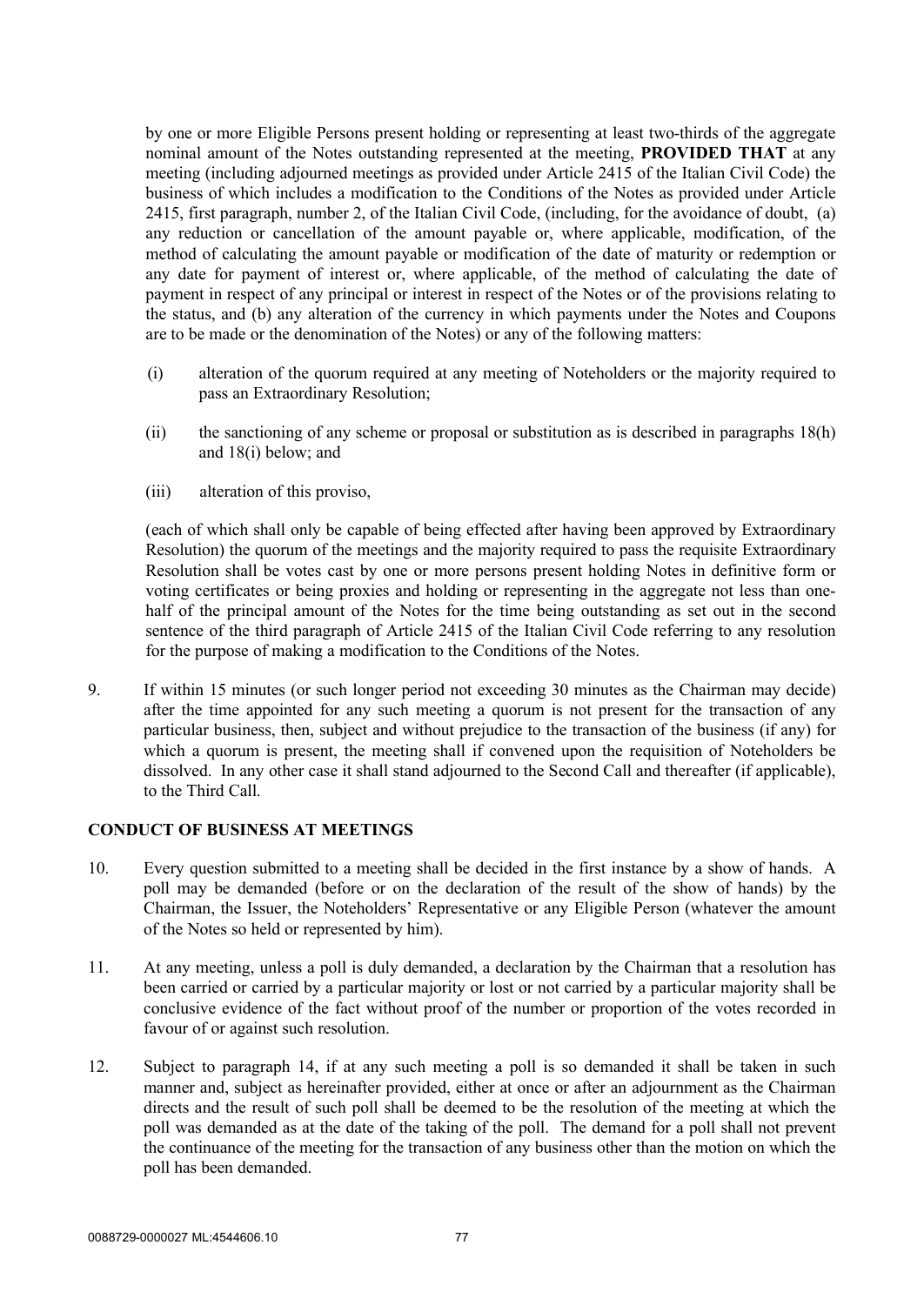- 13. The Chairman may, with the consent of (and shall if directed by) any such meeting, adjourn the same from time to time and from place to place; but no business shall be transacted at any adjourned meeting except business which might lawfully have been transacted at the meeting from which the adjournment took place.
- 14. Any poll demanded at any such meeting on the election of a Chairman or on any question of adjournment shall be taken at the meeting without adjournment.
- 15. The Noteholders' Representative, its lawyers and financial advisors and any director, statutory auditor or officer of the Issuer, its lawyers and financial advisors, any director or officer of any of the Paying Agents and any other person authorised so to do by the Noteholders' Representative may attend and speak at any meeting. Save as aforesaid, no person shall be entitled to attend and speak nor shall any person be entitled to vote at any meeting unless he is an Eligible Person. No person shall be entitled to vote at any meeting in respect of Notes which are deemed to be not outstanding by virtue of the proviso to the definition of "outstanding" in Clause 1 of the Agency Agreement.
- 16. At any meeting:
	- (a) on a show of hands every Eligible Person present shall have one vote; and
	- (b) on a poll every Eligible Person present shall have one vote;

in each case in respect of each  $\epsilon$ 1.00 (or, in the case of meetings of holders of Notes denominated in another currency, such amount in such other currency as the Noteholders' Representative or, if none, the Agent in its absolute discretion may stipulate), in nominal amount of the Notes held or represented by such Eligible Person.

Without prejudice to the obligations of the proxies named in any Block Voting Instruction, any Eligible Person entitled to more than one vote need not use all his votes or cast all the votes to which he is entitled in the same way.

- 17. The proxies named in any Block Voting Instruction need not be Noteholders. Nothing herein shall prevent any of the proxies named in any Block Voting Instruction from being a director, officer or representative of or otherwise connected with the Issuer.
- 18. A meeting shall subject to the Conditions, in addition to the powers hereinbefore given, have the following powers, by Extraordinary Resolution (subject to the provisions relating to quorum and majorities contained in paragraph 8 above) namely:
	- (a) Power to sanction any compromise or arrangement proposed to be made between the Issuer, any Appointee and the Noteholders and Couponholders or any of them.
	- (b) Power to sanction any abrogation, modification, compromise or arrangement in respect of the rights of any Appointee, the Noteholders, the Couponholders or the Issuer against any other or others of them or against any of their property whether such rights arise under these presents or otherwise.
	- (c) Power to assent to any modification of the provisions of these presents which is proposed by the Issuer or any Noteholder.
	- (d) Power to give any authority or sanction which under the provisions of these presents is required to be given by Extraordinary Resolution.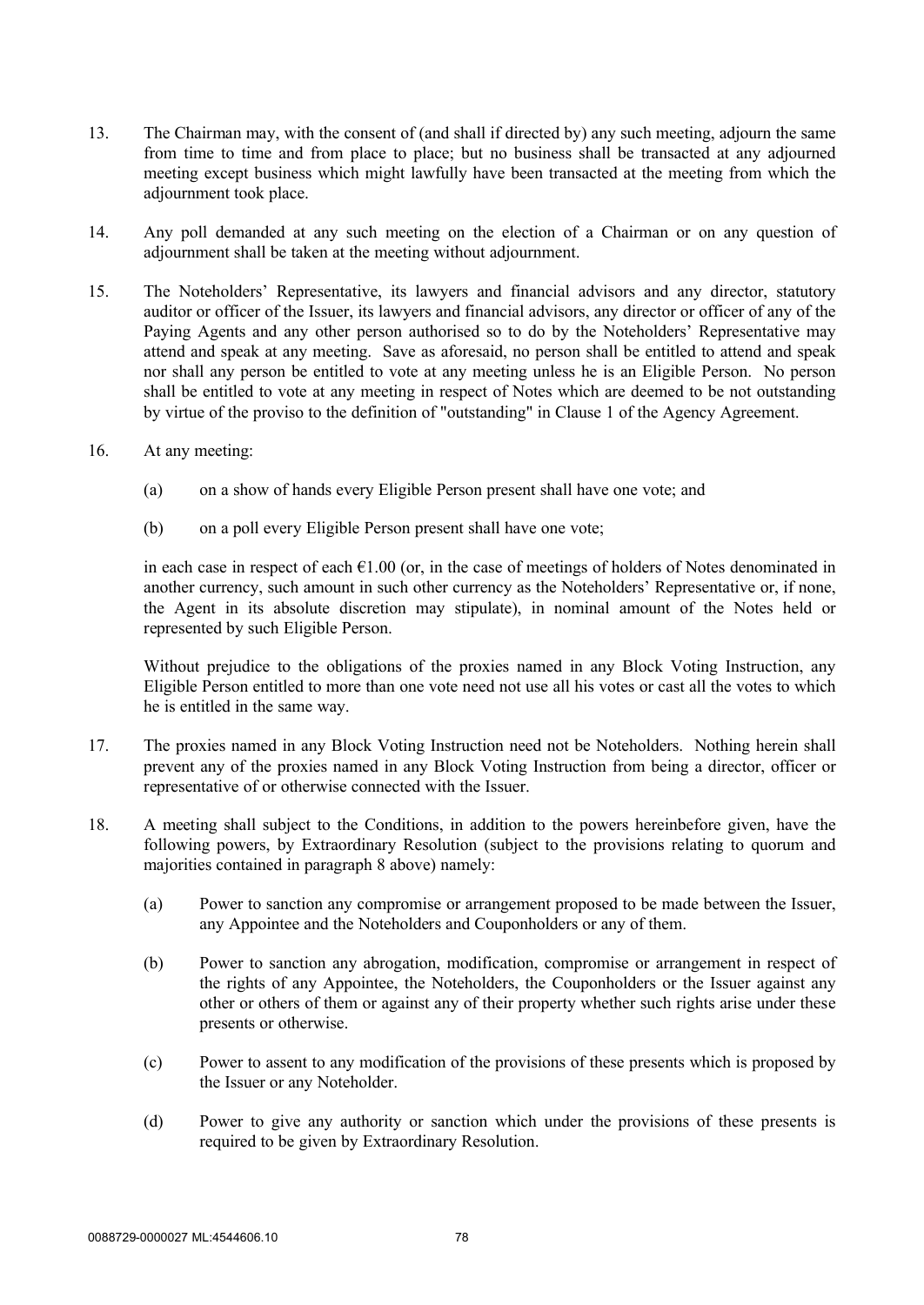- (e) Power to appoint any persons (whether Noteholders or not) as a committee or committees to represent the interests of the Noteholders and to confer upon such committee or committees any powers or discretions which the Noteholders could themselves exercise by Extraordinary Resolution.
- (f) Power to discharge or exonerate any Appointee from all liability in respect of any act or omission for which such Appointee may have become or may become responsible under these presents.
- (g) Power to authorise any Appointee to concur in and execute and do all such deeds, instruments, acts and things as may be necessary to carry out and give effect to any Extraordinary Resolution.
- (h) Power to sanction any scheme or proposal for the exchange or sale of the Notes for or the conversion of the Notes into or the cancellation of the Notes in consideration of shares, stock, notes, bonds, debentures, debenture stock and/or other obligations and/or securities of the Issuer or any other company formed or to be formed, or for or into or in consideration of cash, or partly for or into or in consideration of such shares, stock, notes, bonds, debentures, debenture stock and/or other obligations and/or securities as aforesaid and partly for or into or in consideration of cash.
- (i) Power to approve the substitution of any entity for the Issuer (or any previous substitute) as principal debtor under these presents save for a Solvent Reorganisation of the Issuer adopted or implemented pursuant to any mandatory provisions of law.
- 19. Any resolution passed at a meeting of the Noteholders duly convened and held in accordance with these presents shall be binding upon all the Noteholders whether or not present or whether or not represented at such meeting and whether or not voting and upon all Receiptholders, Couponholders and Talonholders and each of them shall be bound to give effect thereto accordingly and the passing of any such resolution shall be conclusive evidence that the circumstances justify the passing thereof. Notice of the result of the voting on any resolution duly considered by the Noteholders shall be published in accordance with Condition 14 (*Notices*) by the Issuer within 14 days of such result being known, **PROVIDED THAT** the non-publication of such notice shall not invalidate such result.
- 20. Minutes of all resolutions and proceedings at every meeting shall be drawn up by a notary public, registered in the competent trade register and made and entered in books to be from time to time provided for that purpose by the Issuer and any such minutes as aforesaid, if purporting to be signed by the Chairman of the meeting at which such resolutions were passed or proceedings transacted, shall be conclusive evidence of the matters therein contained and, until the contrary is proved, every such meeting in respect of the proceedings of which minutes have been made shall be deemed to have been duly held and convened and all resolutions passed or proceedings transacted thereat to have been duly passed or transacted.
- 21. (a) If and whenever the Issuer has issued and has outstanding Notes of more than one Series, the foregoing provisions of this Schedule shall have effect subject to the following modifications:
	- (i) a resolution which affects the Notes of only one Series shall be deemed to have been duly passed if passed at a separate meeting of the holders of the Notes of that Series;
	- (ii) a resolution which affects the Notes of more than one Series but does not give rise to a conflict of interest between the holders of Notes of any of the Series so affected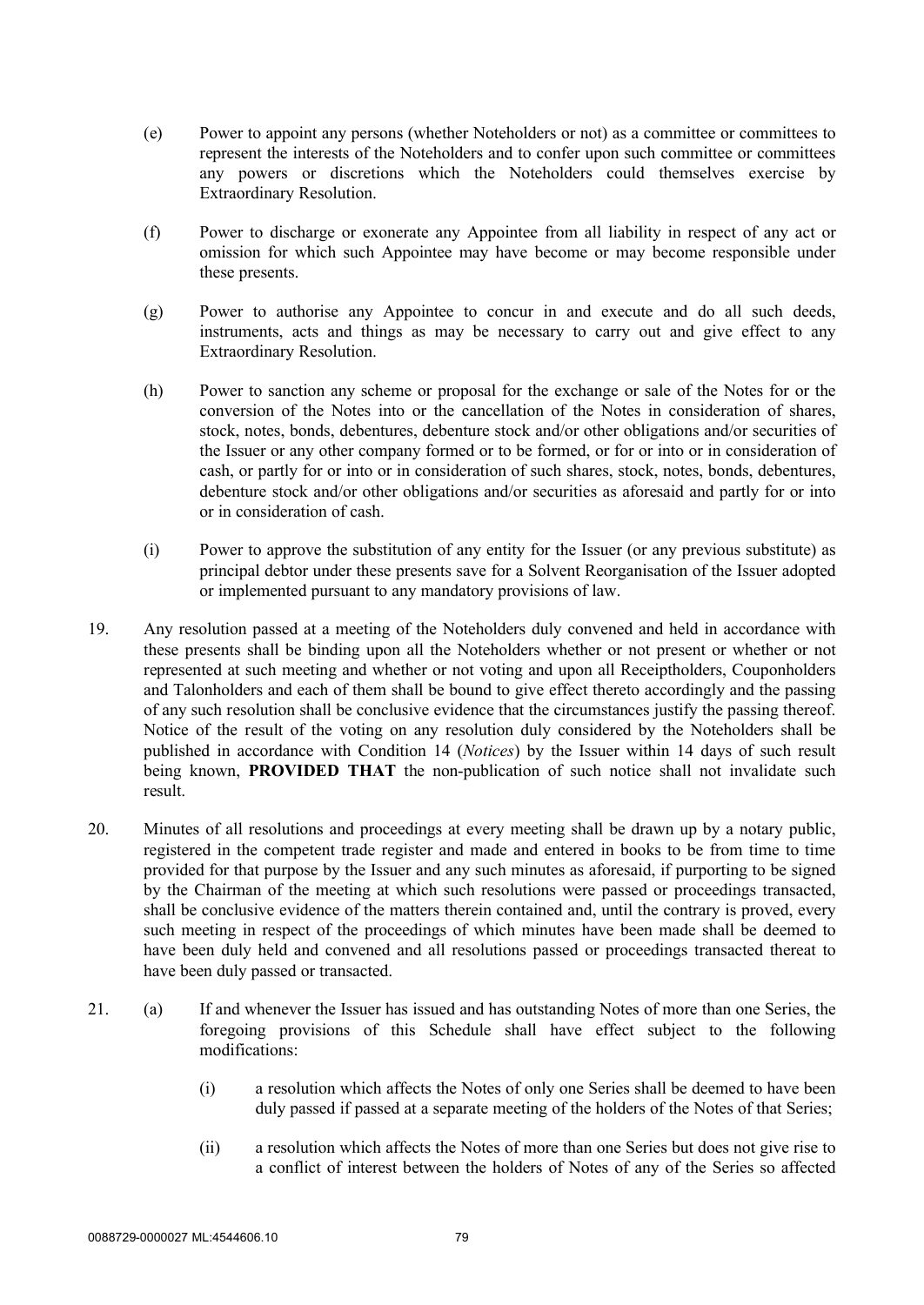shall be deemed to have been duly passed if passed at a single meeting of the holders of the Notes of all the Series so affected;

- (iii) a resolution which affects the Notes of more than one Series and gives or may give rise to a conflict of interest between the holders of the Notes of one Series or group of Series so affected and the holders of the Notes of another Series or group of Series so affected shall be deemed to have been duly passed only if passed at separate meetings of the holders of the Notes of each Series or group of Series so affected; and
- (iv) to all such meetings all the preceding provisions of this Schedule shall *mutatis mutandis* apply as though references therein to Notes and Noteholders were references to the Notes of the Series or group of Series in question or to the holders of such Notes, as the case may be.
- (b) If the Issuer has issued and has outstanding Notes which are not denominated in euro, or in the case of any meeting of the holders of Notes of more than one currency, the nominal amount of such Notes shall:
	- (i) for the purposes of paragraph 5, be the equivalent in euro at the spot rate of a bank nominated by the Agent for the conversion of the relevant currency or currencies into euro on the seventh dealing day prior to the day on which the requisition in writing is received by the Issuer; and
	- (ii) for the purposes of paragraphs 5, 8 and 16 (whether in respect of the meeting or any adjourned such meeting or any poll resulting therefrom), be the equivalent at such spot rate on the seventh dealing day prior to the day of such meeting.

In such circumstances, on any poll each person present shall have one vote for each  $\epsilon$ 1.00 in the nominal amount of the Notes (converted as above) which he holds or represents.

22. All the provisions set out in this Schedule are subject to compliance with the laws, legislation, rules and regulations of the Republic of Italy in force from time to time.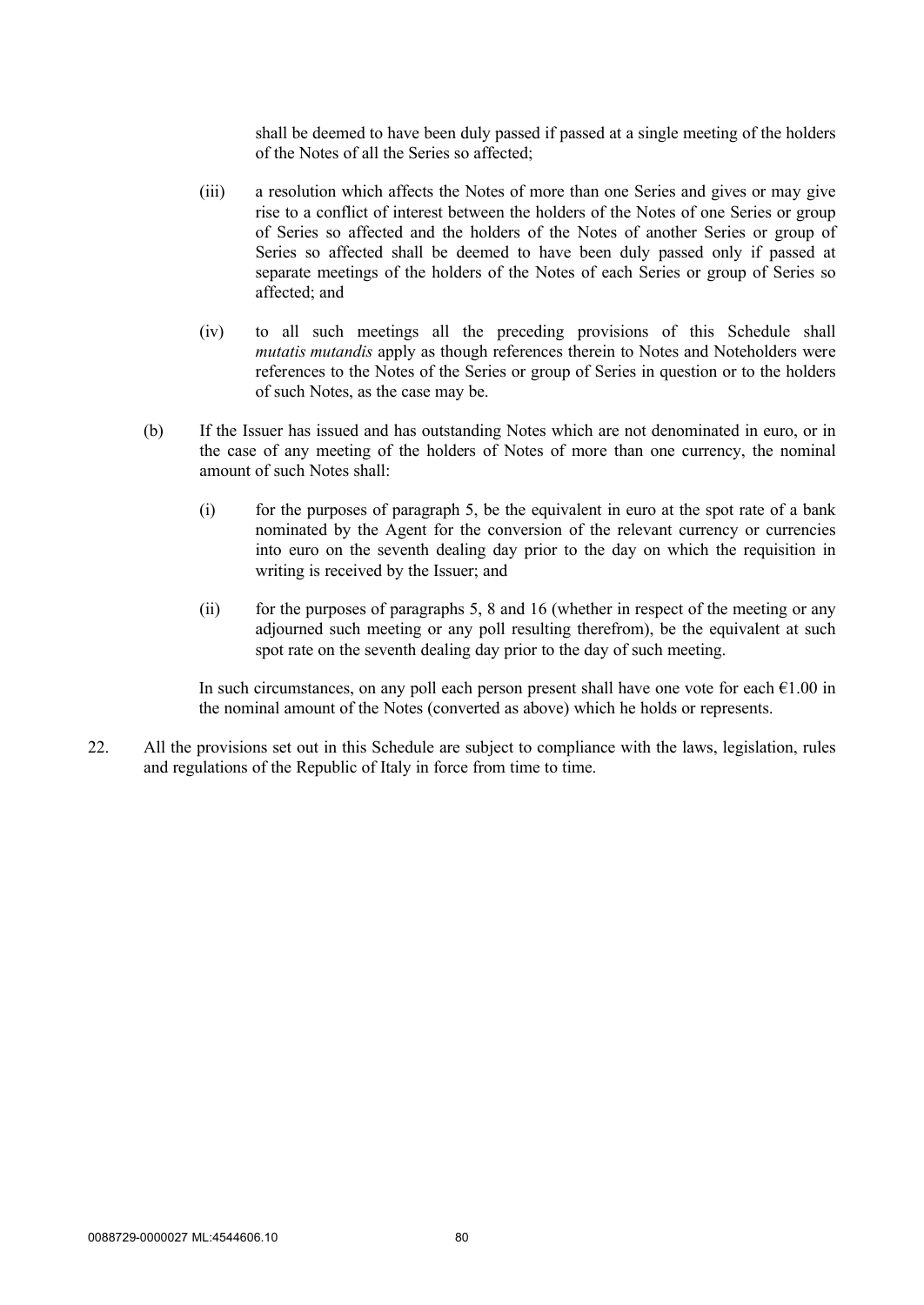#### **SCHEDULE 6**

#### **FORMS OF GLOBAL AND DEFINITIVE NOTES, RECEIPTS, AND COUPONS AND TALONS**

#### **PART 1 OF SCHEDULE 6**

**ANY UNITED STATES PERSON WHO HOLDS THIS OBLIGATION WILL BE SUBJECT TO LIMITATIONS UNDER THE UNITED STATES INCOME TAX LAWS INCLUDING THE LIMITATIONS PROVIDED IN SECTIONS 165(J) AND 1287(A) OF THE INTERNAL REVENUE CODE.**

# **SNAM S.p.A.**

#### **TEMPORARY GLOBAL NOTE**

This Global Note is a Temporary Global Note in respect of a duly authorised issue of Notes (the **Notes**) of Snam S.p.A. (the **Issuer**) described, and having the provisions specified, in Part A of the attached Final Terms (the **Final Terms**). References in this Global Note to the Conditions shall be to the Terms and Conditions of the Notes as set out in Schedule 2 to the Agency Agreement (as defined below) as modified and supplemented by the information set out in the Final Terms, but in the event of any conflict between the provisions of (a) that Schedule or (b) this Global Note and the information set out in the Final Terms, the Final Terms will prevail.

Words and expressions defined or set out in the Conditions and/or the Final Terms shall have the same meaning when used in this Global Note.

This Global Note is issued subject to, and with the benefit of, the Conditions and an Agency Agreement (the **Agency Agreement**, which expression shall be construed as a reference to that agreement as the same may be amended, supplemented, novated or restated from time to time) dated 15 June 2012 and made between the Issuer, BNP Paribas Securities Services, Luxembourg Branch (the **Agent**) and the other agents named in it.

For value received the Issuer, subject to and in accordance with the Conditions, promises to pay to the bearer of this Global Note on each Instalment Date (if the Notes are repayable in instalments) and on the Maturity Date (if any) and/or on such earlier date(s) as all or any of the Notes represented by this Global Note may become due and repayable in accordance with the Conditions, the amount payable under the Conditions in respect of the Notes represented by this Global Note on each such date and to pay interest (if any) on the nominal amount of the Notes from time to time represented by this Global Note calculated and payable as provided in the Conditions together with any other sums payable under the Conditions, upon (if the Final Terms indicates that this Global Note is not intended to be a New Global Note) presentation and, at maturity, surrender of this Global Note to or to the order of the Agent or any of the other paying agents located outside the United States (except as provided in the Conditions) from time to time appointed by the Issuer in respect of the Notes, but in each case subject to the requirements as to certification provided below.

If the Final Terms indicates that this Global Note is intended to be a New Global Note, the nominal amount of Notes represented by this Global Note shall be the aggregate amount from time to time entered in the records of both Euroclear Bank S.A./N.V. and Clearstream Banking, société anonyme (together, the **relevant Clearing Systems**). The records of the relevant Clearing Systems (which expression in this Global Note means the records that each relevant Clearing System holds for its customers which reflect the amount of such customer's interest in the Notes) shall be conclusive evidence of the nominal amount of Notes represented by this Global Note and, for these purposes, a statement issued by a relevant Clearing System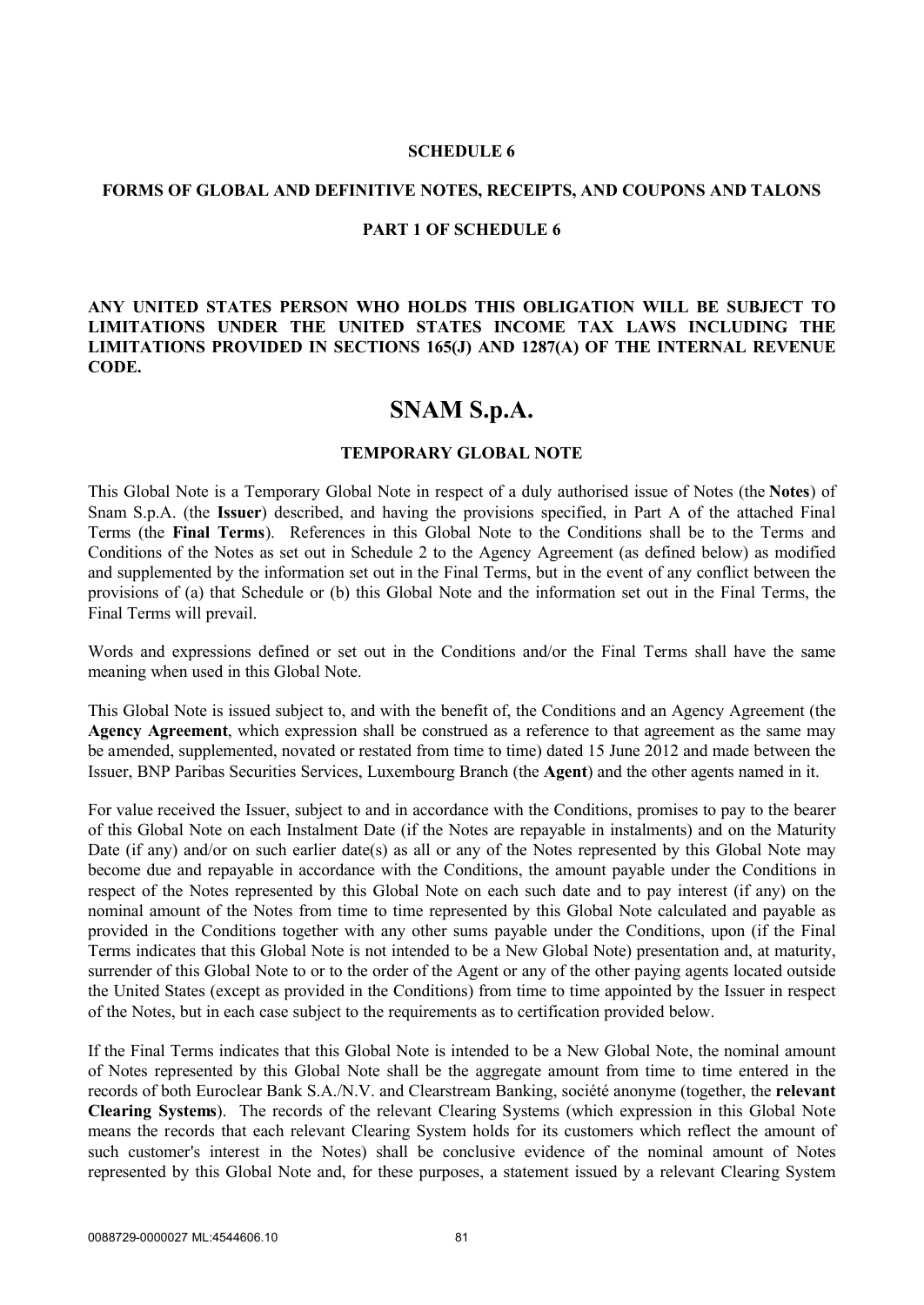stating the nominal amount of Notes represented by this Global Note at any time (which statement shall be made available to the bearer upon request) shall be conclusive evidence of the records of the relevant Clearing System at that time.

If the Final Terms indicates that this Global Note is not intended to be a New Global Note, the nominal amount of the Notes represented by this Global Note shall be the aggregate nominal amount stated in the Final Terms or, if lower, the nominal amount most recently entered by or on behalf of the Issuer in the relevant column in Part 2, 3 or 4 of Schedule One or in Schedule Two.

On any redemption or payment of an instalment or interest being made in respect of, or purchase and cancellation of, any of the Notes represented by this Global Note the Issuer shall procure that:

- (a) if the Final Terms indicates that this Global Note is intended to be a New Global Note, details of such redemption, payment or purchase and cancellation (as the case may be) shall be entered pro rata in the records of the relevant Clearing Systems and, upon any such entry being made, the nominal amount of the Notes recorded in the records of the relevant Clearing Systems and represented by this Global Note shall be reduced by the aggregate nominal amount of the Notes so redeemed or purchased and cancelled or by the aggregate amount of such instalment so paid; or
- (b) if the Final Terms indicates that this Global Note is not intended to be a New Global Note, details of such redemption, payment or purchase and cancellation (as the case may be) shall be entered by or on behalf of the Issuer in Schedule One and the relevant space in Schedule One recording any such redemption, payment or purchase and cancellation (as the case may be) shall be signed by or on behalf of the Issuer. Upon any such redemption, payment of an instalment or purchase and cancellation, the nominal amount of the Notes represented by this Global Note shall be reduced by the nominal amount of the Notes so redeemed or purchased and cancelled or by the amount of such instalment so paid.

Payments due in respect of Notes for the time being represented by this Global Note shall be made to the bearer of this Global Note and each payment so made will discharge the Issuer's obligations in respect thereof. Any failure to make the entries referred to above shall not affect such discharge.

Prior to the Exchange Date (as defined below), all payments (if any) on this Global Note will only be made to the bearer hereof to the extent that there is presented to the Agent by a relevant Clearing System a certificate to the effect that it has received from or in respect of a person entitled to a particular nominal amount of the Notes (as shown by its records) a certificate of non-US beneficial ownership in the form required by it. The bearer of this Global Note will not be entitled to receive any payment of interest due on or after the Exchange Date unless upon due certification exchange of this Global Note is improperly withheld or refused.

On or after the date (the **Exchange Date**) which is 40 days after the Issue Date, this Global Note may be exchanged in whole or in part (free of charge) for, as specified in the Final Terms, either:

- (a) security printed Definitive Notes and (if applicable) Coupons, Receipts and Talons in the form set out in Part 3, Part 4, Part 5 and Part 6 respectively of Schedule 6 to the Agency Agreement (on the basis that all the appropriate details have been included on the face of such Definitive Notes and (if applicable) Coupons, Receipts and Talons and the Final Terms (or the relevant provisions of the Final Terms) have been endorsed on or attached to such Definitive Notes); or
- (b) either, (i) if the Final Terms indicates that this Global Note is intended to be a New Global Note, interests recorded in the records of the relevant Clearing Systems in a Permanent Global Note, or (ii) if the Final Terms indicates that this Global Note is not intended to be a New Global Note, a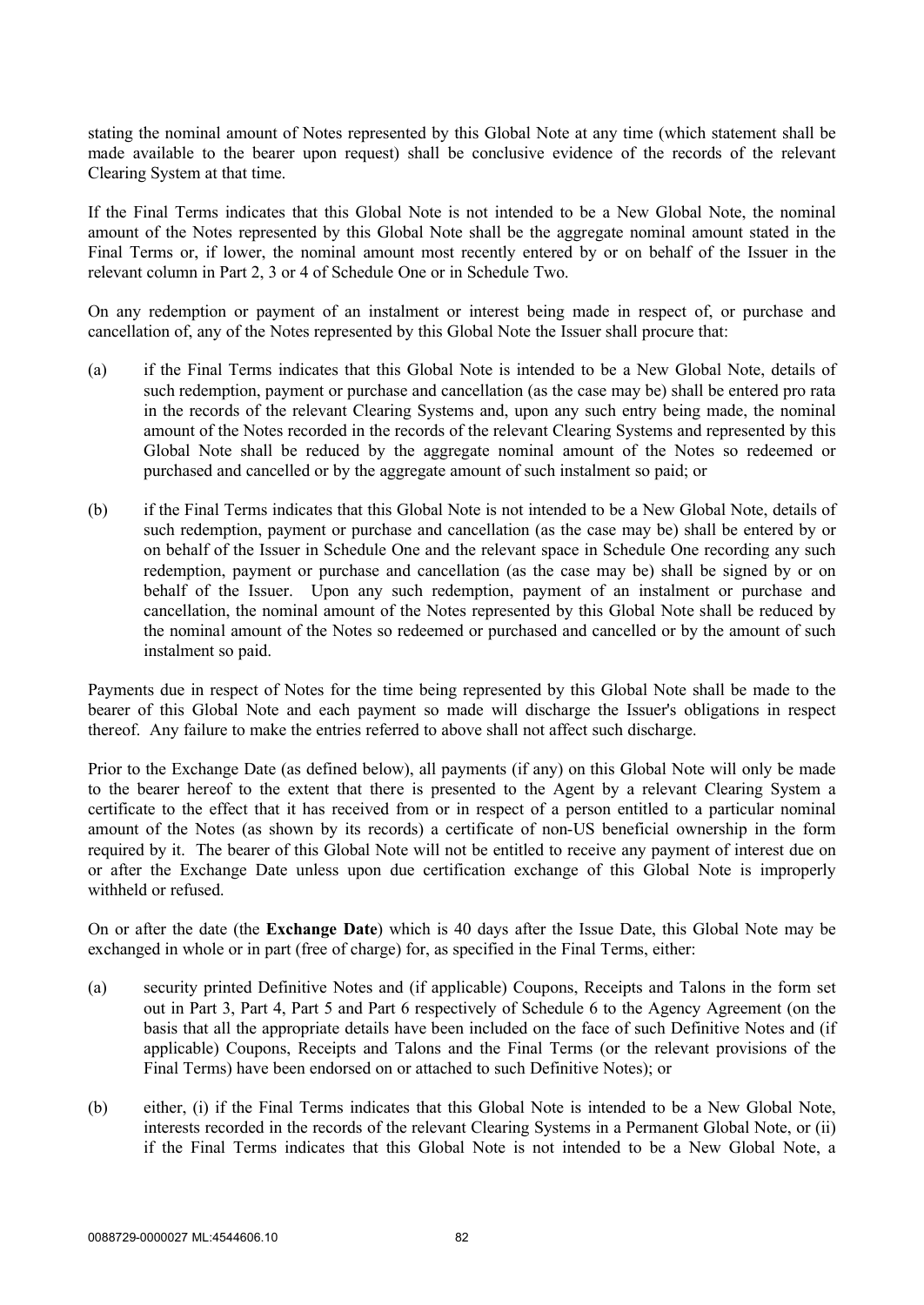Permanent Global Note, which, in either case, is in or substantially in the form set out in Part 2 of Schedule 6 to the Agency Agreement (together with the Final Terms attached to it),

in each case upon notice being given by a relevant Clearing System acting on the instructions of any holder of an interest in this Global Note.

If Definitive Notes and (if applicable) Coupons, Receipts and/or Talons have already been issued in exchange for all the Notes represented for the time being by the Permanent Global Note, then this Global Note may only thereafter be exchanged for Definitive Notes and (if applicable) Coupons, Receipts and/or Talons in accordance with the terms of this Global Note.

This Global Note may be exchanged by the bearer hereof on any day (other than a Saturday or Sunday) on which banks are open for general business in Luxembourg. The Issuer shall procure that, as appropriate, (i) the Definitive Notes or (as the case may be) the Permanent Global Note (where the Final Terms indicates that this Global Note is not intended to be a New Global Note), shall be so issued and delivered, or (ii) the interests in the Permanent Global Note (where the Final Terms indicates that this Global Note is intended to be a New Global Note) shall be recorded in the records of the relevant Clearing System, in each case in exchange for only that portion of this Global Note in respect of which there shall have been presented to the Agent by a relevant Clearing System a certificate to the effect that it has received from or in respect of a person entitled to a beneficial interest in a particular nominal amount of the Notes (as shown by its records) a certificate of non-US beneficial ownership from such person in the form required by it. The aggregate nominal amount of Definitive Notes or interests in a Permanent Global Note issued upon an exchange of this Global Note will, subject to the terms hereof, be equal to the aggregate nominal amount of this Global Note submitted by the bearer for exchange (to the extent that such nominal amount does not exceed the aggregate nominal amount of this Global Note).

On an exchange of the whole of this Global Note, this Global Note shall be surrendered to or to the order of the Agent. On an exchange of part only of this Global Note, the Issuer shall procure that:

- (a) if the Final Terms indicates that this Global Note is intended to be a New Global Note, details of such exchange shall be entered *pro rata* in the records of the relevant Clearing Systems; or
- (b) if the Final Terms indicates that this Global Note is not intended to be a New Global Note, details of such exchange shall be entered by or on behalf of the Issuer in Schedule Two and the relevant space in Schedule Two recording such exchange shall be signed by or on behalf of the Issuer, whereupon the nominal amount of this Global Note and the Notes represented by this Global Note shall be reduced by the nominal amount so exchanged. On any exchange of this Global Note for a Permanent Global Note, details of such exchange shall also be entered by or on behalf of the Issuer in Schedule Two to the Permanent Global Note and the relevant space in Schedule Two to the Permanent Global Note recording such exchange shall be signed by or on behalf of the Issuer.

Until the exchange of the whole of this Global Note, the bearer of this Global Note shall in all respects (except as otherwise provided in this Global Note) be entitled to the same benefits as if he were the bearer of Definitive Notes and the relative Coupons, Receipts and/or Talons (if any) represented by this Global Note. Accordingly, except as ordered by a court of competent jurisdiction or as required by law or applicable regulation, the Issuer and any Paying Agent may deem and treat the holder of this Global Note as the absolute owner of this Global Note for all purposes.

In the event that this Global Note (or any part of it) has become due and repayable in accordance with the Conditions or that the Maturity Date (if any) has occurred and, in either case, payment in full of the amount due has not been made to the bearer in accordance with the provisions set out above then this Global Note will become void at 8.00 p.m. (London time) on such day and the bearer will have no further rights under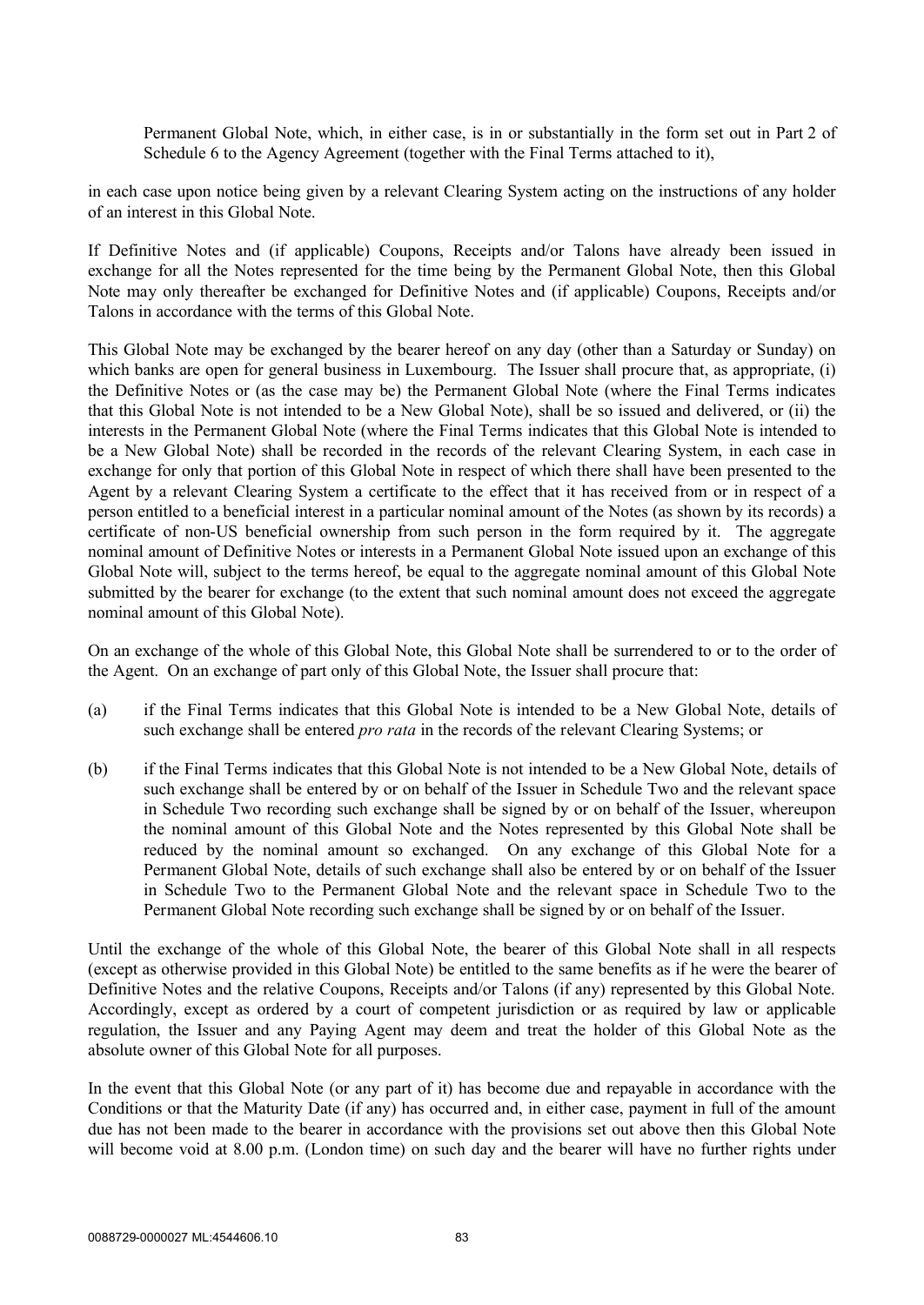this Global Note (but without prejudice to the rights which the bearer or any other person may have under the Deed of Covenant executed by the Issuer on 15 June 2012 in respect of the Notes.

No rights are conferred on any person under the Contracts (Rights of Third Parties) Act 1999 to enforce any term of this Global Note, but this does not affect any right or remedy of any person which exists or is available apart from that Act.

This Global Note and any non-contractual obligations arising out of or in connection with it are governed by, and shall be construed in accordance with, English law.

This Global Note shall not be valid unless authenticated by the Agent and, if the Final Terms indicates that this Global Note is intended to be held in a manner which would allow Eurosystem eligibility, effectuated by the entity appointed as common safekeeper by the relevant Clearing Systems.

**IN WITNESS** whereof the Issuer has caused this Global Note to be duly executed on its behalf.

#### **Snam S.p.A.**

By:

*Dated as of the Issue Date*

Authenticated without recourse, warranty or liability by

**BNP Paribas Securities Services, Luxembourg Branch**, acting as agent

By:

Effectuated without recourse, warranty or liability by

................................................. as common safekeeper

By: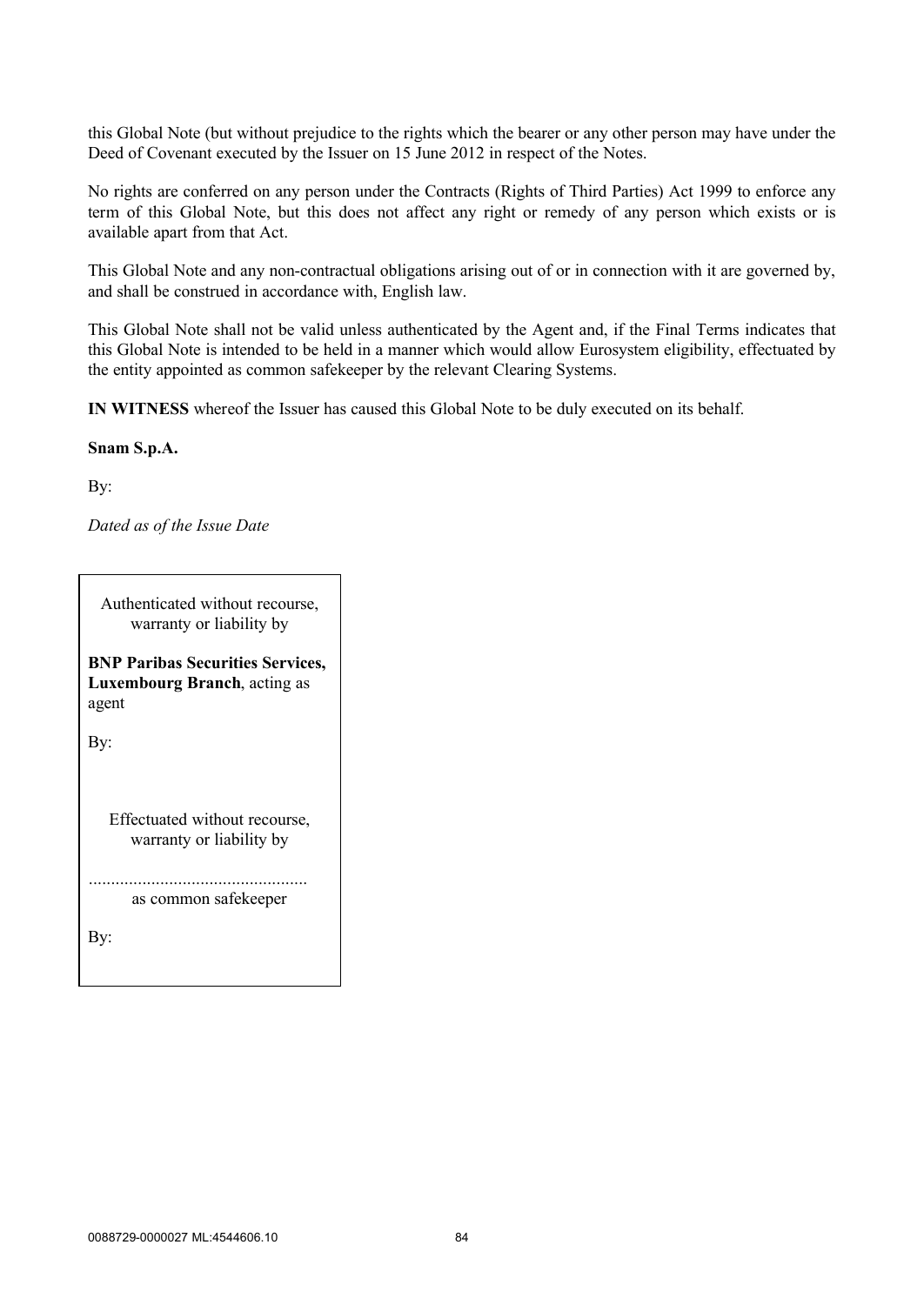## **SCHEDULE ONE TO THE TEMPORARY GLOBAL NOTE** 1

# **PART 1**

# **INTEREST PAYMENTS**

| Date made | Total amount of interest<br>payable | Amount of interest paid | Confirmation of payment on<br>behalf of the Issuer |
|-----------|-------------------------------------|-------------------------|----------------------------------------------------|
|           |                                     |                         |                                                    |
|           |                                     |                         |                                                    |
|           |                                     |                         |                                                    |
|           |                                     |                         |                                                    |
|           |                                     |                         |                                                    |
|           |                                     |                         |                                                    |
|           |                                     |                         |                                                    |
|           |                                     |                         |                                                    |
|           |                                     |                         |                                                    |
|           |                                     |                         |                                                    |
|           |                                     |                         |                                                    |
|           |                                     |                         |                                                    |
|           |                                     |                         |                                                    |
|           |                                     |                         |                                                    |
|           |                                     |                         |                                                    |
|           |                                     |                         |                                                    |
|           | - -                                 | . .                     |                                                    |
|           | - -<br>- -                          | - -<br>- -              |                                                    |
|           |                                     | - -                     |                                                    |
|           |                                     |                         |                                                    |

<sup>1</sup> Schedule One should only be completed where the applicable Final Terms indicates that this Global Note is not intended to be a New Global Note.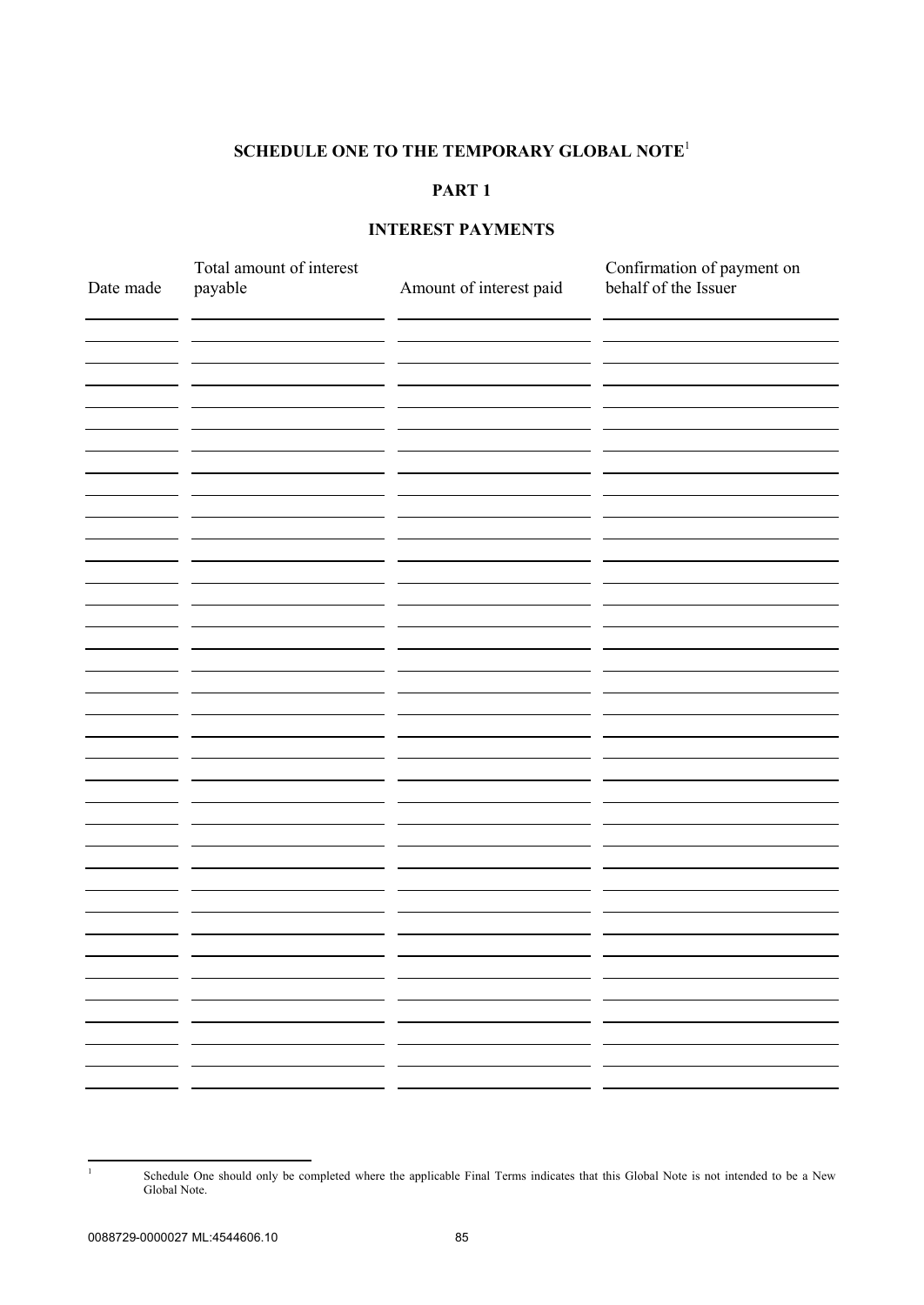# **PAYMENT OF INSTALMENT AMOUNTS**

| Date made | Total amount of<br><b>Instalment Amounts</b><br>payable | Amount of<br>Instalment<br>Amounts paid | Remaining nominal<br>amount of this Global<br>Note following such<br>payment <sup>*</sup> | Confirmation of<br>payment on<br>behalf of the<br>Issuer |
|-----------|---------------------------------------------------------|-----------------------------------------|-------------------------------------------------------------------------------------------|----------------------------------------------------------|
|           |                                                         |                                         |                                                                                           |                                                          |
|           |                                                         |                                         |                                                                                           |                                                          |
|           |                                                         |                                         |                                                                                           |                                                          |
|           |                                                         |                                         |                                                                                           |                                                          |
|           |                                                         |                                         |                                                                                           |                                                          |
|           |                                                         |                                         |                                                                                           |                                                          |
|           |                                                         |                                         |                                                                                           |                                                          |
|           |                                                         |                                         |                                                                                           |                                                          |
|           |                                                         |                                         |                                                                                           |                                                          |
|           |                                                         |                                         |                                                                                           |                                                          |
|           |                                                         |                                         |                                                                                           |                                                          |
|           |                                                         |                                         |                                                                                           |                                                          |
|           |                                                         |                                         |                                                                                           |                                                          |
|           |                                                         |                                         |                                                                                           |                                                          |
|           |                                                         |                                         |                                                                                           |                                                          |
|           |                                                         |                                         |                                                                                           |                                                          |
|           |                                                         |                                         |                                                                                           |                                                          |
|           |                                                         |                                         |                                                                                           |                                                          |
|           |                                                         |                                         |                                                                                           |                                                          |
|           |                                                         |                                         |                                                                                           |                                                          |
|           |                                                         |                                         |                                                                                           |                                                          |
|           |                                                         |                                         |                                                                                           |                                                          |
|           |                                                         |                                         |                                                                                           |                                                          |
|           |                                                         |                                         |                                                                                           |                                                          |
|           |                                                         |                                         |                                                                                           |                                                          |
|           |                                                         |                                         |                                                                                           |                                                          |
|           |                                                         |                                         |                                                                                           |                                                          |
|           |                                                         |                                         | - -                                                                                       |                                                          |
|           |                                                         |                                         | . .                                                                                       |                                                          |
|           |                                                         |                                         |                                                                                           |                                                          |
|           |                                                         |                                         |                                                                                           |                                                          |

See the most recent entry in Part 2, 3 or 4 of Schedule One or in Schedule Two in order to determine this amount.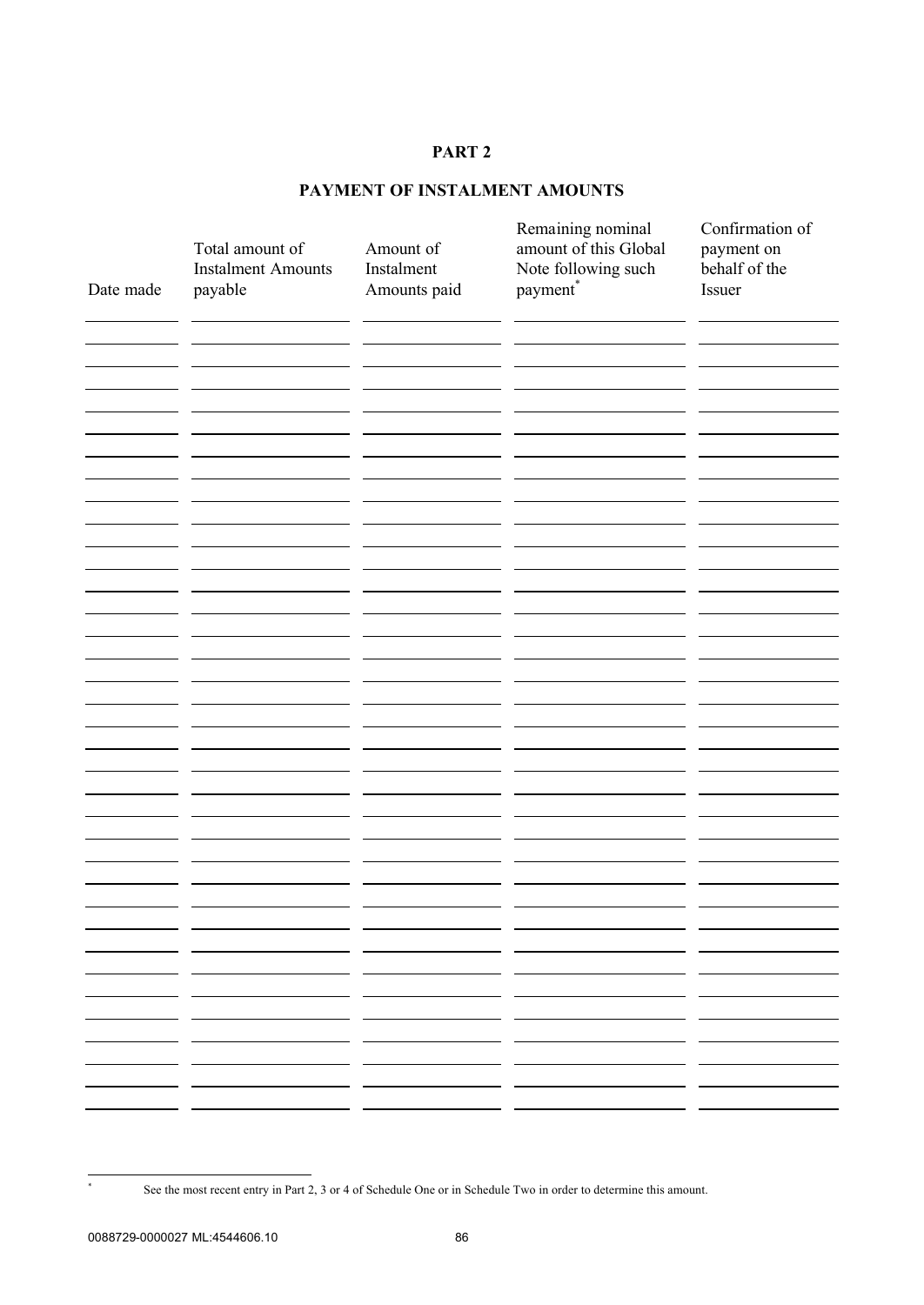# **REDEMPTIONS**

| <b>REDEMPTIONS</b> |                                      |                                                                                                    |                                                    |                                       |
|--------------------|--------------------------------------|----------------------------------------------------------------------------------------------------|----------------------------------------------------|---------------------------------------|
|                    |                                      |                                                                                                    | Remaining nominal<br>amount of this<br>Global Note | Confirmation of                       |
| Date made          | Total amount of<br>principal payable | Amount of principal<br>paid                                                                        | following such<br>redemption*                      | redemption on behalf<br>of the Issuer |
|                    |                                      |                                                                                                    |                                                    |                                       |
|                    |                                      |                                                                                                    |                                                    |                                       |
|                    |                                      |                                                                                                    |                                                    |                                       |
|                    |                                      |                                                                                                    |                                                    |                                       |
|                    |                                      |                                                                                                    |                                                    |                                       |
|                    |                                      |                                                                                                    |                                                    |                                       |
|                    |                                      |                                                                                                    |                                                    |                                       |
|                    |                                      |                                                                                                    |                                                    |                                       |
|                    |                                      |                                                                                                    |                                                    |                                       |
|                    |                                      |                                                                                                    |                                                    |                                       |
|                    |                                      |                                                                                                    |                                                    |                                       |
|                    |                                      |                                                                                                    |                                                    |                                       |
|                    |                                      |                                                                                                    |                                                    |                                       |
|                    |                                      |                                                                                                    |                                                    |                                       |
|                    |                                      |                                                                                                    |                                                    |                                       |
|                    |                                      |                                                                                                    |                                                    |                                       |
|                    | . .                                  | - -<br>- -                                                                                         | - -<br>- -                                         | . .                                   |
|                    |                                      | - -<br>- -                                                                                         | - -<br>- -                                         |                                       |
|                    | ———<br>- -                           |                                                                                                    |                                                    | . .                                   |
|                    | ———                                  | ____<br>$\overline{\phantom{a}}$ and $\overline{\phantom{a}}$<br>the company's company's company's |                                                    | — —                                   |
|                    |                                      | - -                                                                                                |                                                    |                                       |

See the most recent entry in Part 2, 3 or 4 of Schedule One or in Schedule Two in order to determine this amount.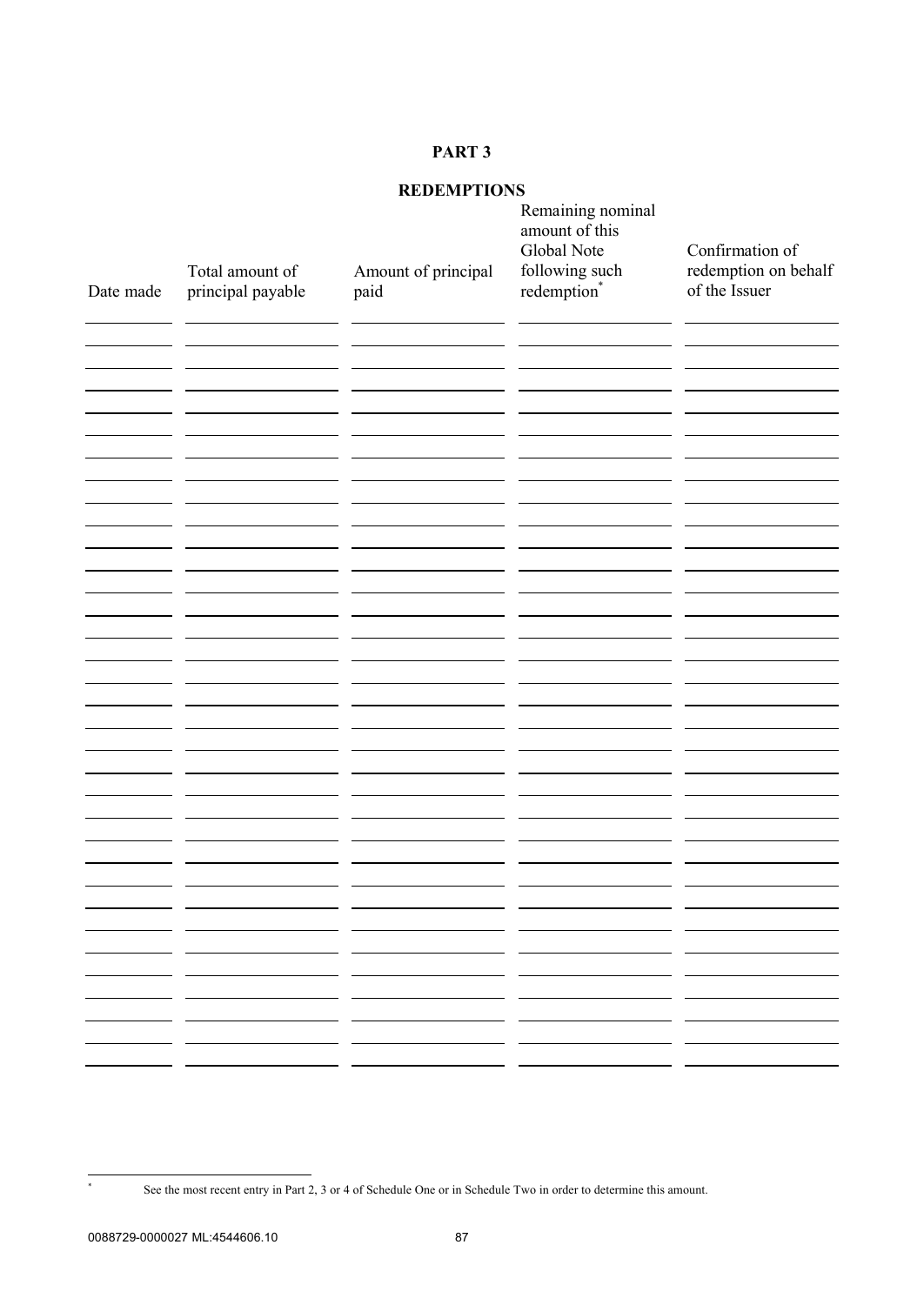# **PURCHASES AND CANCELLATIONS**

| Date made | Part of nominal amount<br>of this Global Note<br>purchased and cancelled | Remaining nominal amount<br>of this Global Note following<br>such purchase and<br>cancellation <sup>*</sup> | Confirmation of purchase<br>and cancellation on behalf<br>of the Issuer |
|-----------|--------------------------------------------------------------------------|-------------------------------------------------------------------------------------------------------------|-------------------------------------------------------------------------|
|           |                                                                          |                                                                                                             |                                                                         |
|           |                                                                          |                                                                                                             |                                                                         |
|           |                                                                          |                                                                                                             |                                                                         |
|           |                                                                          |                                                                                                             |                                                                         |
|           |                                                                          |                                                                                                             |                                                                         |
|           |                                                                          |                                                                                                             |                                                                         |
|           |                                                                          |                                                                                                             |                                                                         |
|           |                                                                          |                                                                                                             |                                                                         |
|           |                                                                          |                                                                                                             |                                                                         |
|           |                                                                          |                                                                                                             |                                                                         |
|           |                                                                          |                                                                                                             |                                                                         |
|           |                                                                          |                                                                                                             |                                                                         |

See the most recent entry in Part 2, 3 or 4 of Schedule One or in Schedule Two in order to determine this amount.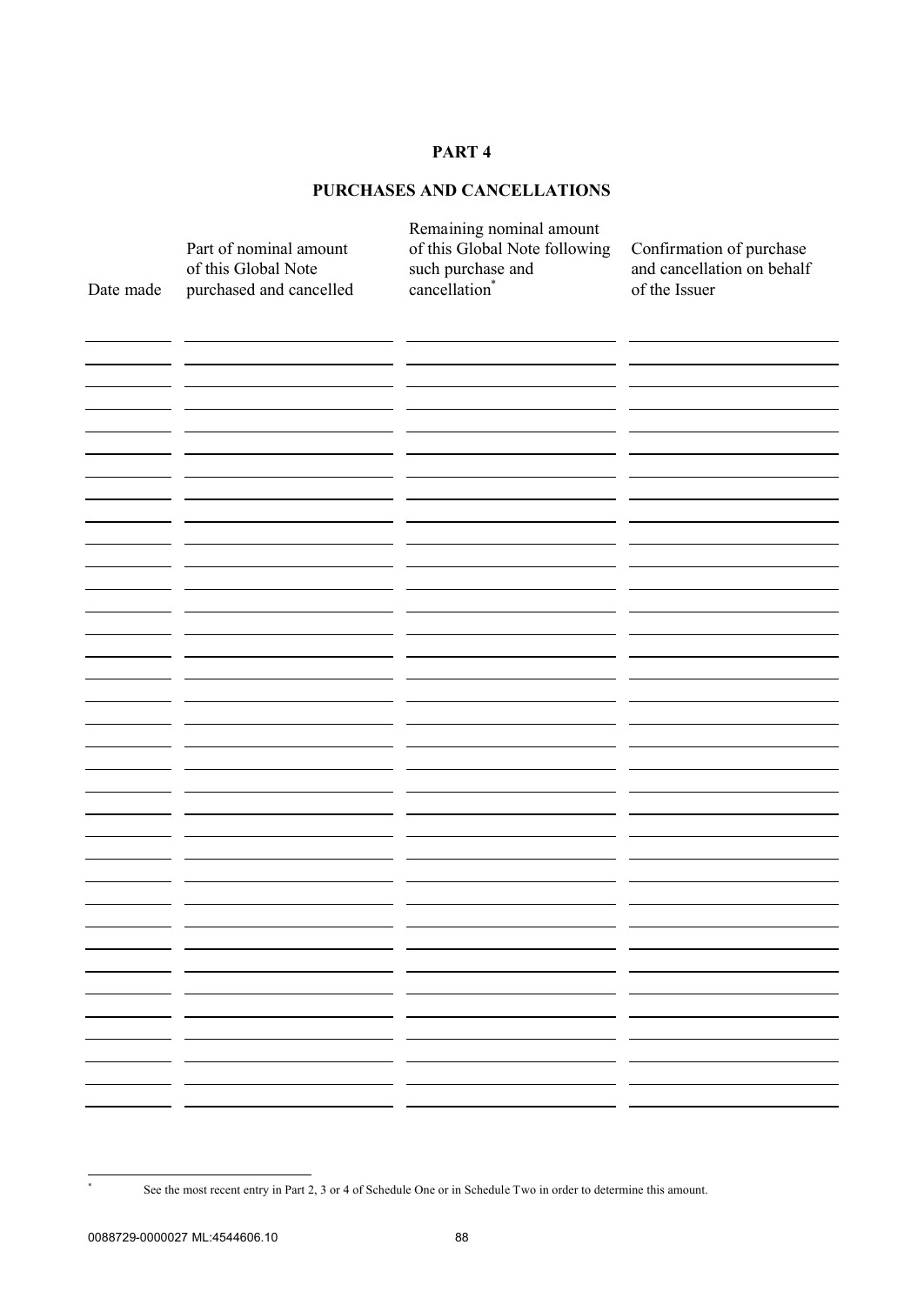## **SCHEDULE TWO TO THE TEMPORARY GLOBAL NOTE** 2

## **EXCHANGES FOR DEFINITIVE NOTES OR PERMANENT GLOBAL NOTE**

The following exchanges of a part of this Global Note for Definitive Notes or a Permanent Global Note have been made:

| Date<br>made | Nominal amount of this<br>Global Note exchanged for<br>Definitive Notes or a<br>Permanent Global Note | Remaining nominal<br>amount of this Global Note<br>following such exchange* | Notation made on behalf<br>of the Issuer |
|--------------|-------------------------------------------------------------------------------------------------------|-----------------------------------------------------------------------------|------------------------------------------|
|              |                                                                                                       |                                                                             |                                          |
|              |                                                                                                       |                                                                             |                                          |
|              |                                                                                                       |                                                                             |                                          |
|              |                                                                                                       |                                                                             |                                          |
|              |                                                                                                       |                                                                             |                                          |
|              |                                                                                                       |                                                                             |                                          |
|              |                                                                                                       |                                                                             |                                          |
|              |                                                                                                       |                                                                             |                                          |
|              |                                                                                                       |                                                                             |                                          |

<sup>2</sup> Schedule Two should only be completed where the applicable Final Terms indicates that this Global Note is not intended to be a New Global Note. \*

See the most recent entry in Part 2, 3 or 4 of Schedule One or in Schedule Two in order to determine this amount.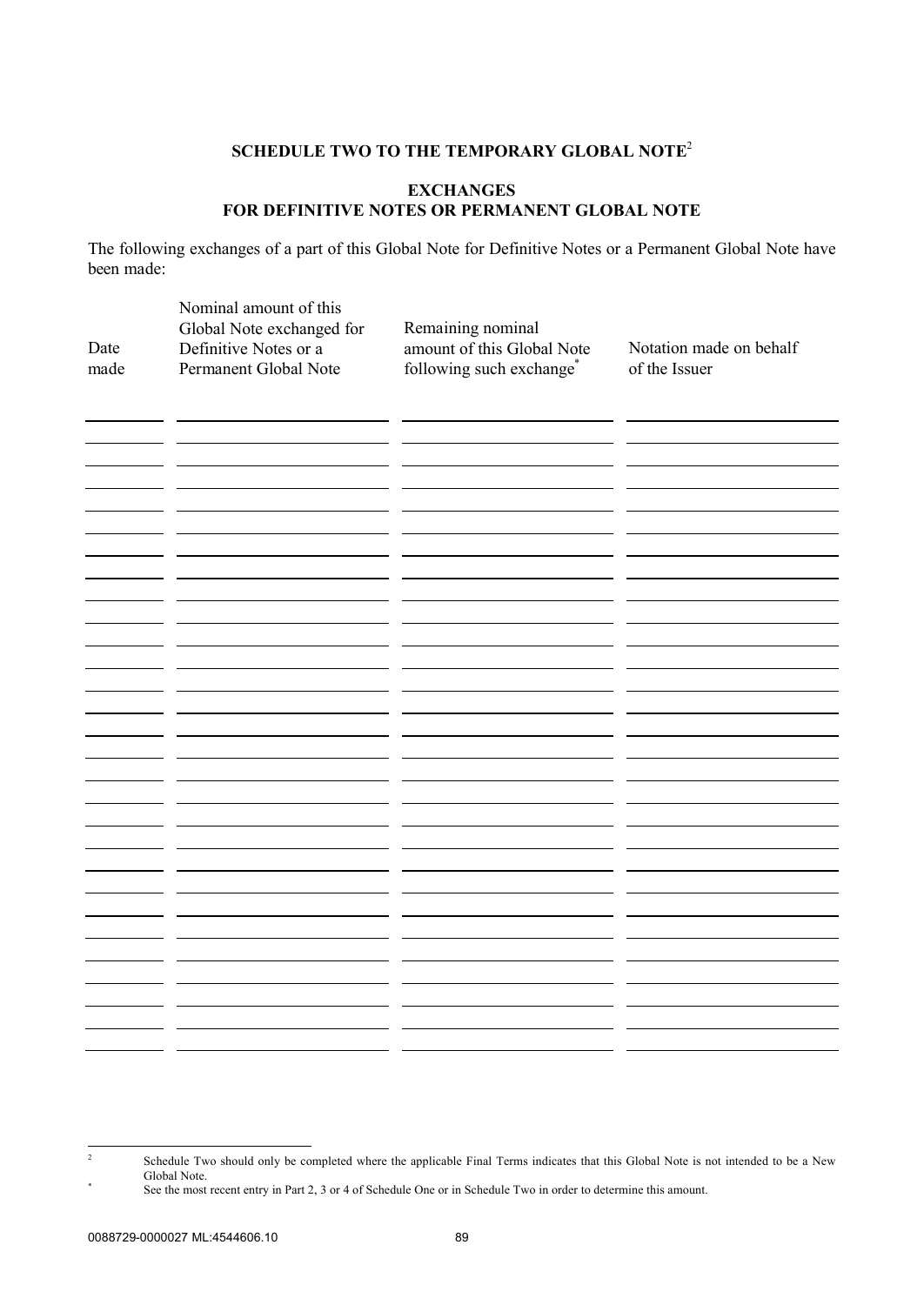## **SCHEDULE THREE TO THE TEMPORARY GLOBAL NOTE**

# **FURTHER INFORMATION RELATING TO THE ISSUER**

| 1. | Name:                                                                    | Snam S.p.A.                                                                                                                                                                                                                                                                                                                                                                                                                                                                                                                                                                                                                                                                                                |  |
|----|--------------------------------------------------------------------------|------------------------------------------------------------------------------------------------------------------------------------------------------------------------------------------------------------------------------------------------------------------------------------------------------------------------------------------------------------------------------------------------------------------------------------------------------------------------------------------------------------------------------------------------------------------------------------------------------------------------------------------------------------------------------------------------------------|--|
| 2. | Objects                                                                  | The corporate purpose is to exercise, directly or<br>indirectly, in Italy and abroad, including through<br>direct or indirect participation in companies,<br>organisations or businesses, regulated activities in<br>the field of transport, dispatch, distribution,<br>regasification, and storage of hydrocarbons, and any<br>other activity instrumental, ancillary<br>or<br>complementary to one or more of the activities<br>mentioned above, including the production of<br>hydrocarbons related to the storage thereof, storage<br>of other gases, energy measurement,<br>and<br>management of organised gas markets, all in<br>compliance with relevant concessions pursuant to<br>law provisions. |  |
| 3. | Registered Office                                                        | Piazza Santa Barbara 7, 20097 San Donato Milanese,<br>Milan, Italy                                                                                                                                                                                                                                                                                                                                                                                                                                                                                                                                                                                                                                         |  |
| 4. | Company's registration number:                                           | Companies' Register of Milan, No. 13271390158                                                                                                                                                                                                                                                                                                                                                                                                                                                                                                                                                                                                                                                              |  |
| 5. | Amount of paid-up share capital                                          | Paid-up share capital of $\epsilon$ [ ], divided into<br>no. [ $\Box$ ordinary shares of $\epsilon$ 1 each and<br>reserves of $\epsilon$ [<br>$\overline{\phantom{a}}$                                                                                                                                                                                                                                                                                                                                                                                                                                                                                                                                     |  |
| 6. | Prospectus:                                                              | Base Prospectus dated 15<br>June 2012,<br>as<br>supplemented from time to time.                                                                                                                                                                                                                                                                                                                                                                                                                                                                                                                                                                                                                            |  |
| 7. | Date of resolution authorising the issue and<br>date of its registration | Resolution dated [ ], filed with<br>the<br>Companies' Register of Milan on [<br>$\blacksquare$ 1.                                                                                                                                                                                                                                                                                                                                                                                                                                                                                                                                                                                                          |  |
|    |                                                                          | [any other information required pursuant to article<br>2414 of the Italian Civil Code]                                                                                                                                                                                                                                                                                                                                                                                                                                                                                                                                                                                                                     |  |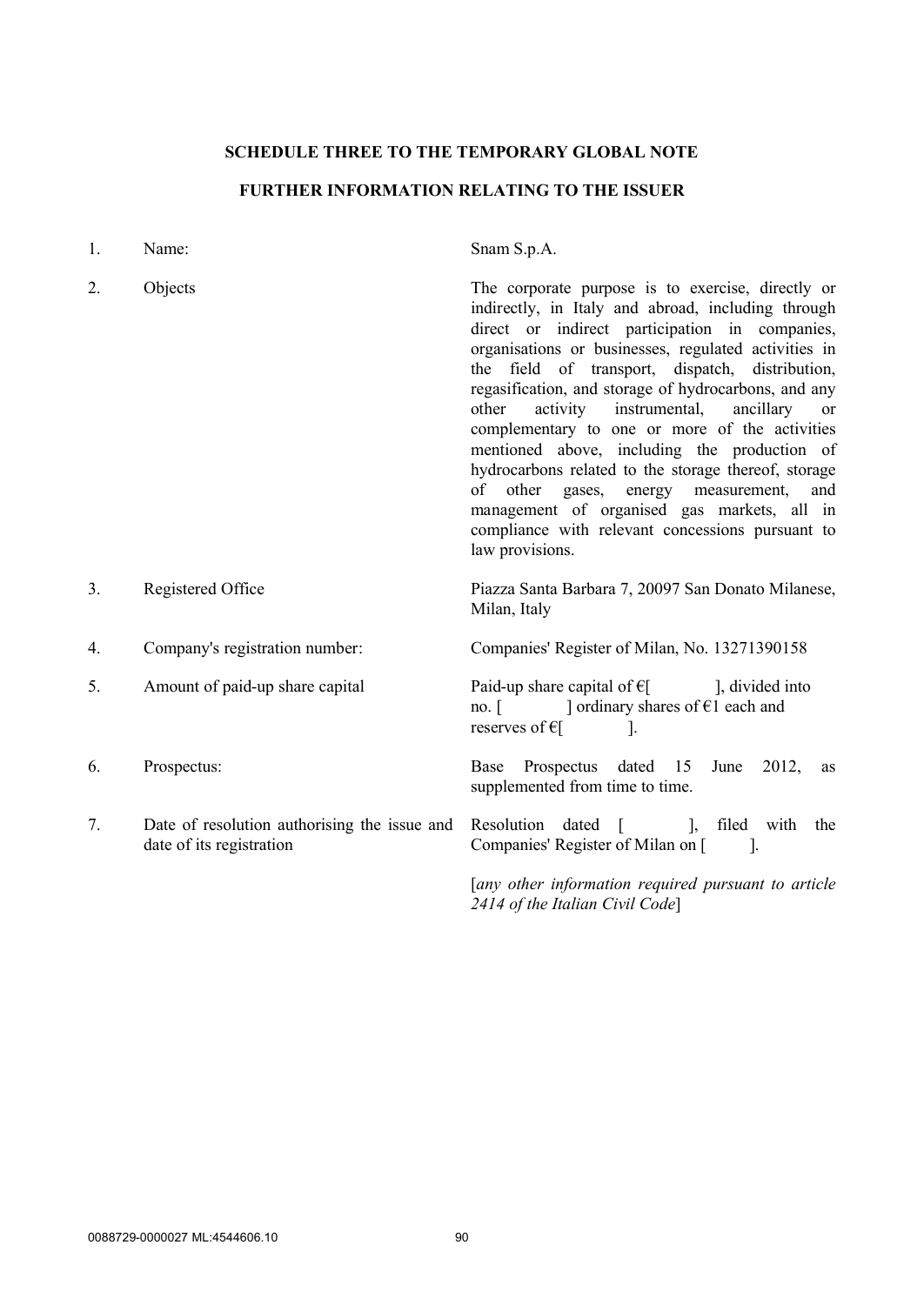#### **PART 2 OF SCHEDULE 6**

#### **FORM OF PERMANENT GLOBAL NOTE**

## **ANY UNITED STATES PERSON WHO HOLDS THIS OBLIGATION WILL BE SUBJECT TO LIMITATIONS UNDER THE UNITED STATES INCOME TAX LAWS INCLUDING THE LIMITATIONS PROVIDED IN SECTIONS 165(J) AND 1287(A) OF THE INTERNAL REVENUE CODE.**

# **SNAM S.p.A.**

### **PERMANENT GLOBAL NOTE**

This Global Note is a Permanent Global Note in respect of a duly authorised issue of Notes (the **Notes**) of Snam S.p.A. (the **Issuer**) described, and having the provisions specified, in Part A of the attached Final Terms (the **Final Terms**). References in this Global Note to the Conditions shall be to the Terms and Conditions of the Notes as set out in Schedule 2 to the Agency Agreement (as defined below) as modified and supplemented by the information set out in the Final Terms, but in the event of any conflict between the provisions of (a) that Schedule or (b) this Global Note and the information set out in the Final Terms, the Final Terms will prevail.

Words and expressions defined or set out in the Conditions and/or the Final Terms shall have the same meaning when used in this Global Note.

This Global Note is issued subject to, and with the benefit of, the Conditions and an Agency Agreement (the **Agency Agreement**, which expression shall be construed as a reference to that agreement as the same may be amended, supplemented, novated or restated from time to time) dated 15 June 2012 and made between the Issuer, BNP Paribas Securities Services, Luxembourg Branch (the **Agent**) and the other agents named in it.

For value received the Issuer, subject to and in accordance with the Conditions, promises to pay to the bearer of this Global Note on each Instalment Date (if the Notes are repayable in instalments) and on the Maturity Date (if any) and/or on such earlier date(s) as all or any of the Notes represented by this Global Note may become due and repayable in accordance with the Conditions, the amount payable under the Conditions in respect of the Notes represented by this Global Note on each such date and to pay interest (if any) on the nominal amount of the Notes from time to time represented by this Global Note calculated and payable as provided in the Conditions together with any other sums payable under the Conditions, upon (if the Final Terms indicates that this Global Note is not intended to be a New Global Note) presentation and, at maturity, surrender of this Global Note to or to the order of the Agent or any of the other paying agents located outside the United States (except as provided in the Conditions) from time to time appointed by the Issuer in respect of the Notes.

If the Final Terms indicates that this Global Note is intended to be a New Global Note, the nominal amount of Notes represented by this Global Note shall be the aggregate amount from time to time entered in the records of both Euroclear Bank S.A./N.V. and Clearstream Banking, société anonyme (together, the **relevant Clearing Systems**). The records of the relevant Clearing Systems (which expression in this Global Note means the records that each relevant Clearing System holds for its customers which reflect the amount of such customer's interest in the Notes) shall be conclusive evidence of the nominal amount of Notes represented by this Global Note and, for these purposes, a statement issued by a relevant Clearing System stating the nominal amount of Notes represented by this Global Note at any time (which statement shall be made available to the bearer upon request) shall be conclusive evidence of the records of the relevant Clearing System at that time.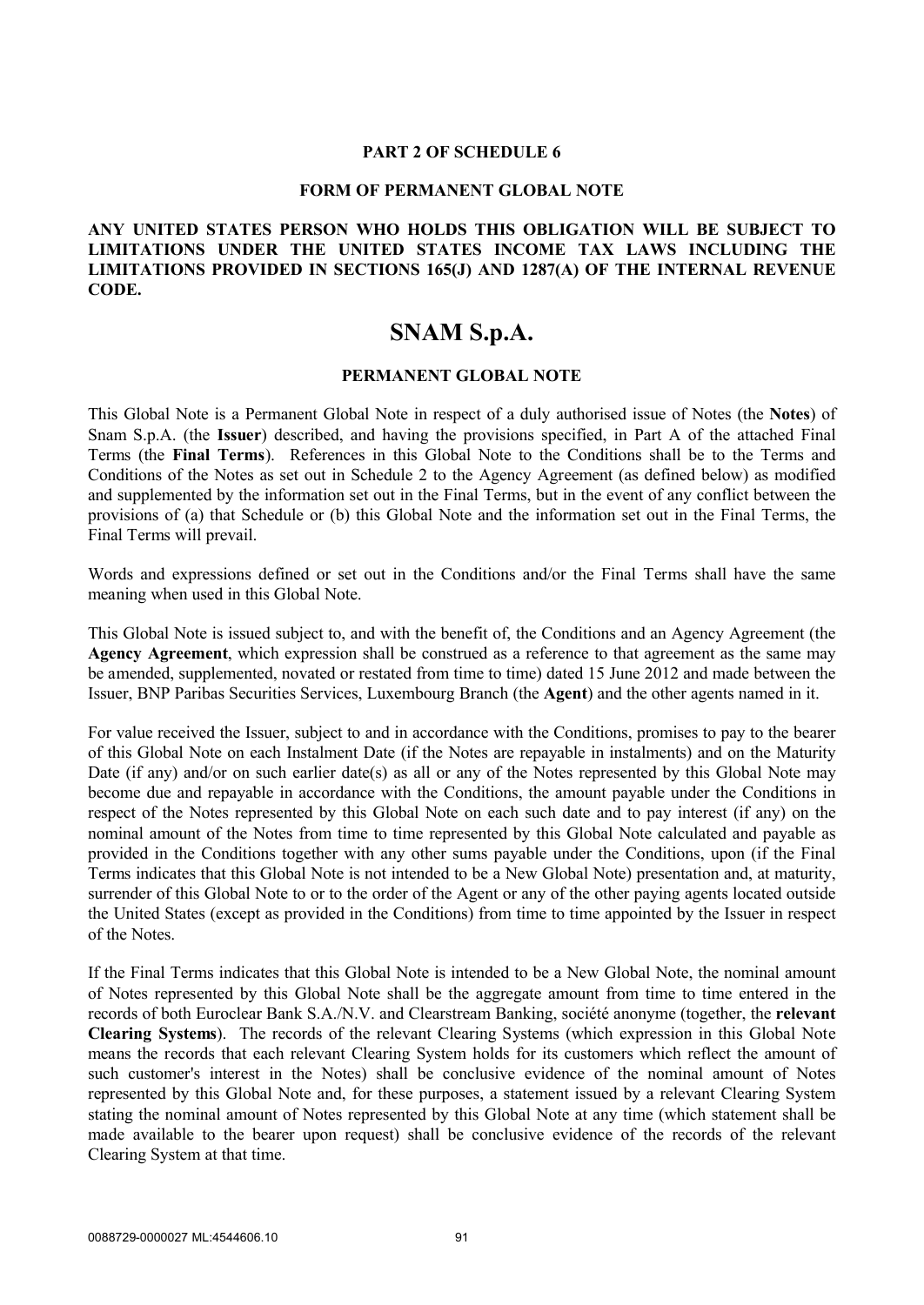If the Final Terms indicates that this Global Note is not intended to be a New Global Note, the nominal amount of the Notes represented by this Global Note shall be the aggregate nominal amount stated in the Final Terms or, if lower, the nominal amount most recently entered by or on behalf of the Issuer in the relevant column in Part 2, 3 or 4 of Schedule One or in Schedule Two.

On any redemption or payment of an instalment or interest being made in respect of, or purchase and cancellation of, any of the Notes represented by this Global Note, the Issuer shall procure that:

- (i) if the Final Terms indicates that this Global Note is intended to be a New Global Note, details of such redemption, payment or purchase and cancellation (as the case may be) shall be entered pro rata in the records of the relevant Clearing Systems and, upon any such entry being made, the nominal amount of the Notes recorded in the records of the relevant Clearing Systems and represented by this Global Note shall be reduced by the aggregate nominal amount of the Notes so redeemed or purchased and cancelled or by the aggregate amount of such instalment so paid; or
- (ii) if the Final Terms indicates that this Global Note is not intended to be a New Global Note, details of such redemption, payment or purchase and cancellation (as the case may be) shall be entered by or on behalf of the Issuer in Schedule One and the relevant space in Schedule One recording any such redemption, payment or purchase and cancellation (as the case may be) shall be signed by or on behalf of the Issuer. Upon any such redemption, payment of an instalment or purchase and cancellation, the nominal amount of the Notes represented by this Global Note shall be reduced by the nominal amount of the Notes so redeemed or purchased and cancelled or by the amount of such instalment so paid.

Payments due in respect of Notes for the time being represented by this Global Note shall be made to the bearer of this Global Note and each payment so made will discharge the Issuer's obligations in respect thereof. Any failure to make the entries referred to above shall not affect such discharge.

Where the Notes have initially been represented by one or more Temporary Global Notes, on any exchange of any such Temporary Global Note for this Global Note or any part of it:

- (i) the Issuer shall procure that if the Final Terms indicates that this Global Note is intended to be a New Global Note, details of such exchange shall be entered in the records of the relevant Clearing Systems; or
- (ii) if the Final Terms indicates that this Global Note is not intended to be a New Global Note, details of such exchange shall be entered by or on behalf of the Issuer in Schedule Two and the relevant space in Schedule Two recording any such exchange shall be signed by or on behalf of the Issuer, whereupon the nominal amount of the Notes represented by this Global Note shall be increased by the nominal amount of any such Temporary Global Note so exchanged.

In certain circumstances further notes may be issued which are intended on issue to be consolidated and form a single Series with the Notes. In such circumstances the Issuer shall procure that:

- (i) if the Final Terms indicates that this Global Note is intended to be a New Global Note, details of such further notes shall be entered in the records of the relevant Clearing Systems such that the nominal amount of Notes represented by this Global Note shall be increased by the amount of such further notes so issued; or
- (ii) if the Final Terms indicates that this Global Note is not intended to be a New Global Note, details of such further notes shall be entered by or on behalf of the Issuer in Schedule Two and the relevant space in Schedule Two recording such further notes shall be signed by or on behalf of the Issuer, whereupon the nominal amount of the Notes represented by this Global Note shall be increased by the nominal amount of any such further notes so issued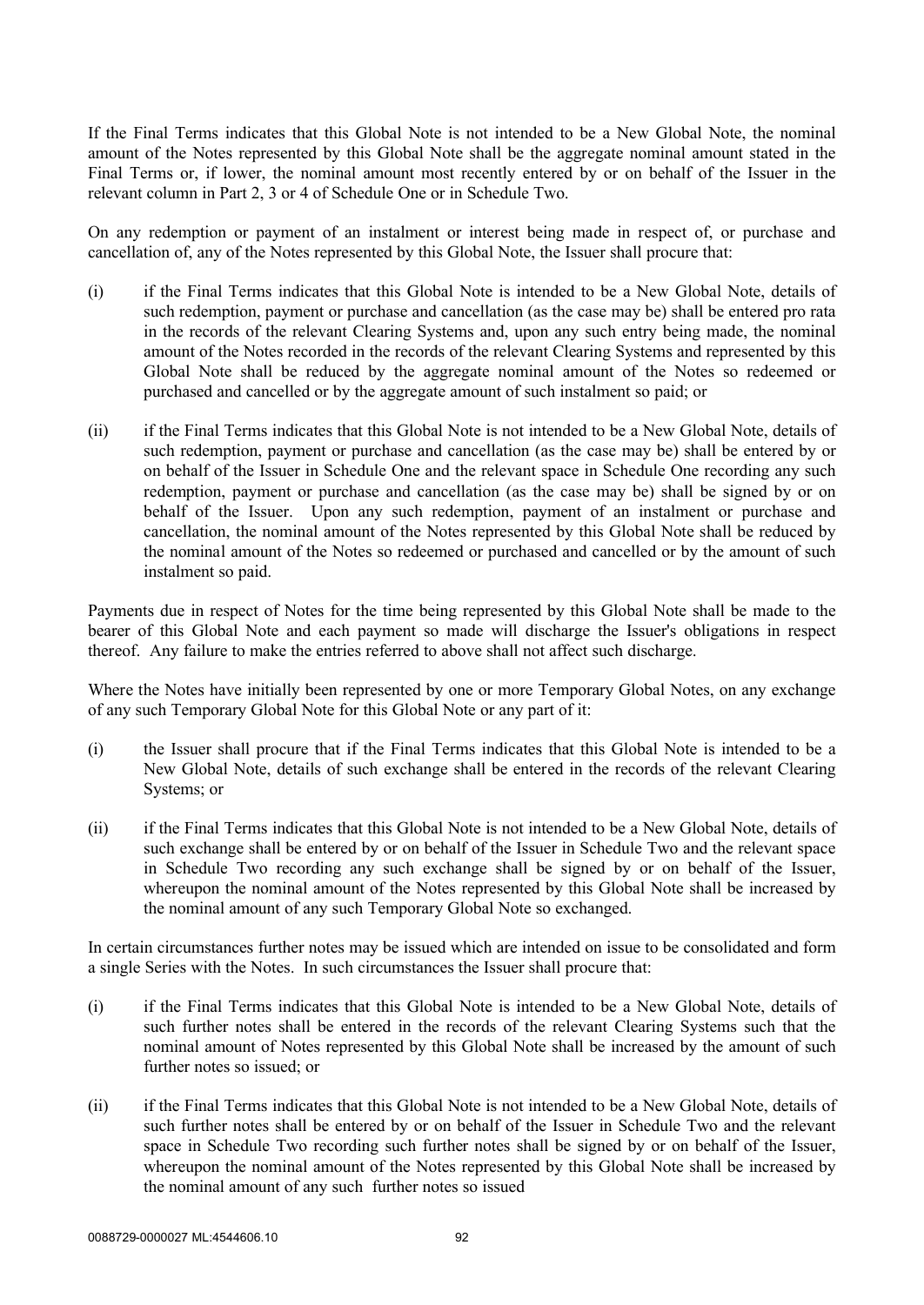This Global Note may be exchanged in whole but not in part (free of charge) for security printed Definitive Notes and (if applicable) Coupons, Receipts and/or Talons in the form set out in Part 3, Part 4, Part 5 and Part 6 respectively of Schedule 6 to the Agency Agreement (on the basis that all the appropriate details have been included on the face of such Definitive Notes and (if applicable) Coupons, Receipts and Talons and the Final Terms (or the relevant provisions of the Final Terms) have been endorsed on or attached to such Definitive Notes) either, as specified in the Final Terms:

- (a) upon not less than 60 days' written notice being given to the Agent by Euroclear and/or Clearstream, Luxembourg acting on the instructions of any holder of an interest in this Global Note; or
- (b) only upon the occurrence of an Exchange Event.

## An **Exchange Event** means:

- (i) an Event of Default (as defined in Condition 10 (*Events of Default*)) has occurred and is continuing; or
- (ii) the Issuer has been notified that both the relevant Clearing Systems have been closed for business for a continuous period of 14 days (other than by reason of holiday, statutory or otherwise) or have announced an intention permanently to cease business or have in fact done so and no successor clearing system is available.

If this Global Note is only exchangeable following the occurrence of an Exchange Event:

- (A) the Issuer will promptly give notice to Noteholders in accordance with Condition 14 (*Notices*) upon the occurrence of an Exchange Event; and
- (B) in the event of the occurrence of any Exchange Event, one or more of the relevant Clearing Systems acting on the instructions of any holder of an interest in this Global Note may give notice to the Agent requesting exchange.

Any such exchange shall occur no later than 45 days after the date of receipt of the first relevant notice by the Agent and will be made on any day (other than a Saturday or Sunday) on which banks are open for general business in Luxembourg. The aggregate nominal amount of Definitive Notes issued upon an exchange of this Global Note will be equal to the aggregate nominal amount of this Global Note at the time of such exchange.

On an exchange of this Global Note, this Global Note shall be surrendered to or to the order of the Agent.

Until the exchange of this Global Note, the bearer of this Global Note shall in all respects (except as otherwise provided in this Global Note) be entitled to the same benefits as if he were the bearer of Definitive Notes and the relative Coupons, Receipts and/or Talons (if any) represented by this Global Note. Accordingly, except as ordered by a court of competent jurisdiction or as required by law or applicable regulation, the Issuer and any Paying Agent may deem and treat the holder of this Global Note as the absolute owner of this Global Note for all purposes.

In the event that this Global Note (or any part of it) has become due and repayable in accordance with the Conditions or that the Maturity Date (if any) has occurred and, in either case, payment in full of the amount due has not been made to the bearer in accordance with the provisions set out above then this Global Note will become void at 8.00 p.m. (London time) on such day and the bearer will have no further rights under this Global Note (but without prejudice to the rights which the bearer or any other person may have under the Deed of Covenant executed by the Issuer on 15 June 2012 in respect of the Notes).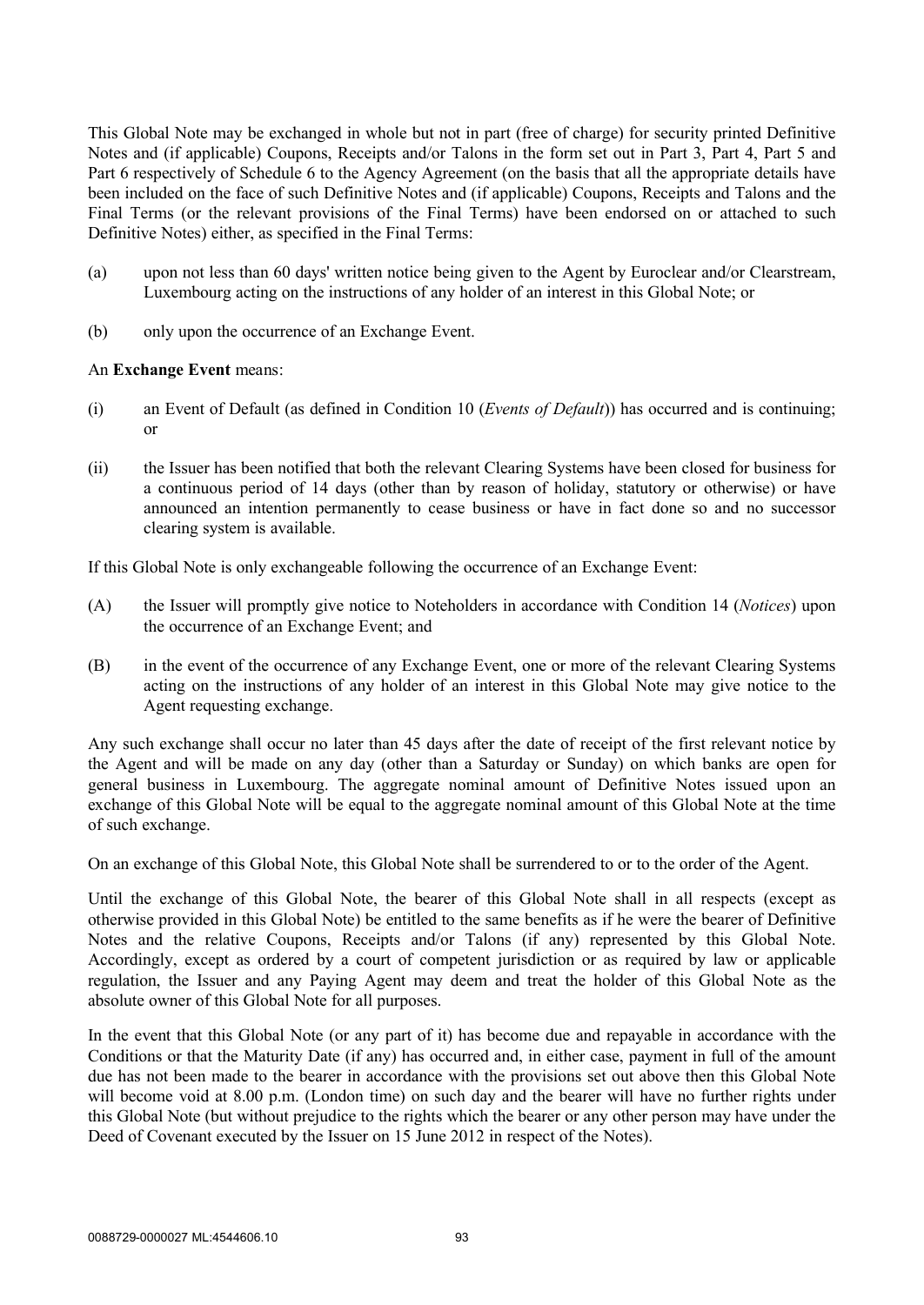No rights are conferred on any person under the Contracts (Rights of Third Parties) Act 1999 to enforce any term of this Global Note, but this does not affect any right or remedy of any person which exists or is available apart from that Act.

This Global Note and any non-contractual obligations arising out of or in connection with it are governed by, and shall be construed in accordance with, English law.

This Global Note shall not be valid unless authenticated by the Agent and, if the Final Terms indicates that this Global Note is intended to be held in a manner which would allow Eurosystem eligibility, effectuated by the entity appointed as common safekeeper by the relevant Clearing Systems.

**IN WITNESS** whereof the Issuer has caused this Global Note to be duly executed on its behalf.

## **Snam S.p.A.**

By:

*Dated as of the Issue Date*

| Authenticated without recourse,<br>warranty or liability by                             |  |  |  |  |
|-----------------------------------------------------------------------------------------|--|--|--|--|
| <b>BNP Paribas Securities Services,</b><br><b>Luxembourg Branch, acting as</b><br>agent |  |  |  |  |
| By:                                                                                     |  |  |  |  |
|                                                                                         |  |  |  |  |
| Effectuated without recourse,<br>warranty or liability by                               |  |  |  |  |
| as common safekeeper                                                                    |  |  |  |  |
| By:                                                                                     |  |  |  |  |
|                                                                                         |  |  |  |  |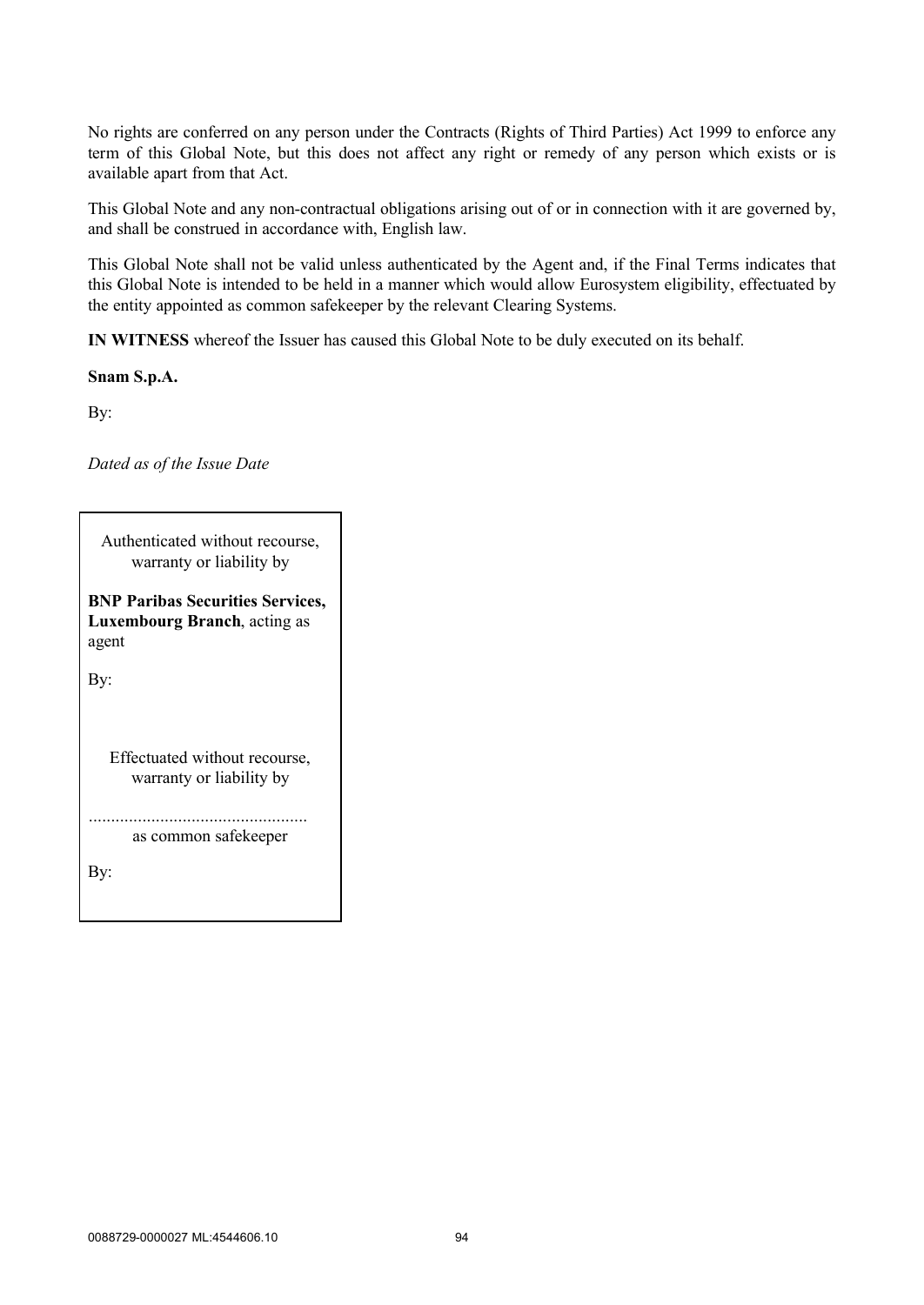## **SCHEDULE ONE TO THE PERMANENT GLOBAL NOTE** 3

# **PART 1**

## **INTEREST PAYMENTS**

| Date made     | Total amount of interest<br>payable | Amount of interest paid | Confirmation of payment on<br>behalf of the Issuer |
|---------------|-------------------------------------|-------------------------|----------------------------------------------------|
|               |                                     |                         |                                                    |
|               |                                     |                         |                                                    |
|               |                                     |                         |                                                    |
|               |                                     |                         |                                                    |
|               |                                     |                         |                                                    |
|               |                                     |                         |                                                    |
|               |                                     |                         |                                                    |
|               |                                     |                         |                                                    |
|               |                                     |                         |                                                    |
|               |                                     |                         |                                                    |
|               |                                     |                         |                                                    |
|               |                                     |                         |                                                    |
|               |                                     |                         |                                                    |
|               | . .                                 |                         | . .                                                |
| $\sim$ $\sim$ | — —<br>———                          | - -                     | - -<br>للمستحدث المستنبذ                           |
|               | - -                                 | - -                     | . .                                                |

Schedule One should only be completed where the applicable Final Terms indicates that this Global Note is not intended to be a New Global Note.

3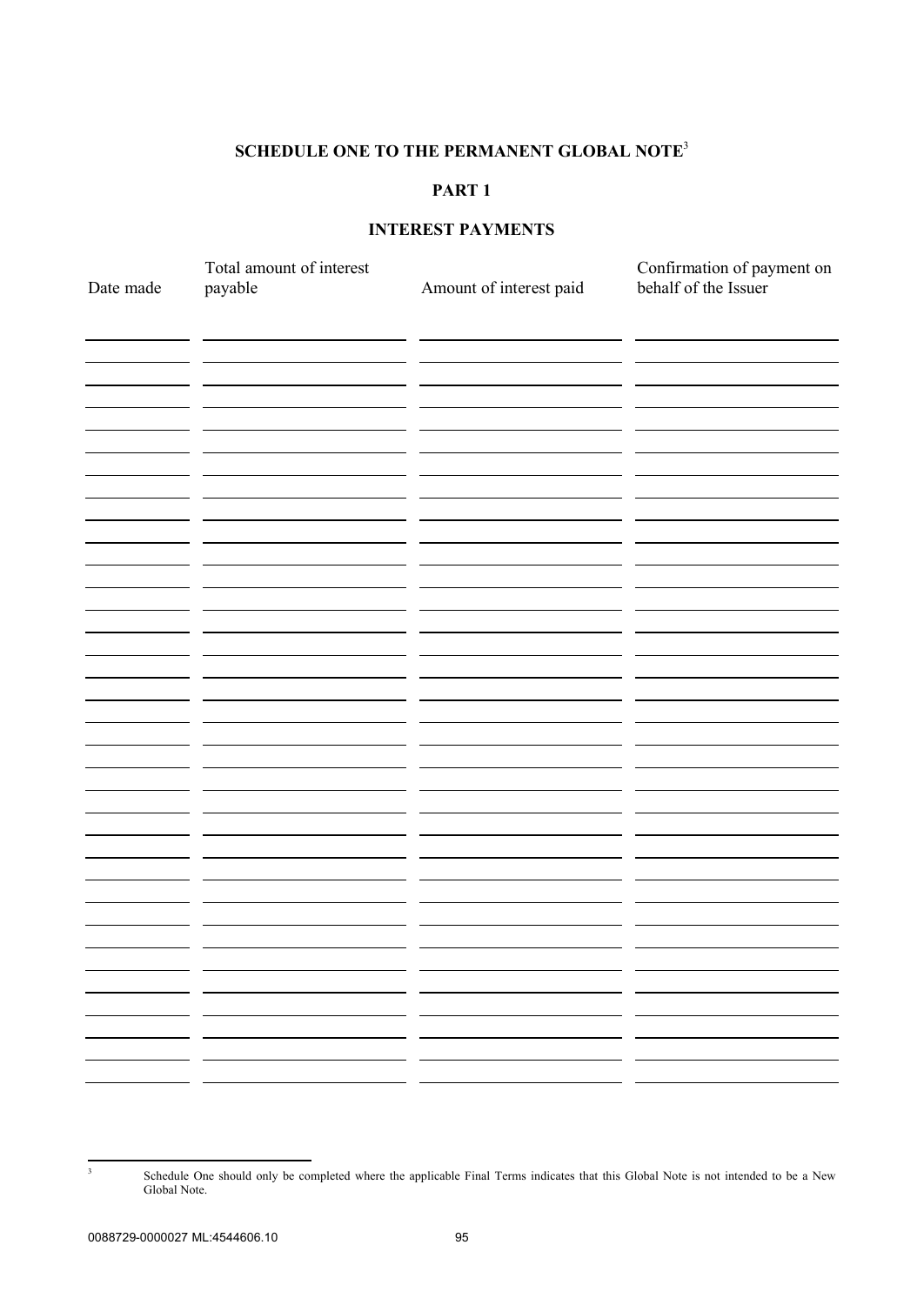# **PAYMENT OF INSTALMENT AMOUNTS**

| Date made | Total amount of<br><b>Instalment Amounts</b><br>payable | Amount of<br><b>Instalment Amounts</b><br>paid | Remaining nominal<br>amount of this Global<br>Note following such<br>$\mbox{payment}^*$ | Confirmation of<br>payment on behalf<br>of the Issuer |
|-----------|---------------------------------------------------------|------------------------------------------------|-----------------------------------------------------------------------------------------|-------------------------------------------------------|
|           |                                                         |                                                |                                                                                         |                                                       |
|           |                                                         |                                                |                                                                                         |                                                       |
|           |                                                         |                                                |                                                                                         |                                                       |
|           |                                                         |                                                |                                                                                         |                                                       |
|           |                                                         |                                                |                                                                                         |                                                       |
|           |                                                         |                                                |                                                                                         |                                                       |
|           |                                                         |                                                |                                                                                         |                                                       |
|           |                                                         |                                                |                                                                                         |                                                       |
|           |                                                         |                                                |                                                                                         |                                                       |
|           |                                                         |                                                |                                                                                         |                                                       |
|           |                                                         |                                                |                                                                                         |                                                       |
|           |                                                         |                                                |                                                                                         |                                                       |
|           |                                                         |                                                |                                                                                         |                                                       |

See the most recent entry in Part 2, 3 or 4 of Schedule One or in Schedule Two in order to determine this amount.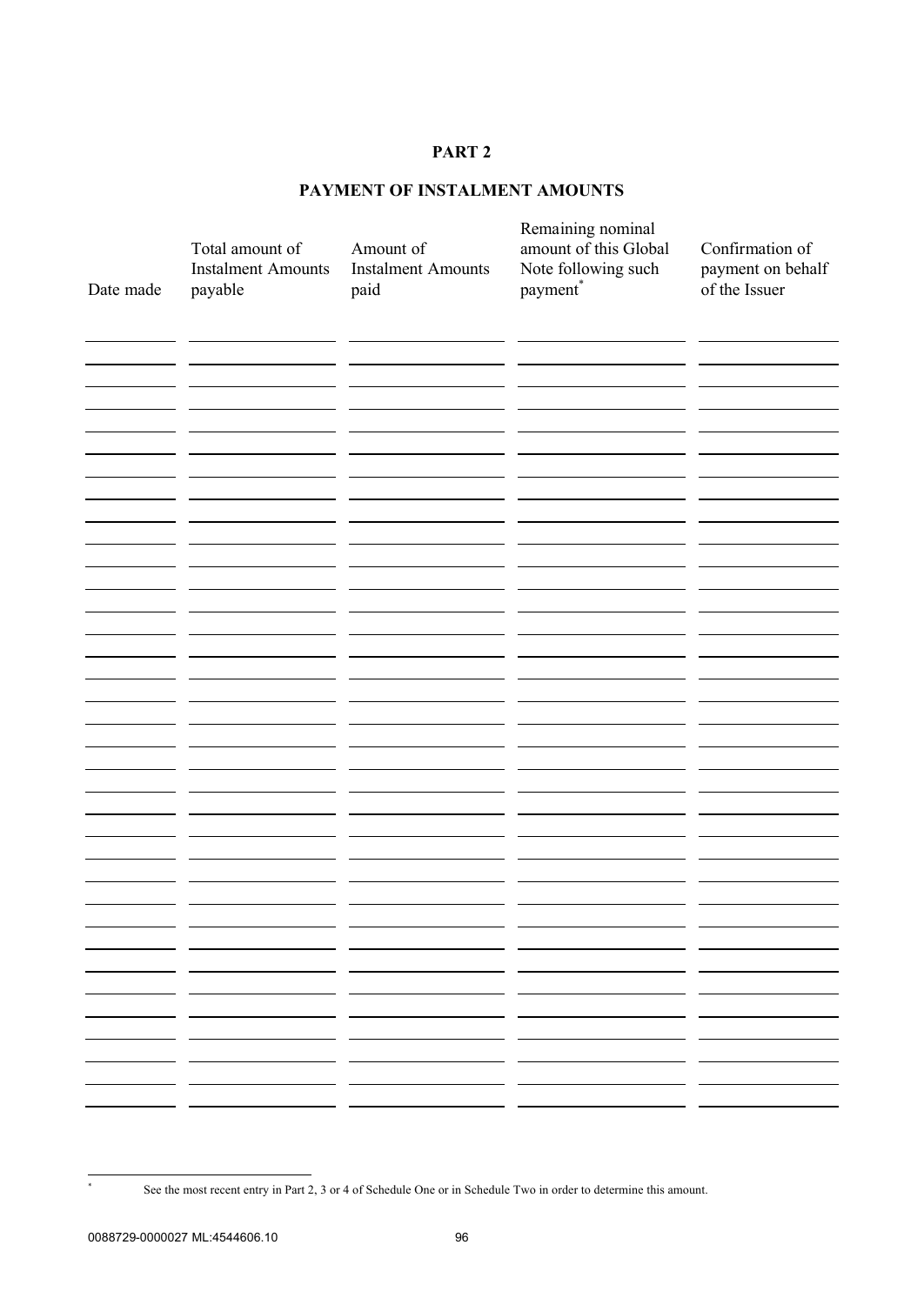# **REDEMPTIONS**

| Date made | Total amount of<br>principal payable | Amount of principal<br>paid | Remaining nominal<br>amount of this Global<br>Note following such<br>redemption* | Confirmation of<br>redemption on<br>behalf of the Issuer |
|-----------|--------------------------------------|-----------------------------|----------------------------------------------------------------------------------|----------------------------------------------------------|
|           |                                      |                             |                                                                                  |                                                          |
|           |                                      |                             |                                                                                  |                                                          |
|           |                                      |                             |                                                                                  |                                                          |
|           |                                      |                             |                                                                                  |                                                          |
|           |                                      |                             |                                                                                  |                                                          |
|           |                                      |                             |                                                                                  |                                                          |
|           |                                      |                             |                                                                                  |                                                          |
|           |                                      |                             |                                                                                  |                                                          |
|           |                                      | - -<br>- -<br>. .           | . .<br>— —<br>- -<br>. .                                                         | . .                                                      |
|           |                                      | . .<br>- -                  | - -<br>. .                                                                       |                                                          |
|           |                                      |                             |                                                                                  |                                                          |

See the most recent entry in Part 2, 3 or 4 of Schedule One or in Schedule Two in order to determine this amount.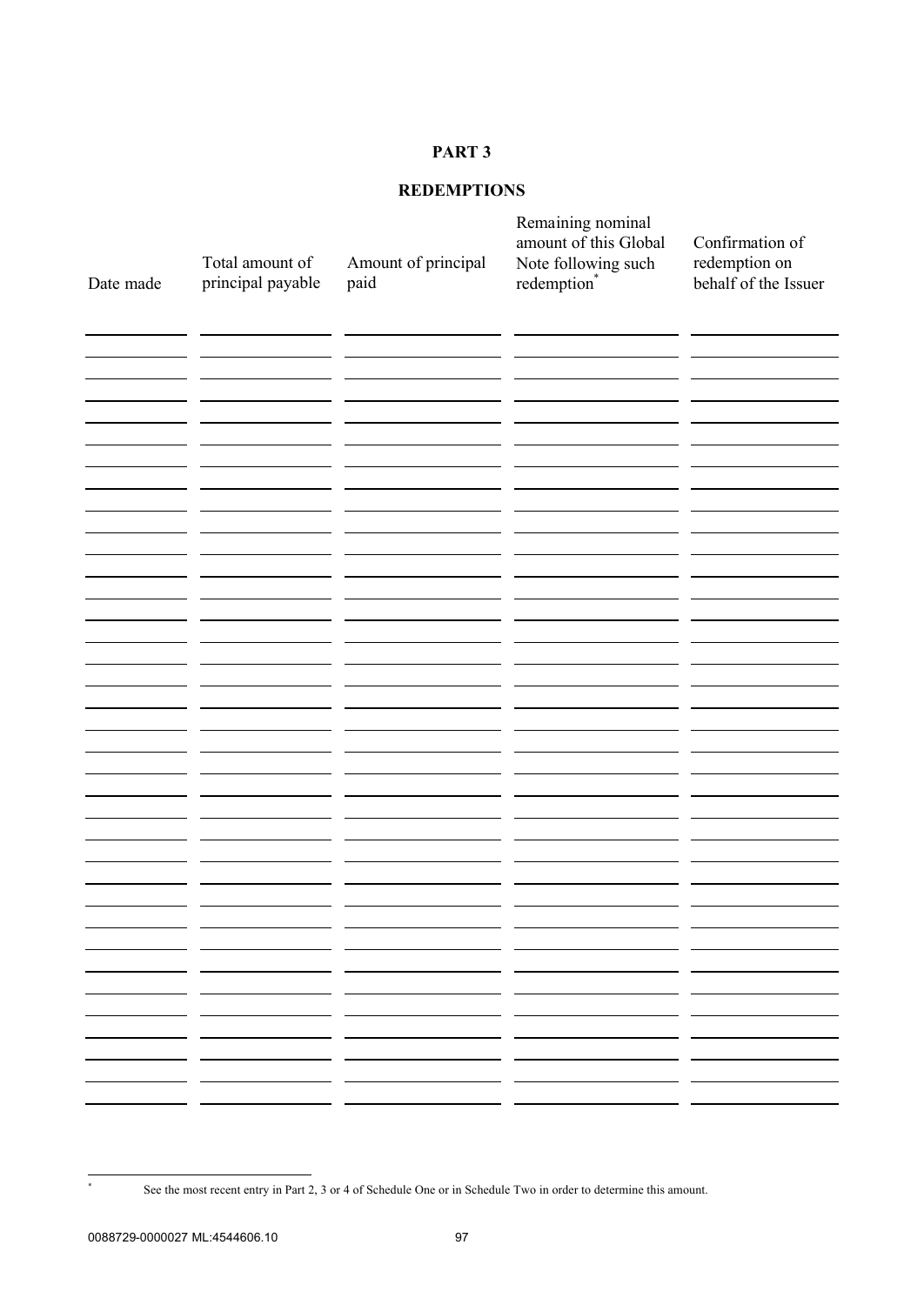# **PURCHASES AND CANCELLATIONS**

| Date made | Part of nominal amount of<br>this Global Note purchased<br>and cancelled | Remaining nominal amount<br>of this Global Note following<br>such purchase and<br>cancellation <sup>*</sup> | Confirmation of purchase<br>and cancellation on behalf<br>of the Issuer |
|-----------|--------------------------------------------------------------------------|-------------------------------------------------------------------------------------------------------------|-------------------------------------------------------------------------|
|           |                                                                          |                                                                                                             |                                                                         |
|           |                                                                          |                                                                                                             |                                                                         |
|           |                                                                          |                                                                                                             |                                                                         |
|           |                                                                          |                                                                                                             |                                                                         |
|           |                                                                          |                                                                                                             |                                                                         |
|           |                                                                          |                                                                                                             |                                                                         |
|           |                                                                          |                                                                                                             |                                                                         |
|           |                                                                          |                                                                                                             |                                                                         |
|           |                                                                          |                                                                                                             |                                                                         |
|           |                                                                          |                                                                                                             |                                                                         |
|           |                                                                          |                                                                                                             |                                                                         |
|           |                                                                          |                                                                                                             |                                                                         |
|           |                                                                          |                                                                                                             |                                                                         |
|           |                                                                          |                                                                                                             |                                                                         |
|           |                                                                          |                                                                                                             |                                                                         |
|           |                                                                          |                                                                                                             |                                                                         |
|           |                                                                          |                                                                                                             |                                                                         |
|           |                                                                          |                                                                                                             |                                                                         |
|           |                                                                          |                                                                                                             |                                                                         |
|           |                                                                          |                                                                                                             |                                                                         |
|           |                                                                          |                                                                                                             |                                                                         |
|           |                                                                          |                                                                                                             |                                                                         |
|           |                                                                          |                                                                                                             |                                                                         |
|           |                                                                          |                                                                                                             |                                                                         |
|           |                                                                          |                                                                                                             |                                                                         |
|           |                                                                          |                                                                                                             |                                                                         |
|           | . .                                                                      | - -                                                                                                         | . .                                                                     |
|           | - -                                                                      | - -                                                                                                         | - -                                                                     |
|           |                                                                          |                                                                                                             |                                                                         |
|           |                                                                          |                                                                                                             |                                                                         |

See the most recent entry in Part 2, 3 or 4 of Schedule One or in Schedule Two in order to determine this amount.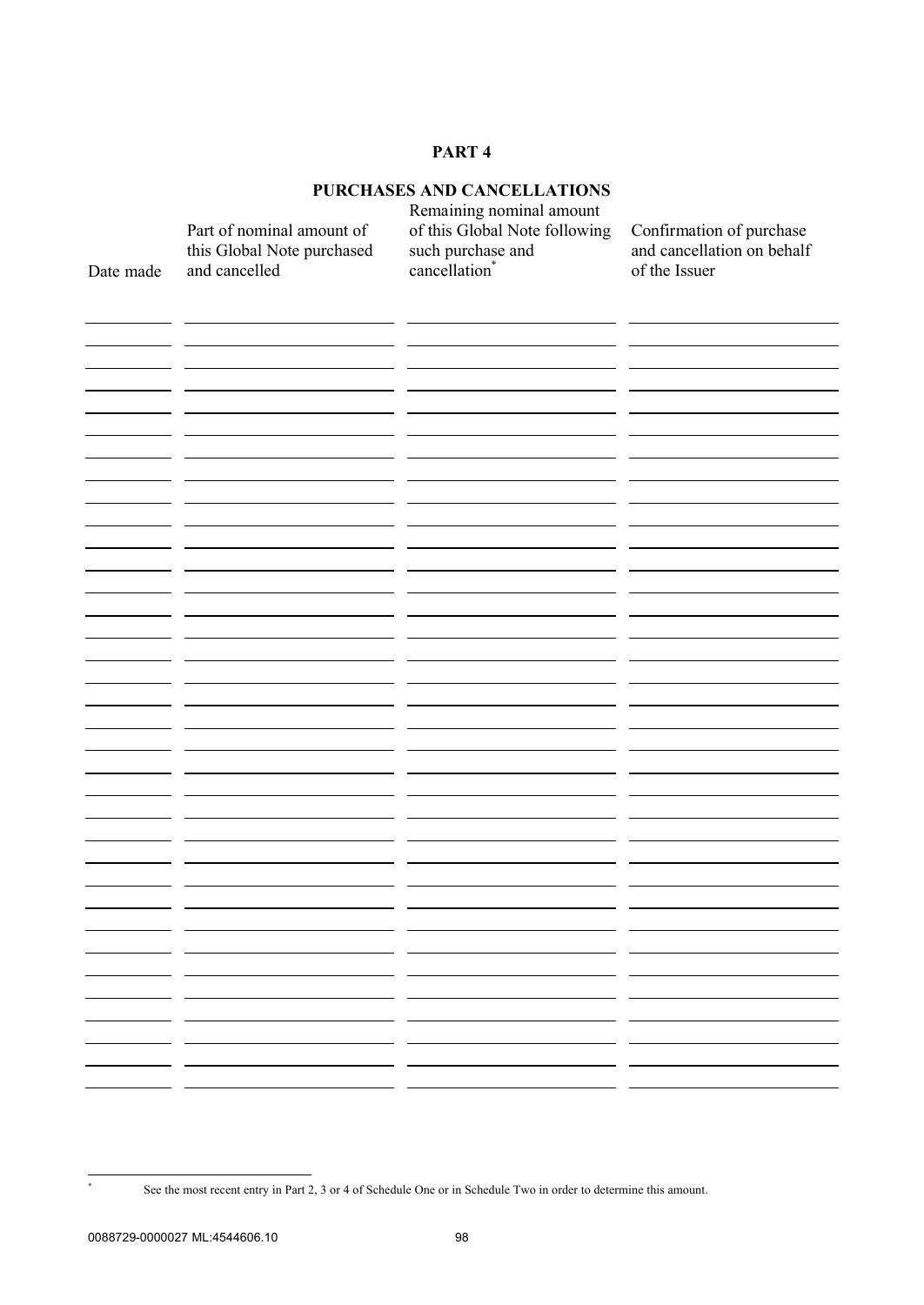## **SCHEDULE TWO TO THE PERMANENT GLOBAL NOTE** 4

# **SCHEDULE OF EXCHANGES AND ISSUES OF FURTHER NOTES**

The following exchanges or further notes affecting the nominal amount of this Global Note have been made:

| Date made | Nominal amount of<br>Temporary Global Note<br>exchanged for this<br>Global Note or nominal<br>amount of further notes<br>issued | Remaining nominal<br>amount of this Global Note<br>following such exchange or<br>further notes issued* | Notation made on behalf<br>of the Issuer |
|-----------|---------------------------------------------------------------------------------------------------------------------------------|--------------------------------------------------------------------------------------------------------|------------------------------------------|
|           |                                                                                                                                 |                                                                                                        |                                          |
|           |                                                                                                                                 |                                                                                                        |                                          |
|           |                                                                                                                                 |                                                                                                        |                                          |
|           |                                                                                                                                 |                                                                                                        |                                          |
|           |                                                                                                                                 |                                                                                                        |                                          |
|           |                                                                                                                                 |                                                                                                        |                                          |
|           |                                                                                                                                 |                                                                                                        |                                          |
|           |                                                                                                                                 |                                                                                                        |                                          |
|           |                                                                                                                                 |                                                                                                        |                                          |
|           |                                                                                                                                 |                                                                                                        |                                          |
|           |                                                                                                                                 |                                                                                                        |                                          |
|           |                                                                                                                                 |                                                                                                        |                                          |
|           |                                                                                                                                 |                                                                                                        |                                          |
|           |                                                                                                                                 |                                                                                                        |                                          |
|           |                                                                                                                                 |                                                                                                        |                                          |
|           |                                                                                                                                 |                                                                                                        |                                          |
|           |                                                                                                                                 |                                                                                                        |                                          |
|           |                                                                                                                                 |                                                                                                        |                                          |
|           |                                                                                                                                 |                                                                                                        |                                          |
|           |                                                                                                                                 |                                                                                                        |                                          |
|           |                                                                                                                                 |                                                                                                        |                                          |
| . .       |                                                                                                                                 |                                                                                                        |                                          |
|           |                                                                                                                                 |                                                                                                        |                                          |
|           |                                                                                                                                 |                                                                                                        |                                          |

<sup>4</sup> Schedule Two should only be completed where the applicable Final Terms indicates that this Global Note is not intended to be a New Global Note. \*

See the most recent entry in Part 2, 3 or 4 of Schedule One or in Schedule Two in order to determine this amount.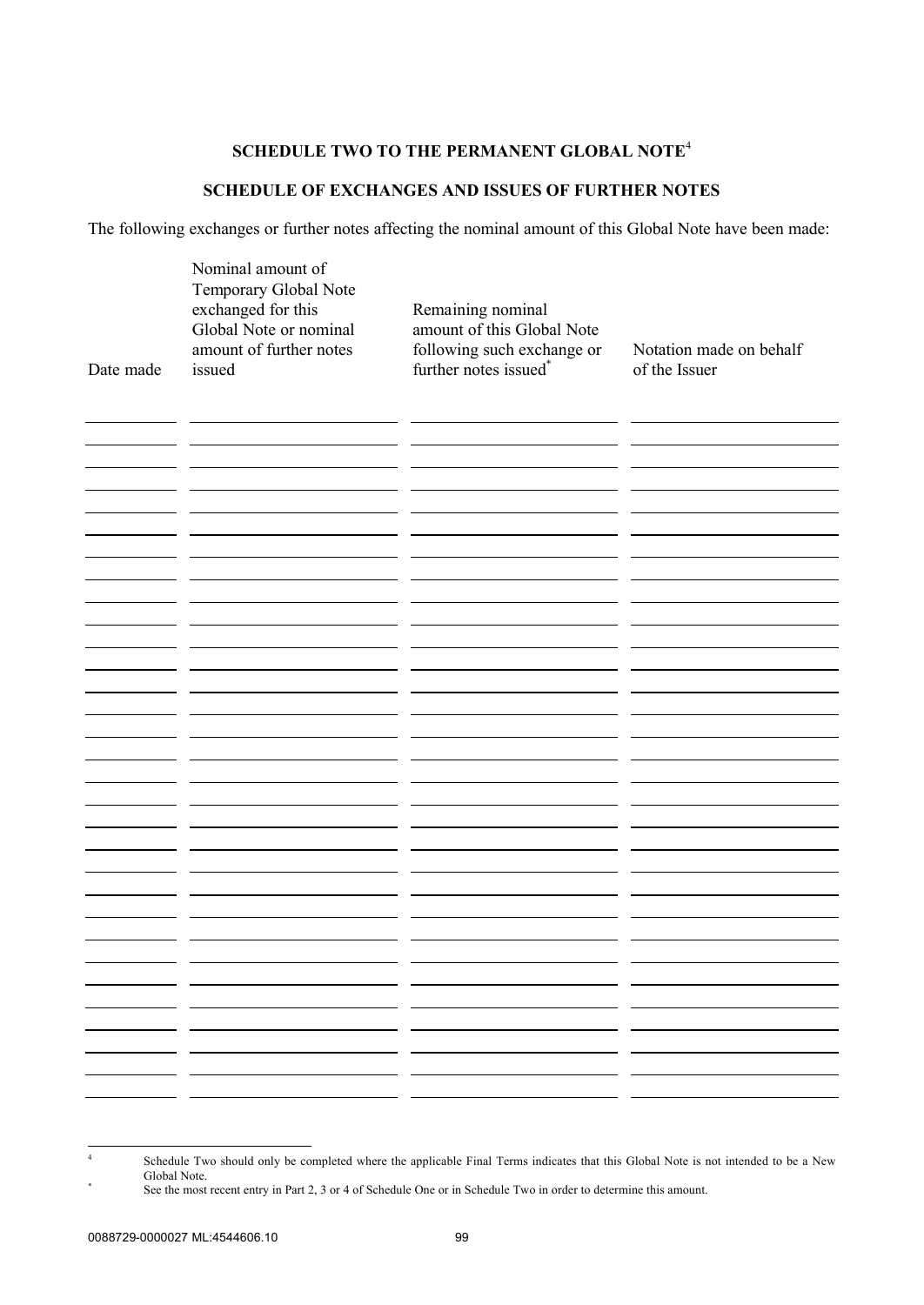# **SCHEDULE THREE TO THE PERMANENT GLOBAL NOTE**

# **FURTHER INFORMATION RELATING TO THE ISSUER**

| 1. | Name:                                                                    | Snam S.p.A.                                                                                                                                                                                                                                                                                                                                                                                                                                                                                                                                                                                                                                                                                                                       |  |
|----|--------------------------------------------------------------------------|-----------------------------------------------------------------------------------------------------------------------------------------------------------------------------------------------------------------------------------------------------------------------------------------------------------------------------------------------------------------------------------------------------------------------------------------------------------------------------------------------------------------------------------------------------------------------------------------------------------------------------------------------------------------------------------------------------------------------------------|--|
| 2. | Objects                                                                  | The corporate purpose is to exercise, directly or<br>indirectly, in Italy and abroad, including through<br>direct or indirect participation in companies,<br>organisations or businesses, regulated activities in<br>the field of transport, dispatch, distribution,<br>regasification, and storage of hydrocarbons, and any<br>other<br>activity<br>instrumental,<br>ancillary<br><sub>or</sub><br>complementary to one or more of the activities<br>mentioned above, including the production of<br>hydrocarbons related to the storage thereof, storage<br>other gases, energy measurement,<br>of<br>and<br>management of organised gas markets, all in<br>compliance with relevant concessions pursuant to<br>law provisions. |  |
| 3. | Registered Office                                                        | Piazza Santa Barbara 7, 20097 San Donato Milanese,<br>Milan, Italy.                                                                                                                                                                                                                                                                                                                                                                                                                                                                                                                                                                                                                                                               |  |
| 4. | Company's registration number:                                           | Companies' Register of Milan, No. 13271390158                                                                                                                                                                                                                                                                                                                                                                                                                                                                                                                                                                                                                                                                                     |  |
| 5. | Amount of paid-up share capital                                          | Paid-up share capital of $\epsilon$ [ ], divided into<br>no. [ $\Box$ ordinary shares of $\epsilon$ 1 each and<br>reserves of $\epsilon$<br>$\mathbf{I}$ .                                                                                                                                                                                                                                                                                                                                                                                                                                                                                                                                                                        |  |
| 6. | Prospectus:                                                              | Base Prospectus dated 15<br>2012,<br>June<br>as<br>supplemented from time to time.                                                                                                                                                                                                                                                                                                                                                                                                                                                                                                                                                                                                                                                |  |
| 7. | Date of resolution authorising the issue and<br>date of its registration | Resolution dated [<br>], filed with<br>the<br>Companies' Register of Milan on [<br>$\sim$ 1.                                                                                                                                                                                                                                                                                                                                                                                                                                                                                                                                                                                                                                      |  |
|    |                                                                          | [any other information required pursuant to article<br>2414 of the Italian Civil Code]                                                                                                                                                                                                                                                                                                                                                                                                                                                                                                                                                                                                                                            |  |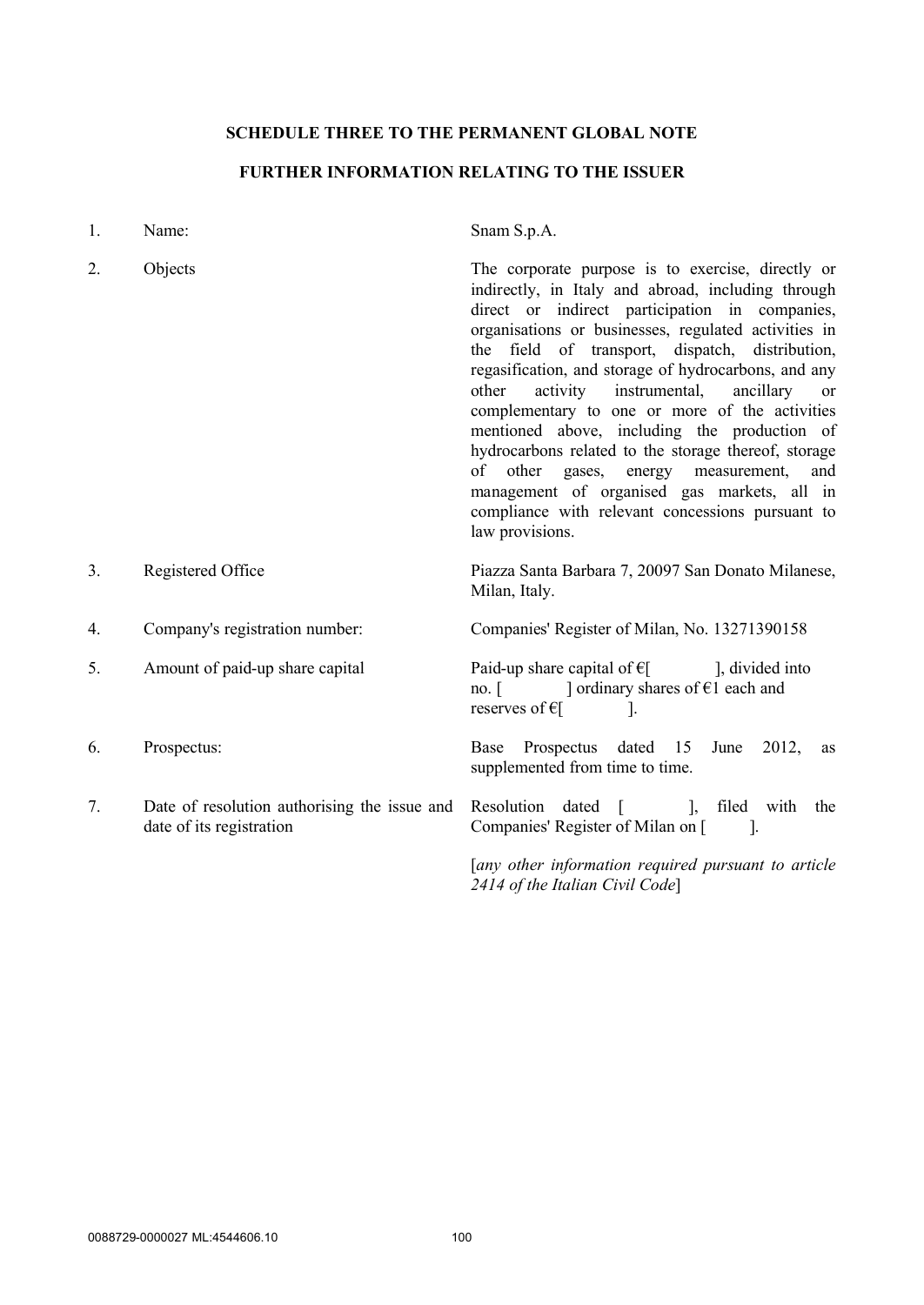## **PART 3 OF SCHEDULE 6**

#### **FORM OF DEFINITIVE NOTE**

[*Face of Note*]

| 00 | 000000 | <b>ISIN</b> | 00 | 000000 |
|----|--------|-------------|----|--------|
|    |        |             |    |        |

## **[ANY UNITED STATES PERSON WHO HOLDS THIS OBLIGATION WILL BE SUBJECT TO LIMITATIONS UNDER THE UNITED STATES INCOME TAX LAWS, INCLUDING THE LIMITATIONS PROVIDED IN SECTIONS 165(J) AND 1287(A) OF THE INTERNAL REVENUE CODE.]**\*

# **Snam S.p.A.**

### [*Specified Currency and Nominal Amount of Tranche*] Notes [Due [*Year of Maturity*]]

This Note is one of a duly authorised issue of Notes denominated in the Specified Currency [and maturing on the Maturity Date] (the **Notes**) of Snam S.p.A. (the **Issuer**). References in this Note to the Conditions shall be to the Terms and Conditions [endorsed on this Note/attached to this Note/set out in Schedule 2 to the Agency Agreement (as defined below) which shall be incorporated by reference in this Note and have effect as if set out in it] as modified and supplemented by Part A of the Final Terms (the **Final Terms**) (or the relevant provisions of the Final Terms) endorsed on this Note but, in the event of any conflict between the provisions of the Conditions and the information in the Final Terms, the Final Terms will prevail.

This Note is issued subject to, and with the benefit of, the Conditions and an Agency Agreement (the **Agency Agreement**, which expression shall be construed as a reference to that agreement as the same may be amended, supplemented, novated or restated from time to time) dated 15 June 2012 and made between the Issuer, BNP Paribas Securities Services, Luxembourg Branch (the **Agent**) and the other agents named in it.

For value received, the Issuer, subject to and in accordance with the Conditions, promises to pay to the bearer of this Note [on each Instalment Date and] on the Maturity Date (if any) and/or on such earlier date(s) as this Note may become due and repayable in accordance with the Conditions, the amount payable under the Conditions in respect of this Note on each such date and to pay interest (if any) on this Note calculated and payable as provided in the Conditions together with any other sums payable under the Conditions.

This Note shall not be validly issued unless authenticated by the Agent.

**IN WITNESS** whereof the Issuer has caused this Note to be duly executed on its behalf.

This legend can be deleted if the Notes have an initial maturity of 365 days or less.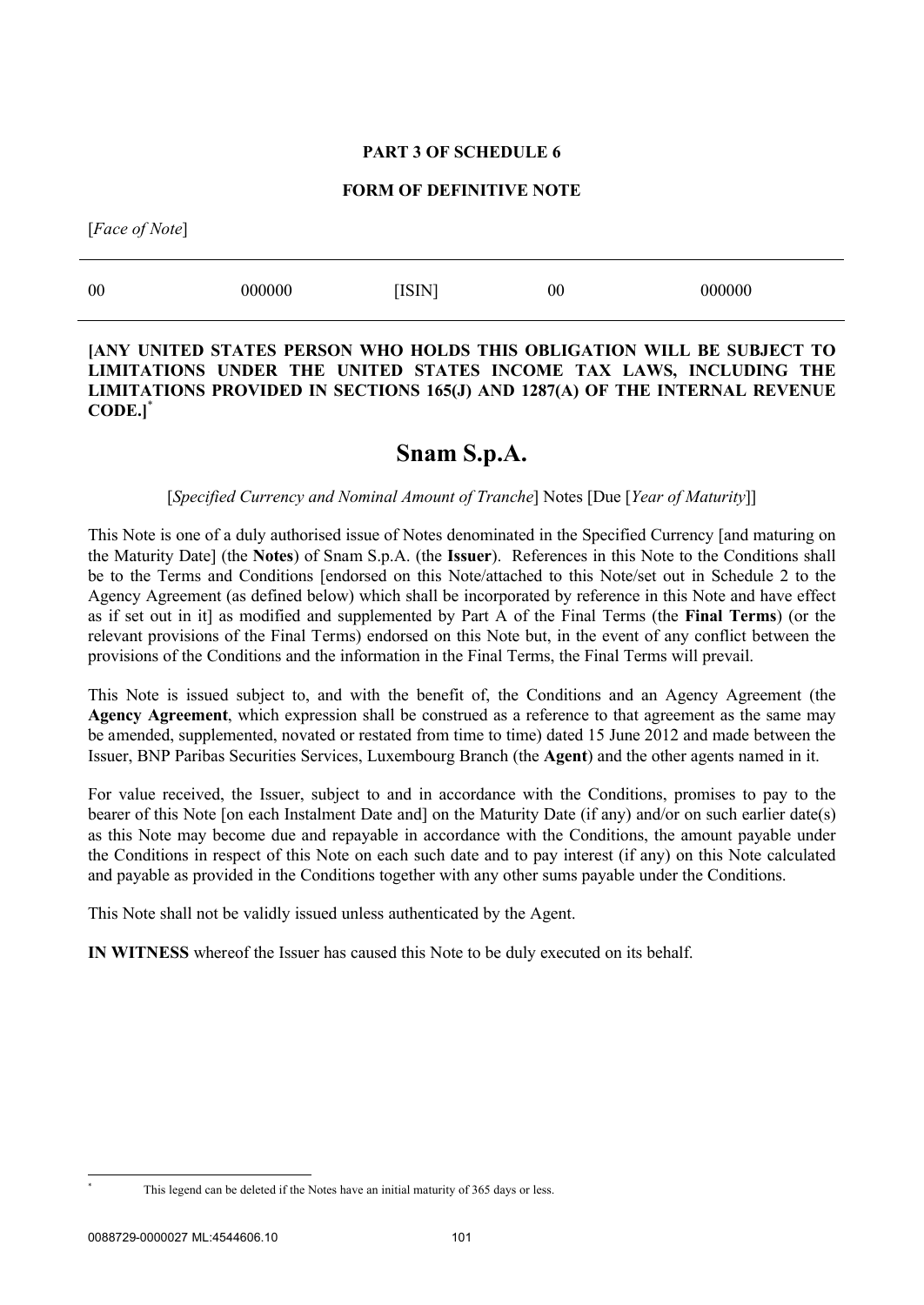# **Snam S.p.A.**

By:

Authenticated without recourse, warranty or liability by

**BNP Paribas Securities Services, Luxembourg Branch**

By: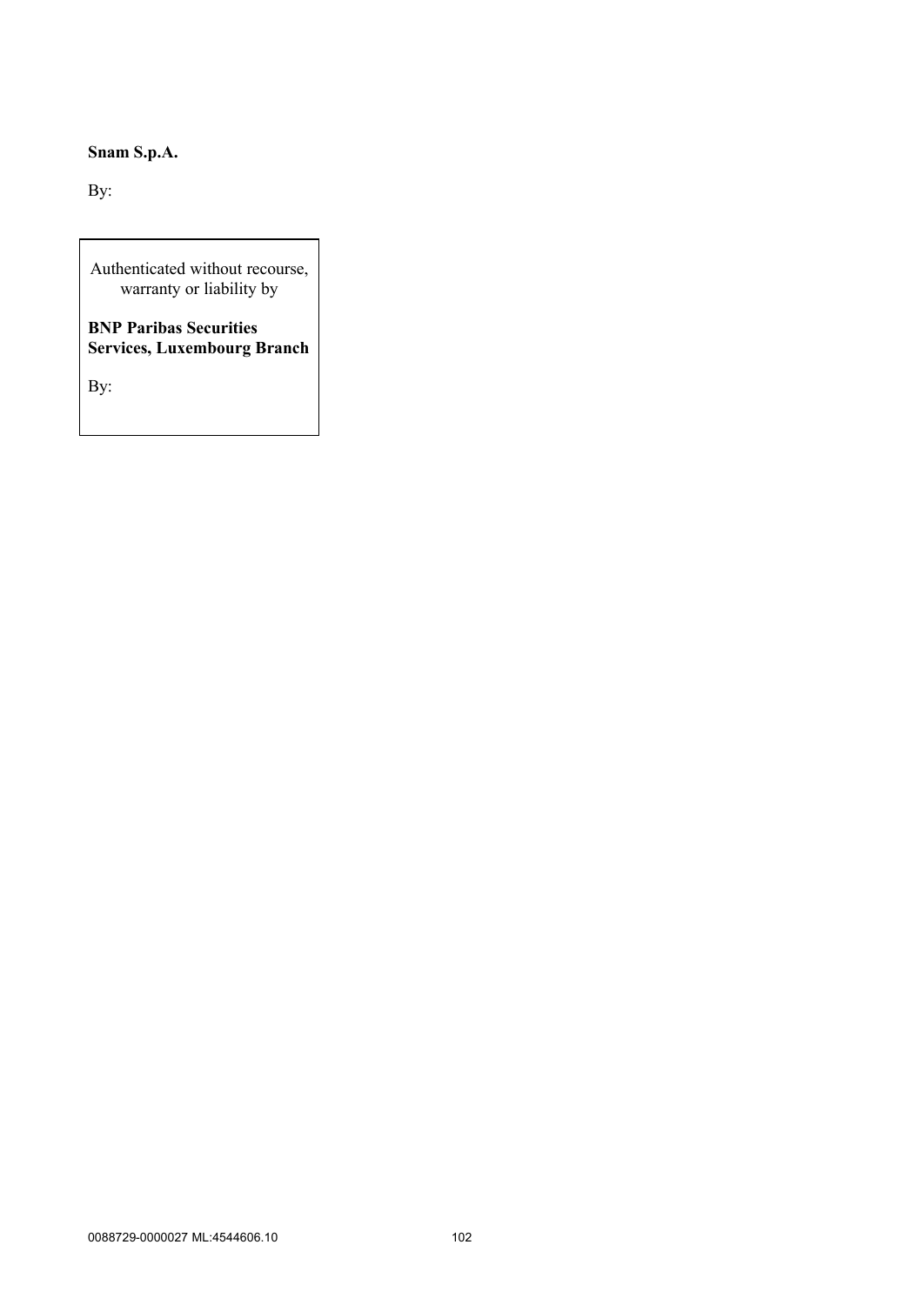[*Reverse of Note*]

# **Terms and Conditions**

[*Terms and Conditions to be as set out in Schedule 2 to the Agency Agreement*]

## **Final Terms**

[*Here may be set out text of Final Terms relating to the Notes*]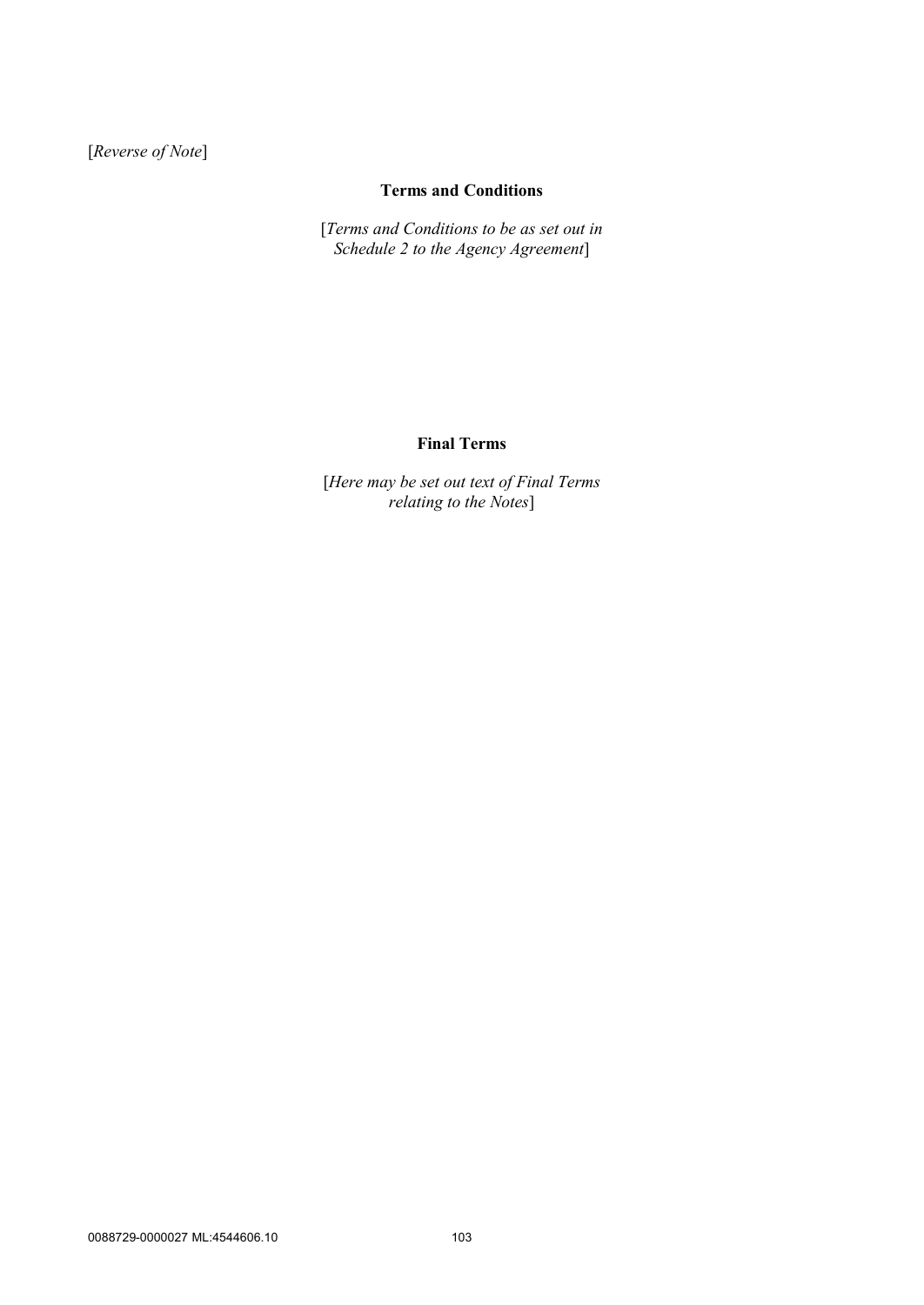## **SCHEDULE**

# **FURTHER INFORMATION RELATING TO THE ISSUER**

| 1. | Name:                                                                    | Snam S.p.A.                                                                                                                                                                                                                                                                                                                                                                                                                                                                                                                                                                                                                                                                                                      |  |
|----|--------------------------------------------------------------------------|------------------------------------------------------------------------------------------------------------------------------------------------------------------------------------------------------------------------------------------------------------------------------------------------------------------------------------------------------------------------------------------------------------------------------------------------------------------------------------------------------------------------------------------------------------------------------------------------------------------------------------------------------------------------------------------------------------------|--|
| 2. | Objects                                                                  | The corporate purpose is to exercise, directly or<br>indirectly, in Italy and abroad, including through<br>direct or indirect participation in companies,<br>organisations or businesses, regulated activities in<br>the field of transport, dispatch, distribution,<br>regasification, and storage of hydrocarbons, and any<br>activity instrumental, ancillary<br>other<br>or<br>complementary to one or more of the activities<br>mentioned above, including the production of<br>hydrocarbons related to the storage thereof, storage<br>other gases, energy measurement,<br>of<br>and<br>management of organised gas markets, all in<br>compliance with relevant concessions pursuant to<br>law provisions. |  |
| 3. | Registered Office                                                        | Piazza Santa Barbara 7, 20097 San Donato Milanese,<br>Milan, Italy.                                                                                                                                                                                                                                                                                                                                                                                                                                                                                                                                                                                                                                              |  |
| 4. | Company's registration number:                                           | Companies' Register of Milan, No. 13271390158                                                                                                                                                                                                                                                                                                                                                                                                                                                                                                                                                                                                                                                                    |  |
| 5. | Amount of paid-up share capital                                          | Paid-up share capital of $E$ [], divided into<br>no. $\lceil$ $\rceil$ ordinary shares of $\epsilon$ 1 each and<br>reserves of $\epsilon$ [<br>$\perp$                                                                                                                                                                                                                                                                                                                                                                                                                                                                                                                                                           |  |
| 6. | Prospectus:                                                              | Prospectus dated 15<br>June 2012,<br>Base<br>as<br>supplemented from time to time.                                                                                                                                                                                                                                                                                                                                                                                                                                                                                                                                                                                                                               |  |
| 7. | Date of resolution authorising the issue and<br>date of its registration | Resolution dated [ ], filed with<br>the<br>Companies' Register of Milan on [<br>$\sim$ 1.                                                                                                                                                                                                                                                                                                                                                                                                                                                                                                                                                                                                                        |  |
|    |                                                                          | [any other information required pursuant to article<br>2414 of the Italian Civil Code]                                                                                                                                                                                                                                                                                                                                                                                                                                                                                                                                                                                                                           |  |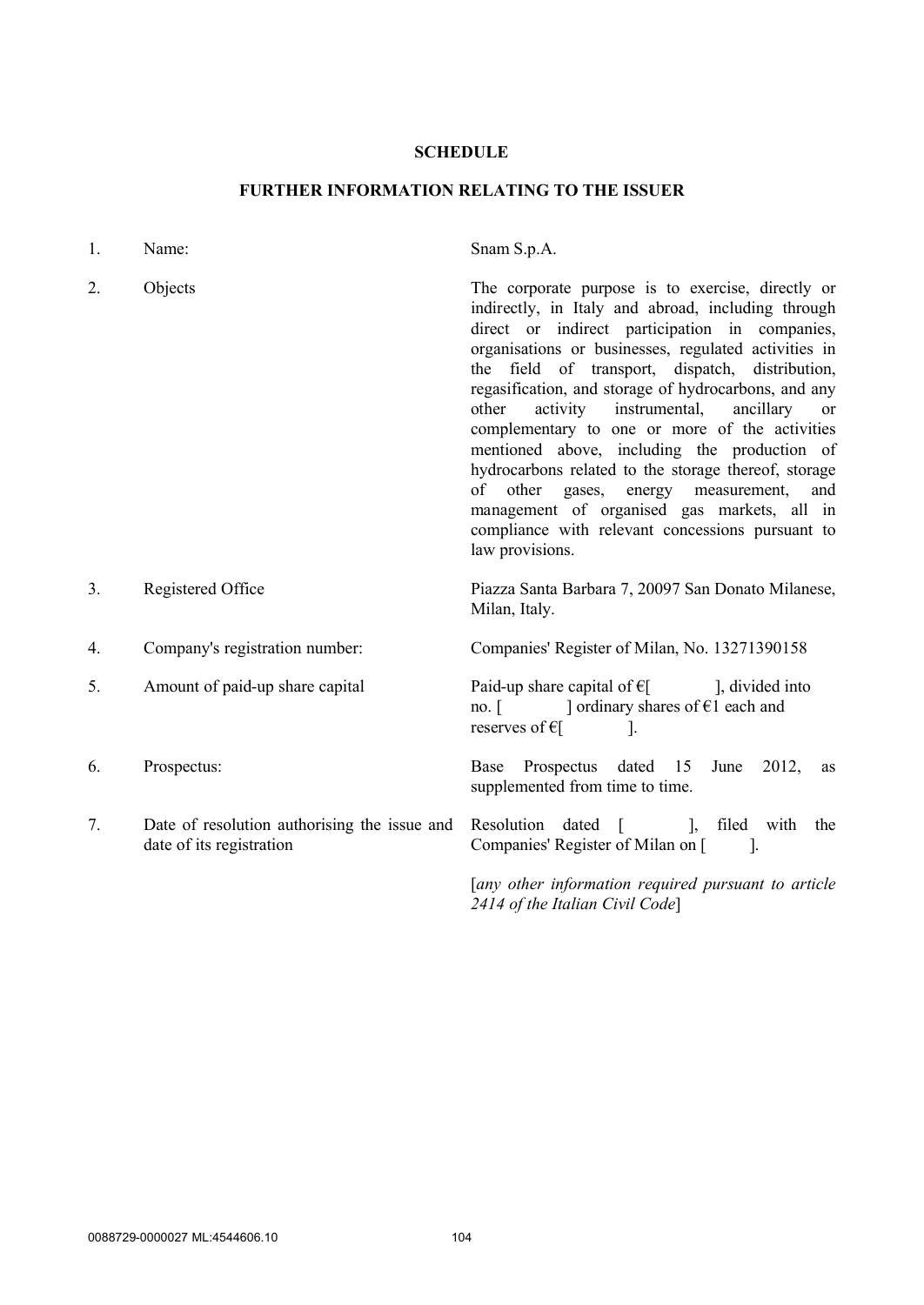### **PART 4 OF SCHEDULE 6**

### **FORM OF COUPON**

[*Face of Coupon*]

## **Snam S.p.A.**

#### **[***Specified Currency and Nominal Amount of Tranche***] Notes [Due [***Year of Maturity***]]** Part A

## **For Fixed Rate Notes:**

|                                      |  |  |  |  | This Coupon is payable to bearer, separately Coupon for |  |  |
|--------------------------------------|--|--|--|--|---------------------------------------------------------|--|--|
|                                      |  |  |  |  | negotiable and subject to the Terms and Conditions [    |  |  |
| of the Notes to which it appertains. |  |  |  |  | due on                                                  |  |  |
|                                      |  |  |  |  |                                                         |  |  |

#### **Part B**

### **For Floating Rate Notes, Index Linked Interest Notes or Dual Currency Interest Notes:**

Coupon for the amount due in accordance with the Coupon Terms and Conditions of the Notes to which it due in appertains on the Interest Payment Date falling in [ ]  $\lceil$   $\rceil$ .

This Coupon is payable to bearer, separately negotiable and subject to such Terms and Conditions, under which it may become void before its due date.

## **ANY UNITED STATES PERSON WHO HOLDS THIS OBLIGATION WILL BE SUBJECT TO LIMITATIONS UNDER THE UNITED STATES INCOME TAX LAWS, INCLUDING THE LIMITATIONS PROVIDED IN SECTIONS 165(j) AND 1287(a) OF THE INTERNAL REVENUE CODE.\***

| 00 | 000000 | ISIN | $\overline{00}$ | 000000 |
|----|--------|------|-----------------|--------|
|    |        |      |                 |        |

This legend can be deleted if the Notes have an initial maturity of 365 days or less.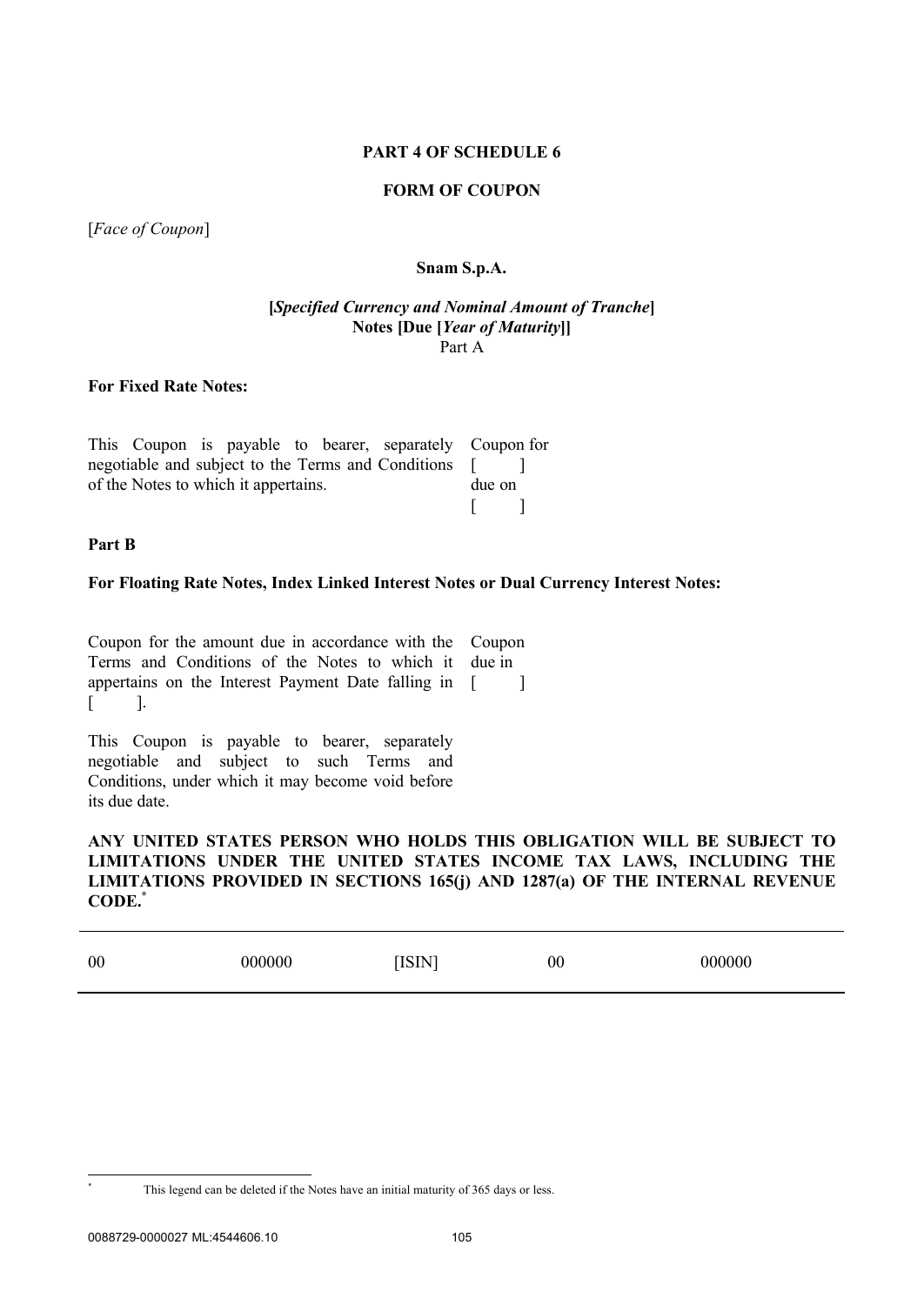### **PART 5 OF SCHEDULE 6**

#### **FORM OF RECEIPT**

[*Face of Receipt*]

## **ANY UNITED STATES PERSON WHO HOLDS THIS OBLIGATION WILL BE SUBJECT TO LIMITATIONS UNDER THE UNITED STATES INCOME TAX LAWS, INCLUDING THE LIMITATIONS PROVIDED IN SECTIONS 165(J) AND 1287(A) OF THE INTERNAL REVENUE CODE.**

### **Snam S.p.A.**

### [*Specified Currency and Nominal Amount of Tranche*] **Notes** [**Due** [*Year of Final Maturity*]]

Series No. [ ]

Receipt for the sum of [ ] being the instalment of principal payable in accordance with the Terms and Conditions endorsed on the Note to which this Receipt appertains (the **Conditions**) on [ ].

This Receipt is issued subject to and in accordance with the Conditions which shall be binding upon the holder of this Receipt (whether or not it is for the time being attached to the Note) and is payable at the specified office of any of the Paying Agents set out on the reverse of the Note to which this Receipt appertains (and/or any other or further Paying Agents and/or specified offices as may from time to time be duly appointed and notified to the Noteholders).

This Receipt must be presented for payment together with the Note to which it appertains. The Issuer shall have no obligation in respect of any Receipt presented without the Note to which it appertains or any unmatured Receipts.

**Snam S.p.A.**

By: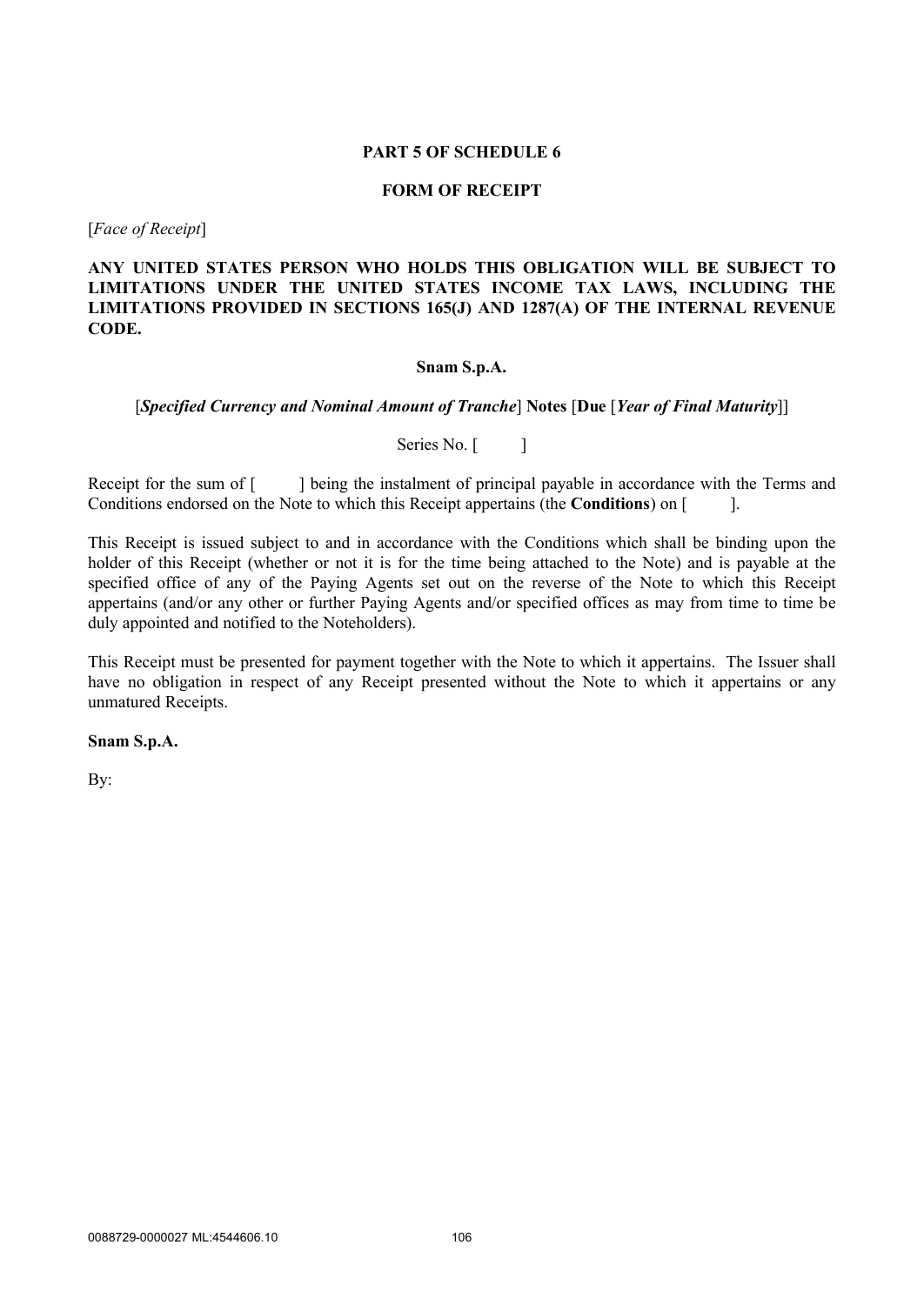#### **PART 6 OF SCHEDULE 6**

### **FORM OF TALON**

[*Face of Talon*]

**ANY UNITED STATES PERSON WHO HOLDS THIS OBLIGATION WILL BE SUBJECT TO LIMITATIONS UNDER THE UNITED STATES INCOME TAX LAWS, INCLUDING THE LIMITATIONS PROVIDED IN SECTIONS 165(j) AND 1287(a) OF THE INTERNAL REVENUE CODE.**

### **Snam S.p.A.**

### [*Specified Currency and Nominal Amount of Tranche*] **Notes** [**Due** [*Year of Maturity*]]

Series No. [ ]

On and after [ ] further Coupons [and a further Talon] appertaining to the Note to which this Talon appertains will be issued at the specified office of any of the Paying Agents set out on the reverse hereof (and/or any other or further Paying Agents and/or specified offices as may from time to time be duly appointed and notified to the Noteholders) upon production and surrender of this Talon.

This Talon may, in certain circumstances, become void under the Terms and Conditions endorsed on the Note to which this Talon appertains.

**Snam S.p.A.**

By: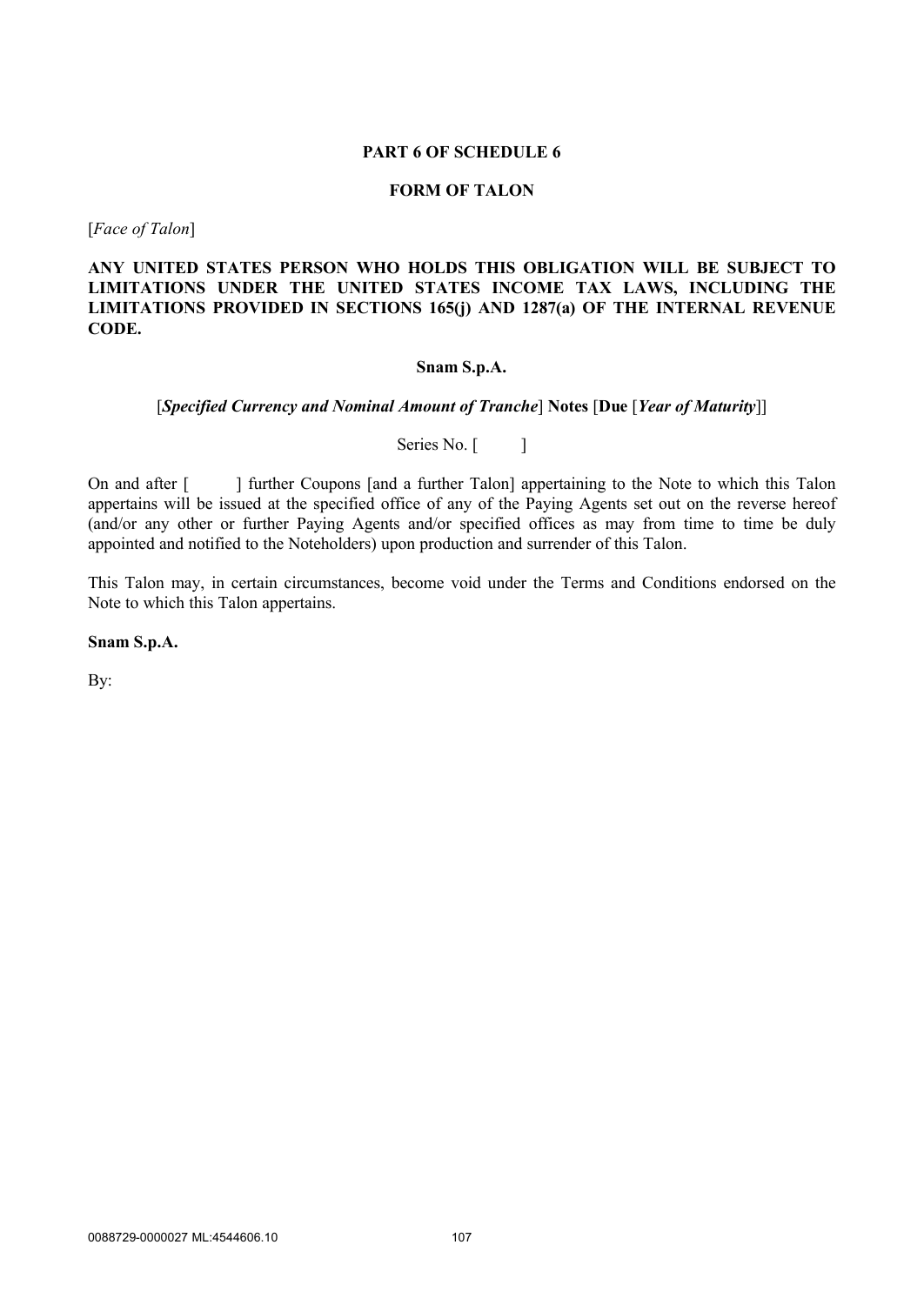[*Reverse of Coupon, Receipt and Talon*]

## **AGENT AND PAYING AGENT**

# **BNP Paribas Securities Services, Luxembourg Branch**

and/or such other or further Agent or other Paying Agents and/or specified offices as may from time to time be duly appointed by the Issuer and notice of which has been given to the Noteholders.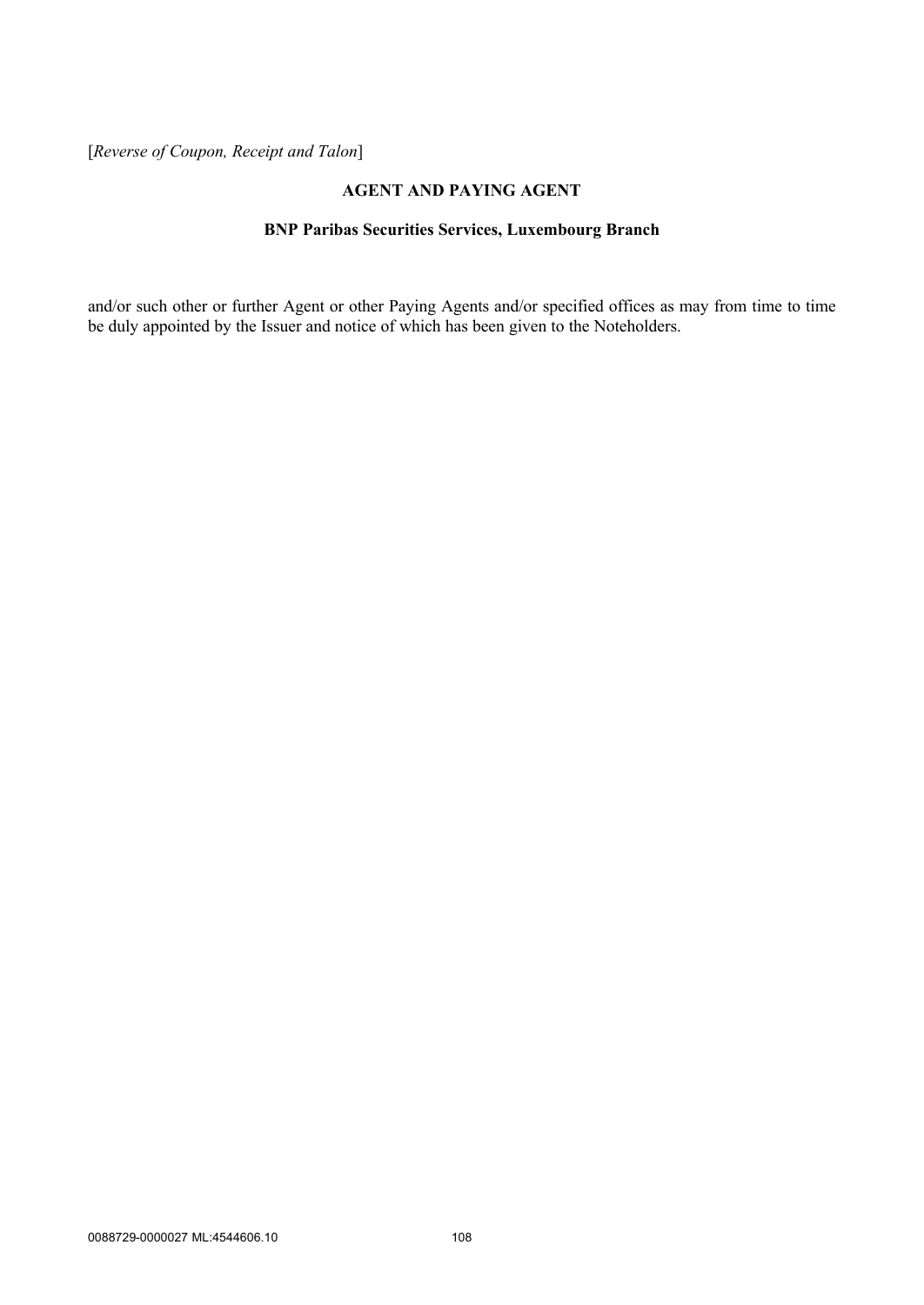# **SCHEDULE 7**

### **ADDITIONAL DUTIES OF THE AGENT**

In relation to each Series of Notes that are NGNs, the Agent will comply with the following provisions:

- 1. The Agent will inform each of Euroclear and Clearstream, Luxembourg (the **ICSDs**), through the common service provider appointed by the ICSDs to service the Notes (the **CSP**), of the initial issue outstanding amount (**IOA**) for each Tranche on or prior to the relevant Issue Date.
- 2. If any event occurs that requires a mark up or mark down of the records which an ICSD holds for its customers to reflect such customers' interest in the Notes, the Agent will (to the extent known to it) promptly provide details of the amount of such mark up or mark down, together with a description of the event that requires it, to the ICSDs (through the **CSP)** to ensure that the IOA of the Notes remains at all times accurate.
- 3. The Agent will at least once every month reconcile its record of the IOA of the Notes with information received from the ICSDs (through the CSP) with respect to the IOA maintained by the ICSDs for the Notes and will promptly inform the ICSDs (through the CSP) of any discrepancies.
- 4. The Agent will promptly assist the ICSDs (through the CSP) in resolving any discrepancy identified in the IOA of the Notes.
- 5. The Agent will promptly provide to the ICSDs (through the CSP) details of all amounts paid by it under the Notes (or, where the Notes provide for delivery of assets other than cash, of the assets so delivered).
- 6. The Agent will (to the extent known to it) promptly provide to the ICSDs (through the CSP) notice of any changes to the Notes that will affect the amount of, or date for, any payment due under the Notes.
- 7. The Agent will (to the extent known to it) promptly provide to the ICSDs (through the CSP) copies of all information that is given to the holders of the Notes.
- 8. The Agent will promptly pass on to the Issuer all communications it receives from the ICSDs directly or through the CSP relating to the Notes.
- 9. The Agent will (to the extent known to it) promptly notify the ICSDs (through the CSP) of any failure by the Issuer to make any payment or delivery due under the Notes when due.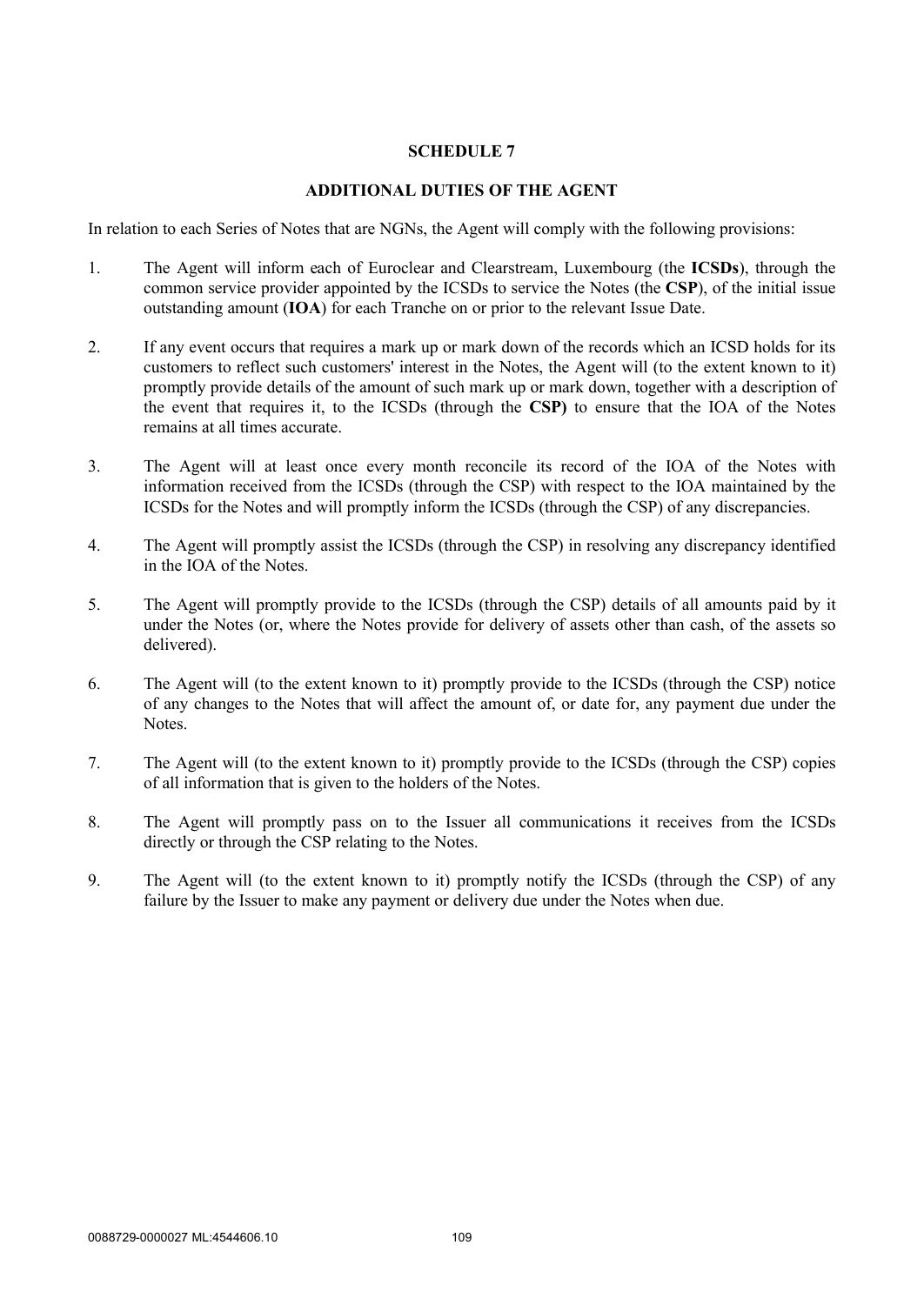### **SIGNATORIES**

This Agreement has been entered into on the date stated at the beginning of this Agreement.

# **The Issuer**

Snam S.p.A. auinili  $By:$ 

**The Agent** 

**BNP Paribas Securities Services, Luxembourg Branch** 

By: